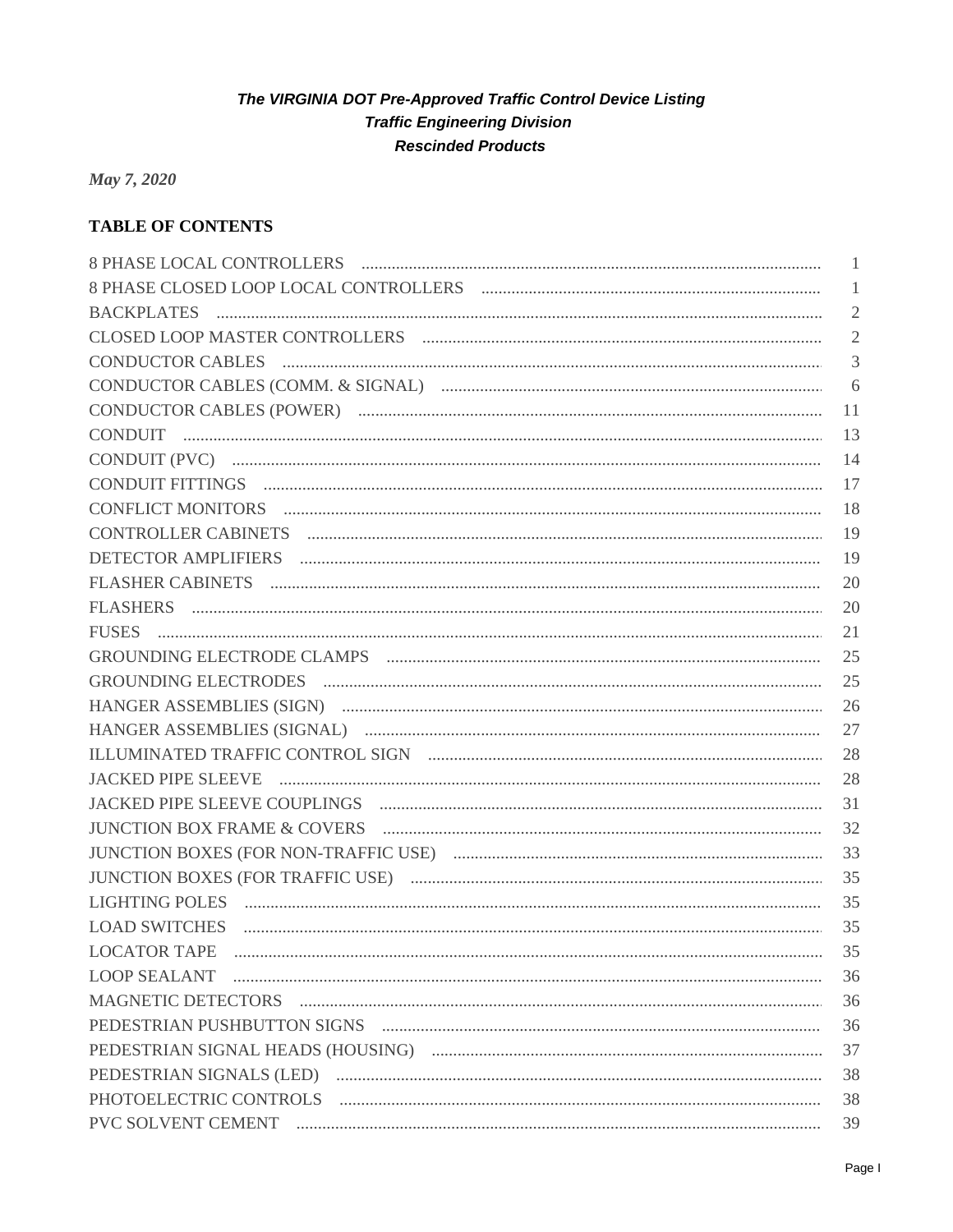May 7, 2020

# **TABLE OF CONTENTS**

| TETHER WIRE  140 |  |
|------------------|--|
|                  |  |
|                  |  |
|                  |  |
|                  |  |
|                  |  |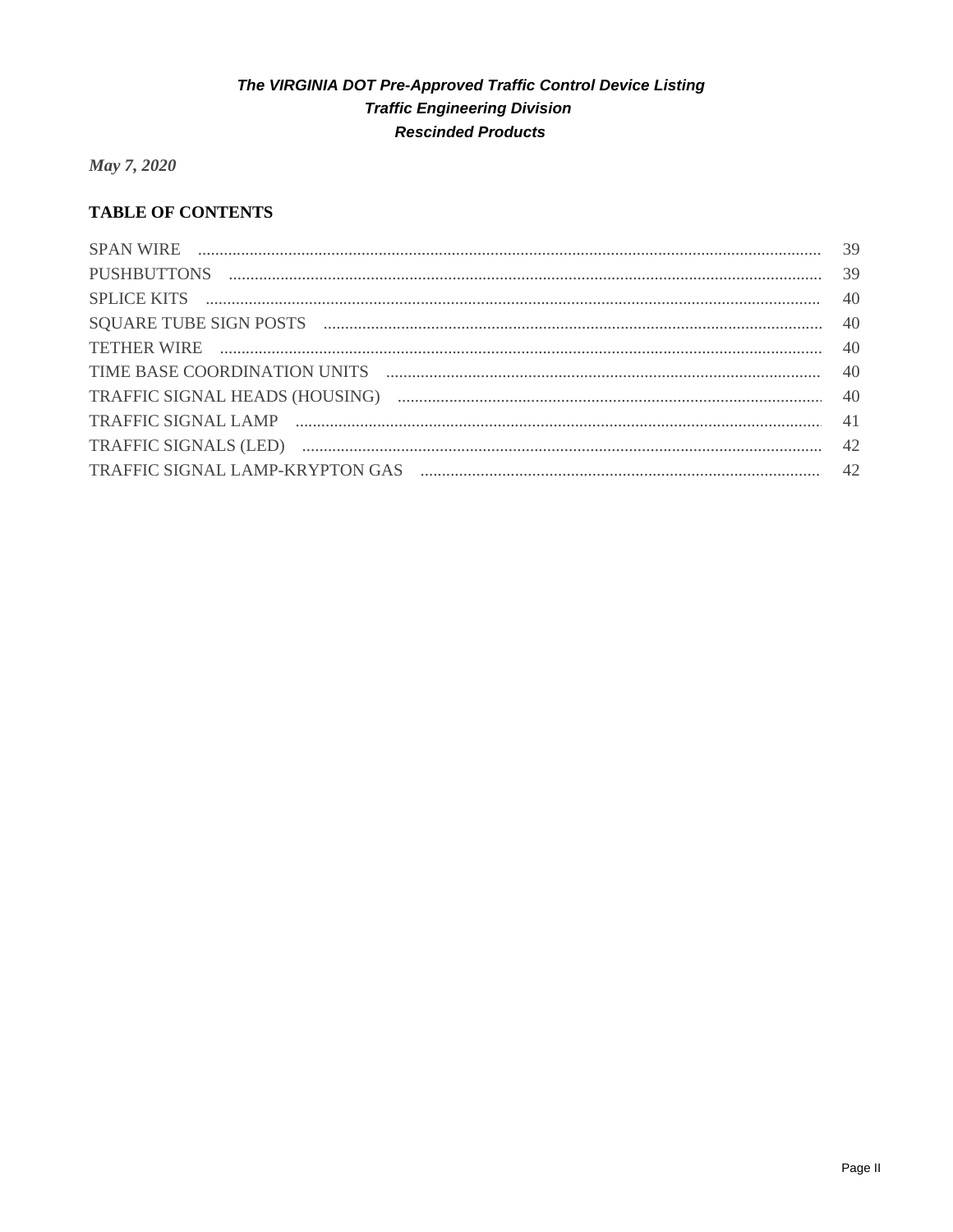*May 7, 2020*

**MATERIALS** 

| <b>APPROVAL CODE</b> | <b>TESTING</b><br><b>REQUIRED</b> | <b>DESCRIPTION</b>                                                                         | <b>APPROVAL</b><br><b>DATE</b> | <b>RESCINDED</b><br><b>DATE</b> | <b>COMMENTS</b>                                                                                                                       |
|----------------------|-----------------------------------|--------------------------------------------------------------------------------------------|--------------------------------|---------------------------------|---------------------------------------------------------------------------------------------------------------------------------------|
|                      |                                   |                                                                                            |                                |                                 |                                                                                                                                       |
|                      |                                   | <b>8 PHASE CLOSED LOOP LOCAL CONTROLLERS</b>                                               |                                |                                 |                                                                                                                                       |
| 003 003 01           |                                   | Eagle Signal Controls 8 Phase Closed Loop Local Controller, Model EPAC 360 Gensis          | 4/1/1993                       | 7/1/2016                        |                                                                                                                                       |
| 039 003 01           |                                   | Econolite Control Products, Inc., ASC/2-2100 8 Phase Closed Loop Local Controller          | 1/16/1998                      | 7/1/2016                        |                                                                                                                                       |
| 139 003 01           |                                   | Peek Traffic/Transyt 3000 Series Closed Loop Local Controller, Model 3821                  | 1/16/1998                      | 7/1/2016                        |                                                                                                                                       |
| 139 003 01           |                                   | Peek Traffic Transyt - 8 Phase Closed Loop Local Controller Model No. LMD 9211.            | 1/16/1999                      | 7/1/2016                        |                                                                                                                                       |
| 139 003 02           |                                   | Peek Traffic/Transyt 3000 Series 8 Phase Closed Loop Local Controller, Model 3823          | 1/16/1998                      | 7/1/2016                        |                                                                                                                                       |
| 139 003 03           |                                   | Peek Traffic Systems, Inc., 3000E Series 8 Phase Closed Loop Local Controller, Model 3921E | 9/11/2003                      | 7/1/2016                        |                                                                                                                                       |
| 139 003 04           |                                   | Peek Traffic Systems, Inc., 3000E Series 8 Phase Closed Loop Local Controller, Model 3925E | 9/11/2003                      | 7/1/2016                        |                                                                                                                                       |
|                      |                                   |                                                                                            |                                |                                 |                                                                                                                                       |
|                      |                                   | <b>8 PHASE LOCAL CONTROLLERS</b>                                                           |                                |                                 |                                                                                                                                       |
| 001 002 01           |                                   | TCT 8 Phase Local Controller, Model LC8800                                                 | 5/4/1989                       | 8/23/1989                       | August 89 advertisement and later projects require features not included in this unit.                                                |
| 001 002 02           |                                   | TCT 8 Phase Local Controller, Model LMD8810                                                | 8/4/1989                       | 7/1/2016                        |                                                                                                                                       |
| 001 003 01           |                                   | TCT 8 Phase Closed Loop Local Contoller, Model LMD 8811                                    | 4/1/1993                       | 7/1/2016                        |                                                                                                                                       |
| 002 002 01           |                                   | Transyt Corp. 8 Phase Local Controller, Model 1880E                                        | 5/4/1989                       | 8/23/1989                       | August 89 advertisement and later projects require features not included in this unit.                                                |
| 002 002 02           |                                   | Transyt Corp. 8 Phase Local Controller, Model 1880EL                                       | 11/3/1989                      | 7/1/2016                        | An EEPROM shall be provided for maintaining timing data. Hardwire interconnection shall be provided in the controller.                |
|                      |                                   |                                                                                            |                                |                                 |                                                                                                                                       |
| 003 002 01           |                                   | Eagle Signal Controls 8 Phase Local Controller, Model EPAC300                              | 5/4/1989                       | 8/23/1989                       | August 89 advertisement and later projects require features not included in this unit.                                                |
| 003 002 02           |                                   | Eagle Signal Controls 8 Phase Local Controller, Model EPAC310                              | 2/5/1990                       | 7/1/2016                        |                                                                                                                                       |
| 003 002 03           |                                   | Eagle Signal Controls 8 Phase Local Controller, Model EPAC310, Genesis                     | 1/1/1992                       | 7/1/2016                        |                                                                                                                                       |
| 005 002 01           |                                   | Trafcon 8 Phase Local Controller, Model 840                                                | 8/4/1988                       | 8/23/1989                       | August 89 advertisement and later projects require features not included in this unit.                                                |
| 008 002 01           |                                   | Winko-Matic/Multisonics Corp. 8 Phase Local Controller, Model 820                          | 5/4/1989                       | 8/23/1989                       | August 89 advertisement and later projects require features not included in this unit.                                                |
| 039 002 01           |                                   | Econolite Control Products, Inc., ASC/2-2000 8 Phase Local Controller                      | 1/16/1998                      | 7/1/2016                        |                                                                                                                                       |
| 077 002 01           |                                   | Traconex Lt'd. 8 Phase Local Controller, Model TMP-390/8                                   | 5/4/1989                       | 8/23/1989                       | August 89 advertisement and later projects require features not included in this unit.                                                |
| 093 002 01           |                                   | Naztec 8 Phase Local Controller, NT-900                                                    | 2/5/1990                       | 7/1/2016                        | Internal time based coordination shall have a minimum of 150 events. Real-time shall be easily set to the nearest second of the year. |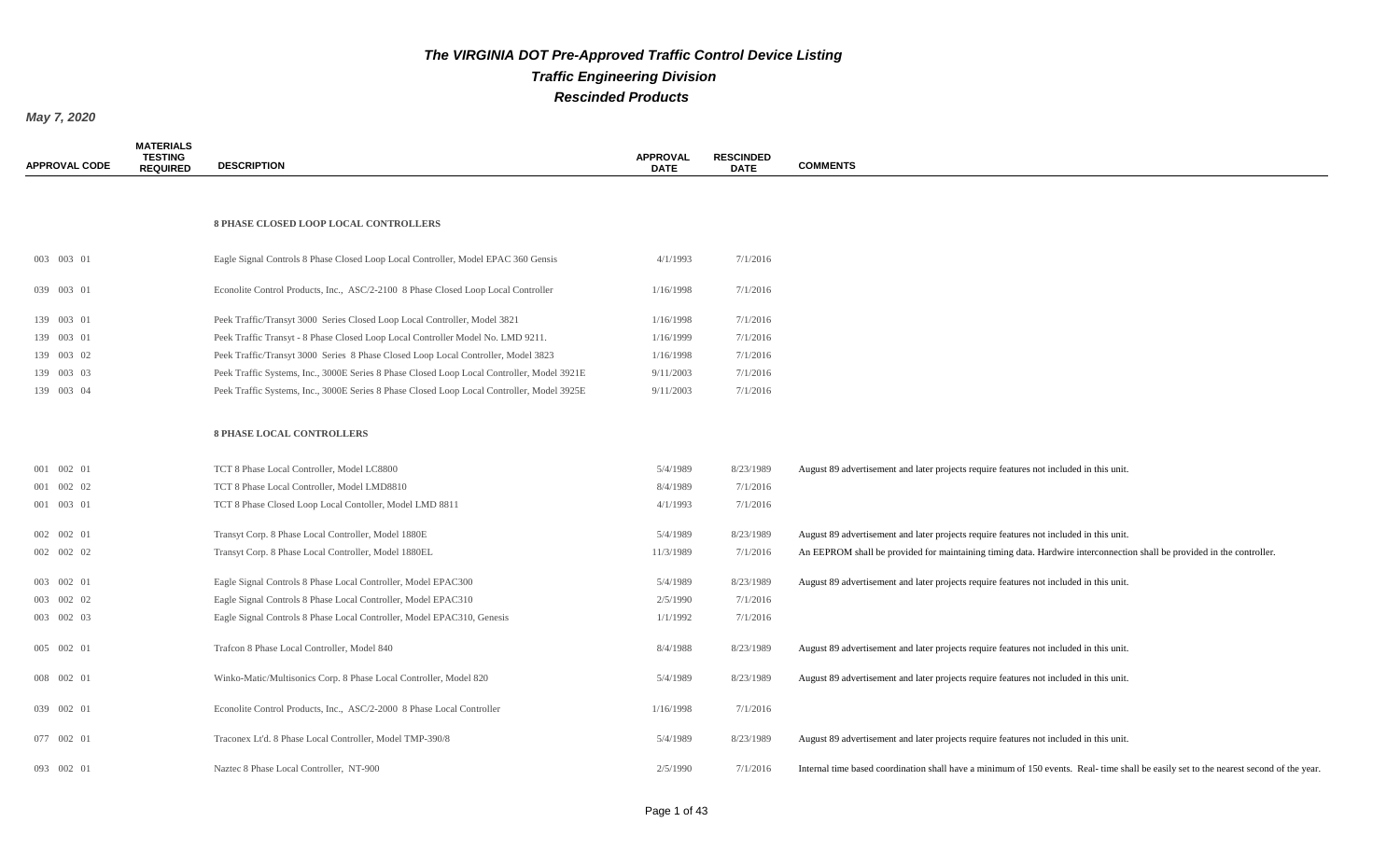#### *May 7, 2020*

| <b>APPROVAL CODE</b> | <b>MATERIALS</b><br><b>TESTING</b><br><b>REQUIRED</b> | <b>DESCRIPTION</b>                                                                                              | <b>APPROVAL</b><br><b>DATE</b> | <b>RESCINDED</b><br><b>DATE</b> | <b>COMMENTS</b>                                                                                                                                                          |
|----------------------|-------------------------------------------------------|-----------------------------------------------------------------------------------------------------------------|--------------------------------|---------------------------------|--------------------------------------------------------------------------------------------------------------------------------------------------------------------------|
| 139 002 01           |                                                       | Peek Traffic Transyt - 8 Phase Local Controller Model No. LMD 9210.                                             | 1/16/1999                      | 7/1/2016                        |                                                                                                                                                                          |
| 139 002 02           |                                                       | Peek Traffic/Transyt 3000 Series 8 Phase Local Controller, Model 3810                                           | 1/16/1998                      | 7/1/2016                        |                                                                                                                                                                          |
| 139 002 03           |                                                       | Peek Traffic Systems, Inc., 3000E Series 8 Phase Local Controller, Model 3910E                                  | 9/11/2003                      | 7/1/2016                        |                                                                                                                                                                          |
|                      |                                                       | <b>BACKPLATES</b>                                                                                               |                                |                                 |                                                                                                                                                                          |
| 006 024 01           |                                                       | Hennessy Products Backplates, Aluminum, Drawing # SE-SK-013                                                     | 5/4/1989                       | 7/1/2016                        | Backplates shall be one piece except for five section cluster type which may be a max. of 5 pieces. Blackplates shall be manufactured to<br>type of head being supplied. |
| 015 024 01           |                                                       | Pelco Products Inc., Straight Backplate (for 12" Signal Size, 1-Section), ABS Plastic, Model #<br>BK-1001       | 6/22/2016                      | 4/12/2019                       | ABS Plastic in backplates is no longer accepted                                                                                                                          |
| 015 024 02           |                                                       | Pelco Products Inc., Straight Backplate (for 12" Signal Size, 3-Section), ABS Plastic, Model #<br>BK-1003       | 6/22/2016                      | 4/12/2019                       | ABS Plastic in backplates is no longer accepted                                                                                                                          |
| 015 024 03           |                                                       | Pelco Products Inc., Straight Backplate (for 12" Signal Size, 4-Section), ABS Plastic, Model #<br>BK-1004       | 6/22/2016                      | 4/12/2019                       | ABS Plastic in backplates is no longer accepted                                                                                                                          |
| 015 024 04           |                                                       | Pelco Products Inc., Straight Backplate (for 12" Signal Size, 5-Section), ABS Plastic, Model #<br>BK-1005       | 6/22/2016                      | 4/12/2019                       | ABS Plastic in backplates is no longer accepted                                                                                                                          |
| 015 024 05           |                                                       | Pelco Products Inc., Cluster Backplate (for 12" Signal Size, 5-Section), ABS Plastic, Model #<br><b>BK-1007</b> | 6/22/2016                      | 4/12/2019                       | ABS Plastic in backplates is no longer accepted                                                                                                                          |
| 015 024 06           |                                                       | Pelco Products Inc., Cluster Backplate (for 12" Signal Size, 5-Section), ABS Plastic, Model #<br>BK-1021-N      | 6/22/2016                      | 4/12/2019                       | ABS Plastic in backplates is no longer accepted                                                                                                                          |
| 015 024 07           |                                                       | Pelco Products Inc., Cluster Backplate (for 12" Signal Size, 5-Section), ABS Plastic, Model #<br>BK-1007-N      | 6/22/2016                      | 4/12/2019                       | ABS Plastic in backplates is no longer accepted                                                                                                                          |
| 015 024 08           |                                                       | Pelco Products Inc., Cluster Backplate (for 12" Signal Size, 5-Section), ABS Plastic, Model #<br>BK-1007-L3     | 6/22/2016                      | 4/12/2019                       | ABS Plastic in backplates is no longer accepted                                                                                                                          |
| 015 024 09           |                                                       | Pelco Products Inc., Split Backplate (for 12" Signal Size, 3-Section), ABS Plastic, Model # BK-<br>$4003 - L3$  | 6/22/2016                      | 4/12/2019                       | ABS Plastic in backplates is no longer accepted                                                                                                                          |
| 015 024 10           |                                                       | Pelco Products Inc., Split Backplate (for 12" Signal Size, 4-Section), ABS Plastic, Model # BK-<br>$4004-L3$    | 6/22/2016                      | 4/12/2019                       | ABS Plastic in backplates is no longer accepted                                                                                                                          |
| 057 024 01           |                                                       | J. O. Herbert, Company, Inc. Backplates, Aluminum                                                               | 8/4/1988                       | 8/6/2007                        | Backplates shall be one piece except for five section cluster type which may be a max. of 5 pieces. Backplates shall be manufactured to<br>type of head being supplied.  |
| 074 024 02           |                                                       | McCain Inc, Standard Non-Louver Backplates (for 12" Signal Size, 3-Section), ABS Plastic                        | 6/22/2016                      | 4/12/2019                       | ABS Plastic in backplates is no longer accepted                                                                                                                          |
| 164 024 01           |                                                       | NAI/deMco Technologies, Backplates, Plastic                                                                     | 7/1/2004                       | 7/1/2016                        | Backplates shall be one piece except for five section cluster type which may be a max. of 5 pieces. Blackplates shall be manufactured to<br>type of head being supplied. |
| 215 024 01           |                                                       | North American Signal, LLC; BACKPLATES; Standard Non-Louvered (For 12" Signal Size,<br>3-Section), ABS Plastic  | 8/3/2016                       | 4/12/2019                       | ABS Plastic in backplates is no longer accepted                                                                                                                          |

**CLOSED LOOP MASTER CONTROLLERS**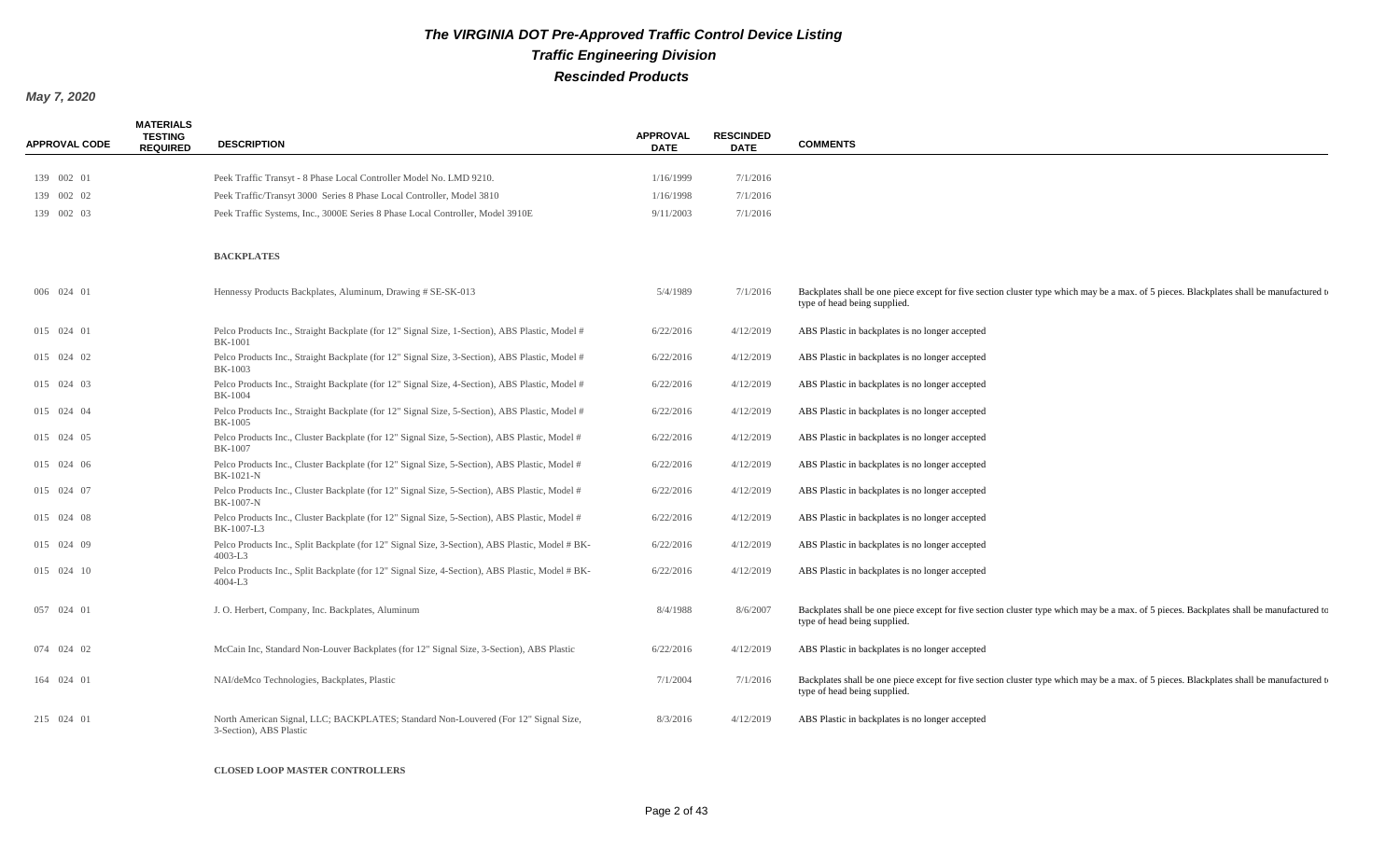| <b>APPROVAL CODE</b> | <b>MATERIALS</b><br><b>TESTING</b><br><b>REQUIRED</b> | <b>DESCRIPTION</b>                                                | <b>APPROVAL</b><br><b>DATE</b> | <b>RESCINDED</b><br><b>DATE</b> | <b>COMMENTS</b>                                                                            |
|----------------------|-------------------------------------------------------|-------------------------------------------------------------------|--------------------------------|---------------------------------|--------------------------------------------------------------------------------------------|
| 001 001 01           |                                                       | TCT Master Controller MDM100 Series                               | 4/1/1993                       | 7/1/2016                        |                                                                                            |
|                      |                                                       |                                                                   |                                |                                 |                                                                                            |
| 003 001 01           |                                                       | Eagle Signal Controls Master Controller MARC360                   | 4/1/1993                       | 7/1/2016                        |                                                                                            |
|                      |                                                       | <b>CONDUCTOR CABLES</b>                                           |                                |                                 |                                                                                            |
| 023 083 01           |                                                       | TW Comcorp Conductor Cable 14/2 Cat. #14-2 (19-1) - 1B            | 11/1/1987                      | 10/4/1990                       | For verification, approved company's name must match manufacturer's name printed on cable. |
| 023 083 02           |                                                       | TW Comcorp Conductor Cable 14/2 Cat. #14-2 (20-1) - 1B            | 11/1/1987                      | 10/4/1990                       | For verification, approved company's name must match manufacturer's name printed on cable. |
| 023 084 01           |                                                       | TW Comcorp Conductor Cable 14/3 Cat. #14-3 (19-1) - 1B            | 11/1/1987                      | 10/4/1990                       | For verification, approved company's name must match manufacturer's name printed on cable. |
| 023 084 02           |                                                       | TW Comcorp Conductor Cable 14/3 Cat. #14-3 (20-1) - 1B            | 11/1/1987                      | 10/4/1990                       | For verification, approved company's name must match manufacturer's name printed on cable. |
| 023 085 01           |                                                       | TW Comcorp Conductor Cable $14/4$ Cat. # 14-4 (19-1) - 1B         | 11/1/1987                      | 10/4/1990                       | For verification, approved company's name must match manufacturer's name printed on cable. |
| 023 085 02           |                                                       | TW Comcorp Conductor Cable $14/4$ Cat. # 14-4 (20-1) - 1B         | 11/1/1987                      | 10/4/1990                       | For verification, approved company's name must match manufacturer's name printed on cable. |
| 023 088 01           |                                                       | TW Comcorp Conductor Cable 14/7 Cat. #14-7 (19-1) - 1B            | 11/1/1987                      | 10/4/1990                       | For verification, approved company's name must match manufacturer's name printed on cable. |
| 023 088 02           |                                                       | TW Comcorp Conductor Cable $14/7$ Cat. # 14-7 (20-1) - 1B         | 11/1/1987                      | 10/4/1990                       | For verification, approved company's name must match manufacturer's name printed on cable. |
| 023 093 01           |                                                       | TW Comcorp Conductor Cable 14/12 Cat. #14-12 (19-1) - 1B          | 11/1/1987                      | 10/4/1990                       | For verification, approved company's name must match manufacturer's name printed on cable. |
| 023 093 02           |                                                       | TW Comcorp Conductor Cable 14/12 Cat. #14-12 (20-1) - 1B          | 11/1/1987                      | 10/4/1990                       | For verification, approved company's name must match manufacturer's name printed on cable. |
| 023 096 01           |                                                       | TW Comcorp Conductor Cable 14/2 (S) Cat. #14-IMSA 50/2 -19T       | 11/1/1987                      | 10/4/1990                       | For verification, approved company's name must match manufacturer's name printed on cable. |
| 023 100 01           |                                                       | TW Comcorp Conduc. Cable 14/12 (S) Cat. # 14-12 (19-2) -1B        | 11/1/1987                      | 10/4/1990                       | For verification, approved company's name must match manufacturer's name printed on cable. |
|                      |                                                       |                                                                   |                                |                                 |                                                                                            |
| 025 080 01           |                                                       | Clifford Inc. Conductor Cable 12/1 IMSA 51-3                      | 5/4/1988                       | 10/4/1990                       | For verification, approved company's name must match manufacturer's name printed on cable. |
| 025 082 01           |                                                       | Clifford Inc. Conductor Cable 14/1 IMSA 51-5                      | 5/4/1988                       | 10/4/1990                       | For verification, approved company's name must match manufacturer's name printed on cable. |
| 025 083 01           |                                                       | Clifford Inc. Conductor Cable 14/2 IMSA 19-1                      | 11/1/1987                      | 10/4/1990                       | For verification, approved company's name must match manufacturer's name printed on cable. |
| 025 083 02           |                                                       | Clifford Inc. Conductor Cable 14/2 IMSA 20-1                      | 11/1/1987                      | 10/4/1990                       | For verification, approved company's name must match manufacturer's name printed on cable. |
| 025 084 01           |                                                       | Clifford Inc. Conductor Cable 14/3 IMSA 19-1                      | 11/1/1987                      | 10/4/1990                       | For verification, approved company's name must match manufacturer's name printed on cable. |
| 025 084 02           |                                                       | Clifford Inc. Conductor Cable 14/3 IMSA 20-1                      | 11/1/1987                      | 10/4/1990                       | For verification, approved company's name must match manufacturer's name printed on cable. |
| 025 085 01           |                                                       | Clifford Inc. Conductor Cable 14/4 IMSA 19-1                      | 11/1/1987                      | 10/4/1990                       | For verification, approved company's name must match manufacturer's name printed on cable. |
| 025 085 02           |                                                       | Clifford Inc. Conductor Cable 14/4 IMSA 20-1                      | 11/1/1987                      | 10/4/1990                       | For verification, approved company's name must match manufacturer's name printed on cable. |
| 025 088 01           |                                                       | Clifford Inc. Conductor Cable 14/7 IMSA 19-1                      | 11/1/1987                      | 10/4/1990                       | For verification, approved company's name must match manufacturer's name printed on cable. |
| 025 088 02           |                                                       | Clifford Inc. Conductor Cable 14/7 IMSA 20-1                      | 11/1/1987                      | 10/4/1990                       | For verification, approved company's name must match manufacturer's name printed on cable. |
| 025 093 01           |                                                       | Clifford Inc. Conductor Cable 14/12 IMSA 19-1                     | 11/1/1987                      | 10/4/1990                       | For verification, approved company's name must match manufacturer's name printed on cable. |
| 025 093 02           |                                                       | Clifford Inc. Conductor Cable 14/12 IMSA 20-1                     | 11/1/1987                      | 10/4/1990                       | For verification, approved company's name must match manufacturer's name printed on cable. |
| 025 096 01           |                                                       | Clifford Inc. Conduc. Cable 14/2 (S) IMSA 50-2                    | 11/1/1987                      | 10/4/1990                       | For verification, approved company's name must match manufacturer's name printed on cable. |
| 046 083 01           |                                                       | Houston Wire & Cable Conductor Cable 14/2 IMSA 20-1 Cat. # H15801 | 8/4/1988                       | 10/4/1990                       | For verification, approved company's name must match manufacturer's name printed on cable. |
| 046 084 01           |                                                       | Houston Wire & Cable Conductor Cable 14/3 IMSA 20-1 Cat. # H15802 | 8/4/1988                       | 10/4/1990                       | For verification, approved company's name must match manufacturer's name printed on cable. |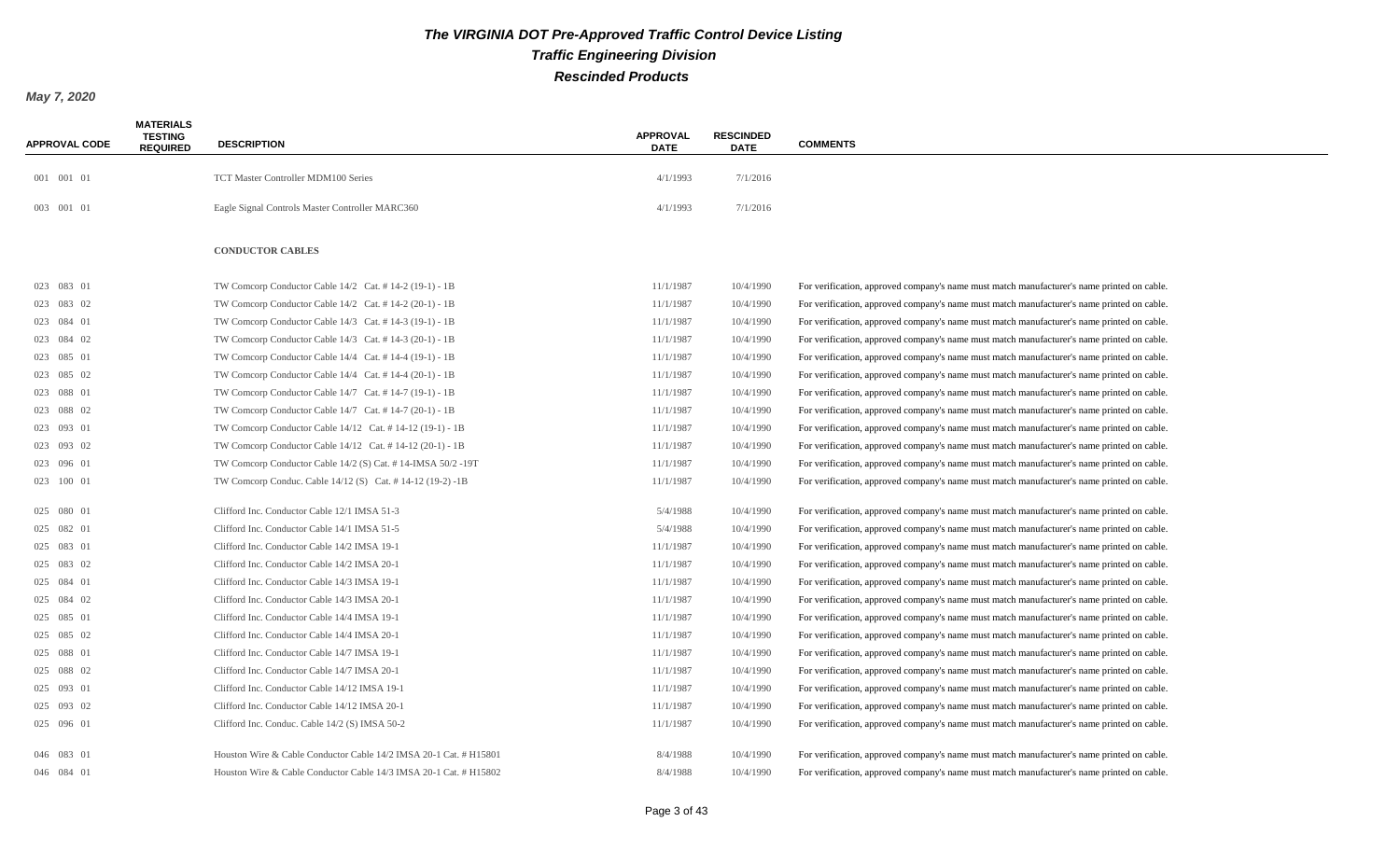| <b>APPROVAL CODE</b> | <b>MATERIALS</b><br><b>TESTING</b><br><b>REQUIRED</b> | <b>DESCRIPTION</b>                                                      | <b>APPROVAL</b><br><b>DATE</b> | <b>RESCINDED</b><br><b>DATE</b> | <b>COMMENTS</b>                                                                            |
|----------------------|-------------------------------------------------------|-------------------------------------------------------------------------|--------------------------------|---------------------------------|--------------------------------------------------------------------------------------------|
|                      |                                                       |                                                                         |                                |                                 |                                                                                            |
| 046 085 01           |                                                       | Houston Wire & Cable Conductor Cable 14/4 IMSA 20-1 Cat. # H15803       | 8/4/1988                       | 10/4/1990                       | For verification, approved company's name must match manufacturer's name printed on cable. |
| 046 088 01           |                                                       | Houston Wire & Cable Conductor Cable 14/7 IMSA 20-1 Cat. # H15805       | 8/4/1988                       | 10/4/1990                       | For verification, approved company's name must match manufacturer's name printed on cable. |
| 046 093 01           |                                                       | Houston Wire & Cable Conductor Cable 14/12 IMSA 20-1 Cat. # H15807      | 8/4/1988                       | 10/4/1990                       | For verification, approved company's name must match manufacturer's name printed on cable. |
| 046 098 01           |                                                       | Houston Wire & Cable Conductor Cable, 14/8 (S) IMSA 20-2 Cat. # H16125  | 8/4/1988                       | 10/4/1990                       | For verification, approved company's name must match manufacturer's name printed on cable. |
| 046 100 01           |                                                       | Houston Wire & Cable Conductor Cable, 14/12 (S) IMSA 20-2 Cat. # H16126 | 8/4/1988                       | 10/4/1990                       | For verification, approved company's name must match manufacturer's name printed on cable. |
| 046 102 01           |                                                       | Houston Wire & Cable Conductor Cable, 14/24 (S) IMSA 20-2 Cat. # H16129 | 8/4/1988                       | 10/4/1990                       | For verification, approved company's name must match manufacturer's name printed on cable. |
| 062 082 01           |                                                       | King Wire & Cable Conductor Cable 14/1 IMSA 51-5                        | 5/4/1989                       | 10/4/1990                       | For verification, approved company's name must match manufacturer's name printed on cable. |
| 062 083 01           |                                                       | King Wire & Cable Conductor Cable 14/2 IMSA 19-1 Part # K9502           | 8/4/1988                       | 10/4/1990                       | For verification, approved company's name must match manufacturer's name printed on cable. |
| 062 083 02           |                                                       | King Wire & Cable Conductor Cable 14/2 IMSA 20-1 Part # K9502           | 8/4/1988                       | 10/4/1990                       | For verification, approved company's name must match manufacturer's name printed on cable. |
| 062 084 01           |                                                       | King Wire & Cable Conductor Cable 14/3 IMSA 19-1 Part # K9503           | 8/4/1988                       | 10/4/1990                       | For verification, approved company's name must match manufacturer's name printed on cable. |
| 062 084 02           |                                                       | King Wire & Cable Conductor Cable 14/3 IMSA 20-1 Part # K9503           | 8/4/1988                       | 10/4/1990                       | For verification, approved company's name must match manufacturer's name printed on cable. |
| 062 085 01           |                                                       | King Wire & Cable Conductor Cable 14/4 IMSA 19-1 Part # K9504           | 8/4/1988                       | 10/4/1990                       | For verification, approved company's name must match manufacturer's name printed on cable. |
| 062 085 02           |                                                       | King Wire & Cable Conductor Cable 14/4 IMSA 20-1 Part # K9504           | 8/4/1988                       | 10/4/1990                       | For verification, approved company's name must match manufacturer's name printed on cable. |
| 062 088 01           |                                                       | King Wire & Cable Conductor Cable 14/7 IMSA 19-1 Part # K9507           | 8/4/1988                       | 10/4/1990                       | For verification, approved company's name must match manufacturer's name printed on cable. |
| 062 088 02           |                                                       | King Wire & Cable Conductor Cable 14/7 IMSA 20-1 Part # K9507           | 8/4/1988                       | 10/4/1990                       | For verification, approved company's name must match manufacturer's name printed on cable. |
| 062 093 01           |                                                       | King Wire & Cable Conductor Cable 14/12 IMSA 19-1 Part # K9512          | 8/4/1988                       | 10/4/1990                       | For verification, approved company's name must match manufacturer's name printed on cable. |
| 062 093 02           |                                                       | King Wire & Cable Conductor Cable 14/12 IMSA 20-1 Part # K9512          | 8/4/1988                       | 10/4/1990                       | For verification, approved company's name must match manufacturer's name printed on cable. |
| 062 096 01           |                                                       | King Wire & Cable Conductor Cable 14/2 (S) IMSA 50-2                    | 5/4/1989                       | 10/4/1990                       | For verification, approved company's name must match manufacturer's name printed on cable. |
| 063 080 01           |                                                       | Rome Cable Conductor Cable 12/1 USE/RHW                                 | 8/4/1988                       | 9/15/2006                       | Meets or exceeds IMSA 51-3. Manufacturer's cable marking is E11732.                        |
| 063 080 02           |                                                       | Rome Cable Conductor Cable 12/1 XHHW                                    | 5/4/1989                       | 9/15/2006                       | Meets or exceeds IMSA 51-3. Manufacturer's cable marking is E11486.                        |
| 063 270 01           |                                                       | Rome Cable Conductor Cable No. 8 USE/RHW                                | 8/4/1988                       | 9/15/2006                       | Manufacturer's cable marking is E11732.                                                    |
| 063 270 02           |                                                       | Rome Cable Conductor Cable No. 8 XHHW                                   | 5/4/1989                       | 9/15/2006                       | Manufacturer's cable marking is E11486.                                                    |
| 063 270 03           |                                                       | Rome Cable Conductor Cable No. 8 THWN                                   | 5/4/1990                       | 9/15/2006                       | Manufacturer's cable marking is E51313.                                                    |
| 063 271 01           |                                                       | Rome Cable Conductor Cable No. 6 USE/RHW                                | 8/4/1988                       | 9/15/2006                       | Manufacturer's cable marking is E11732.                                                    |
| 063 271 02           |                                                       | Rome Cable Conductor Cable No. 6 XHHW                                   | 5/4/1989                       | 9/15/2006                       | Manufacturer's cable marking is E11486.                                                    |
| 063 271 03           |                                                       | Rome Cable Conductor Cable No. 6 THWN                                   | 5/4/1990                       | 9/15/2006                       | Manufacturer's cable marking is E51313.                                                    |
| 063 272 01           |                                                       | Rome Cable Conductor Cable No. 4 USE/RHW                                | 8/4/1988                       | 9/15/2006                       | Manufacturer's cable marking is E11732.                                                    |
| 063 272 02           |                                                       | Rome Cable Conductor Cable No. 4 XHHW                                   | 5/4/1989                       | 9/15/2006                       | Manufacturer's cable marking is E11486.                                                    |
| 063 272 03           |                                                       | Rome Cable Conductor Cable No. 4 THWN                                   | 5/4/1990                       | 9/15/2006                       | Manufacturer's cable marking is E51313.                                                    |
| 063 274 01           |                                                       | Rome Cable Conductor Cable No. 2 USE/RHW                                | 8/4/1988                       | 9/15/2006                       | Manufacturer's cable marking is E11732.                                                    |
| 063 274 02           |                                                       | Rome Cable Conductor Cable No. 2 XHHW                                   | 5/4/1989                       | 9/15/2006                       | Manufacturer's cable marking is E11486.                                                    |
| 063 274 03           |                                                       | Rome Cable Conductor Cable No. 2 THWN                                   | 5/4/1990                       | 9/15/2006                       | Manufacturer's cable marking is E51313.                                                    |
| 063 275 01           |                                                       | Rome Cable Conductor Cable No. 1 USE/RHW                                | 8/4/1988                       | 9/15/2006                       | Manufacturer's cable marking is E11732.                                                    |
| 063 275 02           |                                                       | Rome Cable Conductor Cable No. 1 XHHW                                   | 5/4/1989                       | 9/15/2006                       | Manufacturer's cable marking is E11486.                                                    |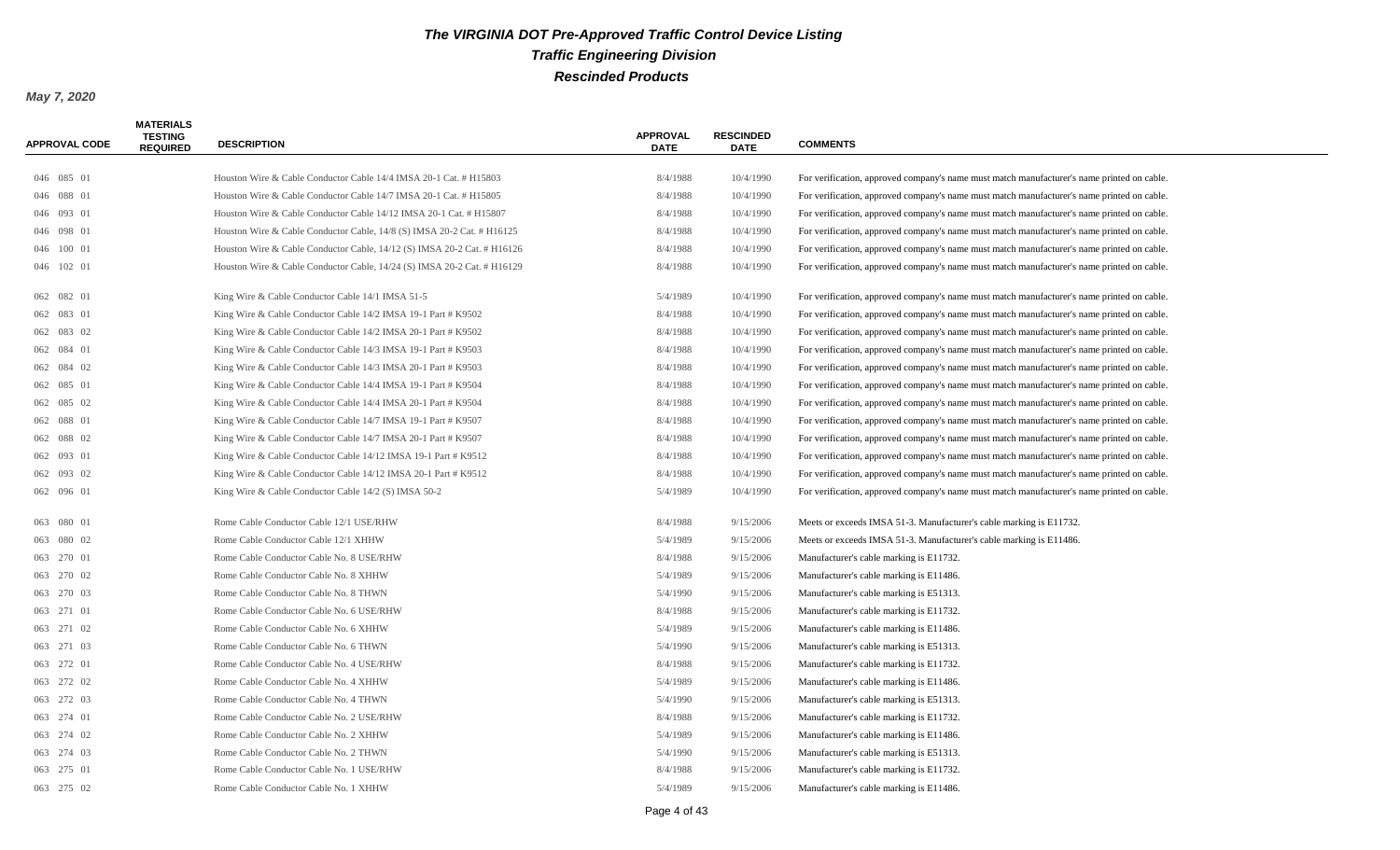| <b>APPROVAL CODE</b> | <b>MATERIALS</b><br><b>TESTING</b><br><b>REQUIRED</b> | <b>DESCRIPTION</b>                                    | <b>APPROVAL</b><br><b>DATE</b> | <b>RESCINDED</b><br><b>DATE</b> | <b>COMMENTS</b>                                                                            |
|----------------------|-------------------------------------------------------|-------------------------------------------------------|--------------------------------|---------------------------------|--------------------------------------------------------------------------------------------|
| 063 275 03           |                                                       | Rome Cable Conductor Cable No. 1 THWN                 | 5/4/1990                       | 9/15/2006                       | Manufacturer's cable marking is E51313.                                                    |
| 063 276 01           |                                                       | Rome Cable Conductor Cable No. 1/0 USE/RHW            | 8/4/1988                       | 9/15/2006                       | Manufacturer's cable marking is E11732.                                                    |
| 063 276 02           |                                                       | Rome Cable Conductor Cable No. 1/0 XHHW               | 5/4/1989                       | 9/15/2006                       | Manufacturer's cable marking is E11486.                                                    |
| 063 276 03           |                                                       | Rome Cable Conductor Cable No. 1/0 THWN               | 5/4/1990                       | 9/15/2006                       | Manufacturer's cable marking is E51313.                                                    |
| 063 277 01           |                                                       | Rome Cable Conductor Cable No. 2/0 USE/RHW            | 8/4/1988                       | 9/15/2006                       | Manufacturer's cable marking is E11732.                                                    |
| 063 277 02           |                                                       | Rome Cable Conductor Cable No. 2/0 XHHW               | 5/4/1989                       | 9/15/2006                       | Manufacturer's cable marking is E11486.                                                    |
| 063 277 03           |                                                       | Rome Cable Conductor Cable No. 2/0 THWN               | 5/4/1990                       | 9/15/2006                       | Manufacturer's cable marking is E51313.                                                    |
| 063 278 01           |                                                       | Rome Cable Conductor Cable No. 3/0 USE/RHW            | 8/4/1988                       | 9/15/2006                       | Manufacturer's cable marking is E11732.                                                    |
| 063 278 02           |                                                       | Rome Cable Conductor Cable No. 3/0 XHHW               | 5/4/1989                       | 9/15/2006                       | Manufacturer's cable marking is E11486.                                                    |
| 063 278 03           |                                                       | Rome Cable Conductor Cable No. 3/0 THWN               | 5/4/1990                       | 9/15/2006                       | Manufacturer's cable marking is E51313.                                                    |
| 063 279 01           |                                                       | Rome Cable Conductor Cable No. 4/0 USE/RHW            | 8/4/1988                       | 9/15/2006                       | Manufacturer's cable marking is E11732.                                                    |
| 063 279 02           |                                                       | Rome Cable Conductor Cable No. 4/0 XHHW               | 5/4/1989                       | 9/15/2006                       | Manufacturer's cable marking is E11486.                                                    |
| 063 279 03           |                                                       | Rome Cable Conductor Cable No. 4/0 THWN               | 5/4/1990                       | 9/15/2006                       | Manufacturer's cable marking is E51313.                                                    |
| 065 082 01           |                                                       | Integral Corporation Conductor Cable 14/1 Signal-Duct | 8/4/1988                       | 11/4/1994                       | No longer manufactured by Integral Corp.                                                   |
| 104 082 01           |                                                       | Energy Electric Cable 14/1 IMSA 51-5 Part # 70320     | 5/4/1990                       | 10/4/1990                       | For verification, approved company's name must match manufacturer's name printed on cable. |
| 104 083 01           |                                                       | Energy Electric Cable 14/2 IMSA 19-1 Part #70102      | 5/4/1990                       | 10/4/1990                       | For verification, approved company's name must match manufacturer's name printed on cable. |
| 104 083 02           |                                                       | Energy Electric Cable 14/2 IMSA 20-1 Part # 70202     | 5/4/1990                       | 10/4/1990                       | For verification, approved company's name must match manufacturer's name printed on cable. |
| 104 084 01           |                                                       | Energy Electric Cable 14/3 IMSA 19-1 Part # 70103     | 5/4/1990                       | 10/4/1990                       | For verification, approved company's name must match manufacturer's name printed on cable. |
| 104 084 02           |                                                       | Energy Electric Cable 14/3 IMSA 20-1 Part # 70203     | 5/4/1990                       | 10/4/1990                       | For verification, approved company's name must match manufacturer's name printed on cable. |
| 104 085 01           |                                                       | Energy Electric Cable 14/4 IMSA 19-1 Part # 70104     | 5/4/1990                       | 10/4/1990                       | For verification, approved company's name must match manufacturer's name printed on cable. |
| 104 085 02           |                                                       | Energy Electric Cable 14/4 IMSA 20-1 Part # 70204     | 5/4/1990                       | 10/4/1990                       | For verification, approved company's name must match manufacturer's name printed on cable. |
| 104 088 01           |                                                       | Energy Electric Cable 14/7 IMSA 19-1 Part # 70107     | 5/4/1990                       | 10/4/1990                       | For verification, approved company's name must match manufacturer's name printed on cable. |
| 104 088 02           |                                                       | Energy Electric Cable 14/7 IMSA 20-1 Part # 70207     | 5/4/1990                       | 10/4/1990                       | For verification, approved company's name must match manufacturer's name printed on cable. |
| 104 093 01           |                                                       | Energy Electric Cable 14/12 IMSA 19-1 Part #70112     | 5/4/1990                       | 10/4/1990                       | For verification, approved company's name must match manufacturer's name printed on cable. |
| 104 093 02           |                                                       | Energy Electric Cable 14/12 IMSA 20-1 Part #70212     | 5/4/1990                       | 10/4/1990                       | For verification, approved company's name must match manufacturer's name printed on cable. |
| 104 096 01           |                                                       | Energy Electric Cable 14/2 (S) IMSA 50-2 Part #1852   | 5/4/1990                       | 10/4/1990                       | For verification, approved company's name must match manufacturer's name printed on cable. |
| 136 082 01           |                                                       | Intercomp Wire & Cable. 14/1 IMSA 51-5 Part #13264    | 11/1/1996                      | 2/25/2010                       |                                                                                            |
| 136 082 02           |                                                       | Intercomp Wire & Cable. $14/1$ IMSA 51-5 Part #13496  | 11/1/1996                      | 2/25/2010                       |                                                                                            |
| 136 084 01           |                                                       | Intercomp Wire & Cable, 14/3 IMSA 19-1 Part # 9103    | 11/1/1996                      | 2/25/2010                       |                                                                                            |
| 136 084 02           |                                                       | Intercomp Wire & Cable. 14/3 IMSA 19-1 Part #9003     | 11/1/1996                      | 2/25/2010                       |                                                                                            |
| 136 084 03           |                                                       | Intercomp Wire & Cable. 14/3 IMSA 20-1 Part #9303     | 11/1/1996                      | 2/25/2010                       |                                                                                            |
| 136 084 04           |                                                       | Intercomp Wire & Cable. 14/3 IMSA 20-1 Part #9203     | 11/1/1996                      | 2/25/2010                       |                                                                                            |
| 136 085 01           |                                                       | Intercomp Wire & Cable. 14/4 IMSA 19-1 Part # 9104    | 11/1/1996                      | 2/25/2010                       |                                                                                            |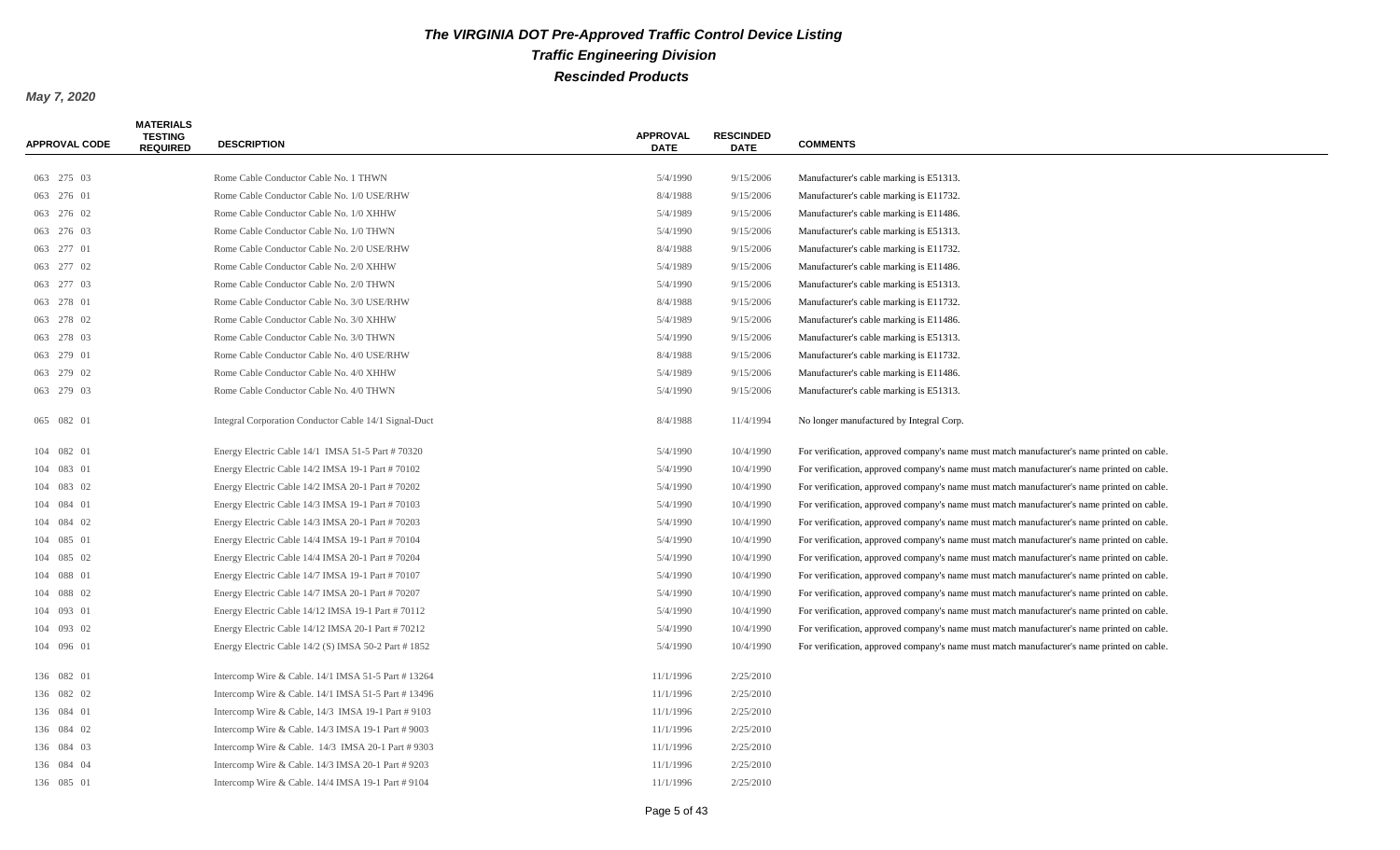| <b>APPROVAL CODE</b> | <b>MATERIALS</b><br><b>TESTING</b><br><b>REQUIRED</b> | <b>DESCRIPTION</b>                                          | <b>APPROVAL</b><br><b>DATE</b> | <b>RESCINDED</b><br><b>DATE</b> | <b>COMMENTS</b> |
|----------------------|-------------------------------------------------------|-------------------------------------------------------------|--------------------------------|---------------------------------|-----------------|
|                      |                                                       |                                                             |                                |                                 |                 |
| 136 085 02           |                                                       | Intercomp Wire & Cable. 14/4 IMSA 19-1 Part # 9004          | 11/1/1996                      | 2/25/2010                       |                 |
| 136 085 03           |                                                       | Intercomp Wire & Cable. 14/4 IMSA 20-1 Part # 9304          | 11/1/1996                      | 2/25/2010                       |                 |
| 136 085 04           |                                                       | Intercomp Wire & Cable. 14/4 IMSA 20-1 Part # 9204          | 11/1/1996                      | 2/25/2010                       |                 |
| 136 088 01           |                                                       | Intercomp Wire & Cable, 14/7 IMSA 19-1 Part #9107           | 11/1/1996                      | 2/25/2010                       |                 |
| 136 088 02           |                                                       | Intercomp Wire & Cable. 14/7 IMSA 19-1 Part # 9007          | 11/1/1996                      | 2/25/2010                       |                 |
| 136 088 03           |                                                       | Intercomp Wire & Cable. 14/7 IMSA 20-1 Part # 9307          | 11/1/1996                      | 2/25/2010                       |                 |
| 136 088 04           |                                                       | Intercomp Wire & Cable. 14/7 IMSA 20-1 Part # 9207          | 11/1/1996                      | 2/25/2010                       |                 |
| 136 093 01           |                                                       | Intercomp Wire & Cable, 14/12 IMSA 19-1 Part # 9112         | 11/1/1996                      | 2/25/2010                       |                 |
| 136 093 02           |                                                       | Intercomp Wire & Cable. 14/12 IMSA 19-1 Part # 9012         | 11/1/1996                      | 2/25/2010                       |                 |
| 136 093 03           |                                                       | Intercomp Wire & Cable. $14/12$ IMSA 20-1 Part # 9312       | 11/1/1996                      | 2/25/2010                       |                 |
| 136 093 04           |                                                       | Intercomp Wire & Cable. 14/12 IMSA 20-1 Part # 9212         | 11/1/1996                      | 2/25/2010                       |                 |
| 136 096 01           |                                                       | Intercomp Wire & Cable, $14/2$ (S) IMSA 50-2 Part #13258    | 11/1/1996                      | 2/25/2010                       |                 |
|                      |                                                       | CONDUCTOR CABLES (COMM. & SIGNAL)                           |                                |                                 |                 |
| 022 082 01           |                                                       | Carol 14/1 IMSA 51-5, Cat. # C2541(PVC)                     | 5/4/1989                       | 7/1/2016                        |                 |
| 022 082 02           |                                                       | Carol 14/1 IMSA 51-5, Cat. # C2542(Polyethylene)            | 5/4/1989                       | 7/1/2016                        |                 |
| 022 096 01           |                                                       | Carol Cable Co. Inc. $14/2$ (S) Cat. $\#$ C2550             | 11/4/1988                      | 7/1/2016                        |                 |
| 025 082 01           |                                                       | Clifford Wire & Cable, 14/1 Conductor Cable, IMSA 51-5      | 7/1/2003                       | 7/1/2016                        |                 |
| 036 082 01           |                                                       | Chester Cable Conductor Cable 14/1 IMSA 51-5                | 11/3/1989                      | 7/1/2016                        |                 |
| 036 083 01           |                                                       | Chester Cable Conductor Cable 14/2 Cat. #14-2 (19-1) - 1B   | 2/4/1988                       | 7/1/2016                        |                 |
| 036 083 02           |                                                       | Chester Cable Conductor Cable 14/2 IMSA 20-1                | 11/3/1989                      | 7/1/2016                        |                 |
| 036 084 01           |                                                       | Chester Cable Conductor Cable 14/3 Cat. #14-3 (19-1) - 1B   | 2/4/1988                       | 7/1/2016                        |                 |
| 036 084 02           |                                                       | Chester Cable Conductor Cable 14/3 IMSA 20-1                | 11/3/1989                      | 7/1/2016                        |                 |
| 036 085 01           |                                                       | Chester Cable Conductor Cable 14/4 Cat. #14-4 (19-1) - 1B   | 2/4/1988                       | 7/1/2016                        |                 |
| 036 085 02           |                                                       | Chester Cable Conductor Cable 14/4 IMSA 20-1                | 11/3/1989                      | 7/1/2016                        |                 |
| 036 088 01           |                                                       | Chester Cable Conductor Cable 14/7 Cat. #14-7 (19-1) - 1B   | 2/4/1988                       | 7/1/2016                        |                 |
| 036 088 02           |                                                       | Chester Cable Conductor Cable 14/7 IMSA 20-1                | 11/3/1989                      | 7/1/2016                        |                 |
| 036 093 01           |                                                       | Chester Cable Conductor Cable 14/12 Cat. #14-12 (19-1) - 1B | 2/4/1988                       | 7/1/2016                        |                 |
| 036 093 02           |                                                       | Chester Cable Conductor Cable 14/12 IMSA 20-1               | 11/3/1989                      | 7/1/2016                        |                 |
| 036 096 01           |                                                       | Chester Cable Conductor Cable 14/2 (S) IMSA 50-2            | 11/3/1989                      | 7/1/2016                        |                 |
| 036 100 01           |                                                       | Chester Cable Conductor Cable 14/12 (S) IMSA 19-2           | 11/3/1989                      | 7/1/2016                        |                 |
| 036 100 02           |                                                       | Chester Cable Conductor Cable 14/12 (S) IMSA 20-2           | 11/3/1989                      | 7/1/2016                        |                 |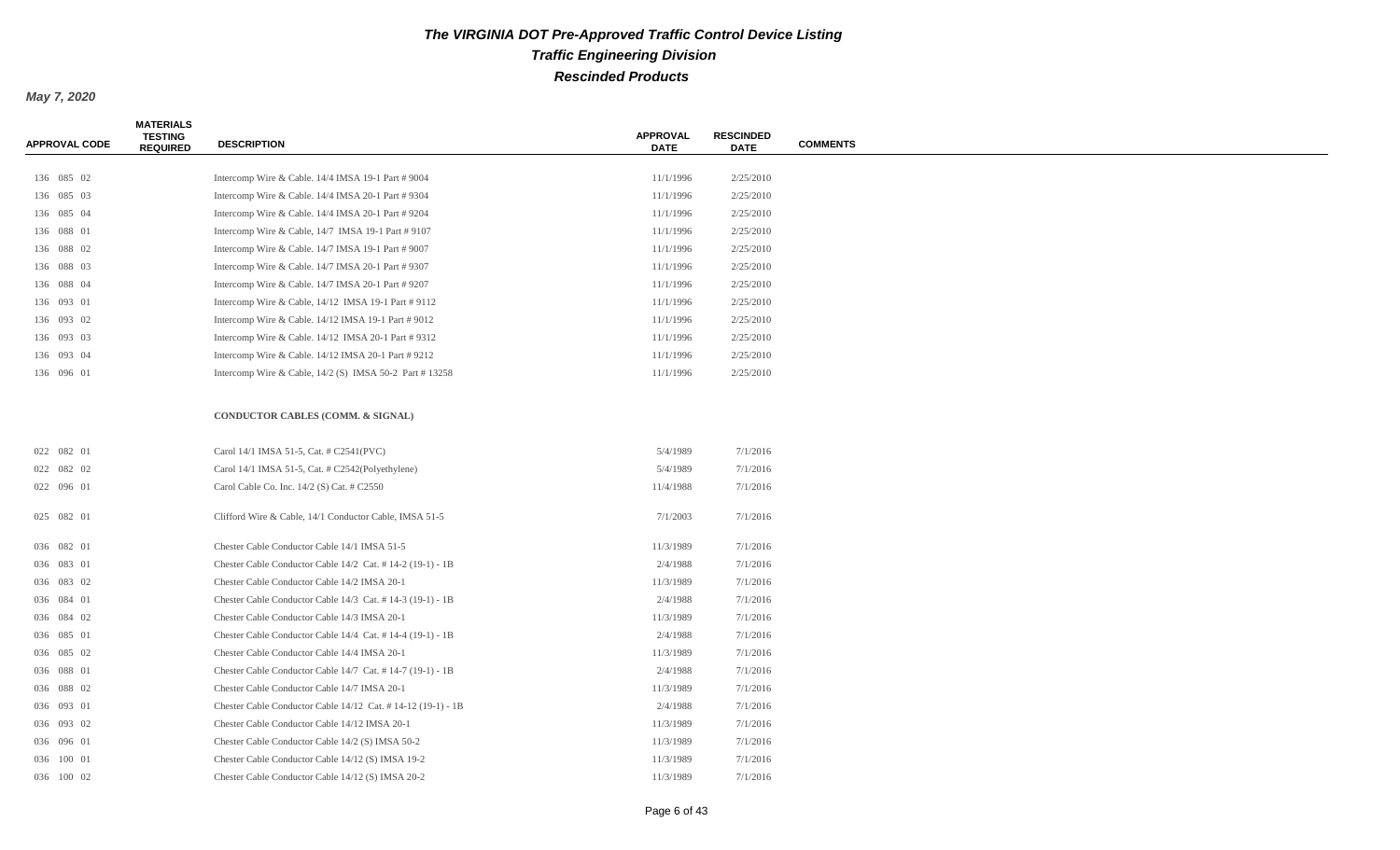| <b>APPROVAL CODE</b> | <b>MATERIALS</b><br><b>TESTING</b><br><b>REQUIRED</b> | <b>DESCRIPTION</b>                                                       | <b>APPROVAL</b><br><b>DATE</b> | <b>RESCINDED</b><br><b>DATE</b> | <b>COMMENTS</b>                      |
|----------------------|-------------------------------------------------------|--------------------------------------------------------------------------|--------------------------------|---------------------------------|--------------------------------------|
| 036 103 01           |                                                       | Chester Cable Conductor Cable 19/12 (S) IMSA 39-2                        | 4/1/1993                       | 7/1/2016                        |                                      |
| 036 103 02           |                                                       | Chester Cable Conductor Cable 19/12 (S) IMSA 40-2                        | 4/1/1993                       | 7/1/2016                        |                                      |
| 036 104 01           |                                                       | Chester Cable Conductor Cable 19/24 (S) IMSA 39-2                        | 11/3/1989                      | 7/1/2016                        |                                      |
| 036 104 02           |                                                       | Chester Cable Conductor Cable 19/24 (S) IMSA 40-2                        | 11/3/1989                      | 7/1/2016                        |                                      |
| 036 106 01           |                                                       | Chester Cable Conductor Cable 19/50 (S) IMSA 39-2                        | 11/3/1989                      | 7/1/2016                        |                                      |
| 036 106 02           |                                                       | Chester Cable Conductor Cable 19/50 (S) IMSA 40-2                        | 11/3/1989                      | 7/1/2016                        |                                      |
| 060 103 01           |                                                       | Essex Conductor Cable 19/12 (S) SEALPIC-F                                | 4/1/1993                       | 7/1/2016                        | Meets or exceeds IMSA 39-2, or 40-2. |
| 060 103 02           |                                                       | Essex Conductor Cable 19/12 (S) SEALPIC-2                                | 4/1/1993                       | 7/1/2016                        | Meets or exceeds IMSA 39-6, or 40-6. |
| 060 103 03           |                                                       | Essex Conductor Cable 19/12 (S) SEALPIC-84                               | 4/1/1993                       | 7/1/2016                        | Meets or exceeds IMSA 39-4, or 40-4. |
| 060 104 01           |                                                       | Essex Conductor Cable 19/24 (S) SEALPIC-F                                | 8/4/1988                       | 7/1/2016                        | Meets or exceeds IMSA 39-2 and 40-2. |
| 060 104 02           |                                                       | Essex Conductor Cable 19/24 (S) SEALPIC-2                                | 5/4/1990                       | 7/1/2016                        | Meets or exceeds IMSA 39-6 and 40-6. |
| 060 104 03           |                                                       | Essex Conductor Cable 19/24 (S) SEALPIC-84                               | 5/4/1990                       | 7/1/2016                        | Meets or exceeds IMSA 39-4 and 40-4. |
| 060 106 01           |                                                       | Essex Conductor Cable 19/50 (S) SEALPIC-F                                | 8/4/1988                       | 7/1/2016                        | Meets or exceeds IMSA 39-2 and 40-2. |
| 060 106 02           |                                                       | Essex Conductor Cable 19/50 (S) SEALPIC-2                                | 5/4/1990                       | 7/1/2016                        | Meets or exceeds IMSA 39-6 and 40-6. |
| 060 106 03           |                                                       | Essex Conductor Cable 19/50 (S) SEALPIC-84                               | 5/4/1990                       | 7/1/2016                        | Meets or exceeds IMSA 39-4 and 40-4. |
| 060 108 01           |                                                       | Essex Conductor Cable 19/100 (S) SEALPIC-F                               | 8/4/1988                       | 7/1/2016                        | Meets or exceeds IMSA 39-2 and 40-2. |
| 060 108 02           |                                                       | Essex Conductor Cable 19/100 (S) SEALPIC-2                               | 5/4/1990                       | 7/1/2016                        | Meets or exceeds IMSA 39-6 and 40-6. |
| 060 108 03           |                                                       | Essex Conductor Cable 19/100 (S) SEALPIC-84                              | 5/4/1990                       | 7/1/2016                        | Meets or exceeds IMSA 39-4 and 40-4. |
| 068 083 01           |                                                       | Badger Wire and Cable Corp. 14/2 IMSA 19-1                               | 4/1/1993                       | 7/1/2016                        |                                      |
| 068 083 02           |                                                       | Badger Wire and Cable Corp. 14/2 IMSA 20-1                               | 4/1/1993                       | 7/1/2016                        |                                      |
| 068 084 01           |                                                       | Badger Wire and Cable Corp. 14/3 IMSA 19-1                               | 4/1/1993                       | 7/1/2016                        |                                      |
| 068 084 02           |                                                       | Badger Wire and Cable Corp. 14/3 IMSA 20-1                               | 4/1/1993                       | 7/1/2016                        |                                      |
| 068 085 01           |                                                       | Badger Wire and Cable Corp. 14/4 IMSA 19-1                               | 4/1/1993                       | 7/1/2016                        |                                      |
| 068 085 02           |                                                       | Badger Wire and Cable Corp. 14/4 IMSA 20-1                               | 4/1/1993                       | 7/1/2016                        |                                      |
| 068 088 01           |                                                       | Badger Wire and Cable Corp. 14/7 IMSA 19-1                               | 4/1/1993                       | 7/1/2016                        |                                      |
| 068 088 02           |                                                       | Badger Wire and Cable Corp. 14/7 IMSA 20-1                               | 4/1/1993                       | 7/1/2016                        |                                      |
| 068 093 01           |                                                       | Badger Wire and Cable Corp. 14/12 IMSA 19-1                              | 4/1/1993                       | 7/1/2016                        |                                      |
| 068 093 02           |                                                       | Badger Wire and Cable Corp. 14/12 IMSA 20-1                              | 4/1/1993                       | 7/1/2016                        |                                      |
| 068 096 01           |                                                       | Badger Wire and Cable Corp. 14/2 (S) IMSA 50-2                           | 11/4/1988                      | 7/1/2016                        |                                      |
| 081 082 01           |                                                       | Independent Cable, Inc. Conductor Cable 14/1 IMSA 51-5                   | 1/1/1992                       | 7/1/2016                        |                                      |
| 081 083 01           |                                                       | Independent Cable, Inc. Conductor Cable 14/2 IMSA 20-1 Cat. # AF-0214-PE | 2/4/1989                       | 7/1/2016                        |                                      |
| 081 083 02           |                                                       | Independent Cable, Inc. Conductor Cable 14/2 IMSA 19-1                   | 5/4/1989                       | 7/1/2016                        |                                      |
| 081 084 01           |                                                       | Independent Cable, Inc. Conductor Cable 14/3 IMSA 20-1 Cat. # AF-0314-PE | 2/4/1989                       | 7/1/2016                        |                                      |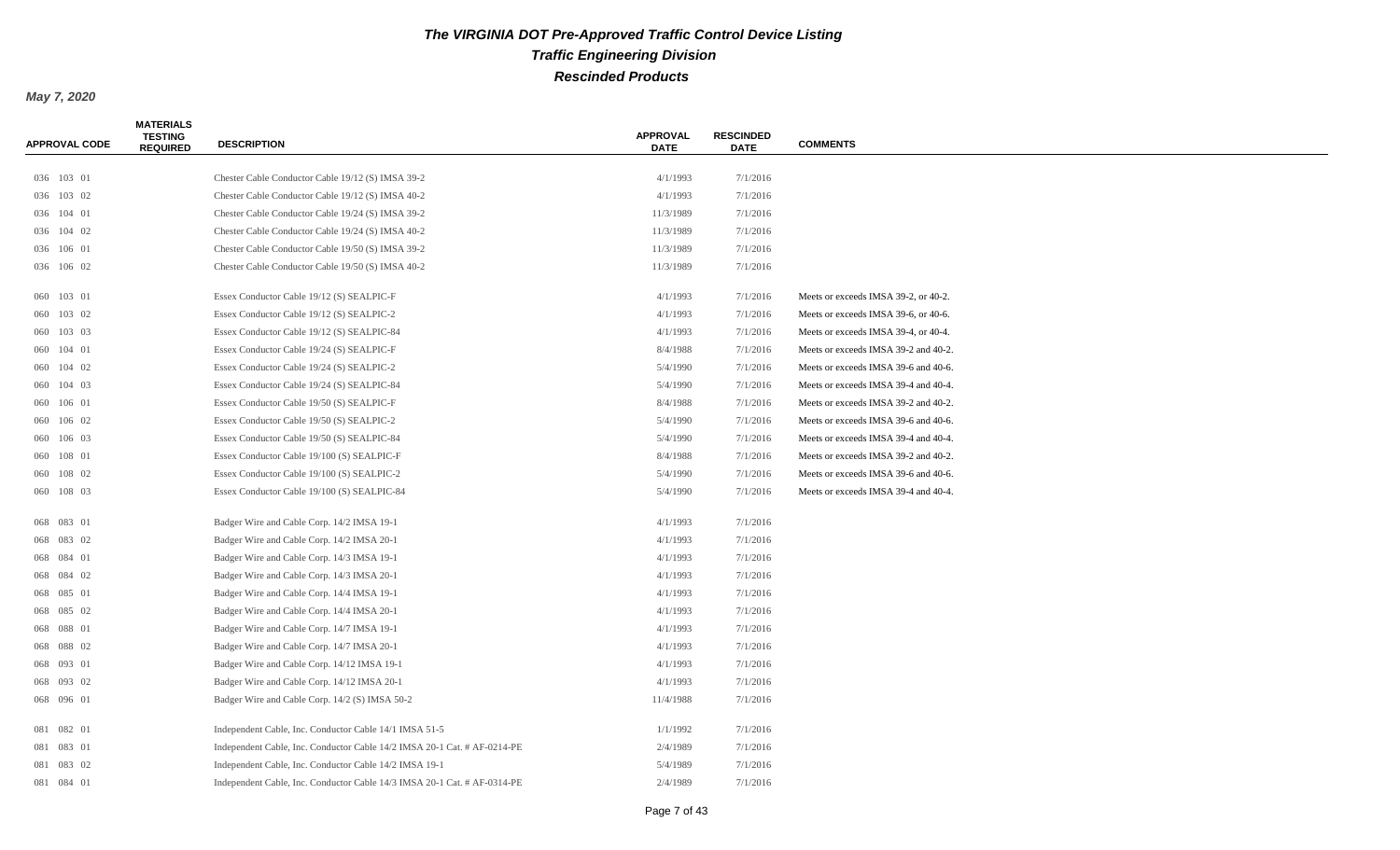| <b>APPROVAL CODE</b> | <b>MATERIALS</b><br><b>TESTING</b><br><b>REQUIRED</b> | <b>DESCRIPTION</b>                                                        | <b>APPROVAL</b><br><b>DATE</b> | <b>RESCINDED</b><br><b>DATE</b> | <b>COMMENTS</b>                                       |
|----------------------|-------------------------------------------------------|---------------------------------------------------------------------------|--------------------------------|---------------------------------|-------------------------------------------------------|
|                      |                                                       |                                                                           |                                |                                 |                                                       |
| 081 084 02           |                                                       | Independent Cable, Inc. Conductor Cable 14/3 IMSA 19-1                    | 5/4/1989                       | 7/1/2016                        |                                                       |
| 081 085 01           |                                                       | Independent Cable, Inc. Conductor Cable 14/4 IMSA 20-1 Cat. # AF-0414-PE  | 2/4/1989                       | 7/1/2016                        |                                                       |
| 081 085 02           |                                                       | Independent Cable, Inc. Conductor Cable 14/4 IMSA 19-1                    | 5/4/1989                       | 7/1/2016                        |                                                       |
| 081 088 01           |                                                       | Independent Cable, Inc. Conductor Cable 14/7 IMSA 20-1 Cat. # AF-0714-PE  | 2/4/1989                       | 7/1/2016                        |                                                       |
| 081 088 02           |                                                       | Independent Cable, Inc. Conductor Cable 14/7 IMSA 19-1                    | 5/4/1989                       | 7/1/2016                        |                                                       |
| 081 093 01           |                                                       | Independent Cable, Inc. Conductor Cable 14/12 IMSA 20-1 Cat. # AF-1214-PE | 2/4/1989                       | 7/1/2016                        |                                                       |
| 081 093 02           |                                                       | Independent Cable, Inc. Conductor Cable 14/12 IMSA 19-1                   | 5/4/1989                       | 7/1/2016                        |                                                       |
| 081 096 01           |                                                       | Independent Cable, Inc. 14/2 (S) IMSA 50-2                                | 5/4/1989                       | 7/1/2016                        |                                                       |
| 081 103 01           |                                                       | Independent Cable, Inc., Conductor Cable 19/12 (S), IMSA 39-2             | 1/3/1996                       | 7/1/2016                        |                                                       |
| 081 103 02           |                                                       | Independent Cable, Inc., Conductor Cable 19/12 (S), IMSA 40-2             | 1/3/1996                       | 7/1/2016                        |                                                       |
| 081 104 01           |                                                       | Independent Cable Inc., Conductor Cable 19/24 (S) IMSA 39-2               | 1/3/1996                       | 7/1/2016                        |                                                       |
| 081 104 02           |                                                       | Independent Cable Inc., Conductor Cable 19/24 (S) IMSA 40-2               | 1/3/1996                       | 7/1/2016                        |                                                       |
| 081 106 01           |                                                       | Independent Cable Inc., Conductor Cable 19/50 (S) IMSA 39-2               | 1/3/1996                       | 7/1/2016                        |                                                       |
| 081 106 02           |                                                       | Independent Cable Inc., Conductor Cable 19/50 (S) IMSA 40-2               | 1/3/1996                       | 7/1/2016                        |                                                       |
| 081 108 01           |                                                       | Independent Cable Inc., Conductor Cable 19/100 (S) IMSA 39-2              | 1/3/1996                       | 7/1/2016                        |                                                       |
| 081 108 02           |                                                       | Independent Cable Inc., Conductor Cable 19/100 (S) IMSA 40-2              | 1/3/1996                       | 7/1/2016                        |                                                       |
|                      |                                                       |                                                                           |                                |                                 |                                                       |
| 105 082 01           |                                                       | Berkshire Electric Cable 14/1 IMSA 51-5                                   | 5/4/1990                       | 7/1/2016                        |                                                       |
| 105 083 01           |                                                       | Berkshire Electric Cable 14/2 IMSA 19-1                                   | 5/4/1990                       | 7/1/2016                        |                                                       |
| 105 084 01           |                                                       | Berkshire Electric Cable 14/3 IMSA 19-1                                   | 5/4/1990                       | 7/1/2016                        |                                                       |
| 105 085 01           |                                                       | Berkshire Electric Cable 14/4 IMSA 19-1                                   | 5/4/1990                       | 7/1/2016                        |                                                       |
| 105 088 01           |                                                       | Berkshire Electric Cable 14/7 IMSA 19-1                                   | 5/4/1990                       | 7/1/2016                        |                                                       |
| 105 093 01           |                                                       | Berkshire Electric Cable 14/12 IMSA 19-1                                  | 5/4/1990                       | 7/1/2016                        |                                                       |
| 105 096 01           |                                                       | Berkshire Electric Cable 14/2 (S) IMSA 50-2                               | 5/4/1990                       | 7/1/2016                        |                                                       |
| 106 080 01           |                                                       | American Insulated Wire 12/1 IMSA 51-3                                    | 5/4/1990                       | 7/1/2016                        |                                                       |
| 113 082 01           |                                                       | BSCC Electric Cable 14/1 IMSA 51-5 Part #70320                            | 10/4/1990                      | 7/1/2016                        | As per BSCC president, products do not belong to them |
| 113 083 01           |                                                       | BSCC Electric Cable 14/2 IMSA 19-1 Part #70102                            | 10/4/1990                      | 7/1/2016                        | As per BSCC president, products do not belong to them |
| 113 083 02           |                                                       | BSCC Electric Cable 14/2 IMSA 20-1 Part #70202                            | 10/4/1990                      | 7/1/2016                        | As per BSCC president, products do not belong to them |
| 113 084 01           |                                                       | BSCC Electric Cable 14/3 IMSA 19-1 Part # 70103                           | 10/4/1990                      | 7/1/2016                        | As per BSCC president, products do not belong to them |
| 113 084 02           |                                                       | BSCC Electric Cable 14/3 IMSA 20-1 Part # 70203                           | 10/4/1990                      | 7/1/2016                        | As per BSCC president, products do not belong to them |
| 113 085 01           |                                                       | BSCC Electric Cable 14/4 IMSA 19-1 Part #70104                            | 10/4/1990                      | 7/1/2016                        | As per BSCC president, products do not belong to them |
| 113 085 02           |                                                       | BSCC Electric Cable 14/4 IMSA 20-1 Part #70204                            | 10/4/1990                      | 7/1/2016                        | As per BSCC president, products do not belong to them |
| 113 088 01           |                                                       | BSCC Electric Cable 14/7 IMSA 19-1 Part # 70107                           | 10/4/1990                      | 7/1/2016                        | As per BSCC president, products do not belong to them |
| 113 088 02           |                                                       | BSCC Electric Cable 14/7 IMSA 20-1 Part # 70207                           | 10/4/1990                      | 7/1/2016                        | As per BSCC president, products do not belong to them |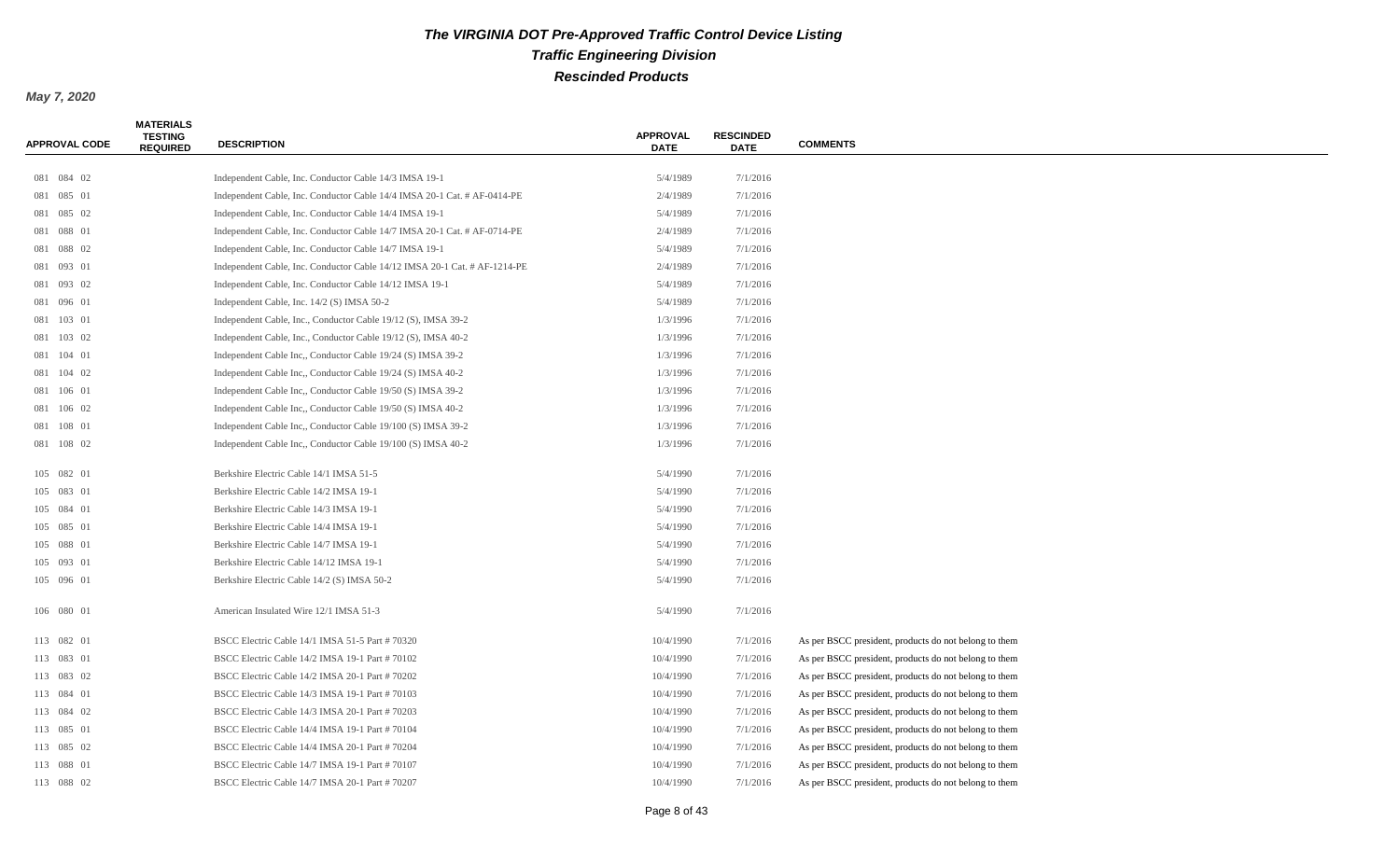| <b>APPROVAL CODE</b> | <b>MATERIALS</b><br><b>TESTING</b><br><b>REQUIRED</b> | <b>DESCRIPTION</b>                                                  | <b>APPROVAL</b><br><b>DATE</b> | <b>RESCINDED</b><br><b>DATE</b> | <b>COMMENTS</b>                                       |
|----------------------|-------------------------------------------------------|---------------------------------------------------------------------|--------------------------------|---------------------------------|-------------------------------------------------------|
| 113 093 01           |                                                       | BSCC Electric Cable 14/12 IMSA 19-1 Part # 70112                    | 10/4/1990                      | 7/1/2016                        | As per BSCC president, products do not belong to them |
| 113 093 02           |                                                       | BSCC Electric Cable 14/12 IMSA 20-1 Part # 70212                    | 10/4/1990                      | 7/1/2016                        | As per BSCC president, products do not belong to them |
| 113 096 01           |                                                       | BSCC Electric Cable 14/2 (S) IMSA 50-2 Part #70314                  | 10/4/1990                      | 7/1/2016                        | As per BSCC president, products do not belong to them |
| 114 084 01           |                                                       | Teledyne Thermatics Cable 14/3 IMSA 19-1 Product # 32203            | 5/21/1991                      | 7/1/2016                        |                                                       |
| 114 084 02           |                                                       | Teledyne Thermatics Cable 14/3 IMSA 20-1 Product #33403             | 5/21/1991                      | 7/1/2016                        |                                                       |
| 114 085 01           |                                                       | Teledyne Thermatics Cable 14/4 IMSA 19-1 Product # 32204            | 5/21/1991                      | 7/1/2016                        |                                                       |
| 114 085 02           |                                                       | Teledyne Thermatics Cable 14/4 IMSA 20-1 Product #33404             | 5/21/1991                      | 7/1/2016                        |                                                       |
| 114 088 01           |                                                       | Teledyne Thermatics Cable 14/7 IMSA 19-1 Product #32207             | 5/21/1991                      | 7/1/2016                        |                                                       |
| 114 088 02           |                                                       | Teledyne Thermatics Cable 14/7 IMSA 20-1 Product #33407             | 5/21/1991                      | 7/1/2016                        |                                                       |
| 114 093 01           |                                                       | Teledyne Thermatics Cable 14/12 IMSA 19-1 Product #32212            | 5/21/1991                      | 7/1/2016                        |                                                       |
| 114 093 02           |                                                       | Teledyne Thermatics Cable 14/12 IMSA 20-1 Product #33412            | 5/21/1991                      | 7/1/2016                        |                                                       |
| 114 096 01           |                                                       | Teledyne Thermatics Cable 14/2 (S) IMSA 50-2                        | 5/21/1991                      | 7/1/2016                        |                                                       |
| 142 082 01           |                                                       | Alcatel Wire & Cable, Inc., 14/1 IMSA 51-5                          | 1/16/1998                      | 7/1/2016                        |                                                       |
| 142 083 01           |                                                       | Alcatel Wire & Cable, Inc., 14/2 IMSA 19-1                          | 1/16/1998                      | 7/1/2016                        |                                                       |
| 142 083 02           |                                                       | Alcatel Wire & Cable, Inc., 14/2 IMSA 20-1                          | 1/16/1998                      | 7/1/2016                        |                                                       |
| 142 084 01           |                                                       | Alcatel Wire & Cable, Inc., 14/3 IMSA 19-1                          | 1/16/1998                      | 7/1/2016                        |                                                       |
| 142 084 02           |                                                       | Alcatel Wire & Cable, Inc., 14/3 IMSA 20-1                          | 1/16/1998                      | 7/1/2016                        |                                                       |
| 142 085 01           |                                                       | Alcatel Wire & Cable, Inc., 14/4 IMSA 19-1                          | 1/16/1998                      | 7/1/2016                        |                                                       |
| 142 085 02           |                                                       | Alcatel Wire & Cable, Inc., 14/4 IMSA 20-1                          | 1/16/1998                      | 7/1/2016                        |                                                       |
| 142 088 01           |                                                       | Alcatel Wire & Cable, Inc., 14/7 IMSA 19-1                          | 1/16/1998                      | 7/1/2016                        |                                                       |
| 142 088 02           |                                                       | Alcatel Wire & Cable, Inc., 14/7 IMSA 20-1                          | 1/16/1998                      | 7/1/2016                        |                                                       |
| 142 093 01           |                                                       | Alcatel Wire & Cable, Inc., 14/12 IMSA 19-1                         | 1/16/1998                      | 7/1/2016                        |                                                       |
| 142 093 02           |                                                       | Alcatel Wire & Cable, Inc., 14/12 IMSA 20-1                         | 1/16/1998                      | 7/1/2016                        |                                                       |
| 142 096 01           |                                                       | Alcatel Wire & Cable, Inc., 14/2 IMSA 50-2                          | 1/16/1998                      | 7/1/2016                        |                                                       |
| 142 100 02           |                                                       | Alcatel Wire & Cable, Inc., 14/12 (S) IMSA 20-2                     | 1/16/1998                      | 7/1/2016                        |                                                       |
| 142 100 02           |                                                       | Alcatel Wire & Cable, Inc., 14/12 (S) IMSA 19-2                     | 1/16/1998                      | 7/1/2016                        |                                                       |
| 142 103 01           |                                                       | Alcatel Wire & Cable, Inc., 19/12 (S) IMSA 39-2                     | 1/16/1998                      | 7/1/2016                        |                                                       |
| 142 103 02           |                                                       | Alcatel Wire & Cable, Inc., 19/12 (S) IMSA 40-2                     | 1/16/1998                      | 7/1/2016                        |                                                       |
| 142 104 01           |                                                       | Alcatel Wire & Cable, Inc., 19/24 (S) IMSA 39-2                     | 1/16/1998                      | 7/1/2016                        |                                                       |
| 142 104 02           |                                                       | Alcatel Wire & Cable, Inc., $19/24$ (S) IMSA 40-2                   | 1/16/1998                      | 7/1/2016                        |                                                       |
| 142 106 01           |                                                       | Alcatel Wire & Cable, Inc., 19/50 (S) IMSA 39-2                     | 1/16/1998                      | 7/1/2016                        |                                                       |
| 142 106 02           |                                                       | Alcatel Wire & Cable, Inc., 19/50 (S) IMSA 40-2                     | 1/16/1998                      | 7/1/2016                        |                                                       |
| 143 083 01           |                                                       | Tappan Wire & Cable, 14/2 IMSA 19-1 (Solid) - Cable Number SU6077.1 | 7/29/2010                      | 7/1/2016                        |                                                       |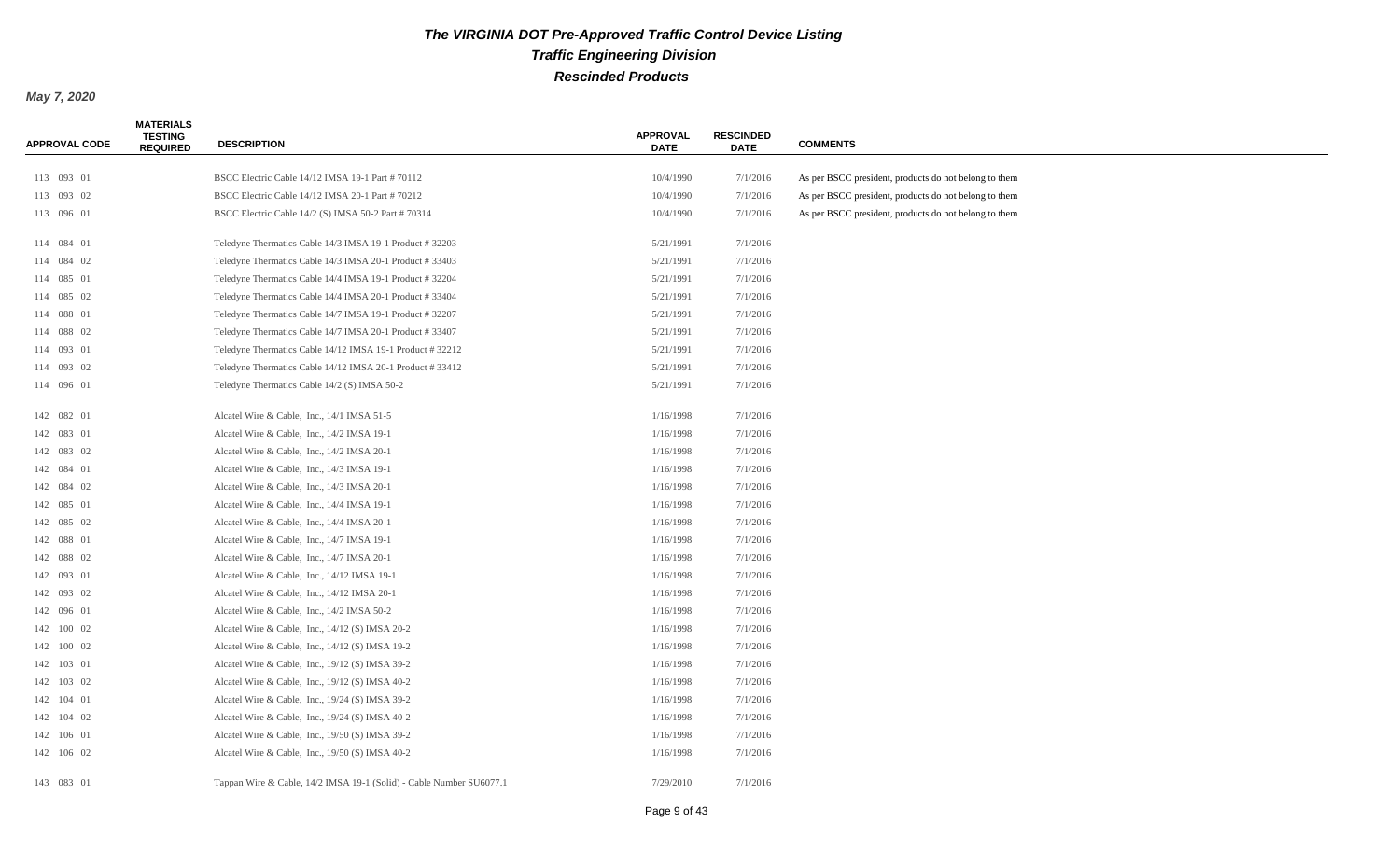| <b>APPROVAL CODE</b> | <b>MATERIALS</b><br><b>TESTING</b><br><b>REQUIRED</b> | <b>DESCRIPTION</b>                                                                    | <b>APPROVAL</b><br><b>DATE</b> | <b>RESCINDED</b><br><b>DATE</b> | <b>COMMENTS</b>                                              |
|----------------------|-------------------------------------------------------|---------------------------------------------------------------------------------------|--------------------------------|---------------------------------|--------------------------------------------------------------|
|                      |                                                       |                                                                                       |                                |                                 |                                                              |
| 143 083 02           |                                                       | Tappan Wire & Cable, 14/2 IMSA 19-1 (Stranded) - Cable Number SU6078.1                | 7/29/2010                      | 7/1/2016                        |                                                              |
| 143 083 03           |                                                       | Tappan Wire & Cable, 14/2 IMSA 20-1 (Solid) - Cable Number SU6079.1                   | 7/29/2010                      | 7/1/2016                        |                                                              |
| 143 083 04           |                                                       | Tappan Wire & Cable, 14/2 IMSA 20-1 (Stranded) - Cable Number SU6093.1                | 7/29/2010                      | 7/1/2016                        |                                                              |
| 143 096 01           |                                                       | Tappan Wire & Cable, 14/2 (S). IMSA 50-2, Part # 1480 AT2M/CM000                      | 1/16/1998                      | 7/1/2016                        |                                                              |
| 146 083 01           |                                                       | James Monroe Wire and Cable Corp., 14/2 IMSA 19-1                                     | 3/1/2000                       | 7/1/2016                        |                                                              |
| 146 083 02           |                                                       | James Monroe Wire and Cable Corp., 14/2 IMSA 20-1                                     | 3/1/2000                       | 7/1/2016                        | Non-conformance with spec.                                   |
| 153 083 01           |                                                       | Advanced Digital Cable, Inc., Conductor Cable 14/2 IMSA 19-1, Part # 8002             | 4/1/2001                       | 7/1/2016                        |                                                              |
| 153 083 02           |                                                       | Advanced Digital Cable, Inc., Conductor Cable 14/2 IMSA 19-1, Part # 8102             | 4/1/2001                       | 7/1/2016                        |                                                              |
| 153 083 03           |                                                       | Advanced Digital Cable, Inc., Conductor Cable 14/2 IMSA 20-1, Part # 8202             | 4/1/2001                       | 7/1/2016                        |                                                              |
| 153 083 04           |                                                       | Advanced Digital Cable, Inc., Conductor Cable 14/2 (Stranded) IMSA 20-1, Part # 8302  | 4/1/2001                       | 7/1/2016                        | Controller cabinet to signal head cable; Aerial/duct install |
| 161 080 01           |                                                       | Falcon Fine Wire, 12/1 Conductor Cable, IMSA 51-3 STR, Part # 98011251-3              | 2/21/2014                      | 7/1/2016                        |                                                              |
| 161 083 01           |                                                       | Falcon Fine Wire, 14/2 Conductor Cable, 19-1 IMSA SOL BC, Part # 98021419-1           | 10/1/2004                      | 7/1/2016                        |                                                              |
| 161 083 02           |                                                       | Falcon Fine Wire, 14/2 Conductor Cable, 19-1 IMSA STR BC, Part #980214X19-1           | 10/1/2004                      | 7/1/2016                        |                                                              |
| 161 083 03           |                                                       | Falcon Fine Wire, 14/2 Conductor Cable, 20-1 IMSA SOL BC, Part #980214X20-1           | 10/1/2004                      | 7/1/2016                        |                                                              |
| 161 083 04           |                                                       | Falcon Fine Wire, 14/2 Conductor Cable, 20-1 IMSA STR BC, Part # 98021420-1           | 10/1/2004                      | 7/1/2016                        |                                                              |
| 161 085 01           |                                                       | Falcon Fine Wire, 14/4 Conductor Cable, 19-1 IMSA (Solid), Part # 98041419-1          | 10/1/2004                      | 7/1/2016                        |                                                              |
| 161 085 02           |                                                       | Falcon Fine Wire, 14/4 Conductor Cable, 19-1 IMSA (Stranded), Part #980414X19-1       | 10/1/2004                      | 7/1/2016                        |                                                              |
| 165 080 01           |                                                       | DECA Cables Inc., 12/1 Conductor Cable, IMSA 51-3 (Stranded), Part # 20-903           | 4/1/2005                       | 7/1/2016                        |                                                              |
| 165 082 01           |                                                       | DECA Cables Inc., 14/1 Conductor Cable, IMSA 51-5 STR BC, Part # 20-900               | 4/1/2005                       | 7/1/2016                        |                                                              |
| 165 083 01           |                                                       | DECA Cables Inc., 14/2 Conductor Cable, 20-1 IMSA SOL BC, Part #72-812                | 4/1/2005                       | 7/1/2016                        |                                                              |
| 165 083 01           |                                                       | DECA Cables Inc., 14/2 Conductor Cable, 19-1 IMSA SOL BC, Part #70-742                | 4/1/2005                       | 7/1/2016                        |                                                              |
| 165 083 02           |                                                       | DECA Cables Inc., 14/2 Conductor Cable, 20-1 IMSA STR BC, Part #72-852                | 4/1/2005                       | 7/1/2016                        |                                                              |
| 165 083 02           |                                                       | DECA Cables Inc., 14/2 Conductor Cable, 19-1 IMSA STR BC, Part #72-752                | 4/1/2005                       | 7/1/2016                        |                                                              |
| 165 088 02           |                                                       | DECA Cables Inc., 14/7 Conductor Cable, 19-1 IMSA (Stranded), Part #72-757            | 4/1/2005                       | 7/1/2016                        | Controller Cabinet to Signal Head                            |
| 171 080 01           |                                                       | RJ Wire & Cable Company, Conductor Cable 12/1 (19-Strand) IMSA 51-3, Part # 513120119 | 5/2/2007                       | 7/1/2016                        |                                                              |
| 171 084 01           |                                                       | RJ Wire & Cable Company, Conductor Cable 14/3 (7-Stranded) IMSA 19-1, Part #19114037  | 5/2/2007                       | 7/1/2016                        |                                                              |
| 171 084 02           |                                                       | RJ Wire & Cable Company, Conductor Cable 14/3 (Solid) IMSA 19-1, Part #19114031       | 5/2/2007                       | 7/1/2016                        |                                                              |
| 171 084 03           |                                                       | RJ Wire & Cable Company, Conductor Cable 14/3 (7-Stranded) IMSA 20-1, Part # 20114037 | 5/2/2007                       | 7/1/2016                        |                                                              |
| 171 084 04           |                                                       | RJ Wire & Cable Company, Conductor Cable 14/3 (Solid) IMSA 20-1, Part # 20114031      | 5/2/2007                       | 7/1/2016                        |                                                              |
| 171 085 01           |                                                       | RJ Wire & Cable Company, Conductor Cable 14/4 (7-Stranded) IMSA 19-1, Part #19114047  | 5/2/2007                       | 7/1/2016                        |                                                              |
| 171 085 02           |                                                       | RJ Wire & Cable Company, Conductor Cable 14/4 (Solid) IMSA 19-1, Part #19114041       | 5/2/2007                       | 7/1/2016                        |                                                              |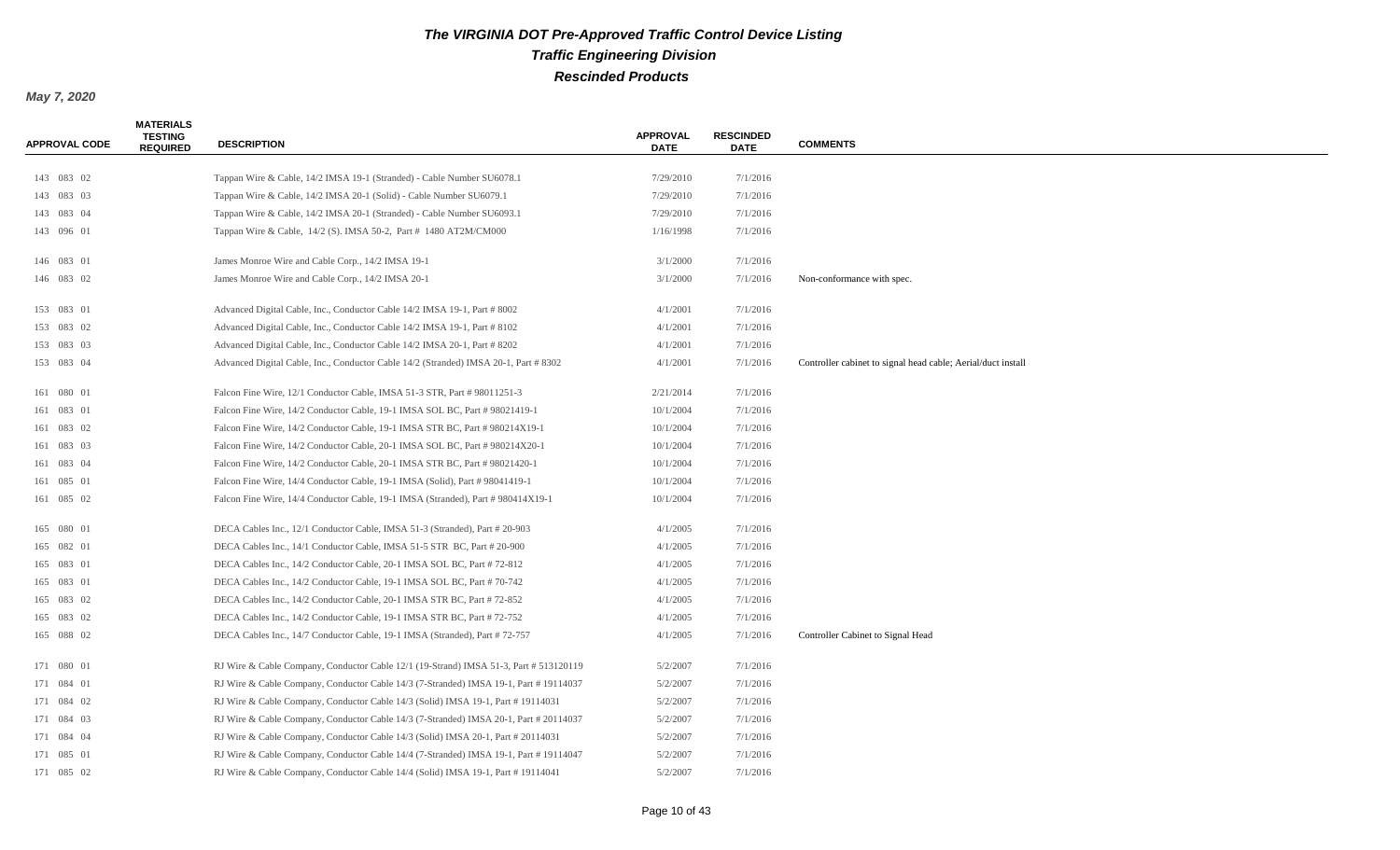| <b>APPROVAL CODE</b> | <b>MATERIALS</b><br><b>TESTING</b><br><b>REQUIRED</b> | <b>DESCRIPTION</b>                                                                     | <b>APPROVAL</b><br><b>DATE</b> | <b>RESCINDED</b><br><b>DATE</b> | <b>COMMENTS</b>                                   |
|----------------------|-------------------------------------------------------|----------------------------------------------------------------------------------------|--------------------------------|---------------------------------|---------------------------------------------------|
|                      |                                                       |                                                                                        |                                |                                 |                                                   |
| 171 085 03           |                                                       | RJ Wire & Cable Company, Conductor Cable 14/4 (7-Stranded) IMSA 20-1, Part # 20114047  | 5/2/2007                       | 7/1/2016                        |                                                   |
| 171 085 04           |                                                       | RJ Wire & Cable Company, Conductor Cable 14/4 (Solid) IMSA 20-1, Part # 20114041       | 5/2/2007                       | 7/1/2016                        |                                                   |
| 171 088 01           |                                                       | RJ Wire & Cable Company, Conductor Cable 14/7 (7-Stranded) IMSA 19-1, Part #19114077   | 5/2/2007                       | 7/1/2016                        |                                                   |
| 171 088 02           |                                                       | RJ Wire & Cable Company, Conductor Cable 14/7 (Solid) IMSA 19-1, Part #19114071        | 5/2/2007                       | 7/1/2016                        |                                                   |
| 171 088 03           |                                                       | RJ Wire & Cable Company, Conductor Cable 14/7 (7-Stranded) IMSA 20-1, Part # 20114077  | 5/2/2007                       | 7/1/2016                        |                                                   |
| 171 088 04           |                                                       | RJ Wire & Cable Company, Conductor Cable 14/7 (Solid) IMSA 20-1, Part # 20114071       | 5/2/2007                       | 7/1/2016                        |                                                   |
| 171 093 01           |                                                       | RJ Wire & Cable Company, Conductor Cable 14/12 (7-Stranded) IMSA 19-1, Part #19114127  | 5/2/2007                       | 7/1/2016                        |                                                   |
| 171 093 02           |                                                       | RJ Wire & Cable Company, Conductor Cable 14/12 (Solid) IMSA 19-1, Part #19114121       | 5/2/2007                       | 7/1/2016                        |                                                   |
| 171 093 03           |                                                       | RJ Wire & Cable Company, Conductor Cable 14/12 (7-Stranded) IMSA 20-1, Part # 20114127 | 5/2/2007                       | 7/1/2016                        |                                                   |
| 171 093 04           |                                                       | RJ Wire & Cable Company, Conductor Cable 14/12 (Solid) IMSA 20-1, Part # 20114121      | 5/2/2007                       | 7/1/2016                        |                                                   |
| 173 080 01           |                                                       | Belden INC Conductor Cable 12/1 IMSA 51-5 Loop Detector Wire Part # 582116             | 5/31/2007                      | 7/1/2016                        | Non-conformance with VDOT spec.                   |
| 173 104 01           |                                                       | Belden INC Conductor Cable 19/24 IMSA 40-2 Communications Cable Part # 603480          | 5/31/2007                      | 7/1/2016                        | Non-conformance with VDOT spec.                   |
|                      |                                                       |                                                                                        |                                |                                 |                                                   |
| 195 083 01           |                                                       | Lake Cable, 14/2 IMSA 19-1 (Solid) - Part No. IM191142/1                               | 7/29/2010                      | 7/1/2016                        |                                                   |
| 195 083 02           |                                                       | Lake Cable, 14/2 IMSA 19-1 (Stranded) - Part No. IM191142/7                            | 7/29/2010                      | 7/1/2016                        |                                                   |
| 195 083 03           |                                                       | Lake Cable, 14/2 IMSA 20-1 (Solid) - Part No. IM201142/1                               | 7/29/2010                      | 7/1/2016                        |                                                   |
| 195 083 04           |                                                       | Lake Cable, 14/2 IMSA 20-1 (Stranded) - Part No. IM201142/7                            | 7/29/2010                      | 7/1/2016                        |                                                   |
|                      |                                                       | <b>CONDUCTOR CABLES (POWER)</b>                                                        |                                |                                 |                                                   |
| 060 270 01           |                                                       | Essex Conductor Cable No. 8 USE-2/RHW-2                                                | 11/4/1994                      | 7/1/2016                        | Manufacturer's cable marking is E11134 or E1139.  |
| 060 270 02           |                                                       | Essex Conductor Cable No. 8 XHHW-2                                                     | 11/4/1994                      | 7/1/2016                        | Manufacturer's cable marking is E1139.            |
| 060 270 03           |                                                       | Essex Conductor Cable No. 8 THWN                                                       | 11/4/1994                      | 7/1/2016                        | Manufacturer's cable marking is E14656 or E53446. |
| 060 271 01           |                                                       | Essex Conductor Cable No. 6 USE-2/RHW-2                                                | 11/4/1994                      | 7/1/2016                        | Manufacturer's cable marking is E11134 or E1139.  |
| 060 271 02           |                                                       | Essex Conductor Cable No. 6 XHHW-2                                                     | 11/4/1994                      | 7/1/2016                        | Manufacturer's cable marking is E1139.            |
| 060 271 03           |                                                       | Essex Conductor Cable No. 6 THWN                                                       | 11/4/1994                      | 7/1/2016                        | Manufacturer's cable marking is E14656 or E53446. |
| 060 272 01           |                                                       | Essex Conductor Cable No. 4 USE-2/RHW-2                                                | 11/4/1994                      | 7/1/2016                        | Manufacturer's cable marking is E11134 or E1139.  |
| 060 272 02           |                                                       | Essex Conductor Cable No. 4 XHHW-2                                                     | 11/4/1994                      | 7/1/2016                        | Manufacturer's cable marking is E1139.            |
| 060 272 03           |                                                       |                                                                                        | 11/4/1994                      |                                 |                                                   |
|                      |                                                       | Essex Conductor Cable No. 4 THWN                                                       |                                | 7/1/2016                        | Manufacturer's cable marking is E14656 or E53446. |
| 060 274 01           |                                                       | Essex Conductor Cable No. 2 USE-2/RHW-2                                                | 11/4/1994                      | 7/1/2016                        | Manufacturer's cable marking is E11134 or E1139.  |
| 060 274 02           |                                                       | Essex Conductor Cable No. 2 XHHW-2                                                     | 11/4/1994                      | 7/1/2016                        | Manufacturer's cable marking is E1139.            |
| 060 274 03           |                                                       | Essex Conductor Cable No. 2 THWN                                                       | 11/4/1994                      | 7/1/2016                        | Manufacturer's cable marking is E14656 or E53446. |
| 060 275 01           |                                                       | Essex Conductor Cable No. 1 USE-2/RHW-2                                                | 11/4/1994                      | 7/1/2016                        | Manufacturer's cable marking is E11134 or E1139.  |
| 060 275 02           |                                                       | Essex Conductor Cable No. 1 XHHW-2                                                     | 11/4/1994                      | 7/1/2016                        | Manufacturer's cable marking is E1139.            |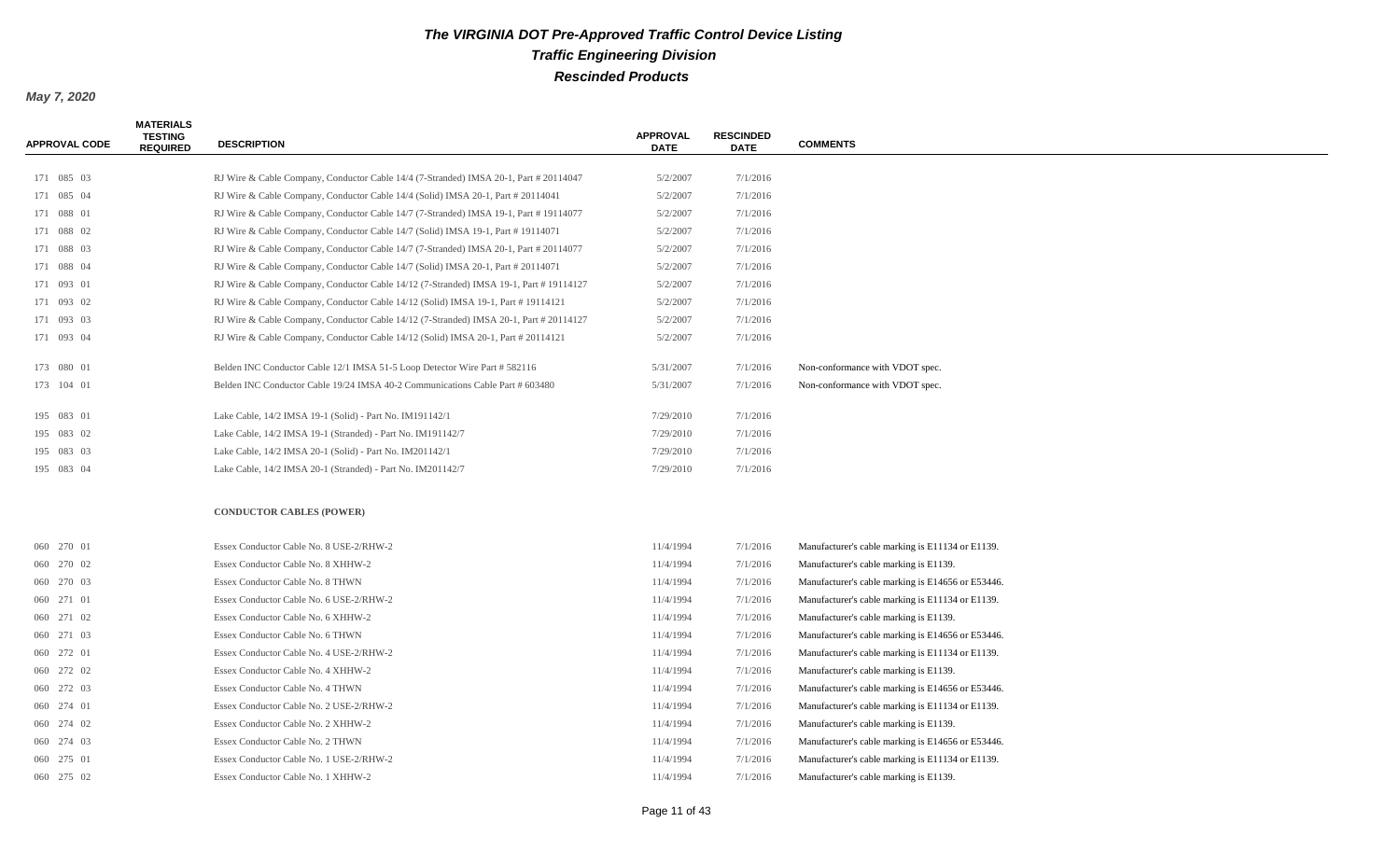| 060 275 03<br>11/4/1994<br>Essex Conductor Cable No. 1 THWN<br>7/1/2016<br>Manufacturer's cable marking is E14656 or E53446.<br>060 276 01<br>Essex Conductor Cable No. 1/0 USE-2/RHW-2<br>11/4/1994<br>7/1/2016<br>Manufacturer's cable marking is E11134 or E1139.<br>060 276 02<br>Essex Conductor Cable No. 1/0 XHHW-2<br>11/4/1994<br>7/1/2016<br>Manufacturer's cable marking is E1139.<br>060 276 03<br>Essex Conductor Cable No. 1/0 THWN<br>11/4/1994<br>7/1/2016<br>Manufacturer's cable marking is E14656 or E53446.<br>11/4/1994<br>060 277 01<br>Essex Conductor Cable No. 2/0 USE-2/RHW-2<br>7/1/2016<br>Manufacturer's cable marking is E11134 or E1139.<br>060 277 02<br>Essex Conductor Cable No. 2/0 XHHW-2<br>11/4/1994<br>7/1/2016<br>Manufacturer's cable marking is E1139.<br>060 277 03<br>Essex Conductor Cable No. 2/0 THWN<br>11/4/1994<br>7/1/2016<br>Manufacturer's cable marking is E14656 or E53446.<br>060 278 01<br>Essex Conductor Cable No. 3/0 USE-2/RHW-2<br>11/4/1994<br>7/1/2016<br>Manufacturer's cable marking is E11134 or E1139.<br>060 278 02<br>Essex Conductor Cable No. 3/0 XHHW-2<br>11/4/1994<br>7/1/2016<br>Manufacturer's cable marking is E1139.<br>060 278 03<br>Essex Conductor Cable No. 3/0 THWN<br>11/4/1994<br>7/1/2016<br>Manufacturer's cable marking is E14656 or E53446.<br>060 279 01<br>7/1/2016<br>Manufacturer's cable marking is E11134 or E1139.<br>Essex Conductor Cable No. 4/0 USE-2/RHW-2<br>11/4/1994<br>060 279 02<br>Essex Conductor Cable No. 4/0 XHHW-2<br>11/4/1994<br>7/1/2016<br>Manufacturer's cable marking is E1139.<br>060 279 03<br>Essex Conductor Cable No. 4/0 THWN<br>11/4/1994<br>7/1/2016<br>Manufacturer's cable marking is E14656 or E53446.<br>106 270 01<br>5/4/1990<br>7/1/2016<br>American Insulated Wire Conductor Cable No. 8 XHHW<br>106 270 02<br>American Insulated Wire Corp. Conductor Cable No. 8 USE/RHW<br>1/1/1992<br>7/1/2016<br>4/1/1993<br>7/1/2016<br>106 270 03<br>American Insulated Wire Corp. Conductor Cable No. 8 THWN<br>5/4/1990<br>7/1/2016<br>106 271 01<br>American Insulated Wire Conductor Cable No. 6 XHHW<br>106 271 02<br>1/1/1992<br>7/1/2016<br>American Insulated Wire Corp. Conductor Cable No. 6 USE/RHW<br>106 271 03<br>4/1/1993<br>7/1/2016<br>American Insulated Wire Corp. Conductor Cable No. 6 THWN<br>106 272 01<br>American Insulated Wire Conductor Cable No. 4 XHHW<br>5/4/1990<br>7/1/2016<br>7/1/2016<br>106 272 02<br>American Insulated Wire Corp. Conductor Cable No. 4 USE/RHW<br>1/1/1992<br>4/1/1993<br>7/1/2016<br>106 272 03<br>American Insulated Wire Corp. Conductor Cable No. 4 THWN<br>5/4/1990<br>7/1/2016<br>106 274 01<br>American Insulated Wire Conductor Cable No. 2 XHHW<br>106 274 02<br>American Insulated Wire Corp. Conductor Cable No. 2 USE/RHW<br>1/1/1992<br>7/1/2016<br>106 274 03<br>American Insulated Wire Corp. Conductor Cable No. 2 THWN<br>4/1/1993<br>7/1/2016<br>5/4/1990<br>106 275 01<br>American Insulated Wire Conductor Cable No. 1 XHHW<br>7/1/2016<br>1/1/1992<br>7/1/2016<br>106 275 02<br>American Insulated Wire Corp. Conductor Cable No. 1 USE/RHW<br>4/1/1993<br>7/1/2016<br>106 275 03<br>American Insulated Wire Corp. Conductor Cable No. 1 THWN<br>American Insulated Wire Conductor Cable No. 1/0 XHHW<br>5/4/1990<br>7/1/2016<br>106 276 01<br>106 276 02<br>American Insulated Wire Corp. Conductor Cable No. 1/0 USE/RHW<br>1/1/1992<br>7/1/2016<br>106 276 03<br>American Insulated Wire Corp. Conductor Cable No. 1/0 THWN<br>4/1/1993<br>7/1/2016<br>106 277 01<br>American Insulated Wire Conductor Cable No. 2/0 XHHW<br>5/4/1990<br>7/1/2016<br>106 277 02<br>7/1/2016<br>American Insulated Wire Corp. Conductor Cable No. 2/0 USE/RHW<br>1/1/1992 | <b>APPROVAL CODE</b> | <b>MATERIALS</b><br><b>TESTING</b><br><b>REQUIRED</b> | <b>DESCRIPTION</b> | <b>APPROVAL</b><br><b>DATE</b> | <b>RESCINDED</b><br><b>DATE</b> | <b>COMMENTS</b> |
|-----------------------------------------------------------------------------------------------------------------------------------------------------------------------------------------------------------------------------------------------------------------------------------------------------------------------------------------------------------------------------------------------------------------------------------------------------------------------------------------------------------------------------------------------------------------------------------------------------------------------------------------------------------------------------------------------------------------------------------------------------------------------------------------------------------------------------------------------------------------------------------------------------------------------------------------------------------------------------------------------------------------------------------------------------------------------------------------------------------------------------------------------------------------------------------------------------------------------------------------------------------------------------------------------------------------------------------------------------------------------------------------------------------------------------------------------------------------------------------------------------------------------------------------------------------------------------------------------------------------------------------------------------------------------------------------------------------------------------------------------------------------------------------------------------------------------------------------------------------------------------------------------------------------------------------------------------------------------------------------------------------------------------------------------------------------------------------------------------------------------------------------------------------------------------------------------------------------------------------------------------------------------------------------------------------------------------------------------------------------------------------------------------------------------------------------------------------------------------------------------------------------------------------------------------------------------------------------------------------------------------------------------------------------------------------------------------------------------------------------------------------------------------------------------------------------------------------------------------------------------------------------------------------------------------------------------------------------------------------------------------------------------------------------------------------------------------------------------------------------------------------------------------------------------------------------------------------------------------------------------------------------------------------------------------------------------------------------------------------------------------------------------------------------------------------------------------------------------------------------------------------------------------------------------------------------------------------------------------------------------------------------------------------------------------------------------------------------------------------------------------------------------|----------------------|-------------------------------------------------------|--------------------|--------------------------------|---------------------------------|-----------------|
|                                                                                                                                                                                                                                                                                                                                                                                                                                                                                                                                                                                                                                                                                                                                                                                                                                                                                                                                                                                                                                                                                                                                                                                                                                                                                                                                                                                                                                                                                                                                                                                                                                                                                                                                                                                                                                                                                                                                                                                                                                                                                                                                                                                                                                                                                                                                                                                                                                                                                                                                                                                                                                                                                                                                                                                                                                                                                                                                                                                                                                                                                                                                                                                                                                                                                                                                                                                                                                                                                                                                                                                                                                                                                                                                                                       |                      |                                                       |                    |                                |                                 |                 |
|                                                                                                                                                                                                                                                                                                                                                                                                                                                                                                                                                                                                                                                                                                                                                                                                                                                                                                                                                                                                                                                                                                                                                                                                                                                                                                                                                                                                                                                                                                                                                                                                                                                                                                                                                                                                                                                                                                                                                                                                                                                                                                                                                                                                                                                                                                                                                                                                                                                                                                                                                                                                                                                                                                                                                                                                                                                                                                                                                                                                                                                                                                                                                                                                                                                                                                                                                                                                                                                                                                                                                                                                                                                                                                                                                                       |                      |                                                       |                    |                                |                                 |                 |
|                                                                                                                                                                                                                                                                                                                                                                                                                                                                                                                                                                                                                                                                                                                                                                                                                                                                                                                                                                                                                                                                                                                                                                                                                                                                                                                                                                                                                                                                                                                                                                                                                                                                                                                                                                                                                                                                                                                                                                                                                                                                                                                                                                                                                                                                                                                                                                                                                                                                                                                                                                                                                                                                                                                                                                                                                                                                                                                                                                                                                                                                                                                                                                                                                                                                                                                                                                                                                                                                                                                                                                                                                                                                                                                                                                       |                      |                                                       |                    |                                |                                 |                 |
|                                                                                                                                                                                                                                                                                                                                                                                                                                                                                                                                                                                                                                                                                                                                                                                                                                                                                                                                                                                                                                                                                                                                                                                                                                                                                                                                                                                                                                                                                                                                                                                                                                                                                                                                                                                                                                                                                                                                                                                                                                                                                                                                                                                                                                                                                                                                                                                                                                                                                                                                                                                                                                                                                                                                                                                                                                                                                                                                                                                                                                                                                                                                                                                                                                                                                                                                                                                                                                                                                                                                                                                                                                                                                                                                                                       |                      |                                                       |                    |                                |                                 |                 |
|                                                                                                                                                                                                                                                                                                                                                                                                                                                                                                                                                                                                                                                                                                                                                                                                                                                                                                                                                                                                                                                                                                                                                                                                                                                                                                                                                                                                                                                                                                                                                                                                                                                                                                                                                                                                                                                                                                                                                                                                                                                                                                                                                                                                                                                                                                                                                                                                                                                                                                                                                                                                                                                                                                                                                                                                                                                                                                                                                                                                                                                                                                                                                                                                                                                                                                                                                                                                                                                                                                                                                                                                                                                                                                                                                                       |                      |                                                       |                    |                                |                                 |                 |
|                                                                                                                                                                                                                                                                                                                                                                                                                                                                                                                                                                                                                                                                                                                                                                                                                                                                                                                                                                                                                                                                                                                                                                                                                                                                                                                                                                                                                                                                                                                                                                                                                                                                                                                                                                                                                                                                                                                                                                                                                                                                                                                                                                                                                                                                                                                                                                                                                                                                                                                                                                                                                                                                                                                                                                                                                                                                                                                                                                                                                                                                                                                                                                                                                                                                                                                                                                                                                                                                                                                                                                                                                                                                                                                                                                       |                      |                                                       |                    |                                |                                 |                 |
|                                                                                                                                                                                                                                                                                                                                                                                                                                                                                                                                                                                                                                                                                                                                                                                                                                                                                                                                                                                                                                                                                                                                                                                                                                                                                                                                                                                                                                                                                                                                                                                                                                                                                                                                                                                                                                                                                                                                                                                                                                                                                                                                                                                                                                                                                                                                                                                                                                                                                                                                                                                                                                                                                                                                                                                                                                                                                                                                                                                                                                                                                                                                                                                                                                                                                                                                                                                                                                                                                                                                                                                                                                                                                                                                                                       |                      |                                                       |                    |                                |                                 |                 |
|                                                                                                                                                                                                                                                                                                                                                                                                                                                                                                                                                                                                                                                                                                                                                                                                                                                                                                                                                                                                                                                                                                                                                                                                                                                                                                                                                                                                                                                                                                                                                                                                                                                                                                                                                                                                                                                                                                                                                                                                                                                                                                                                                                                                                                                                                                                                                                                                                                                                                                                                                                                                                                                                                                                                                                                                                                                                                                                                                                                                                                                                                                                                                                                                                                                                                                                                                                                                                                                                                                                                                                                                                                                                                                                                                                       |                      |                                                       |                    |                                |                                 |                 |
|                                                                                                                                                                                                                                                                                                                                                                                                                                                                                                                                                                                                                                                                                                                                                                                                                                                                                                                                                                                                                                                                                                                                                                                                                                                                                                                                                                                                                                                                                                                                                                                                                                                                                                                                                                                                                                                                                                                                                                                                                                                                                                                                                                                                                                                                                                                                                                                                                                                                                                                                                                                                                                                                                                                                                                                                                                                                                                                                                                                                                                                                                                                                                                                                                                                                                                                                                                                                                                                                                                                                                                                                                                                                                                                                                                       |                      |                                                       |                    |                                |                                 |                 |
|                                                                                                                                                                                                                                                                                                                                                                                                                                                                                                                                                                                                                                                                                                                                                                                                                                                                                                                                                                                                                                                                                                                                                                                                                                                                                                                                                                                                                                                                                                                                                                                                                                                                                                                                                                                                                                                                                                                                                                                                                                                                                                                                                                                                                                                                                                                                                                                                                                                                                                                                                                                                                                                                                                                                                                                                                                                                                                                                                                                                                                                                                                                                                                                                                                                                                                                                                                                                                                                                                                                                                                                                                                                                                                                                                                       |                      |                                                       |                    |                                |                                 |                 |
|                                                                                                                                                                                                                                                                                                                                                                                                                                                                                                                                                                                                                                                                                                                                                                                                                                                                                                                                                                                                                                                                                                                                                                                                                                                                                                                                                                                                                                                                                                                                                                                                                                                                                                                                                                                                                                                                                                                                                                                                                                                                                                                                                                                                                                                                                                                                                                                                                                                                                                                                                                                                                                                                                                                                                                                                                                                                                                                                                                                                                                                                                                                                                                                                                                                                                                                                                                                                                                                                                                                                                                                                                                                                                                                                                                       |                      |                                                       |                    |                                |                                 |                 |
|                                                                                                                                                                                                                                                                                                                                                                                                                                                                                                                                                                                                                                                                                                                                                                                                                                                                                                                                                                                                                                                                                                                                                                                                                                                                                                                                                                                                                                                                                                                                                                                                                                                                                                                                                                                                                                                                                                                                                                                                                                                                                                                                                                                                                                                                                                                                                                                                                                                                                                                                                                                                                                                                                                                                                                                                                                                                                                                                                                                                                                                                                                                                                                                                                                                                                                                                                                                                                                                                                                                                                                                                                                                                                                                                                                       |                      |                                                       |                    |                                |                                 |                 |
|                                                                                                                                                                                                                                                                                                                                                                                                                                                                                                                                                                                                                                                                                                                                                                                                                                                                                                                                                                                                                                                                                                                                                                                                                                                                                                                                                                                                                                                                                                                                                                                                                                                                                                                                                                                                                                                                                                                                                                                                                                                                                                                                                                                                                                                                                                                                                                                                                                                                                                                                                                                                                                                                                                                                                                                                                                                                                                                                                                                                                                                                                                                                                                                                                                                                                                                                                                                                                                                                                                                                                                                                                                                                                                                                                                       |                      |                                                       |                    |                                |                                 |                 |
|                                                                                                                                                                                                                                                                                                                                                                                                                                                                                                                                                                                                                                                                                                                                                                                                                                                                                                                                                                                                                                                                                                                                                                                                                                                                                                                                                                                                                                                                                                                                                                                                                                                                                                                                                                                                                                                                                                                                                                                                                                                                                                                                                                                                                                                                                                                                                                                                                                                                                                                                                                                                                                                                                                                                                                                                                                                                                                                                                                                                                                                                                                                                                                                                                                                                                                                                                                                                                                                                                                                                                                                                                                                                                                                                                                       |                      |                                                       |                    |                                |                                 |                 |
|                                                                                                                                                                                                                                                                                                                                                                                                                                                                                                                                                                                                                                                                                                                                                                                                                                                                                                                                                                                                                                                                                                                                                                                                                                                                                                                                                                                                                                                                                                                                                                                                                                                                                                                                                                                                                                                                                                                                                                                                                                                                                                                                                                                                                                                                                                                                                                                                                                                                                                                                                                                                                                                                                                                                                                                                                                                                                                                                                                                                                                                                                                                                                                                                                                                                                                                                                                                                                                                                                                                                                                                                                                                                                                                                                                       |                      |                                                       |                    |                                |                                 |                 |
|                                                                                                                                                                                                                                                                                                                                                                                                                                                                                                                                                                                                                                                                                                                                                                                                                                                                                                                                                                                                                                                                                                                                                                                                                                                                                                                                                                                                                                                                                                                                                                                                                                                                                                                                                                                                                                                                                                                                                                                                                                                                                                                                                                                                                                                                                                                                                                                                                                                                                                                                                                                                                                                                                                                                                                                                                                                                                                                                                                                                                                                                                                                                                                                                                                                                                                                                                                                                                                                                                                                                                                                                                                                                                                                                                                       |                      |                                                       |                    |                                |                                 |                 |
|                                                                                                                                                                                                                                                                                                                                                                                                                                                                                                                                                                                                                                                                                                                                                                                                                                                                                                                                                                                                                                                                                                                                                                                                                                                                                                                                                                                                                                                                                                                                                                                                                                                                                                                                                                                                                                                                                                                                                                                                                                                                                                                                                                                                                                                                                                                                                                                                                                                                                                                                                                                                                                                                                                                                                                                                                                                                                                                                                                                                                                                                                                                                                                                                                                                                                                                                                                                                                                                                                                                                                                                                                                                                                                                                                                       |                      |                                                       |                    |                                |                                 |                 |
|                                                                                                                                                                                                                                                                                                                                                                                                                                                                                                                                                                                                                                                                                                                                                                                                                                                                                                                                                                                                                                                                                                                                                                                                                                                                                                                                                                                                                                                                                                                                                                                                                                                                                                                                                                                                                                                                                                                                                                                                                                                                                                                                                                                                                                                                                                                                                                                                                                                                                                                                                                                                                                                                                                                                                                                                                                                                                                                                                                                                                                                                                                                                                                                                                                                                                                                                                                                                                                                                                                                                                                                                                                                                                                                                                                       |                      |                                                       |                    |                                |                                 |                 |
|                                                                                                                                                                                                                                                                                                                                                                                                                                                                                                                                                                                                                                                                                                                                                                                                                                                                                                                                                                                                                                                                                                                                                                                                                                                                                                                                                                                                                                                                                                                                                                                                                                                                                                                                                                                                                                                                                                                                                                                                                                                                                                                                                                                                                                                                                                                                                                                                                                                                                                                                                                                                                                                                                                                                                                                                                                                                                                                                                                                                                                                                                                                                                                                                                                                                                                                                                                                                                                                                                                                                                                                                                                                                                                                                                                       |                      |                                                       |                    |                                |                                 |                 |
|                                                                                                                                                                                                                                                                                                                                                                                                                                                                                                                                                                                                                                                                                                                                                                                                                                                                                                                                                                                                                                                                                                                                                                                                                                                                                                                                                                                                                                                                                                                                                                                                                                                                                                                                                                                                                                                                                                                                                                                                                                                                                                                                                                                                                                                                                                                                                                                                                                                                                                                                                                                                                                                                                                                                                                                                                                                                                                                                                                                                                                                                                                                                                                                                                                                                                                                                                                                                                                                                                                                                                                                                                                                                                                                                                                       |                      |                                                       |                    |                                |                                 |                 |
|                                                                                                                                                                                                                                                                                                                                                                                                                                                                                                                                                                                                                                                                                                                                                                                                                                                                                                                                                                                                                                                                                                                                                                                                                                                                                                                                                                                                                                                                                                                                                                                                                                                                                                                                                                                                                                                                                                                                                                                                                                                                                                                                                                                                                                                                                                                                                                                                                                                                                                                                                                                                                                                                                                                                                                                                                                                                                                                                                                                                                                                                                                                                                                                                                                                                                                                                                                                                                                                                                                                                                                                                                                                                                                                                                                       |                      |                                                       |                    |                                |                                 |                 |
|                                                                                                                                                                                                                                                                                                                                                                                                                                                                                                                                                                                                                                                                                                                                                                                                                                                                                                                                                                                                                                                                                                                                                                                                                                                                                                                                                                                                                                                                                                                                                                                                                                                                                                                                                                                                                                                                                                                                                                                                                                                                                                                                                                                                                                                                                                                                                                                                                                                                                                                                                                                                                                                                                                                                                                                                                                                                                                                                                                                                                                                                                                                                                                                                                                                                                                                                                                                                                                                                                                                                                                                                                                                                                                                                                                       |                      |                                                       |                    |                                |                                 |                 |
|                                                                                                                                                                                                                                                                                                                                                                                                                                                                                                                                                                                                                                                                                                                                                                                                                                                                                                                                                                                                                                                                                                                                                                                                                                                                                                                                                                                                                                                                                                                                                                                                                                                                                                                                                                                                                                                                                                                                                                                                                                                                                                                                                                                                                                                                                                                                                                                                                                                                                                                                                                                                                                                                                                                                                                                                                                                                                                                                                                                                                                                                                                                                                                                                                                                                                                                                                                                                                                                                                                                                                                                                                                                                                                                                                                       |                      |                                                       |                    |                                |                                 |                 |
|                                                                                                                                                                                                                                                                                                                                                                                                                                                                                                                                                                                                                                                                                                                                                                                                                                                                                                                                                                                                                                                                                                                                                                                                                                                                                                                                                                                                                                                                                                                                                                                                                                                                                                                                                                                                                                                                                                                                                                                                                                                                                                                                                                                                                                                                                                                                                                                                                                                                                                                                                                                                                                                                                                                                                                                                                                                                                                                                                                                                                                                                                                                                                                                                                                                                                                                                                                                                                                                                                                                                                                                                                                                                                                                                                                       |                      |                                                       |                    |                                |                                 |                 |
|                                                                                                                                                                                                                                                                                                                                                                                                                                                                                                                                                                                                                                                                                                                                                                                                                                                                                                                                                                                                                                                                                                                                                                                                                                                                                                                                                                                                                                                                                                                                                                                                                                                                                                                                                                                                                                                                                                                                                                                                                                                                                                                                                                                                                                                                                                                                                                                                                                                                                                                                                                                                                                                                                                                                                                                                                                                                                                                                                                                                                                                                                                                                                                                                                                                                                                                                                                                                                                                                                                                                                                                                                                                                                                                                                                       |                      |                                                       |                    |                                |                                 |                 |
|                                                                                                                                                                                                                                                                                                                                                                                                                                                                                                                                                                                                                                                                                                                                                                                                                                                                                                                                                                                                                                                                                                                                                                                                                                                                                                                                                                                                                                                                                                                                                                                                                                                                                                                                                                                                                                                                                                                                                                                                                                                                                                                                                                                                                                                                                                                                                                                                                                                                                                                                                                                                                                                                                                                                                                                                                                                                                                                                                                                                                                                                                                                                                                                                                                                                                                                                                                                                                                                                                                                                                                                                                                                                                                                                                                       |                      |                                                       |                    |                                |                                 |                 |
|                                                                                                                                                                                                                                                                                                                                                                                                                                                                                                                                                                                                                                                                                                                                                                                                                                                                                                                                                                                                                                                                                                                                                                                                                                                                                                                                                                                                                                                                                                                                                                                                                                                                                                                                                                                                                                                                                                                                                                                                                                                                                                                                                                                                                                                                                                                                                                                                                                                                                                                                                                                                                                                                                                                                                                                                                                                                                                                                                                                                                                                                                                                                                                                                                                                                                                                                                                                                                                                                                                                                                                                                                                                                                                                                                                       |                      |                                                       |                    |                                |                                 |                 |
|                                                                                                                                                                                                                                                                                                                                                                                                                                                                                                                                                                                                                                                                                                                                                                                                                                                                                                                                                                                                                                                                                                                                                                                                                                                                                                                                                                                                                                                                                                                                                                                                                                                                                                                                                                                                                                                                                                                                                                                                                                                                                                                                                                                                                                                                                                                                                                                                                                                                                                                                                                                                                                                                                                                                                                                                                                                                                                                                                                                                                                                                                                                                                                                                                                                                                                                                                                                                                                                                                                                                                                                                                                                                                                                                                                       |                      |                                                       |                    |                                |                                 |                 |
|                                                                                                                                                                                                                                                                                                                                                                                                                                                                                                                                                                                                                                                                                                                                                                                                                                                                                                                                                                                                                                                                                                                                                                                                                                                                                                                                                                                                                                                                                                                                                                                                                                                                                                                                                                                                                                                                                                                                                                                                                                                                                                                                                                                                                                                                                                                                                                                                                                                                                                                                                                                                                                                                                                                                                                                                                                                                                                                                                                                                                                                                                                                                                                                                                                                                                                                                                                                                                                                                                                                                                                                                                                                                                                                                                                       |                      |                                                       |                    |                                |                                 |                 |
|                                                                                                                                                                                                                                                                                                                                                                                                                                                                                                                                                                                                                                                                                                                                                                                                                                                                                                                                                                                                                                                                                                                                                                                                                                                                                                                                                                                                                                                                                                                                                                                                                                                                                                                                                                                                                                                                                                                                                                                                                                                                                                                                                                                                                                                                                                                                                                                                                                                                                                                                                                                                                                                                                                                                                                                                                                                                                                                                                                                                                                                                                                                                                                                                                                                                                                                                                                                                                                                                                                                                                                                                                                                                                                                                                                       |                      |                                                       |                    |                                |                                 |                 |
|                                                                                                                                                                                                                                                                                                                                                                                                                                                                                                                                                                                                                                                                                                                                                                                                                                                                                                                                                                                                                                                                                                                                                                                                                                                                                                                                                                                                                                                                                                                                                                                                                                                                                                                                                                                                                                                                                                                                                                                                                                                                                                                                                                                                                                                                                                                                                                                                                                                                                                                                                                                                                                                                                                                                                                                                                                                                                                                                                                                                                                                                                                                                                                                                                                                                                                                                                                                                                                                                                                                                                                                                                                                                                                                                                                       |                      |                                                       |                    |                                |                                 |                 |
|                                                                                                                                                                                                                                                                                                                                                                                                                                                                                                                                                                                                                                                                                                                                                                                                                                                                                                                                                                                                                                                                                                                                                                                                                                                                                                                                                                                                                                                                                                                                                                                                                                                                                                                                                                                                                                                                                                                                                                                                                                                                                                                                                                                                                                                                                                                                                                                                                                                                                                                                                                                                                                                                                                                                                                                                                                                                                                                                                                                                                                                                                                                                                                                                                                                                                                                                                                                                                                                                                                                                                                                                                                                                                                                                                                       |                      |                                                       |                    |                                |                                 |                 |
|                                                                                                                                                                                                                                                                                                                                                                                                                                                                                                                                                                                                                                                                                                                                                                                                                                                                                                                                                                                                                                                                                                                                                                                                                                                                                                                                                                                                                                                                                                                                                                                                                                                                                                                                                                                                                                                                                                                                                                                                                                                                                                                                                                                                                                                                                                                                                                                                                                                                                                                                                                                                                                                                                                                                                                                                                                                                                                                                                                                                                                                                                                                                                                                                                                                                                                                                                                                                                                                                                                                                                                                                                                                                                                                                                                       |                      |                                                       |                    |                                |                                 |                 |
|                                                                                                                                                                                                                                                                                                                                                                                                                                                                                                                                                                                                                                                                                                                                                                                                                                                                                                                                                                                                                                                                                                                                                                                                                                                                                                                                                                                                                                                                                                                                                                                                                                                                                                                                                                                                                                                                                                                                                                                                                                                                                                                                                                                                                                                                                                                                                                                                                                                                                                                                                                                                                                                                                                                                                                                                                                                                                                                                                                                                                                                                                                                                                                                                                                                                                                                                                                                                                                                                                                                                                                                                                                                                                                                                                                       |                      |                                                       |                    |                                |                                 |                 |
| 4/1/1993<br>106 277 03<br>American Insulated Wire Corp. Conductor Cable No. 2/0 THWN<br>7/1/2016                                                                                                                                                                                                                                                                                                                                                                                                                                                                                                                                                                                                                                                                                                                                                                                                                                                                                                                                                                                                                                                                                                                                                                                                                                                                                                                                                                                                                                                                                                                                                                                                                                                                                                                                                                                                                                                                                                                                                                                                                                                                                                                                                                                                                                                                                                                                                                                                                                                                                                                                                                                                                                                                                                                                                                                                                                                                                                                                                                                                                                                                                                                                                                                                                                                                                                                                                                                                                                                                                                                                                                                                                                                                      |                      |                                                       |                    |                                |                                 |                 |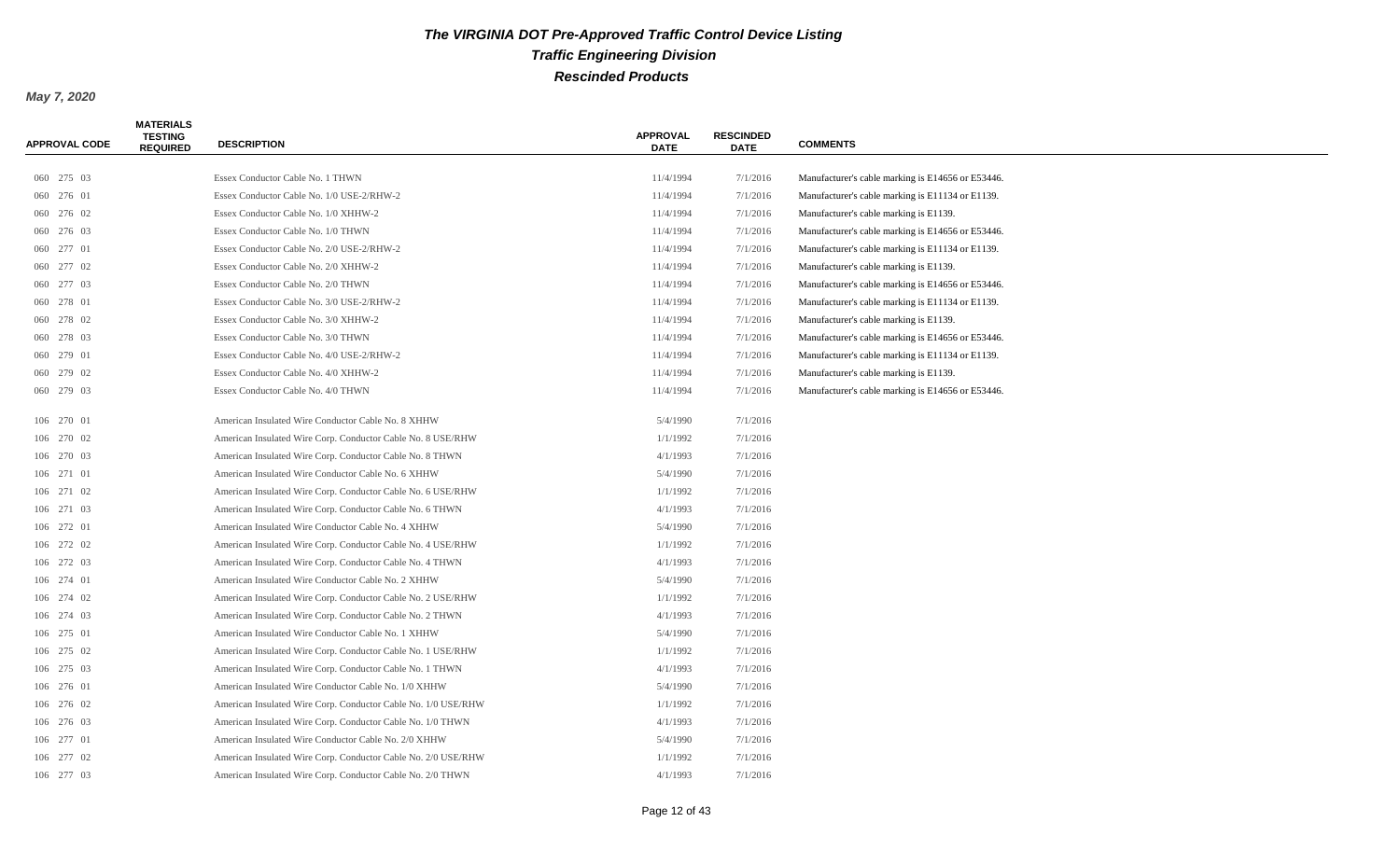| <b>APPROVAL CODE</b> | <b>MATERIALS</b><br><b>TESTING</b><br><b>REQUIRED</b> | <b>DESCRIPTION</b>                                                | <b>APPROVAL</b><br><b>DATE</b> | <b>RESCINDED</b><br><b>DATE</b> | <b>COMMENTS</b>                 |
|----------------------|-------------------------------------------------------|-------------------------------------------------------------------|--------------------------------|---------------------------------|---------------------------------|
|                      |                                                       |                                                                   |                                |                                 |                                 |
| 106 278 01           |                                                       | American Insulated Wire Conductor Cable No. 3/0 XHHW              | 5/4/1990                       | 7/1/2016                        |                                 |
| 106 278 02           |                                                       | American Insulated Wire Corp. Conductor Cable No. 3/0 USE/RHW     | 1/1/1992                       | 7/1/2016                        |                                 |
| 106 278 03           |                                                       | American Insulated Wire Corp. Conductor Cable No. 3/0 THWN        | 4/1/1993                       | 7/1/2016                        |                                 |
| 106 279 01           |                                                       | American Insulated Wire Conductor Cable No. 4/0 XHHW              | 5/4/1990                       | 7/1/2016                        |                                 |
| 106 279 02           |                                                       | American Insulated Wire Corp. Conductor Cable No. 4/0 USE/RHW     | 1/1/1992                       | 7/1/2016                        |                                 |
| 106 279 03           |                                                       | American Insulated Wire Corp. Conductor Cable No. 4/0 THWN        | 4/1/1993                       | 7/1/2016                        |                                 |
| 173 077 01           |                                                       | Belden INC Conductor Cable 8/3, 600V Type TC Cable, Part # 27150A | 5/31/2007                      | 7/1/2016                        | Non-conformance with VDOT spec. |
|                      |                                                       | <b>CONDUIT</b>                                                    |                                |                                 |                                 |
| 047 138 01           |                                                       | Southwire Co. Conduit 1/2" Rigid Metal                            | 8/4/1988                       | 7/21/2008                       |                                 |
| 047 140 01           |                                                       | Southwire Co. Conduit 1" Rigid Metal                              | 8/4/1988                       | 7/21/2008                       |                                 |
| 047 142 01           |                                                       | Southwire Co. Conduit 1 1/4" Rigid Metal                          | 8/4/1988                       | 7/21/2008                       |                                 |
| 047 143 01           |                                                       | Southwire Co. Conduit 3/4" Rigid Metal                            | 10/4/1990                      | 7/21/2008                       |                                 |
| 047 144 01           |                                                       | Southwire Co. Conduit 1 1/2" Rigid Metal                          | 5/4/1989                       | 7/21/2008                       |                                 |
| 047 146 01           |                                                       | Southwire Co. Conduit 2" Rigid Metal                              | 8/4/1988                       | 7/21/2008                       |                                 |
| 047 148 01           |                                                       | Southwire Co. Conduit 3" Rigid Metal                              | 8/4/1988                       | 7/21/2008                       |                                 |
| 047 150 01           |                                                       | Southwire Co. Conduit 4" Rigid Metal                              | 8/4/1988                       | 7/21/2008                       |                                 |
| 049 138 01           |                                                       | Omega Tube & Conduit, 1/2" Rigid Metal                            | 8/4/1988                       | 7/21/2008                       |                                 |
| 049 140 01           |                                                       | Omega Tube & Conduit, 1" Rigid Metal                              | 8/4/1988                       | 7/21/2008                       |                                 |
| 049 142 01           |                                                       | Omega Tube & Conduit, 1 1/4" Rigid Metal                          | 8/4/1988                       | 7/21/2008                       |                                 |
| 049 143 01           |                                                       | Omega Tube & Conduit, 3/4" Rigid Metal                            | 10/4/1990                      | 7/21/2008                       |                                 |
| 049 144 01           |                                                       | Omega Tube & Conduit, 1 1/2" Rigid Metal                          | 5/4/1989                       | 7/21/2008                       |                                 |
| 049 146 01           |                                                       | Omega Tube & Conduit, 2" Rigid Metal                              | 8/4/1988                       | 7/21/2008                       |                                 |
| 049 148 01           |                                                       | Omega Tube & Conduit 3" Rigid Metal                               | 8/4/1988                       | 7/21/2008                       |                                 |
| 049 150 01           |                                                       | Omega Tube & Conduit 4" Rigid Metal                               | 8/4/1988                       | 7/21/2008                       |                                 |
| 073 138 01           |                                                       | Cyclops Conduit 1/2" Rigid Metal                                  | 11/4/1988                      | 7/21/2008                       |                                 |
| 073 140 01           |                                                       | Cyclops Conduit 1" Rigid Metal                                    | 11/4/1988                      | 7/21/2008                       |                                 |
| 073 142 01           |                                                       | Cyclops Conduit 1 1/4" Rigid Metal                                | 11/4/1988                      | 7/21/2008                       |                                 |
| 073 143 01           |                                                       | Cyclops Conduit 3/4" Rigid Metal                                  | 10/4/1990                      | 7/21/2008                       |                                 |
| 073 144 01           |                                                       | Cyclops Conduit 1 1/2" Rigid Metal                                | 5/4/1989                       | 7/21/2008                       |                                 |
| 073 146 01           |                                                       | Cyclops Conduit 2" Rigid Metal                                    | 11/4/1988                      | 7/21/2008                       |                                 |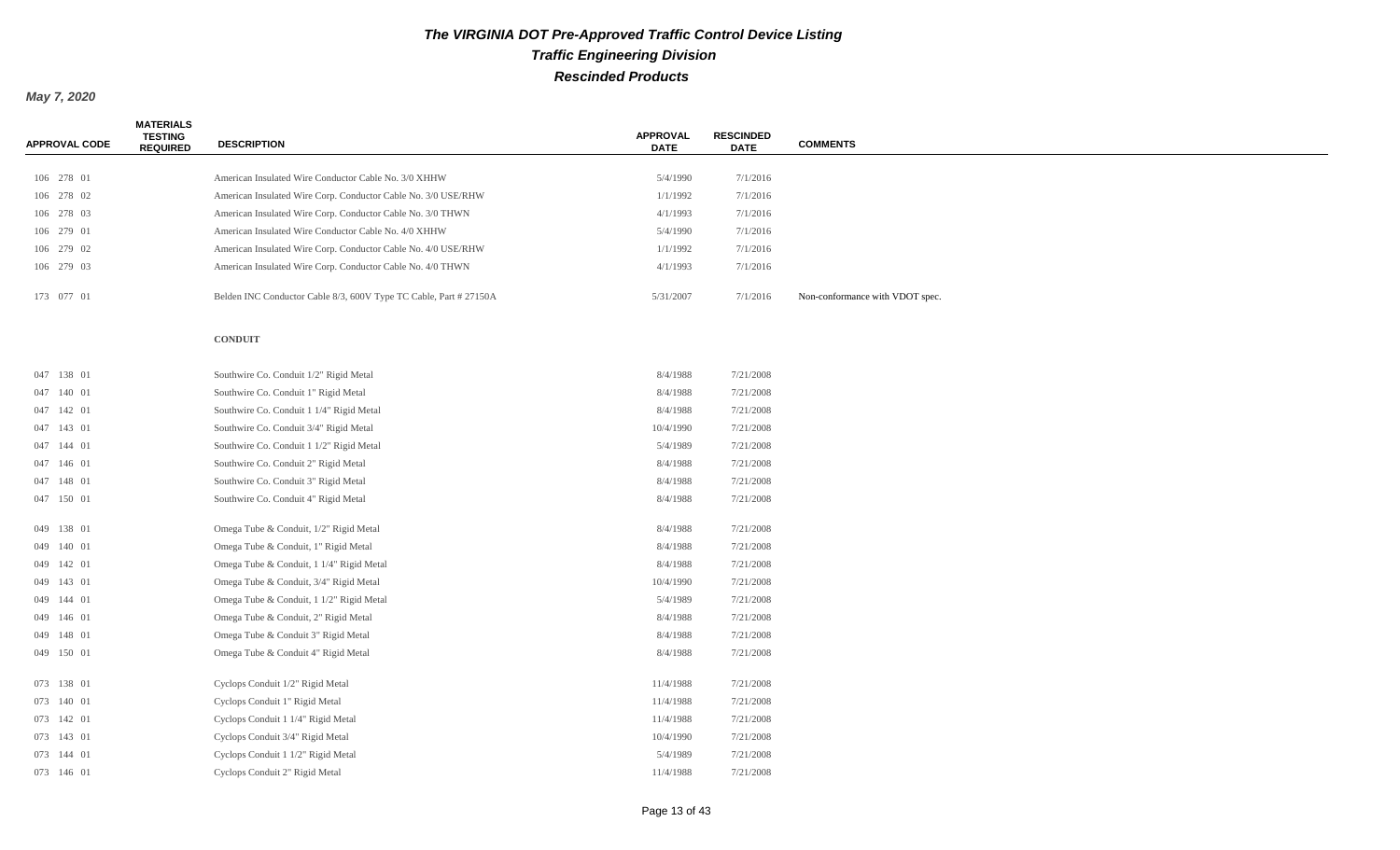| <b>APPROVAL CODE</b> | <b>MATERIALS</b><br><b>TESTING</b><br><b>REQUIRED</b> | <b>DESCRIPTION</b>                                                    | <b>APPROVAL</b><br><b>DATE</b> | <b>RESCINDED</b><br><b>DATE</b> | <b>COMMENTS</b> |
|----------------------|-------------------------------------------------------|-----------------------------------------------------------------------|--------------------------------|---------------------------------|-----------------|
|                      |                                                       |                                                                       |                                |                                 |                 |
| 073 148 01           |                                                       | Cyclops Conduit 3" Rigid Metal                                        | 11/4/1988                      | 7/21/2008                       |                 |
| 073 150 01           |                                                       | Cyclops Conduit 4" Rigid Metal                                        | 11/4/1988                      | 7/21/2008                       |                 |
| 088 138 01           |                                                       | LTV Steel Tubular Products Conduit 1/2" Rigid Metal                   | 5/4/1989                       | 7/21/2008                       |                 |
| 088 140 01           |                                                       | LTV Steel Tubular Products Conduit 1" Rigid Metal                     | 5/4/1989                       | 7/21/2008                       |                 |
| 088 142 01           |                                                       | LTV Steel Tubular Products Conduit 1 1/4" Rigid Metal                 | 5/4/1989                       | 7/21/2008                       |                 |
| 088 143 01           |                                                       | LTV Steel Tubular Products Conduit 3/4" Rigid Metal                   | 10/4/1990                      | 7/21/2008                       |                 |
| 088 144 01           |                                                       | LTV Steel Tubular Products Conduit 1 1/2" Rigid Metal                 | 5/4/1989                       | 7/21/2008                       |                 |
| 088 146 01           |                                                       | LTV Steel Tubular Products Conduit 2" Rigid Metal                     | 5/4/1989                       | 7/21/2008                       |                 |
| 088 148 01           |                                                       | LTV Steel Tubular Products Conduit 3" Rigid Metal                     | 5/4/1989                       | 7/21/2008                       |                 |
| 088 150 01           |                                                       | LTV Steel Tubular Products Conduit 4" Rigid Metal                     | 5/4/1989                       | 7/21/2008                       |                 |
| 152 138 01           |                                                       | Sawhill Tubular Division, Conduit 1/2" Rigid Metal                    | 4/1/2001                       | 7/21/2008                       |                 |
| 152 140 01           |                                                       | Sawhill Tubular Division, Conduit 1" Rigid Metal                      | 4/1/2001                       | 7/21/2008                       |                 |
| 152 142 01           |                                                       | Sawhill Tubular Division, Conduit 1 1/4" Rigid Metal                  | 4/1/2001                       | 7/21/2008                       |                 |
| 152 144 01           |                                                       | Sawhill Tubular Division, Conduit 1 1/2" Rigid Metal                  | 4/1/2001                       | 7/21/2008                       |                 |
| 152 146 01           |                                                       | Sawhill Tubular Division, Conduit 2" Rigid Metal                      | 4/1/2001                       | 7/21/2008                       |                 |
| 152 148 01           |                                                       | Sawhill Tubular Division, Conduit 3" Rigid Metal                      | 4/1/2001                       | 7/21/2008                       |                 |
| 152 150 01           |                                                       | Sawhill Tubular Division, Conduit 4" Rigid Metal                      | 4/1/2001                       | 7/21/2008                       |                 |
|                      |                                                       |                                                                       |                                |                                 |                 |
|                      |                                                       | <b>CONDUIT (PVC)</b>                                                  |                                |                                 |                 |
| 028 139 01           |                                                       | Carlon Conduit 1/2" PVC, Heavy Wall, Part #49005                      | 8/4/1988                       | 7/1/2016                        |                 |
| 028 141 01           |                                                       | Carlon Conduit 1" PVC, Heavy Wall, Cat.# 49008                        | 11/1/1987                      | 7/1/2016                        |                 |
| 028 147 01           |                                                       | Carlon Conduit 2" PVC, Heavy Wall, Cat.# 49011                        | 11/1/1987                      | 7/1/2016                        |                 |
| 028 149 01           |                                                       | Carlon Conduit 3" PVC, Heavy Wall, Cat.# 49013                        | 11/1/1987                      | 7/1/2016                        |                 |
| 028 151 01           |                                                       | Carlon Conduit 4" PVC, Heavy Wall, Cat.# 49015                        | 11/1/1987                      | 7/1/2016                        |                 |
| 038 139 01           |                                                       | CertainTeed Conduit 1/2" PVC, Heavy Wall, Cat. # 27013                | 8/4/1988                       | 7/1/2016                        |                 |
| 038 141 01           |                                                       | CertainTeed Conduit 1" PVC, Heavy Wall, Cat.# 27213                   | 2/4/1988                       | 7/1/2016                        |                 |
| 038 147 01           |                                                       | CertainTeed Conduit 2" PVC, Heavy Wall, Cat.# 27513                   | 2/4/1988                       | 7/1/2016                        |                 |
| 038 149 01           |                                                       | CertainTeed Conduit 3" PVC, Heavy Wall, Cat.# 27713                   | 2/4/1988                       | 7/1/2016                        |                 |
| 038 151 01           |                                                       | CertainTeed Conduit 4" PVC, Heavy Wall, Cat.# 27913                   | 2/4/1988                       | 7/1/2016                        |                 |
|                      |                                                       |                                                                       |                                |                                 |                 |
| 040 139 01           |                                                       | Queen City Plastics, Inc. Conduit 1/2" PVC, Heavy Wall, Cat. #1100531 | 8/4/1988                       | 5/31/2016                       |                 |
| 040 141 01           |                                                       | Queen City Plastics, Inc. Conduit 1" PVC, Heavy Wall, Cat. # 1101031  | 5/4/1988                       | 5/31/2016                       |                 |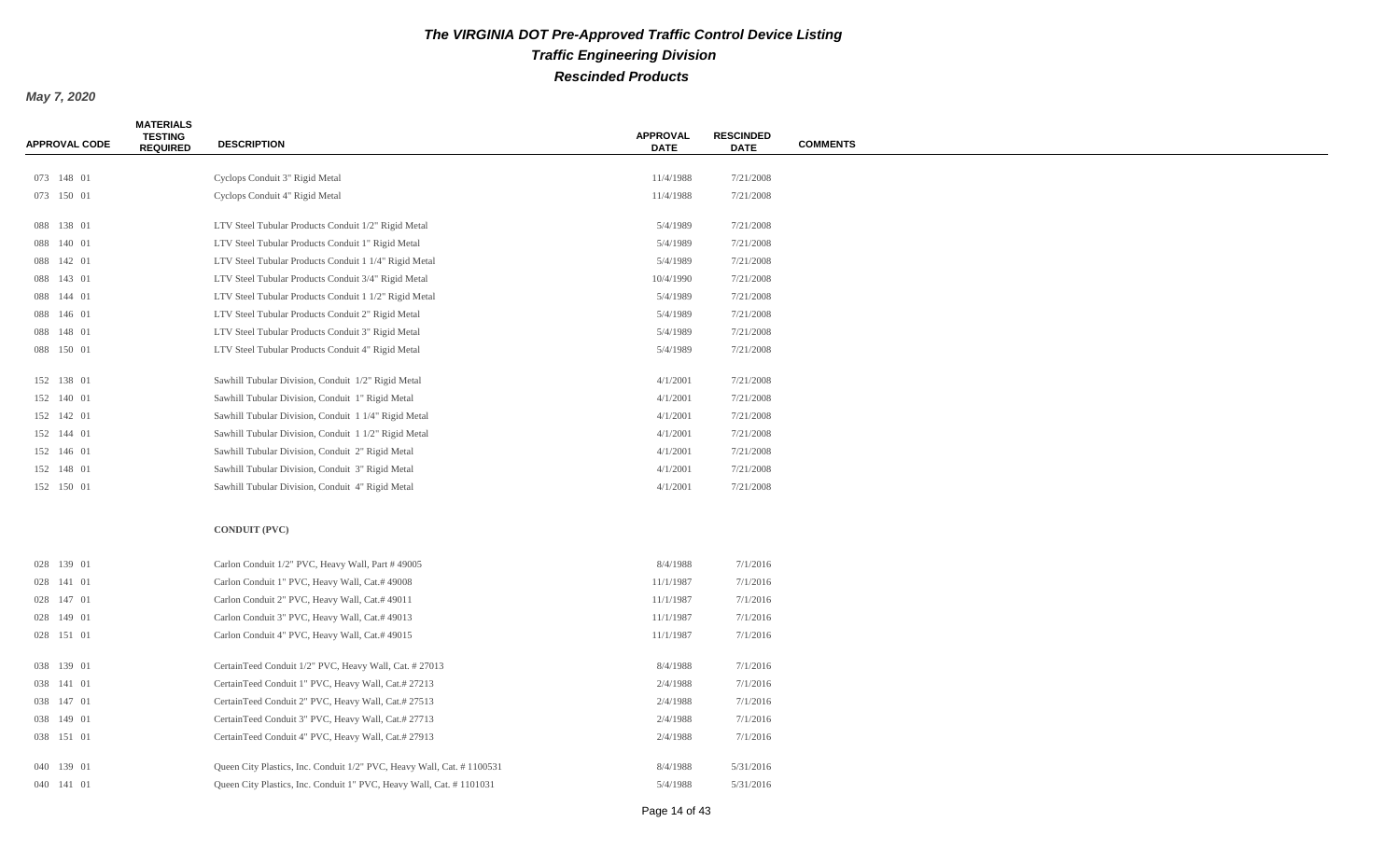| <b>APPROVAL CODE</b> | <b>MATERIALS</b><br><b>TESTING</b><br><b>REQUIRED</b> | <b>DESCRIPTION</b>                                                                   | <b>APPROVAL</b><br><b>DATE</b> | <b>RESCINDED</b><br><b>DATE</b> | <b>COMMENTS</b>                              |
|----------------------|-------------------------------------------------------|--------------------------------------------------------------------------------------|--------------------------------|---------------------------------|----------------------------------------------|
|                      |                                                       |                                                                                      |                                |                                 |                                              |
| 050 139 01           |                                                       | LCP Chemicals & Plastics, Inc. Conduit 1/2" PVC, Heavy Wall, Part # 08102            | 8/4/1988                       | 7/1/2016                        |                                              |
| 050 147 01           |                                                       | LCP Chemicals & Plastics, Inc. Conduit 2" PVC, Heavy Wall, Part # 08108              | 8/4/1988                       | 7/1/2016                        |                                              |
| 050 149 01           |                                                       | LCP Chemicals & Plastics, Inc. Conduit 3" PVC, Heavy Wall, Part # 08112              | 8/4/1988                       | 7/1/2016                        |                                              |
| 050 151 01           |                                                       | LCP Chemicals & Plastics, Inc. Conduit 4" PVC, Heavy Wall, Part # 08116              | 8/4/1988                       | 7/1/2016                        |                                              |
| 059 139 01           |                                                       | Sedco Pipe Products Conduit 1/2" PVC, Heavy Wall, Part # 25105                       | 8/4/1988                       | 7/1/2016                        |                                              |
| 059 141 01           |                                                       | Sedco Pipe Products Conduit 1" PVC, Heavy Wall, Part # 25110                         | 8/4/1988                       | 7/1/2016                        |                                              |
| 059 147 01           |                                                       | Sedco Pipe Products Conduit 2" PVC, Heavy Wall, Part # 25120                         | 8/4/1988                       | 7/1/2016                        |                                              |
| 059 149 01           |                                                       | Sedco Pipe Products Conduit 3" PVC, Heavy Wall, Part # 25130                         | 8/4/1988                       | 7/1/2016                        |                                              |
| 059 151 01           |                                                       | Sedco Pipe Products Conduit 4" PVC, Heavy Wall, Part # 25140                         | 8/4/1988                       | 7/1/2016                        |                                              |
| 102 139 01           |                                                       | Condux Conduit 1/2" PVC, Heavy Wall                                                  | 2/5/1990                       | 7/1/2016                        | No longer in production                      |
| 102 139 02           |                                                       | Condux Conduit 1/2" PVC, Heavy Wall with intergal coupling end                       | 2/5/1990                       | 7/1/2016                        | No longer in production                      |
| 102 141 01           |                                                       | Condux Conduit 1" PVC, Heavy Wall                                                    | 2/5/1990                       | 7/1/2016                        | No longer in production                      |
| 102 141 02           |                                                       | Condux Conduit 1" PVC, Heavy Wall with intergal coupling end                         | 2/5/1990                       | 7/1/2016                        | No longer in production                      |
| 102 147 01           |                                                       | Condux Conduit 2" PVC, Heavy Wall                                                    | 2/5/1990                       | 7/1/2016                        | No longer in production                      |
| 102 147 02           |                                                       | Condux Conduit 2" PVC, Heavy Wall with intergal coupling end                         | 2/5/1990                       | 7/1/2016                        | No longer in production                      |
| 102 149 01           |                                                       | Condux Conduit 3" PVC, Heavy Wall                                                    | 2/5/1990                       | 7/1/2016                        | No longer in production                      |
| 102 149 02           |                                                       | Condux Conduit 3" PVC, Heavy Wall with intergal coupling end                         | 2/5/1990                       | 7/1/2016                        | No longer in production                      |
| 102 151 01           |                                                       | Condux Conduit 4" PVC, Heavy Wall                                                    | 2/5/1990                       | 7/1/2016                        | No longer in production                      |
| 102 151 02           |                                                       | Condux Conduit 4" PVC, Heavy Wall with intergal coupling end                         | 2/5/1990                       | 7/1/2016                        | No longer in production                      |
| 103 139 01           |                                                       | Bay Conduit 1/2" PVC, Heavy Wall                                                     | 2/5/1990                       | 7/1/2016                        |                                              |
| 103 141 01           |                                                       | Bay Conduit 1" PVC, Heavy Wall                                                       | 2/5/1990                       | 7/1/2016                        |                                              |
| 103 147 01           |                                                       | Bay Conduit 2" PVC, Heavy Wall                                                       | 2/5/1990                       | 7/1/2016                        |                                              |
| 103 149 01           |                                                       | Bay Conduit 3" PVC, Heavy Wall                                                       | 2/5/1990                       | 7/1/2016                        |                                              |
| 103 151 01           |                                                       | Bay Conduit 4" PVC, Heavy Wall                                                       | 2/5/1990                       | 7/1/2016                        |                                              |
| 124 139 01           |                                                       | J-M Pipe Manufacturing Conduit 1/2" PVC, Heavy Wall, Part #40050                     | 11/4/1994                      | 7/1/2016                        |                                              |
| 124 141 01           |                                                       | J-M Pipe Manufacturing Conduit 1" PVC, Heavy Wall, Part #40100                       | 11/4/1994                      | 7/1/2016                        |                                              |
| 124 147 01           |                                                       | J-M Pipe Manufacturing Conduit 2" PVC, Heavy Wall, Part #40200                       | 11/4/1994                      | 7/1/2016                        |                                              |
| 124 149 01           |                                                       | J-M Pipe Manufacturing Conduit 3" PVC, Heavy Wall, Part #40300                       | 11/4/1994                      | 7/1/2016                        |                                              |
| 124 151 01           |                                                       | J-M Pipe Manufacturing Conduit 4" PVC, Heavy Wall, Part #40400                       | 11/4/1994                      | 7/1/2016                        |                                              |
| 133 139 01           |                                                       | Georgia Pipe Co., Conduit 1/2" PVC Heavy Wall                                        | 1/3/1996                       | 7/1/2016                        | As per manufacturer, no longer in production |
| 133 139 02           |                                                       | Georgia Pipe Co., Conduit 1/2" PVC Heavy Wall with integral coupling end, Cat. #8102 | 1/3/1996                       | 7/1/2016                        | As per manufacturer, no longer in production |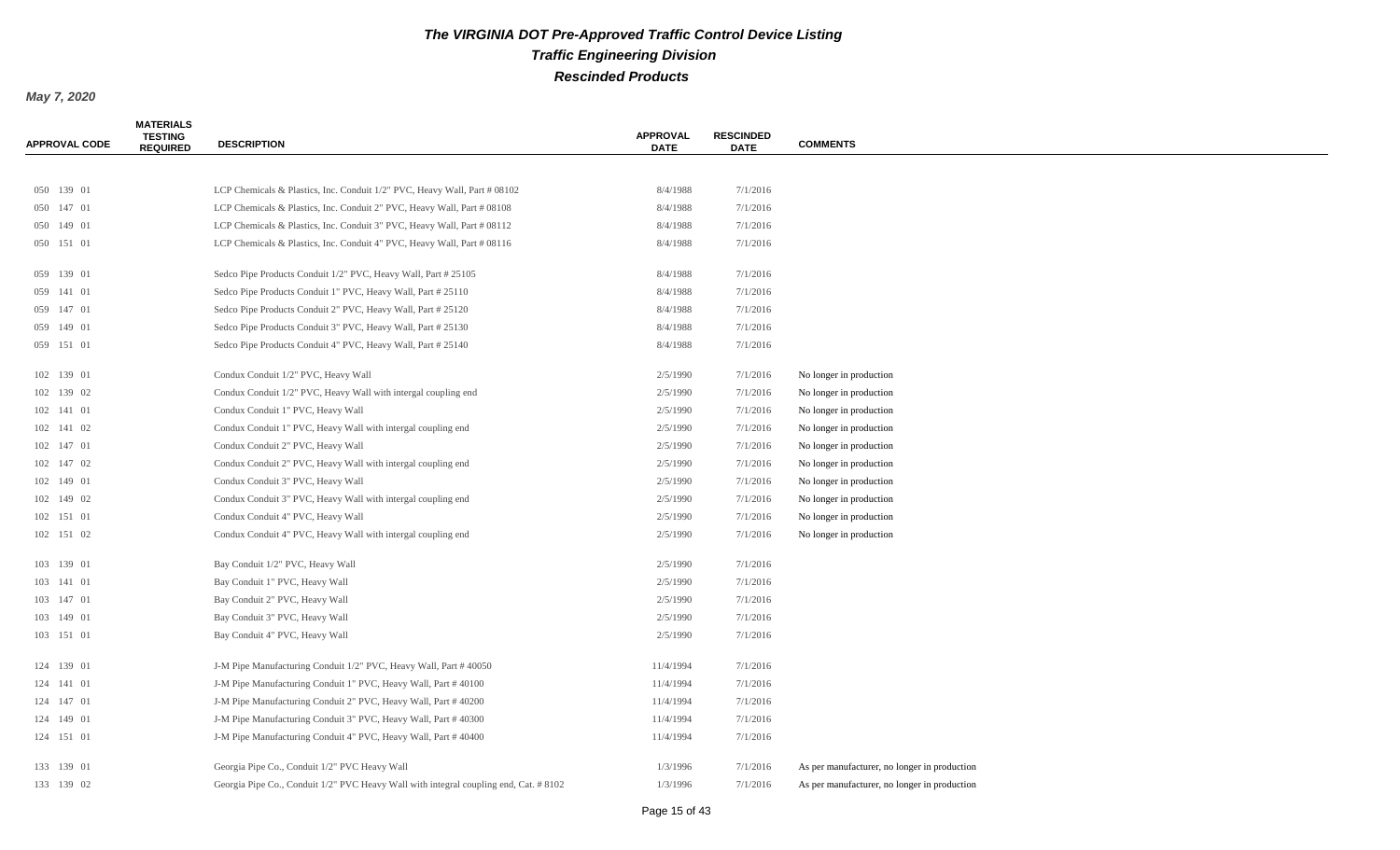| <b>APPROVAL CODE</b> | <b>MATERIALS</b><br><b>TESTING</b><br><b>REQUIRED</b> | <b>DESCRIPTION</b>                                                                  | <b>APPROVAL</b><br><b>DATE</b> | <b>RESCINDED</b><br><b>DATE</b> | <b>COMMENTS</b>                              |
|----------------------|-------------------------------------------------------|-------------------------------------------------------------------------------------|--------------------------------|---------------------------------|----------------------------------------------|
| 133 141 01           |                                                       | Georgia Pipe Co., Conduit 1" PVC Heavy Wall                                         | 1/3/1996                       | 7/1/2016                        | As per manufacturer, no longer in production |
| 133 141 02           |                                                       | Georgia Pipe Co., Conduit 1" PVC Heavy Wall with integral coupling end, Cat. # 8104 | 1/3/1996                       | 7/1/2016                        | As per manufacturer, no longer in production |
| 133 147 01           |                                                       | Georgia Pipe Co., Conduit 2" PVC Heavy Wall                                         | 1/3/1996                       | 7/1/2016                        | As per manufacturer, no longer in production |
| 133 147 02           |                                                       | Georgia Pipe Co., Conduit 2" PVC Heavy Wall with integral coupling end, Cat. # 8108 | 1/3/1996                       | 7/1/2016                        | As per manufacturer, no longer in production |
| 133 149 01           |                                                       | Georgia Pipe Co., Conduit 3" PVC Heavy Wall                                         | 1/3/1996                       | 7/1/2016                        | As per manufacturer, no longer in production |
| 133 149 02           |                                                       | Georgia Pipe Co., Conduit 3" PVC Heavy Wall with integral coupling end, Cat. # 8112 | 1/3/1996                       | 7/1/2016                        | As per manufacturer, no longer in production |
| 133 151 01           |                                                       | Georgia Pipe Co., Conduit 4" PVC Heavy Wall                                         | 1/3/1996                       | 7/1/2016                        | As per manufacturer, no longer in production |
| 133 151 02           |                                                       | Georgia Pipe Co., Conduit 4" PVC Heavy Wall with integral coupling end, Cat. # 8116 | 1/3/1996                       | 7/1/2016                        | As per manufacturer, no longer in production |
| 191 141 01           |                                                       | TBA, Inc. Conduit 1" PVC Heavy Wall 10' BE Schedule 40, Part No. 005418 01          | 6/30/2009                      | 7/1/2016                        |                                              |
| 191 141 02           |                                                       | TBA, Inc. Conduit 1" PVC Heavy Wall 10' BE Schedule 80, Part No. 006277 01          | 6/30/2009                      | 7/1/2016                        |                                              |
| 191 147 01           |                                                       | TBA, Inc. Conduit 2" PVC Heavy Wall 10' BE Schedule 40, Part No. 005421 01          | 6/30/2009                      | 7/1/2016                        |                                              |
| 191 147 02           |                                                       | TBA, Inc. Conduit 2" PVC Heavy Wall 20' BE Schedule 40, Part No. 006749 01          | 6/30/2009                      | 7/1/2016                        |                                              |
| 191 147 03           |                                                       | TBA, Inc. Conduit 2" PVC Heavy Wall 10' BE Schedule 80, Part No. 005977 01          | 6/30/2009                      | 7/1/2016                        |                                              |
| 191 149 01           |                                                       | TBA, Inc. Conduit 3" PVC Heavy Wall 10' BE Schedule 40, Part No. 005447 01          | 6/30/2009                      | 7/1/2016                        |                                              |
| 191 149 02           |                                                       | TBA, Inc. Conduit 3" PVC Heavy Wall 20' BE Schedule 40, Part No. 006750 01          | 6/30/2009                      | 7/1/2016                        |                                              |
| 191 149 03           |                                                       | TBA, Inc. Conduit 3" PVC Heavy Wall 10' BE Schedule 80, Part No. 006174 01          | 6/30/2009                      | 7/1/2016                        |                                              |
| 191 151 01           |                                                       | TBA, Inc. Conduit 4" PVC Heavy Wall 10' BE Schedule 40, Part No. 005448 01          | 6/30/2009                      | 7/1/2016                        |                                              |
| 191 151 02           |                                                       | TBA, Inc. Conduit 4" PVC Heavy Wall 20' BE Schedule 40, Part No. 461-1528 01        | 6/30/2009                      | 7/1/2016                        |                                              |
| 191 151 03           |                                                       | TBA, Inc. Conduit 4" PVC Heavy Wall 10' BE Schedule 80, Part No. 461-0363 01        | 6/30/2009                      | 7/1/2016                        |                                              |
| 191 282 01           |                                                       | TBA, Inc. Conduit 1/2" PVC Heavy Wall 10' BE Schedule 40, Part No. 005416 01        | 6/30/2009                      | 7/1/2016                        |                                              |
| 191 282 02           |                                                       | TBA, Inc. Conduit 1/2" PVC Heavy Wall 10' BE Schedule 80, Part No. 006276 01        | 6/30/2009                      | 7/1/2016                        |                                              |
| 191 374 01           |                                                       | TBA, Inc. Conduit 3/4" PVC Heavy Wall 10' BE Schedule 40, Part No. 005417 01        | 6/30/2009                      | 7/1/2016                        |                                              |
| 191 374 02           |                                                       | TBA, Inc. Conduit 3/4" PVC Heavy Wall 10' BE Schedule 80, Part No. 006267 01        | 6/30/2009                      | 7/1/2016                        |                                              |
| 191 375 01           |                                                       | TBA, Inc. Conduit 1 1/4" PVC Heavy Wall 10' BE Schedule 40, Part No. 005419 01      | 6/30/2009                      | 7/1/2016                        |                                              |
| 191 375 02           |                                                       | TBA, Inc. Conduit 1 1/4" PVC Heavy Wall 10' BE Schedule 80, Part No. 005975 01      | 6/30/2009                      | 7/1/2016                        |                                              |
| 191 376 01           |                                                       | TBA, Inc. Conduit 1 1/2" PVC Heavy Wall 10' BE Schedule 40, Part No. 005420 01      | 6/30/2009                      | 7/1/2016                        |                                              |
| 191 376 02           |                                                       | TBA, Inc. Conduit 1 1/2" PVC Heavy Wall 10' BE Schedule 80, Part No. 005976 01      | 6/30/2009                      | 7/1/2016                        |                                              |
| 191 377 01           |                                                       | TBA, Inc. Conduit 2 1/2" PVC Heavy Wall 10' BE Schedule 40, Part No. 005590 01      | 6/30/2009                      | 7/1/2016                        |                                              |
| 191 377 02           |                                                       | TBA, Inc. Conduit 2 1/2" PVC Heavy Wall 10' BE Schedule 80, Part No. 006173 01      | 6/30/2009                      | 7/1/2016                        |                                              |
| 191 378 01           |                                                       | TBA, Inc. Conduit 3 1/2" PVC Heavy Wall 10' BE Schedule 40, Part No. 461-0384 01    | 6/30/2009                      | 7/1/2016                        |                                              |
| 191 379 01           |                                                       | TBA, Inc. Conduit 5" PVC Heavy Wall 10' BE Schedule 40, Part No. 461-1973 01        | 6/30/2009                      | 7/1/2016                        |                                              |
| 191 379 02           |                                                       | TBA, Inc. Conduit 5" PVC Heavy Wall 10' BE Schedule 80, Part No. 461-1974 01        | 6/30/2009                      | 7/1/2016                        |                                              |
| 191 380 01           |                                                       | TBA, Inc. Conduit 6" PVC Heavy Wall 10' BE Schedule 40, Part No. 461-0364 01        | 6/30/2009                      | 7/1/2016                        |                                              |
| 191 380 02           |                                                       | TBA, Inc. Conduit 6" PVC Heavy Wall 10' BE Schedule 80, Part No. 461-1972 01        | 6/30/2009                      | 7/1/2016                        |                                              |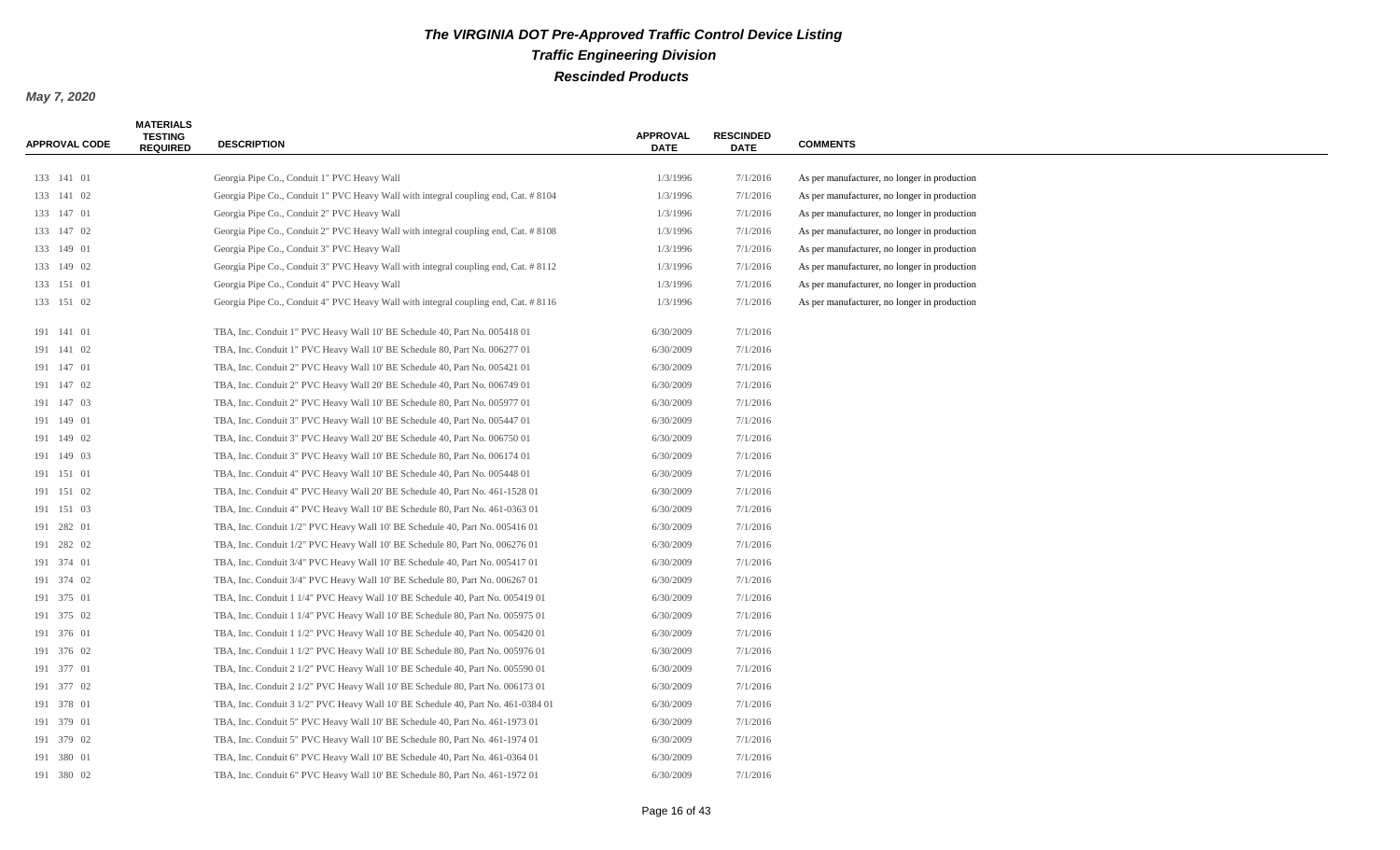| <b>APPROVAL CODE</b> | <b>MATERIALS</b><br><b>TESTING</b><br><b>REQUIRED</b> | <b>DESCRIPTION</b>                                                               | <b>APPROVAL</b><br><b>DATE</b> | <b>RESCINDED</b><br><b>DATE</b> | <b>COMMENTS</b>         |
|----------------------|-------------------------------------------------------|----------------------------------------------------------------------------------|--------------------------------|---------------------------------|-------------------------|
|                      |                                                       |                                                                                  |                                |                                 |                         |
|                      |                                                       | <b>CONDUIT FITTINGS</b>                                                          |                                |                                 |                         |
| 038 282 01           |                                                       | Certainteed Couplings & Elbows 1/2" PVC Heavy Wall                               | 11/4/1994                      | 7/1/2016                        |                         |
| 038 284 01           |                                                       | Certainteed Couplings, Elbows, & Bell Ends 1" PVC Heavy Wall                     | 11/4/1994                      | 7/1/2016                        |                         |
| 038 286 01           |                                                       | Certainteed Couplings, Elbows, & Bell Ends 2" PVC Heavy Wall                     | 11/4/1994                      | 7/1/2016                        |                         |
| 038 288 01           |                                                       | Certainteed Couplings, Elbows, & Bell Ends 3" PVC Heavy Wall                     | 11/4/1994                      | 7/1/2016                        |                         |
| 038 290 01           |                                                       | Certainteed Couplings, Elbows, & Bell Ends 4" PVC Heavy Wall                     | 11/4/1994                      | 7/1/2016                        |                         |
| 040 282 01           |                                                       | Queen City Plastics Inc. Elbows 1/2" PVC Heavy Wall                              | 11/4/1994                      | 5/31/2016                       |                         |
| 040 284 01           |                                                       | Queen City Plastics Inc. Elbows 1" PVC Heavy Wall                                | 11/4/1994                      | 5/31/2016                       |                         |
| 040 286 01           |                                                       | Queen City Plastics Inc. Elbows 2" PVC Heavy Wall                                | 11/4/1994                      | 5/31/2016                       |                         |
| 040 288 01           |                                                       | Queen City Plastics Inc. Elbows 3" PVC Heavy Wall                                | 11/4/1994                      | 5/31/2016                       |                         |
| 040 290 01           |                                                       | Queen City Plastics Inc. Elbows 4" PVC Heavy Wall                                | 11/4/1994                      | 5/31/2016                       |                         |
| 050 282 01           |                                                       | LCP Chemicals & Plastics, Inc. Couplings, Bell Ends & Elbows 1/2" PVC Heavy Wall | 8/4/1988                       | 7/1/2016                        |                         |
| 050 284 01           |                                                       | LCP Chemicals & Plastics, Inc. Couplings, Bell Ends & Elbows 1" PVC Heavy Wall   | 8/4/1988                       | 7/1/2016                        |                         |
| 050 286 01           |                                                       | LCP Chemicals & Plastics, Inc. Couplings, Bell Ends & Elbows 2" PVC Heavy Wall   | 8/4/1988                       | 7/1/2016                        |                         |
| 050 288 01           |                                                       | LCP Chemicals & Plastics, Inc. Couplings, Bell Ends & Elbows 3" PVC Heavy Wall   | 8/4/1988                       | 7/1/2016                        |                         |
| 050 290 01           |                                                       | LCP Chemicals & Plastics, Inc. Couplings, Bell Ends & Elbows 4" PVC Heavy Wall   | 8/4/1988                       | 7/1/2016                        |                         |
| 059 282 01           |                                                       | Sedco Pipe Products Couplings & Elbows 1/2" PVC Heavy Wall                       | 5/4/1989                       | 7/1/2016                        |                         |
| 059 284 01           |                                                       | Sedco Pipe Products Couplings & Elbows 1" PVC Heavy Wall                         | 5/4/1989                       | 7/1/2016                        |                         |
| 059 286 01           |                                                       | Sedco Pipe Products Couplings & Elbows 2" PVC Heavy Wall                         | 5/4/1989                       | 7/1/2016                        |                         |
| 059 288 01           |                                                       | Sedco Pipe Products Couplings & Elbows 3" PVC Heavy Wall                         | 5/4/1989                       | 7/1/2016                        |                         |
| 059 290 01           |                                                       | Sedco Pipe Products Couplings & Elbows 4" PVC Heavy Wall                         | 5/4/1989                       | 7/1/2016                        |                         |
| 070 291 01           |                                                       | Shamrock Conduit Products, Inc. Couplings, Elbows & Nipples 1/2" Rigid Metal     | 11/4/1988                      | 7/1/2016                        | Obsolete                |
| 070 293 01           |                                                       | Shamrock Conduit Products, Inc. Couplings, Elbows & Nipples 1" Rigid Metal       | 11/4/1988                      | 7/1/2016                        | Obsolete                |
| 070 295 01           |                                                       | Shamrock Conduit Products, Inc. Couplings, Elbows & Nipples 1 1/4" Rigid Metal   | 11/4/1988                      | 7/1/2016                        | Obsolete                |
| 070 296 01           |                                                       | Shamrock Conduit Products, Inc. Couplings, Elbows & Nipples 1 1/2" Rigid Metal   | 5/4/1989                       | 7/1/2016                        | Obsolete                |
| 070 297 01           |                                                       | Shamrock Conduit Products, Inc. Couplings, Elbows & Nipples 2" Rigid Metal       | 11/4/1988                      | 7/1/2016                        | Obsolete                |
| 070 298 01           |                                                       | Shamrock Conduit Products, Inc. Couplings, Elbows & Nipples 3" Rigid Metal       | 11/4/1988                      | 7/1/2016                        | Obsolete                |
| 070 299 01           |                                                       | Shamrock Conduit Products, Inc. Couplings, Elbows & Nipples 4" Rigid Metal       | 11/4/1988                      | 7/1/2016                        | Obsolete                |
| 102 282 01           |                                                       | Condux Couplings, Elbows & Bell Ends 1/2" PVC Heavy Wall                         | 10/4/1990                      | 7/1/2016                        | No longer in production |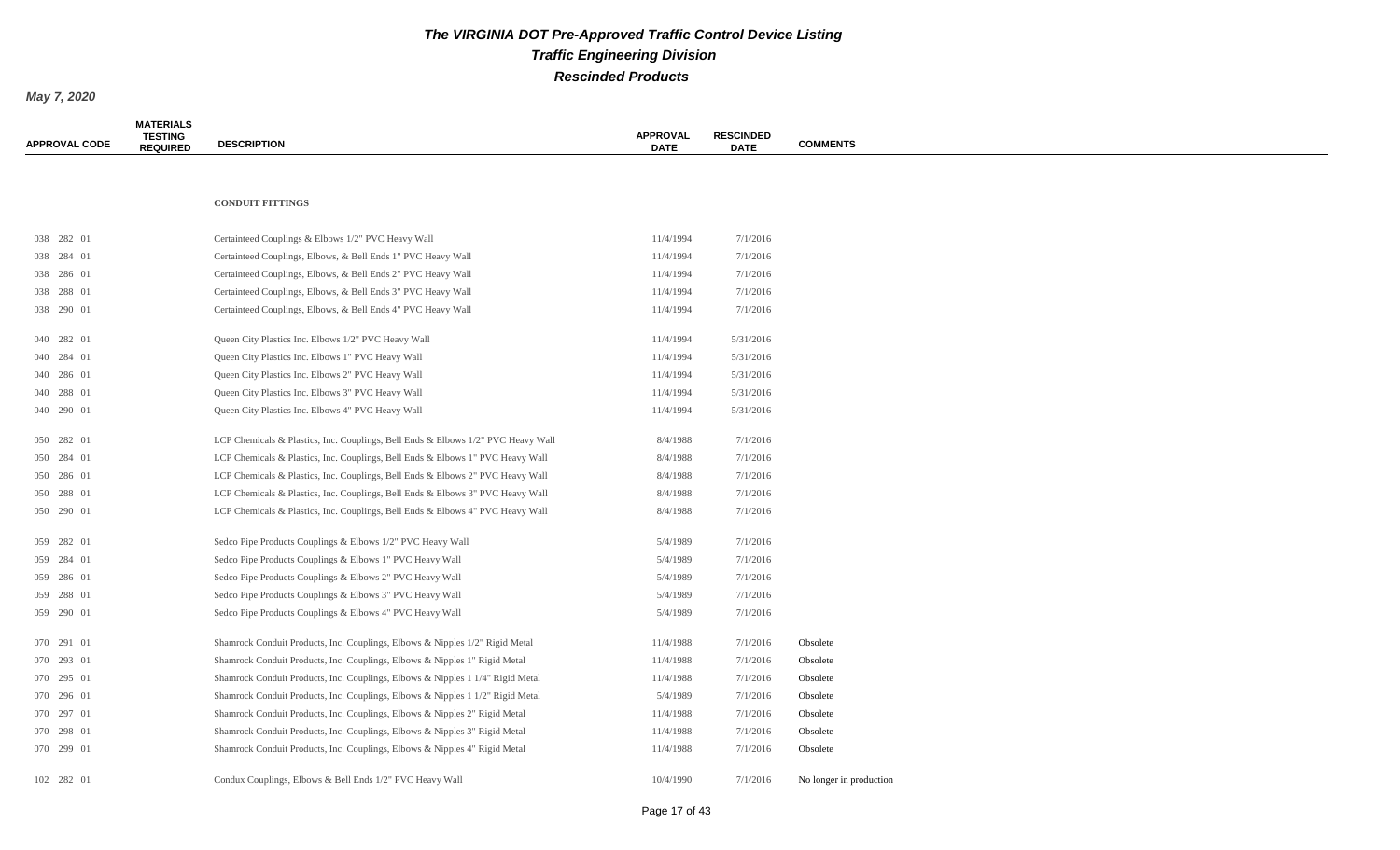#### *May 7, 2020*

| <b>APPROVAL CODE</b> | <b>MATERIALS</b><br><b>TESTING</b><br><b>REQUIRED</b> | <b>DESCRIPTION</b>                                                              | <b>APPROVAL</b><br><b>DATE</b> | <b>RESCINDED</b><br><b>DATE</b> | <b>COMMENTS</b>         |
|----------------------|-------------------------------------------------------|---------------------------------------------------------------------------------|--------------------------------|---------------------------------|-------------------------|
| 102 284 01           |                                                       | Condux Couplings, Elbows & Bell Ends 1" PVC Heavy Wall                          | 10/4/1990                      | 7/1/2016                        | No longer in production |
| 102 286 01           |                                                       | Condux Couplings, Elbows & Bell Ends 2" PVC Heavy Wall                          | 10/4/1990                      | 7/1/2016                        | No longer in production |
| 102 288 01           |                                                       | Condux Couplings, Elbows & Bell Ends 3" PVC Heavy Wall                          | 10/4/1990                      | 7/1/2016                        | No longer in production |
| 102 290 01           |                                                       | Condux Couplings, Elbows & Bell Ends 4" PVC Heavy Wall                          | 10/4/1990                      | 7/1/2016                        | No longer in production |
|                      |                                                       |                                                                                 |                                |                                 |                         |
| 109 291 01           |                                                       | Picoma Industries, Inc. Conduit 1/2" Couplings & Elbows Rigid Metal             | 10/4/1990                      | 7/1/2016                        |                         |
| 109 292 01           |                                                       | Picoma Industries, Inc. Conduit 3/4" Couplings & Elbows Rigid Metal             | 10/4/1990                      | 7/1/2016                        |                         |
| 109 293 01           |                                                       | Picoma Industries, Inc. Conduit 1" Couplings & Elbows Rigid Metal               | 10/4/1990                      | 7/1/2016                        |                         |
| 109 295 01           |                                                       | Picoma Industries, Inc. Conduit 1 1/4" Couplings & Elbows Rigid Metal           | 10/4/1990                      | 7/1/2016                        |                         |
| 109 296 01           |                                                       | Picoma Industries, Inc. Conduit 1 1/2" Couplings & Elbows Rigid Metal           | 10/4/1990                      | 7/1/2016                        |                         |
| 109 297 01           |                                                       | Picoma Industries, Inc. Conduit 2" Couplings & Elbows Rigid Metal               | 10/4/1990                      | 7/1/2016                        |                         |
| 109 298 01           |                                                       | Picoma Industries, Inc. Conduit 3" Couplings & Elbows Rigid Metal               | 10/4/1990                      | 7/1/2016                        |                         |
| 109 299 01           |                                                       | Picoma Industries, Inc. Conduit 4" Couplings & Elbows Rigid Metal               | 10/4/1990                      | 7/1/2016                        |                         |
| 110 291 01           |                                                       | Pittsburg Nipple Works, Inc. Elbows 1/2" Rigid Metal                            | 10/4/1990                      | 7/1/2016                        |                         |
| 110 292 01           |                                                       | Pittsburg Nipple Works, Inc. Elbows 3/4" Rigid Metal                            | 10/4/1990                      | 7/1/2016                        |                         |
| 110 293 01           |                                                       | Pittsburg Nipple Works, Inc. Elbows 1" Rigid Metal                              | 10/4/1990                      | 7/1/2016                        |                         |
| 110 295 01           |                                                       | Pittsburg Nipple Works, Inc. Elbows 1 1/4" Rigid Metal                          | 10/4/1990                      | 7/1/2016                        |                         |
| 110 296 01           |                                                       | Pittsburg Nipple Works, Inc. Elbows 1 1/2" Rigid Metal                          | 10/4/1990                      | 7/1/2016                        |                         |
| 110 297 01           |                                                       | Pittsburg Nipple Works, Inc. Elbows 2" Rigid Metal                              | 10/4/1990                      | 7/1/2016                        |                         |
| 110 298 01           |                                                       | Pittsburg Nipple Works, Inc. Elbows 3" Rigid Metal                              | 10/4/1990                      | 7/1/2016                        |                         |
| 110 299 01           |                                                       | Pittsburg Nipple Works, Inc. Elbows 4" Rigid Metal                              | 10/4/1990                      | 7/1/2016                        |                         |
| 126 282 01           |                                                       | Kraloy Couplings, Elbows & Bell Ends 1/2" PVC Heavy Wall                        | 11/4/1994                      | 7/1/2016                        |                         |
| 126 284 01           |                                                       | Kraloy Couplings, Elbows & Bell Ends 1" PVC Heavy Wall                          | 11/4/1994                      | 7/1/2016                        |                         |
| 126 286 01           |                                                       | Kraloy Couplings, Elbows & Bell Ends 2" PVC Heavy Wall                          | 11/4/1994                      | 7/1/2016                        |                         |
| 126 288 01           |                                                       | Kraloy Couplings, Elbows & Bell Ends 3" PVC Heavy Wall                          | 11/4/1994                      | 7/1/2016                        |                         |
| 126 290 01           |                                                       | Kraloy Couplings, Elbows & Bell Ends 4" PVC Heavy Wall                          | 11/4/1994                      | 7/1/2016                        |                         |
| 127 291 01           |                                                       | Robroy Industries Couplings, Elbows & Nipples 1/2" Rigid Metal                  | 11/4/1994                      | 7/1/2016                        |                         |
| 145 184 03           |                                                       | National Pipe & Plastics, Inc./PVC/Fitting 2" Schedule 40 Conduit Stop-Coupling | 9/13/2012                      | 7/1/2016                        |                         |
|                      |                                                       |                                                                                 |                                |                                 |                         |

#### **CONFLICT MONITORS**

001 008 01 Traffic Control Technologies, Conflict Monitor Model LSM12 8/4/1988 12/19/1990 December 90 advertisement and later projects require features not included in this unit.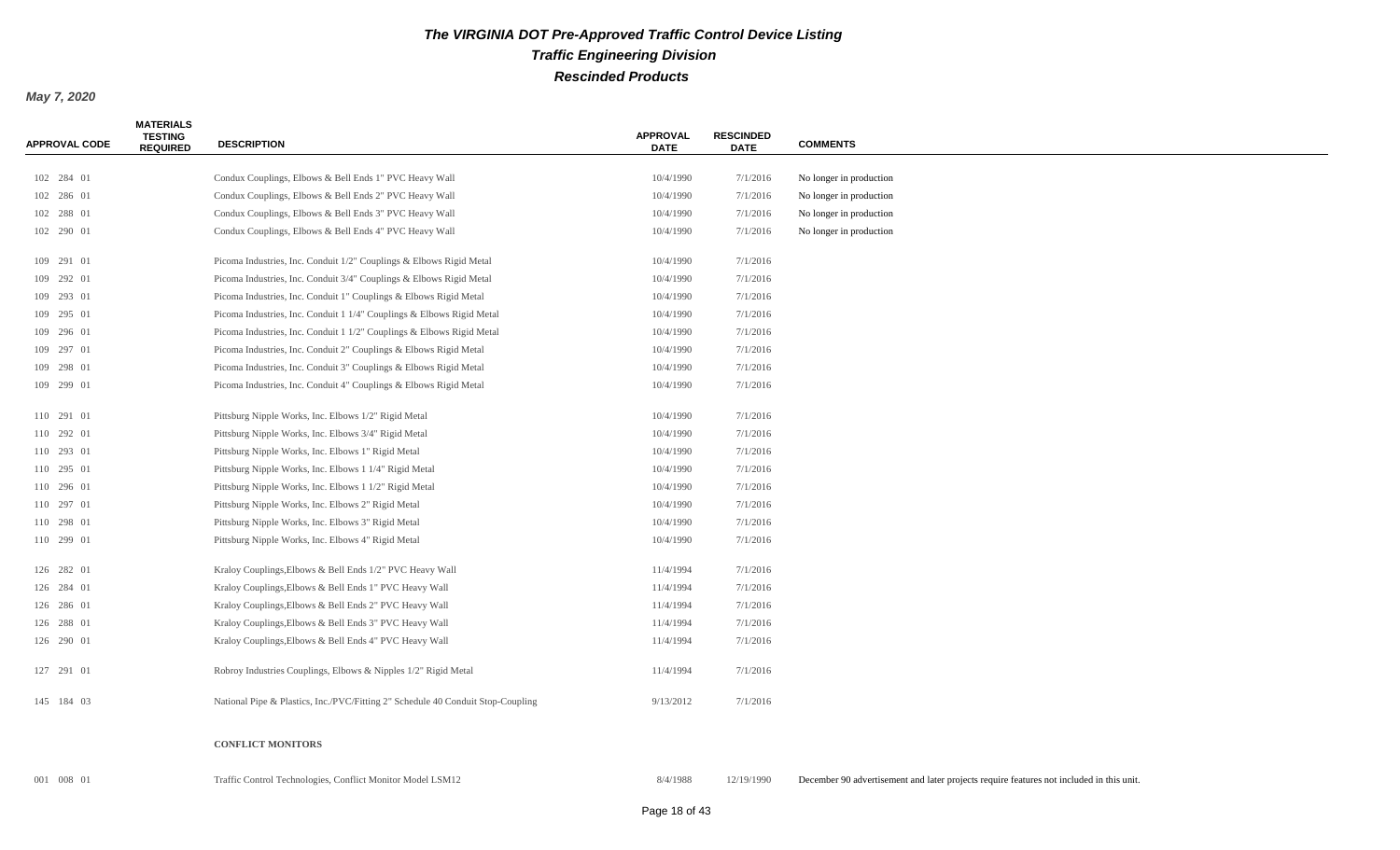| <b>APPROVAL CODE</b> | <b>MATERIALS</b><br><b>TESTING</b><br><b>REQUIRED</b> | <b>DESCRIPTION</b>                                                                  | <b>APPROVAL</b><br><b>DATE</b> | <b>RESCINDED</b><br><b>DATE</b> | <b>COMMENTS</b>                                                                                                                                                                                                                                        |
|----------------------|-------------------------------------------------------|-------------------------------------------------------------------------------------|--------------------------------|---------------------------------|--------------------------------------------------------------------------------------------------------------------------------------------------------------------------------------------------------------------------------------------------------|
| 001 008 02           |                                                       | Traffic Control Technologies, Conflict Monitor Model LNM12E                         | 10/4/1990                      | 7/1/2016                        |                                                                                                                                                                                                                                                        |
| 002 008 01           |                                                       | Transyt Conflict Monitor, Model 12 ELRA                                             | 1/3/1996                       | 7/1/2016                        |                                                                                                                                                                                                                                                        |
| 009 008 01           |                                                       | EDI Conflict Monitor, Model SSM-12LE                                                | 8/4/1988                       | 4/1/1993                        | Rescinded to show expanded model numbers for the LE series conflict monitors.                                                                                                                                                                          |
| 009 008 02           |                                                       | EDI Conflict Monitor, Model SSM-12L                                                 | 8/4/1988                       | 3/22/1989                       | March 89 advertisement and later projects require features not included in this unit.                                                                                                                                                                  |
| 009 008 03           |                                                       | EDI Conflict Monitor, Model SSM-12LEC                                               | 4/1/1993                       | 7/1/2016                        |                                                                                                                                                                                                                                                        |
| 009 008 04           |                                                       | EDI Conflict Monitor, Model SSM-12LEPR                                              | 4/1/1993                       | 7/1/2016                        |                                                                                                                                                                                                                                                        |
| 055 008 01           |                                                       | Solid State Devices Conflict Monitor Model NP-12G                                   | 8/4/1988                       | 3/22/1989                       | March 89 advertisement and later projects require features not included in this unit.                                                                                                                                                                  |
| 055 008 02           |                                                       | Solid State Devices Conflict Monitor Model LCD-12P                                  | 2/4/1989                       | 7/1/2016                        |                                                                                                                                                                                                                                                        |
| 139 008 01           |                                                       | Peek Traffic Systems, Inc., Double Diamond Series Conflict Monitor/MMU, Model 8311A | 9/11/2003                      | 7/1/2016                        |                                                                                                                                                                                                                                                        |
| 139 008 02           |                                                       | Peek Traffic Systems, Inc., Double Diamond Series Conflict Monitor/MMU, Model 8311B | 9/11/2003                      | 7/1/2016                        |                                                                                                                                                                                                                                                        |
|                      |                                                       | <b>CONTROLLER CABINETS</b>                                                          |                                |                                 |                                                                                                                                                                                                                                                        |
| 006 005 01           |                                                       | Hennessy Products Controller Cabinet P-38, Aluminum                                 | 11/1/1987                      | 9/25/1991                       | Main door lock shall be Department St'd. tumbler lock #9R48773. Beginning with March 89 advertisements, filter size shall be 14" x<br>Beginning with July 89 advertisements, air inlet vent shall be screened. September 91 advertisement and later pr |
| 006 005 02           |                                                       | Hennessy Products Controller Cabinet P-44, Aluminum                                 | 11/1/1987                      | 7/1/2016                        |                                                                                                                                                                                                                                                        |
| 007 005 01           |                                                       | Southern Manufacturing Co., P-44 Aluminum Controller Cabinet                        | 4/1/2005                       | 7/1/2016                        |                                                                                                                                                                                                                                                        |
| 087 005 01           |                                                       | Suncoast Metal Fabricators, Type 5 P-38 Cabinet                                     | 5/4/1989                       | 9/25/1991                       | Main door lock shall be Department St'd. tumbler lock #9R48773. Beginning with March 89 advertisements, filter size shall be 14" x<br>Beginning with July 89 advertisements, air inlet vent shall be screened. September 91 advertisement and later pr |
| 087 005 02           |                                                       | Suncoast Metal Fabricators, Type 5 P-44 Cabinet                                     | 5/4/1989                       | 7/1/2016                        |                                                                                                                                                                                                                                                        |
| 089 005 01           |                                                       | Automatic Signal/Eagle Signal Controller Cabinet EL712(P)                           | 1/1/1992                       | 7/1/2016                        |                                                                                                                                                                                                                                                        |
| 093 005 01           |                                                       | Naztec Controller Cabinet P-38                                                      | 8/4/1989                       | 9/25/1991                       | Main door lock shall be Department St'd. tumbler lock #9R48773. Beginning with March 89 advertisements, filter size shall be 14" x<br>Beginning with July 89 advertisements, air inlet vent shall be screened. September 91 advertisement and later pr |
| 093 005 02           |                                                       | Naztec Controller Cabinet P-44                                                      | 8/4/1989                       | 7/1/2016                        |                                                                                                                                                                                                                                                        |
|                      |                                                       | <b>DETECTOR AMPLIFIERS</b>                                                          |                                |                                 |                                                                                                                                                                                                                                                        |
| 001 035 01           |                                                       | TCT Magnetic Detector Amplifier MNA-5T                                              | 11/1/1987                      | 7/1/2016                        |                                                                                                                                                                                                                                                        |
| 005 037 01           |                                                       | Trafcon, Inc. Loop Det. Amp. Model 813A                                             | 8/4/1988                       | 7/1/2016                        | As per manufacturer, no longer in production / Beginning with August 89 advertisements equipment requires independent laboratory te<br>submitted with preapproval number.                                                                              |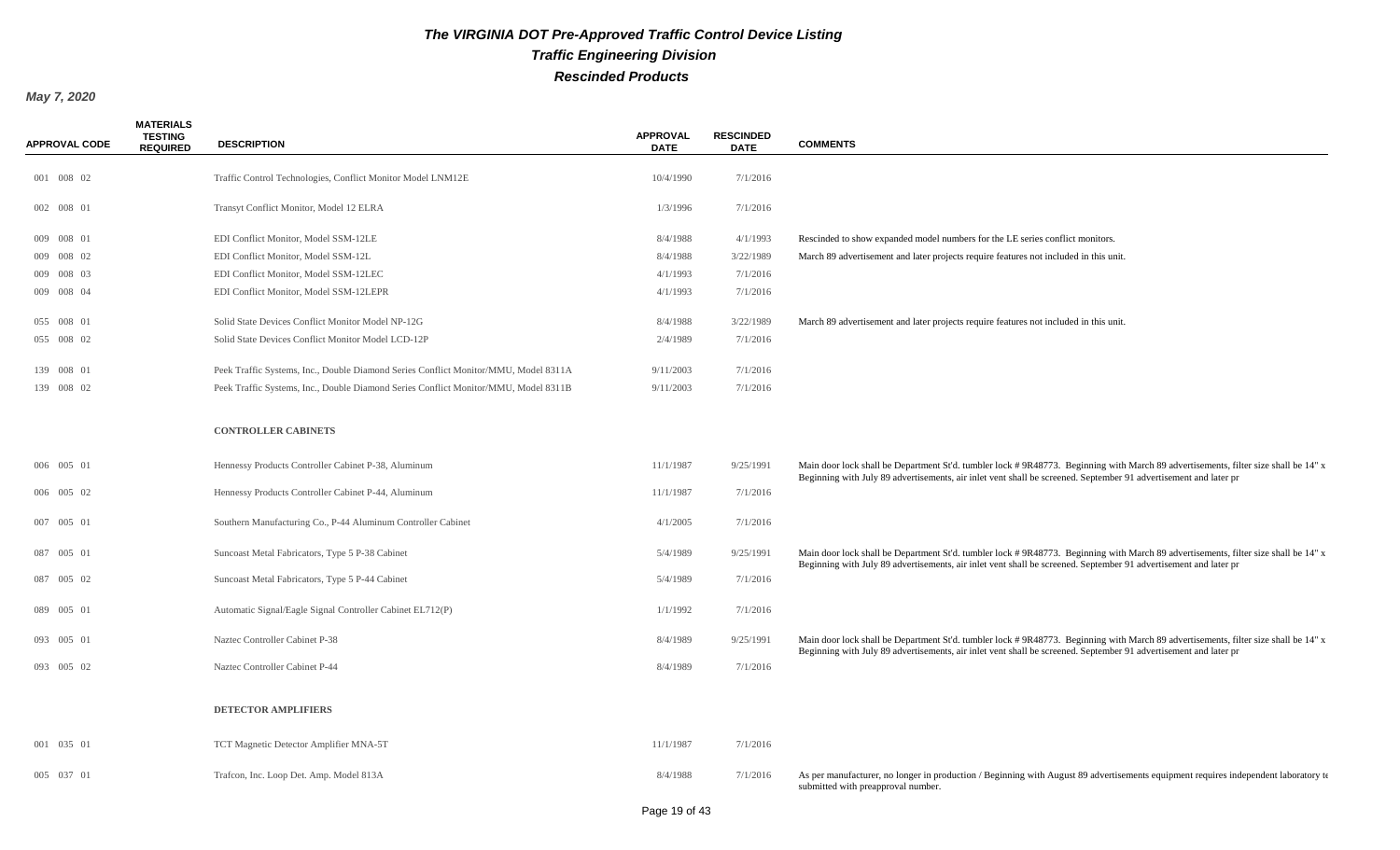| <b>APPROVAL CODE</b> | <b>MATERIALS</b><br><b>TESTING</b><br><b>REQUIRED</b> | <b>DESCRIPTION</b>                                    | <b>APPROVAL</b><br><b>DATE</b> | <b>RESCINDED</b><br><b>DATE</b> | <b>COMMENTS</b>                                                           |
|----------------------|-------------------------------------------------------|-------------------------------------------------------|--------------------------------|---------------------------------|---------------------------------------------------------------------------|
|                      |                                                       |                                                       |                                |                                 |                                                                           |
| 009 037 01           |                                                       | EDI Loop Det. Amp. LM301T                             | 11/4/1994                      | 7/1/2016                        |                                                                           |
| 016 035 01           |                                                       | Teeco Safety Magnetic Detector Amplifier Model 308XS  | 5/4/1990                       | 4/1/1993                        | Specifications require metal body enclosure this unit has a plastic body. |
| 016 035 02           |                                                       | Teeco Safety Magnetic Detector Amplifier Model 308MXS | 5/4/1990                       | 7/1/2016                        | No longer manufacture traffic engineering products                        |
| 017 037 02           |                                                       | Sarasota Auto. Loop Det. Amp. Model 515T/MS Gr. 2     | 11/1/1987                      | 7/1/2016                        |                                                                           |
| 017 037 03           |                                                       | Sarastota Loop Detector Amp. Model 535T/MS GP5        | 4/1/1993                       | 7/1/2016                        |                                                                           |
| 018 037 01           |                                                       | Detector Systems, Inc. Loop Det. Amp. Model 813A      | 2/4/1989                       | 7/1/2016                        |                                                                           |
| 018 037 02           |                                                       | Detector Systems, Inc. Loop Det. Amp. Model 813B      | 5/4/1989                       | 7/1/2016                        |                                                                           |
| 018 037 03           |                                                       | Detector Systems, Inc. Loop Det. Amp. Model 910       | 2/5/1990                       | 7/1/2016                        |                                                                           |
| 018 037 04           |                                                       | Detector Systems, Inc. Loop Det. Amp. Model 913       | 2/5/1990                       | 7/1/2016                        |                                                                           |
| 018 037 05           |                                                       | Detector Systems, Inc. Loop Det. Amp. Model 914       | 2/5/1990                       | 7/1/2016                        |                                                                           |
| 018 037 06           |                                                       | Detector Systems, Inc. Loop Det. Amp. Model 919       | 5/21/1991                      | 7/1/2016                        |                                                                           |
| 053 037 01           |                                                       | Microsense Loop Det. Amp. Model MNT-M10-115           | 8/4/1988                       | 7/1/2016                        |                                                                           |
| 076 037 01           |                                                       | Indicator Control Corp. Loop Det. Amp. Model 3803     | 5/21/1991                      | 7/1/2016                        |                                                                           |
|                      |                                                       | <b>FLASHER CABINETS</b>                               |                                |                                 |                                                                           |
| 006 319 01           |                                                       | Hennessy Products Flasher Cabinent F-14               | 8/4/1989                       | 7/1/2016                        |                                                                           |
| 087 319 01           |                                                       | Suncoast Metal Fabricators Flasher Cabinet F-14       | 5/4/1990                       | 7/1/2016                        |                                                                           |
| 092 319 01           |                                                       | RTC Manufacturing Flasher Cabinet F, 14" X 14" X 7"   | 8/4/1989                       | 7/1/2016                        |                                                                           |
|                      |                                                       | <b>FLASHERS</b>                                       |                                |                                 |                                                                           |
| 003 010 01           |                                                       | Eagle Signal Controls Flasher HT2000                  | 11/1/1987                      | 7/1/2016                        |                                                                           |
| 009 010 01           |                                                       | EDI Flasher 810 Series                                | 5/21/1991                      | 7/1/2016                        |                                                                           |
| 043 010 01           |                                                       | Traffic Sensor Corp. Flasher 304-15                   | 5/4/1988                       | 7/1/2016                        |                                                                           |
| 043 010 02           |                                                       | Traffic Sensor Corp. Flasher 310                      | 5/4/1990                       | 7/1/2016                        |                                                                           |
| 043 010 03           |                                                       | Traffic Sensor Corp. Flasher 204-15                   | 5/4/1990                       | 7/1/2016                        |                                                                           |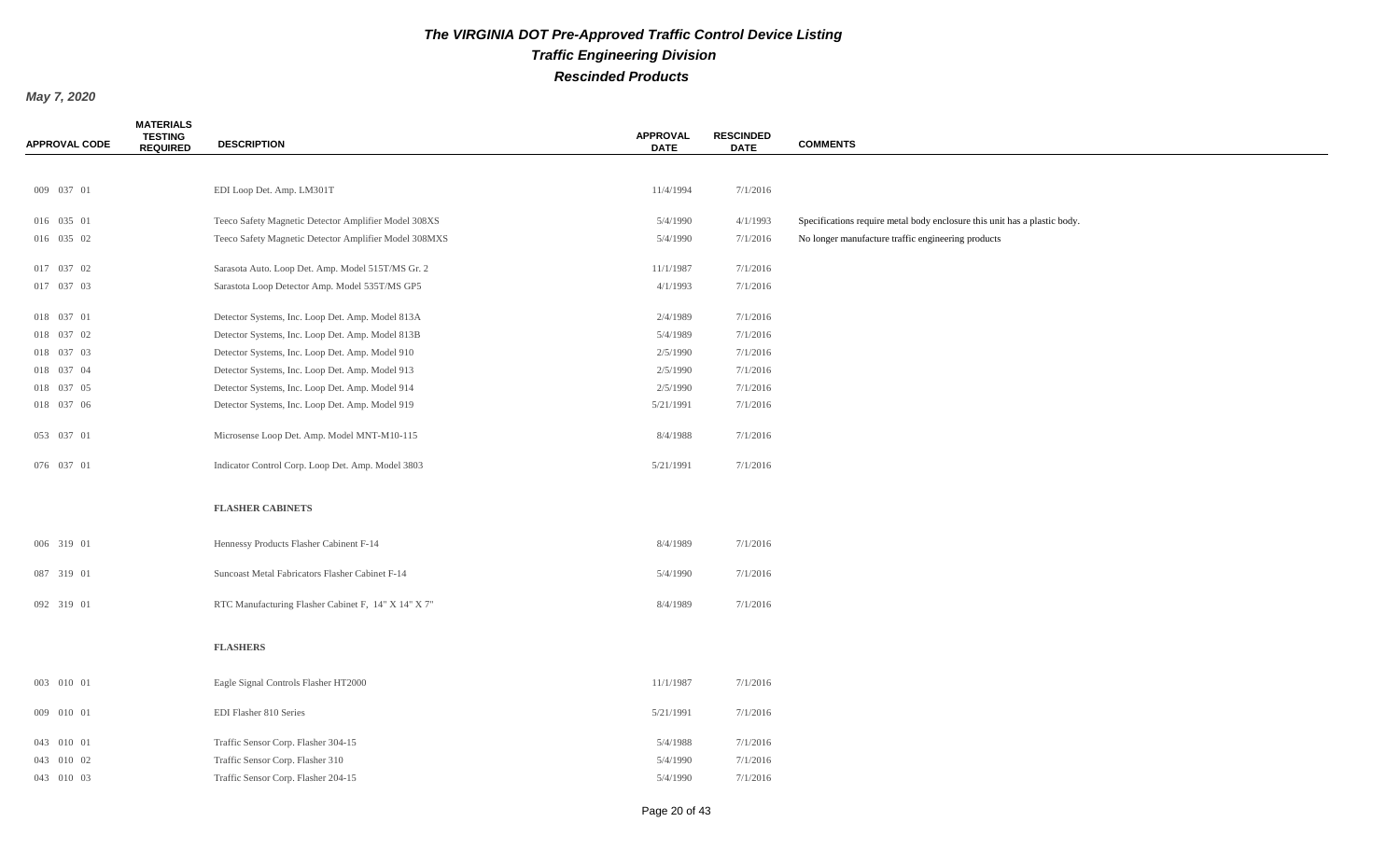| <b>APPROVAL CODE</b> | <b>MATERIALS</b><br><b>TESTING</b><br><b>REQUIRED</b> | <b>DESCRIPTION</b>                             | <b>APPROVAL</b><br><b>DATE</b> | <b>RESCINDED</b><br><b>DATE</b> | <b>COMMENTS</b>                             |
|----------------------|-------------------------------------------------------|------------------------------------------------|--------------------------------|---------------------------------|---------------------------------------------|
|                      |                                                       |                                                |                                |                                 |                                             |
| 043 010 04           |                                                       | Traffic Sensor Corp. Flasher 2017C             | 5/4/1990                       | 4/1/1993                        | Unit does not conform to NEMA requirements. |
| 043 010 05           |                                                       | Traffic Sensor Corp. Flasher 2017D             | 5/4/1990                       | 7/1/2016                        |                                             |
| 043 010 06           |                                                       | Traffic Sensor Corp. Flasher 2017E             | 5/4/1990                       | 7/1/2016                        |                                             |
| 055 010 01           |                                                       | Solid State Devices Flasher Model RMF-15/211/0 | 8/4/1988                       | 7/1/2016                        |                                             |
| 075 010 01           |                                                       | PDC Flasher Part # SSF-86-3                    | 11/4/1988                      | 7/1/2016                        |                                             |
| 075 010 02           |                                                       | PDC Flasher Part # SSF-87                      | 2/5/1990                       | 7/1/2016                        |                                             |
| 097 010 01           |                                                       | Traftech Flasher Model Type 3                  | 11/3/1989                      | 7/1/2016                        |                                             |
|                      |                                                       | <b>FUSES</b>                                   |                                |                                 |                                             |
| 085 225 01           |                                                       | Buss Fuses, NON 15 Amp 250 Volt Fuse           | 5/4/1989                       | 7/1/2016                        |                                             |
| 085 226 01           |                                                       | Buss Fuses, NON 20 Amp 250 Volt Fuse           | 5/4/1989                       | 7/1/2016                        |                                             |
| 085 228 01           |                                                       | Buss Fuses, NON 25 Amp 250 Volt Fuse           | 5/4/1989                       | 7/1/2016                        |                                             |
| 085 229 01           |                                                       | Buss Fuses, NON 30 Amp 250 Volt Fuse           | 5/4/1989                       | 7/1/2016                        |                                             |
| 085 230 01           |                                                       | Buss Fuses, NON 35 Amp 250 Volt Fuse           | 5/4/1989                       | 7/1/2016                        |                                             |
| 085 231 01           |                                                       | Buss Fuses, NON 40 Amp 250 Volt Fuse           | 5/4/1989                       | 7/1/2016                        |                                             |
| 085 232 01           |                                                       | Buss Fuses, NON 45 Amp 250 Volt Fuse           | 5/4/1989                       | 7/1/2016                        |                                             |
| 085 233 01           |                                                       | Buss Fuses, NON 50 Amp 250 Volt Fuse           | 5/4/1989                       | 7/1/2016                        |                                             |
| 085 234 01           |                                                       | Buss Fuses, NON 60 Amp 250 Volt Fuse           | 5/4/1989                       | 7/1/2016                        |                                             |
| 085 235 01           |                                                       | Buss Fuses, NON 70 Amp 250 Volt Fuse           | 5/4/1989                       | 7/1/2016                        |                                             |
| 085 236 01           |                                                       | Buss Fuses, NON 80 Amp 250 Volt Fuse           | 5/4/1989                       | 7/1/2016                        |                                             |
| 085 237 01           |                                                       | Buss Fuses, NON 90 Amp 250 Volt Fuse           | 5/4/1989                       | 7/1/2016                        |                                             |
| 085 238 01           |                                                       | Buss Fuses, NON 100 Amp 250 Volt Fuse          | 5/4/1989                       | 7/1/2016                        |                                             |
| 085 239 01           |                                                       | Buss Fuses, NON 110 Amp 250 Volt Fuse          | 5/4/1989                       | 7/1/2016                        |                                             |
| 085 240 01           |                                                       | Buss Fuses, NON 125 Amp 250 Volt Fuse          | 5/4/1989                       | 7/1/2016                        |                                             |
| 085 241 01           |                                                       | Buss Fuses, NON 150 Amp 250 Volt Fuse          | 5/4/1989                       | 7/1/2016                        |                                             |
| 085 242 01           |                                                       | Buss Fuses, NON 175 Amp 250 Volt Fuse          | 5/4/1989                       | 7/1/2016                        |                                             |
| 085 243 01           |                                                       | Buss Fuses, NON 200 Amp 250 Volt Fuse          | 5/4/1989                       | 7/1/2016                        |                                             |
| 085 248 01           |                                                       | Buss Fuses, NOS 15 Amp 600 Volt Fuse           | 5/4/1989                       | 7/1/2016                        |                                             |
| 085 249 01           |                                                       | Buss Fuses, NOS 20 Amp 600 Volt Fuse           | 5/4/1989                       | 7/1/2016                        |                                             |
| 085 250 01           |                                                       | Buss Fuses, NOS 25 Amp 600 Volt Fuse           | 5/4/1989                       | 7/1/2016                        |                                             |
| 085 251 01           |                                                       | Buss Fuses, NOS 30 Amp 600 Volt Fuse           | 5/4/1989                       | 7/1/2016                        |                                             |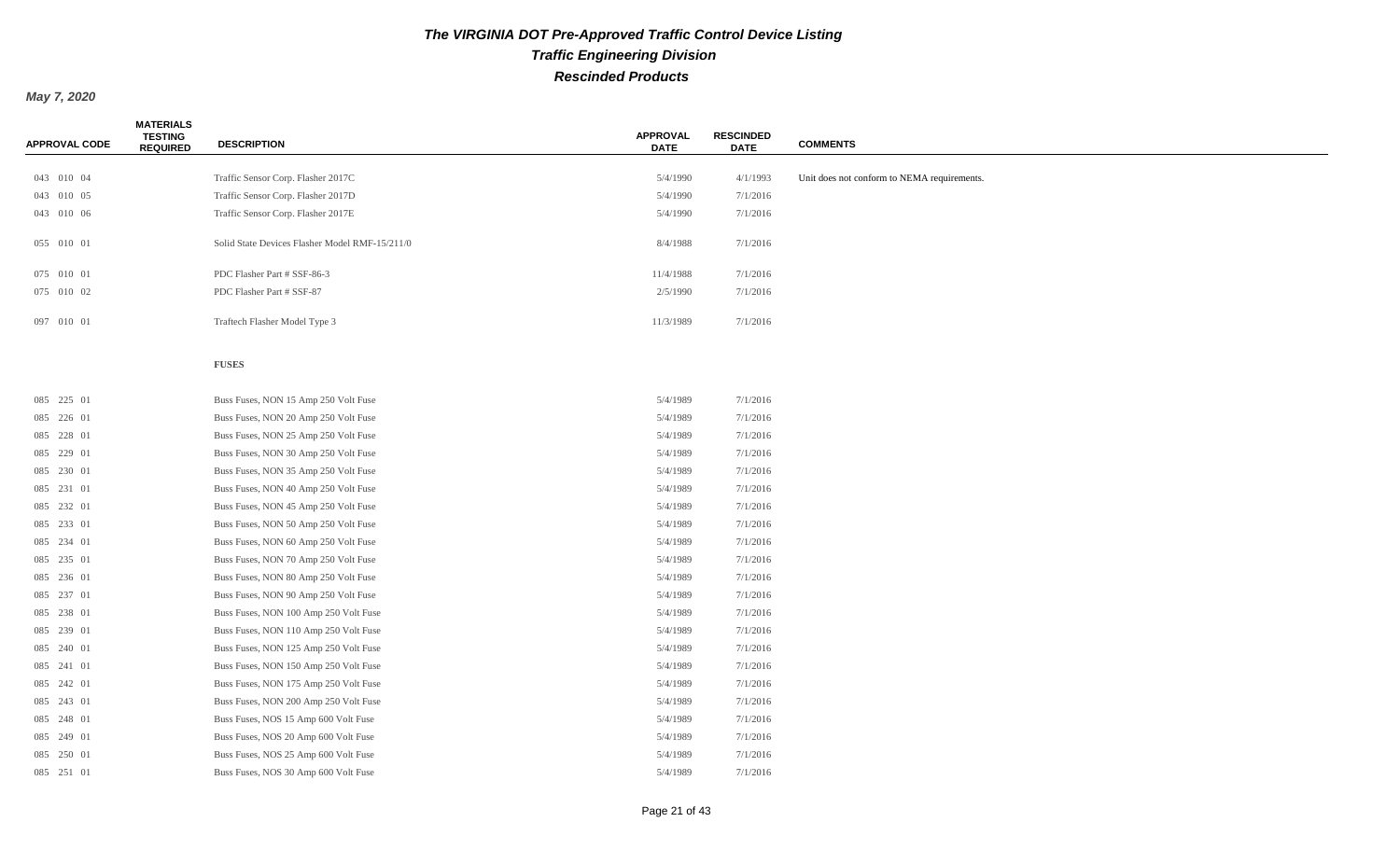| <b>APPROVAL CODE</b> | <b>MATERIALS</b><br><b>TESTING</b><br><b>REQUIRED</b> | <b>DESCRIPTION</b>                         | <b>APPROVAL</b><br><b>DATE</b> | <b>RESCINDED</b><br><b>DATE</b> | <b>COMMENTS</b> |
|----------------------|-------------------------------------------------------|--------------------------------------------|--------------------------------|---------------------------------|-----------------|
|                      |                                                       |                                            |                                |                                 |                 |
| 085 252 01           |                                                       | Buss Fuses, NOS 35 Amp 600 Volt Fuse       | 5/4/1989                       | 7/1/2016                        |                 |
| 085 256 01           |                                                       | Buss Fuses, NOS 40 Amp 600 Volt Fuse       | 5/4/1989                       | 7/1/2016                        |                 |
| 085 257 01           |                                                       | Buss Fuses, NOS 45 Amp 600 Volt Fuse       | 5/4/1989                       | 7/1/2016                        |                 |
| 085 258 01           |                                                       | Buss Fuses, NOS 50 Amp 600 Volt Fuse       | 5/4/1989                       | 7/1/2016                        |                 |
| 085 259 01           |                                                       | Buss Fuses, NOS 60 Amp 600 Volt Fuse       | 5/4/1989                       | 7/1/2016                        |                 |
| 085 260 01           |                                                       | Buss Fuses, NOS 70 Amp 600 Volt Fuse       | 5/4/1989                       | 7/1/2016                        |                 |
| 085 261 01           |                                                       | Buss Fuses, NOS 80 Amp 600 Volt Fuse       | 5/4/1989                       | 7/1/2016                        |                 |
| 085 262 01           |                                                       | Buss Fuses, NOS 90 Amp 600 Volt Fuse       | 5/4/1989                       | 7/1/2016                        |                 |
| 085 263 01           |                                                       | Buss Fuses, NOS 100 Amp 600 Volt Fuse      | 5/4/1989                       | 7/1/2016                        |                 |
| 085 264 01           |                                                       | Buss Fuses, NOS 110 Amp 600 Volt Fuse      | 5/4/1989                       | 7/1/2016                        |                 |
| 085 265 01           |                                                       | Buss Fuses, NOS 125 Amp 600 Volt Fuse      | 5/4/1989                       | 7/1/2016                        |                 |
| 085 266 01           |                                                       | Buss Fuses, NOS 150 Amp 600 Volt Fuse      | 5/4/1989                       | 7/1/2016                        |                 |
| 085 267 01           |                                                       | Buss Fuses, NOS 175 Amp 600 Volt Fuse      | 5/4/1989                       | 7/1/2016                        |                 |
| 085 268 01           |                                                       | Buss Fuses, NOS 200 Amp 600 Volt Fuse      | 5/4/1989                       | 7/1/2016                        |                 |
| 086 225 01           |                                                       | Reliance Fuses, ECNR 15 Amp 250 Volt Fuse  | 5/4/1989                       | 7/1/2016                        |                 |
| 086 226 01           |                                                       | Reliance Fuses, ECNR 20 Amp 250 Volt Fuse  | 5/4/1989                       | 7/1/2016                        |                 |
| 086 228 01           |                                                       | Reliance Fuses, ECNR 25 Amp 250 Volt Fuse  | 5/4/1989                       | 7/1/2016                        |                 |
| 086 229 01           |                                                       | Reliance Fuses, ECNR 30 Amp 250 Volt Fuse  | 5/4/1989                       | 7/1/2016                        |                 |
| 086 230 01           |                                                       | Reliance Fuses, ECNR 35 Amp 250 Volt Fuse  | 5/4/1989                       | 7/1/2016                        |                 |
| 086 231 01           |                                                       | Reliance Fuses, ECNR 40 Amp 250 Volt Fuse  | 5/4/1989                       | 7/1/2016                        |                 |
| 086 232 01           |                                                       | Reliance Fuses, ECNR 45 Amp 250 Volt Fuse  | 5/4/1989                       | 7/1/2016                        |                 |
| 086 233 01           |                                                       | Reliance Fuses, ECNR 50 Amp 250 Volt Fuse  | 5/4/1989                       | 7/1/2016                        |                 |
| 086 234 01           |                                                       | Reliance Fuses, ECNR 60 Amp 250 Volt Fuse  | 5/4/1989                       | 7/1/2016                        |                 |
| 086 235 01           |                                                       | Reliance Fuses, ECNR 70 Amp 250 Volt Fuse  | 5/4/1989                       | 7/1/2016                        |                 |
| 086 236 01           |                                                       | Reliance Fuses, ECNR 80 Amp 250 Volt Fuse  | 5/4/1989                       | 7/1/2016                        |                 |
| 086 237 01           |                                                       | Reliance Fuses, ECNR 90 Amp 250 Volt Fuse  | 5/4/1989                       | 7/1/2016                        |                 |
| 086 238 01           |                                                       | Reliance Fuses, ECNR 100 Amp 250 Volt Fuse | 5/4/1989                       | 7/1/2016                        |                 |
| 086 239 01           |                                                       | Reliance Fuses, ECNR 110 Amp 250 Volt Fuse | 5/4/1989                       | 7/1/2016                        |                 |
| 086 240 01           |                                                       | Reliance Fuses, ECNR 125 Amp 250 Volt Fuse | 5/4/1989                       | 7/1/2016                        |                 |
| 086 241 01           |                                                       | Reliance Fuses, ECNR 150 Amp 250 Volt Fuse | 5/4/1989                       | 7/1/2016                        |                 |
| 086 242 01           |                                                       | Reliance Fuses, ECNR 175 Amp 250 Volt Fuse | 5/4/1989                       | 7/1/2016                        |                 |
| 086 243 01           |                                                       | Reliance Fuses, ECNR 200 Amp 250 Volt Fuse | 5/4/1989                       | 7/1/2016                        |                 |
| 086 248 01           |                                                       | Reliance Fuses, ECSR 15 Amp 600 Volt Fuse  | 5/4/1989                       | 7/1/2016                        |                 |
| 086 249 01           |                                                       | Reliance Fuses, ECSR 20 Amp 600 Volt Fuse  | 5/4/1989                       | 7/1/2016                        |                 |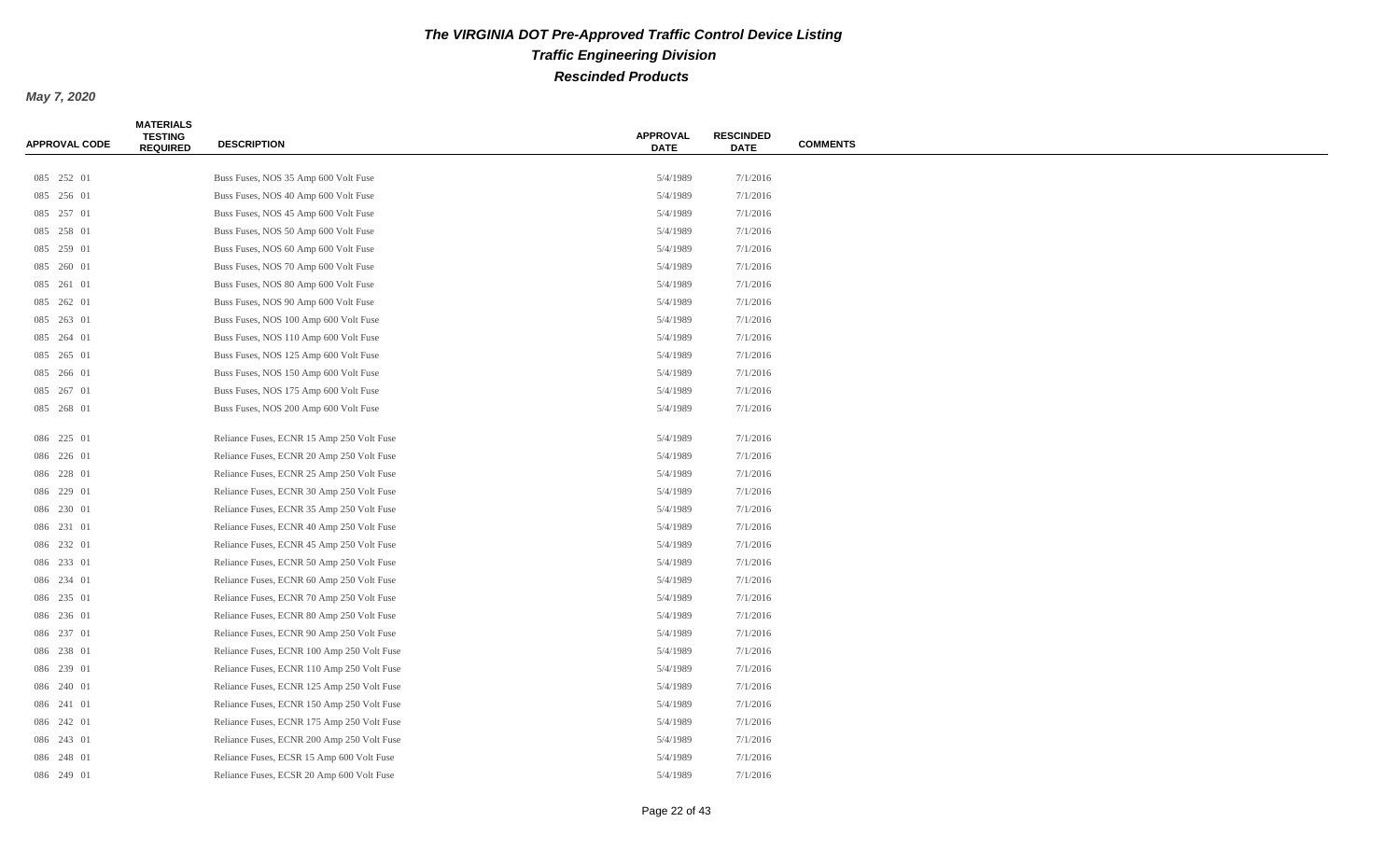| <b>APPROVAL CODE</b> | <b>MATERIALS</b><br><b>TESTING</b><br><b>REQUIRED</b> | <b>DESCRIPTION</b>                           | <b>APPROVAL</b><br><b>DATE</b> | <b>RESCINDED</b><br><b>DATE</b> | <b>COMMENTS</b>                              |  |
|----------------------|-------------------------------------------------------|----------------------------------------------|--------------------------------|---------------------------------|----------------------------------------------|--|
| 086 250 01           |                                                       | Reliance Fuses, ECSR 25 Amp 600 Volt Fuse    | 5/4/1989                       | 7/1/2016                        |                                              |  |
| 086 251 01           |                                                       | Reliance Fuses, ECSR 30 Amp 600 Volt Fuse    | 5/4/1989                       | 7/1/2016                        |                                              |  |
| 086 252 01           |                                                       | Reliance Fuses, ECSR 35 Amp 600 Volt Fuse    | 5/4/1989                       | 7/1/2016                        |                                              |  |
| 086 256 01           |                                                       | Reliance Fuses, ECSR 40 Amp 600 Volt Fuse    | 5/4/1989                       | 7/1/2016                        |                                              |  |
| 086 257 01           |                                                       | Reliance Fuses, ECSR 45 Amp 600 Volt Fuse    | 5/4/1989                       | 7/1/2016                        |                                              |  |
| 086 258 01           |                                                       | Reliance Fuses, ECSR 50 Amp 600 Volt Fuse    | 5/4/1989                       | 7/1/2016                        |                                              |  |
| 086 259 01           |                                                       | Reliance Fuses, ECSR 60 Amp 600 Volt Fuse    | 5/4/1989                       | 7/1/2016                        |                                              |  |
| 086 260 01           |                                                       | Reliance Fuses, ECSR 70 Amp 600 Volt Fuse    | 5/4/1989                       | 7/1/2016                        |                                              |  |
| 086 261 01           |                                                       | Reliance Fuses, ECSR 80 Amp 600 Volt Fuse    | 5/4/1989                       | 7/1/2016                        |                                              |  |
| 086 262 01           |                                                       | Reliance Fuses, ECSR 90 Amp 600 Volt Fuse    | 5/4/1989                       | 7/1/2016                        |                                              |  |
| 086 263 01           |                                                       | Reliance Fuses, ECSR 100 Amp 600 Volt Fuse   | 5/4/1989                       | 7/1/2016                        |                                              |  |
| 086 264 01           |                                                       | Reliance Fuses, ECSR 110 Amp 600 Volt Fuse   | 5/4/1989                       | 7/1/2016                        |                                              |  |
| 086 265 01           |                                                       | Reliance Fuses, ECSR 125 Amp 600 Volt Fuse   | 5/4/1989                       | 7/1/2016                        |                                              |  |
| 086 266 01           |                                                       | Reliance Fuses, ECSR 150 Amp 600 Volt Fuse   | 5/4/1989                       | 7/1/2016                        |                                              |  |
| 086 267 01           |                                                       | Reliance Fuses, ECSR 175 Amp 600 Volt Fuse   | 5/4/1989                       | 7/1/2016                        |                                              |  |
| 086 268 01           |                                                       | Reliance Fuses, ECSR 200 Amp 600 Volt Fuse   | 5/4/1989                       | 7/1/2016                        |                                              |  |
| 122 225 01           |                                                       | Littelfuse Fuses, FLNR 15 Amp 250 Volt Fuse  | 11/4/1994                      | 7/1/2016                        | VDOT has no specific specification for fuses |  |
| 122 226 01           |                                                       | Littelfuse Fuses, FLNR 20 Amp 250 Volt Fuse  | 11/4/1994                      | 7/1/2016                        | VDOT has no specific specification for fuses |  |
| 122 228 01           |                                                       | Littelfuse Fuses, FLNR 25 Amp 250 Volt Fuse  | 11/4/1994                      | 7/1/2016                        | VDOT has no specific specification for fuses |  |
| 122 229 01           |                                                       | Littelfuse Fuses, FLNR 30 Amp 250 Volt Fuse  | 11/4/1994                      | 7/1/2016                        | VDOT has no specific specification for fuses |  |
| 122 230 01           |                                                       | Littelfuse Fuses, FLNR 35 Amp 250 Volt Fuse  | 11/4/1994                      | 7/1/2016                        | VDOT has no specific specification for fuses |  |
| 122 231 01           |                                                       | Littelfuse Fuses, FLNR 40 Amp 250 Volt Fuse  | 11/4/1994                      | 7/1/2016                        | VDOT has no specific specification for fuses |  |
| 122 232 01           |                                                       | Littelfuse Fuses, FLNR 45 Amp 250 Volt Fuse  | 11/4/1994                      | 7/1/2016                        | VDOT has no specific specification for fuses |  |
| 122 233 01           |                                                       | Littelfuse Fuses, FLNR 50 Amp 250 Volt Fuse  | 11/4/1994                      | 7/1/2016                        | VDOT has no specific specification for fuses |  |
| 122 234 01           |                                                       | Littelfuse Fuses, FLNR 60 Amp 250 Volt Fuse  | 11/4/1994                      | 7/1/2016                        | VDOT has no specific specification for fuses |  |
| 122 235 01           |                                                       | Littelfuse Fuses, FLNR 70 Amp 250 Volt Fuse  | 11/4/1994                      | 7/1/2016                        | VDOT has no specific specification for fuses |  |
| 122 236 01           |                                                       | Littelfuse Fuses, FLNR 80 Amp 250 Volt Fuse  | 11/4/1994                      | 7/1/2016                        | VDOT has no specific specification for fuses |  |
| 122 237 01           |                                                       | Littelfuse Fuses, FLNR 90 Amp 250 Volt Fuse  | 11/4/1994                      | 7/1/2016                        | VDOT has no specific specification for fuses |  |
| 122 238 01           |                                                       | Littelfuse Fuses, FLNR 100 Amp 250 Volt Fuse | 11/4/1994                      | 7/1/2016                        | VDOT has no specific specification for fuses |  |
| 122 239 01           |                                                       | Littelfuse Fuses, FLNR 110 Amp 250 Volt Fuse | 11/4/1994                      | 7/1/2016                        | VDOT has no specific specification for fuses |  |
| 122 240 01           |                                                       | Littelfuse Fuses, FLNR 125 Amp 250 Volt Fuse | 11/4/1994                      | 7/1/2016                        | VDOT has no specific specification for fuses |  |
| 122 241 01           |                                                       | Littelfuse Fuses, FLNR 150 Amp 250 Volt Fuse | 11/4/1994                      | 7/1/2016                        | VDOT has no specific specification for fuses |  |
| 122 242 01           |                                                       | Littelfuse Fuses, FLNR 175 Amp 250 Volt Fuse | 11/4/1994                      | 7/1/2016                        | VDOT has no specific specification for fuses |  |
| 122 243 01           |                                                       | Littelfuse Fuses, FLNR 200 Amp 250 Volt Fuse | 11/4/1994                      | 7/1/2016                        | VDOT has no specific specification for fuses |  |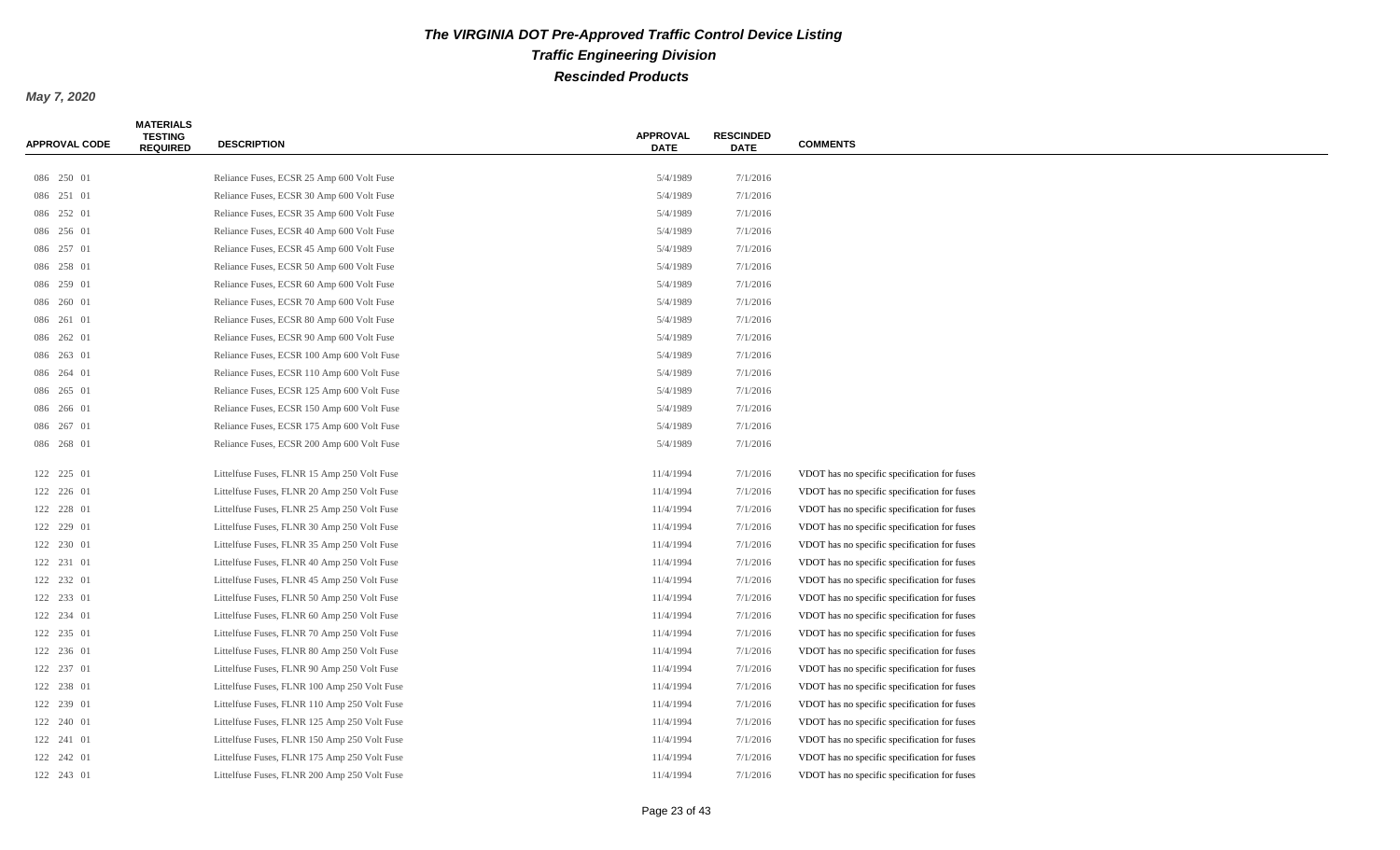| <b>APPROVAL CODE</b> | <b>MATERIALS</b><br><b>TESTING</b><br><b>REQUIRED</b> | <b>DESCRIPTION</b>                           | <b>APPROVAL</b><br><b>DATE</b> | <b>RESCINDED</b><br><b>DATE</b> | <b>COMMENTS</b>                              |
|----------------------|-------------------------------------------------------|----------------------------------------------|--------------------------------|---------------------------------|----------------------------------------------|
|                      |                                                       |                                              |                                |                                 |                                              |
| 122 248 01           |                                                       | Littelfuse Fuses, FLSR 15 Amp 600 Volt Fuse  | 11/4/1994                      | 7/1/2016                        | VDOT has no specific specification for fuses |
| 122 249 01           |                                                       | Littelfuse Fuses, FLSR 20 Amp 600 Volt Fuse  | 11/4/1994                      | 7/1/2016                        | VDOT has no specific specification for fuses |
| 122 250 01           |                                                       | Littelfuse Fuses, FLSR 25 Amp 600 Volt Fuse  | 11/4/1994                      | 7/1/2016                        | VDOT has no specific specification for fuses |
| 122 251 01           |                                                       | Littelfuse Fuses, FLSR 30 Amp 600 Volt Fuse  | 11/4/1994                      | 7/1/2016                        | VDOT has no specific specification for fuses |
| 122 252 01           |                                                       | Littelfuse Fuses, FLSR 35 Amp 600 Volt Fuse  | 11/4/1994                      | 7/1/2016                        | VDOT has no specific specification for fuses |
| 122 256 01           |                                                       | Littelfuse Fuses, FLSR 40 Amp 600 Volt Fuse  | 11/4/1994                      | 7/1/2016                        | VDOT has no specific specification for fuses |
| 122 257 01           |                                                       | Littelfuse Fuses, FLSR 45 Amp 600 Volt Fuse  | 11/4/1994                      | 7/1/2016                        | VDOT has no specific specification for fuses |
| 122 258 01           |                                                       | Littelfuse Fuses, FLSR 50 Amp 600 Volt Fuse  | 11/4/1994                      | 7/1/2016                        | VDOT has no specific specification for fuses |
| 122 259 01           |                                                       | Littelfuse Fuses, FLSR 60 Amp 600 Volt Fuse  | 11/4/1994                      | 7/1/2016                        | VDOT has no specific specification for fuses |
| 122 260 01           |                                                       | Littelfuse Fuses, FLSR 70 Amp 600 Volt Fuse  | 11/4/1994                      | 7/1/2016                        | VDOT has no specific specification for fuses |
| 122 261 01           |                                                       | Littelfuse Fuses, FLSR 80 Amp 600 Volt Fuse  | 11/4/1994                      | 7/1/2016                        | VDOT has no specific specification for fuses |
| 122  262  01         |                                                       | Littelfuse Fuses, FLSR 90 Amp 600 Volt Fuse  | 11/4/1994                      | 7/1/2016                        | VDOT has no specific specification for fuses |
| 122 263 01           |                                                       | Littelfuse Fuses, FLSR 100 Amp 600 Volt Fuse | 11/4/1994                      | 7/1/2016                        | VDOT has no specific specification for fuses |
| 122 264 01           |                                                       | Littelfuse Fuses, FLSR 110 Amp 600 Volt Fuse | 11/4/1994                      | 7/1/2016                        | VDOT has no specific specification for fuses |
| 122 265 01           |                                                       | Littelfuse Fuses, FLSR 125 Amp 600 Volt Fuse | 11/4/1994                      | 7/1/2016                        | VDOT has no specific specification for fuses |
| 122 266 01           |                                                       | Littelfuse Fuses, FLSR 150 Amp 600 Volt Fuse | 11/4/1994                      | 7/1/2016                        | VDOT has no specific specification for fuses |
| 122 267 01           |                                                       | Littelfuse Fuses, FLSR 175 Amp 600 Volt Fuse | 11/4/1994                      | 7/1/2016                        | VDOT has no specific specification for fuses |
| 122 268 01           |                                                       | Littelfuse Fuses, FLSR 200 Amp 600 Volt Fuse | 11/4/1994                      | 7/1/2016                        | VDOT has no specific specification for fuses |
|                      |                                                       |                                              |                                |                                 |                                              |
| 150 225 01           |                                                       | Ferraz-Shawmut, TR15R-15 Amp 250 Volt Fuse   | 4/1/2001                       | 7/1/2016                        | VDOT has no specific specification for fuses |
| 150 226 01           |                                                       | Ferraz-Shawmut, TR20R-20 Amp 250 Volt Fuse   | 4/1/2001                       | 7/1/2016                        | VDOT has no specific specification for fuses |
| 150 228 01           |                                                       | Ferraz-Shawmut, TR20R-25 Amp 250 Volt Fuse   | 4/1/2001                       | 7/1/2016                        | VDOT has no specific specification for fuses |
| 150 229 01           |                                                       | Ferraz-Shawmut, TR30R-30 Amp 250 Volt Fuse   | 4/1/2001                       | 7/1/2016                        | VDOT has no specific specification for fuses |
| 150 230 01           |                                                       | Ferraz-Shawmut, TR35R-35 Amp 250 Volt Fuse   | 4/1/2001                       | 7/1/2016                        | VDOT has no specific specification for fuses |
| 150 231 01           |                                                       | Ferraz-Shawmut, TR40R-40 Amp 250 Volt Fuse   | 4/1/2001                       | 7/1/2016                        | VDOT has no specific specification for fuses |
| 150 232 01           |                                                       | Ferraz-Shawmut, TR45R-45 Amp 250 Volt Fuse   | 4/1/2001                       | 7/1/2016                        | VDOT has no specific specification for fuses |
| 150 233 01           |                                                       | Ferraz-Shawmut, TR50R-50 Amp 250 Volt Fuse   | 4/1/2001                       | 7/1/2016                        | VDOT has no specific specification for fuses |
| 150 234 01           |                                                       | Ferraz-Shawmut, TR60R-60 Amp 250 Volt Fuse   | 4/1/2001                       | 7/1/2016                        | VDOT has no specific specification for fuses |
| 150 235 01           |                                                       | Ferraz-Shawmut, TR70R-70 Amp 250 Volt Fuse   | 4/1/2001                       | 7/1/2016                        | VDOT has no specific specification for fuses |
| 150 236 01           |                                                       | Ferraz-Shawmut, TR80R-80 Amp 250 Volt Fuse   | 4/1/2001                       | 7/1/2016                        | VDOT has no specific specification for fuses |
| 150 237 01           |                                                       | Ferraz-Shawmut, TR90R-90 Amp 250 Volt Fuse   | 4/1/2001                       | 7/1/2016                        | VDOT has no specific specification for fuses |
| 150 238 01           |                                                       | Ferraz-Shawmut, TR100R-100 Amp 250 Volt Fuse | 4/1/2001                       | 7/1/2016                        | VDOT has no specific specification for fuses |
| 150 239 01           |                                                       | Ferraz-Shawmut, TR110R-110 Amp 250 Volt Fuse | 4/1/2001                       | 7/1/2016                        | VDOT has no specific specification for fuses |
| 150 240 01           |                                                       | Ferraz-Shawmut, TR125R-125 Amp 250 Volt Fuse | 4/1/2001                       | 7/1/2016                        | VDOT has no specific specification for fuses |
| 150 241 01           |                                                       | Ferraz-Shawmut, TR150R-150 Amp 250 Volt Fuse | 4/1/2001                       | 7/1/2016                        | VDOT has no specific specification for fuses |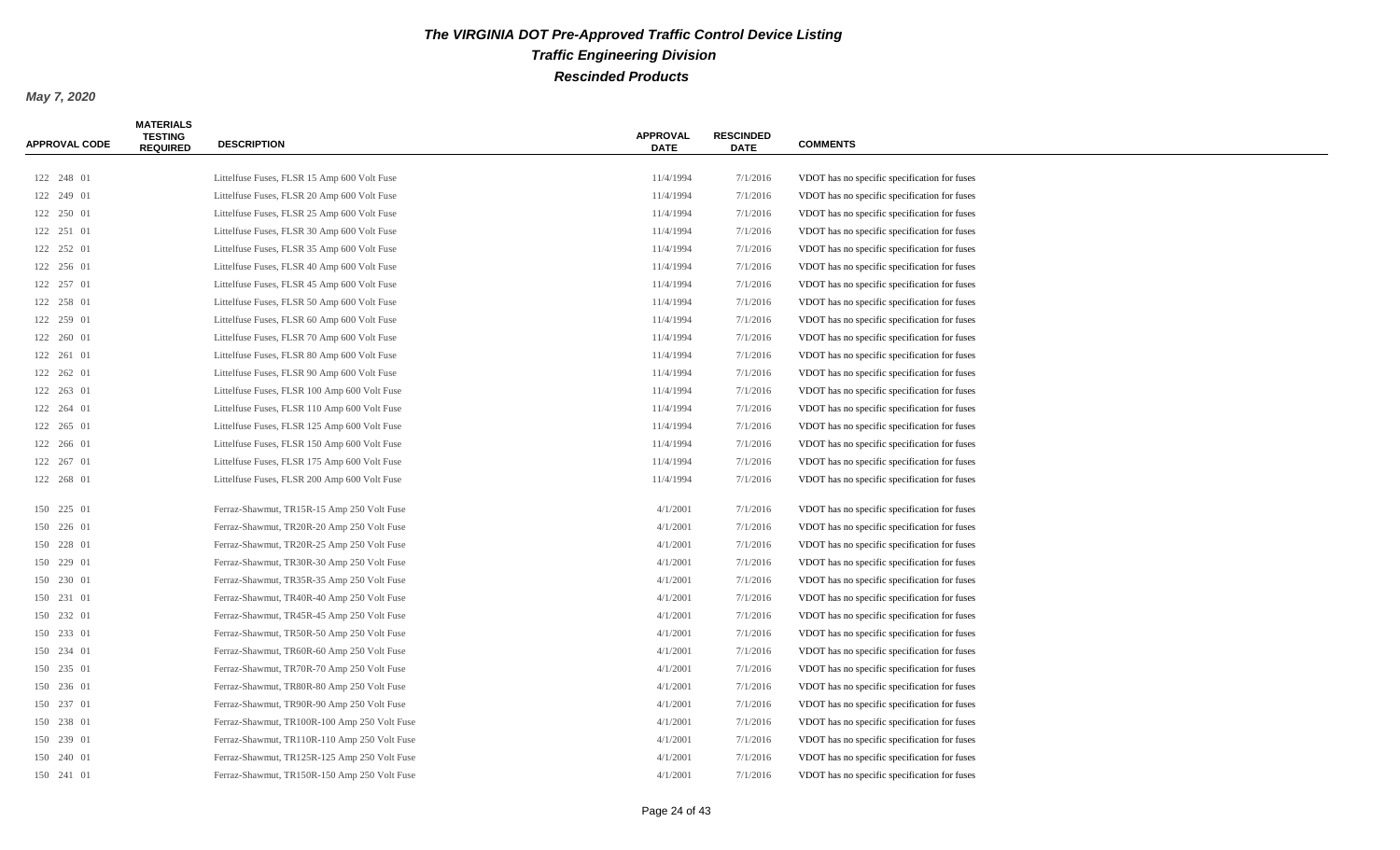| 4/1/2001<br>7/1/2016<br>150 242 01<br>Ferraz-Shawmut, TR175R-175 Amp 250 Volt Fuse<br>VDOT has no specific specification for fuses<br>4/1/2001<br>7/1/2016<br>150 243 01<br>Ferraz-Shawmut, TR200R-200 Amp 250 Volt Fuse<br>VDOT has no specific specification for fuses<br>Ferraz-Shawmut, TRS20R-20 Amp 600 Volt Fuse<br>4/1/2001<br>7/1/2016<br>VDOT has no specific specification for fuses<br>150 249 01<br>Ferraz-Shawmut, TRS25R-25 Amp 600 Volt Fuse<br>4/1/2001<br>7/1/2016<br>VDOT has no specific specification for fuses<br>150 250 01<br>150 251 01<br>Ferraz-Shawmut, TRS30R-30 Amp 600 Volt Fuse`1<br>4/1/2001<br>7/1/2016<br>VDOT has no specific specification for fuses<br>150 252 01<br>Ferraz-Shawmut, TRS35R-35 Amp 600 Volt Fuse<br>4/1/2001<br>7/1/2016<br>VDOT has no specific specification for fuses<br>150 256 01<br>Ferraz-Shawmut, TRS40R-40 Amp 600Volt Fuse<br>4/1/2001<br>7/1/2016<br>VDOT has no specific specification for fuses |  |
|--------------------------------------------------------------------------------------------------------------------------------------------------------------------------------------------------------------------------------------------------------------------------------------------------------------------------------------------------------------------------------------------------------------------------------------------------------------------------------------------------------------------------------------------------------------------------------------------------------------------------------------------------------------------------------------------------------------------------------------------------------------------------------------------------------------------------------------------------------------------------------------------------------------------------------------------------------------------|--|
|                                                                                                                                                                                                                                                                                                                                                                                                                                                                                                                                                                                                                                                                                                                                                                                                                                                                                                                                                                    |  |
|                                                                                                                                                                                                                                                                                                                                                                                                                                                                                                                                                                                                                                                                                                                                                                                                                                                                                                                                                                    |  |
|                                                                                                                                                                                                                                                                                                                                                                                                                                                                                                                                                                                                                                                                                                                                                                                                                                                                                                                                                                    |  |
|                                                                                                                                                                                                                                                                                                                                                                                                                                                                                                                                                                                                                                                                                                                                                                                                                                                                                                                                                                    |  |
|                                                                                                                                                                                                                                                                                                                                                                                                                                                                                                                                                                                                                                                                                                                                                                                                                                                                                                                                                                    |  |
|                                                                                                                                                                                                                                                                                                                                                                                                                                                                                                                                                                                                                                                                                                                                                                                                                                                                                                                                                                    |  |
|                                                                                                                                                                                                                                                                                                                                                                                                                                                                                                                                                                                                                                                                                                                                                                                                                                                                                                                                                                    |  |
| 150 257 01<br>Ferraz-Shawmut, TRS45R-45 Amp 600Volt Fuse<br>4/1/2001<br>7/1/2016<br>VDOT has no specific specification for fuses                                                                                                                                                                                                                                                                                                                                                                                                                                                                                                                                                                                                                                                                                                                                                                                                                                   |  |
| 150 258 01<br>Ferraz-Shawmut, TRS50R-50 Amp 600Volt Fuse<br>4/1/2001<br>7/1/2016<br>VDOT has no specific specification for fuses                                                                                                                                                                                                                                                                                                                                                                                                                                                                                                                                                                                                                                                                                                                                                                                                                                   |  |
| Ferraz-Shawmut, TRS60R-60 Amp 600Volt Fuse<br>4/1/2001<br>7/1/2016<br>VDOT has no specific specification for fuses<br>150 259 01                                                                                                                                                                                                                                                                                                                                                                                                                                                                                                                                                                                                                                                                                                                                                                                                                                   |  |
| Ferraz-Shawmut, TRS70R-70 Amp 600Volt Fuse<br>4/1/2001<br>7/1/2016<br>VDOT has no specific specification for fuses<br>150 260 01                                                                                                                                                                                                                                                                                                                                                                                                                                                                                                                                                                                                                                                                                                                                                                                                                                   |  |
| Ferraz-Shawmut, TRS80R-80 Amp 600 Volt Fuse<br>4/1/2001<br>7/1/2016<br>VDOT has no specific specification for fuses<br>150 261 01                                                                                                                                                                                                                                                                                                                                                                                                                                                                                                                                                                                                                                                                                                                                                                                                                                  |  |
| 150 262 01<br>Ferraz-Shawmut, TRS90R- 90 Amp 600 Volt Fuse<br>4/1/2001<br>7/1/2016<br>VDOT has no specific specification for fuses                                                                                                                                                                                                                                                                                                                                                                                                                                                                                                                                                                                                                                                                                                                                                                                                                                 |  |
| 150 263 01<br>Ferraz-Shawmut, TRS100R-100 Amp 600Volt Fuse<br>4/1/2001<br>7/1/2016<br>VDOT has no specific specification for fuses                                                                                                                                                                                                                                                                                                                                                                                                                                                                                                                                                                                                                                                                                                                                                                                                                                 |  |
| 4/1/2001<br>7/1/2016<br>150 264 01<br>Ferraz-Shawmut, TRS110R-110 Amp 600Volt Fuse<br>VDOT has no specific specification for fuses                                                                                                                                                                                                                                                                                                                                                                                                                                                                                                                                                                                                                                                                                                                                                                                                                                 |  |
| Ferraz-Shawmut, TRS125R-125 Amp 600Volt Fuse<br>4/1/2001<br>VDOT has no specific specification for fuses<br>150 265 01<br>7/1/2016                                                                                                                                                                                                                                                                                                                                                                                                                                                                                                                                                                                                                                                                                                                                                                                                                                 |  |
| 4/1/2001<br>7/1/2016<br>150 266 01<br>Ferraz-Shawmut, TRS150R-150 Amp 600Volt Fuse<br>VDOT has no specific specification for fuses                                                                                                                                                                                                                                                                                                                                                                                                                                                                                                                                                                                                                                                                                                                                                                                                                                 |  |
| 150 267 01<br>Ferraz-Shawmut, TRS175R-175 Amp 600Volt Fuse<br>4/1/2001<br>7/1/2016<br>VDOT has no specific specification for fuses                                                                                                                                                                                                                                                                                                                                                                                                                                                                                                                                                                                                                                                                                                                                                                                                                                 |  |
| 4/1/2001<br>150 268 01<br>Ferraz-Shawmut, TRS200R-200 Amp 600Volt Fuse<br>7/1/2016<br>VDOT has no specific specification for fuses                                                                                                                                                                                                                                                                                                                                                                                                                                                                                                                                                                                                                                                                                                                                                                                                                                 |  |
| <b>GROUNDING ELECTRODE CLAMPS</b>                                                                                                                                                                                                                                                                                                                                                                                                                                                                                                                                                                                                                                                                                                                                                                                                                                                                                                                                  |  |
| 069 303 01<br>Carolina Galvanizing Corp. H.D. Bronze Ground Rod Clamp Cat. # CPH-58<br>11/4/1988<br>4/1/2006                                                                                                                                                                                                                                                                                                                                                                                                                                                                                                                                                                                                                                                                                                                                                                                                                                                       |  |
| 079 303 01<br>Apache Grounding Corp. H. D. Bronze Ground Rod Clamp Cat. # GRH58<br>2/4/1989<br>4/1/2006                                                                                                                                                                                                                                                                                                                                                                                                                                                                                                                                                                                                                                                                                                                                                                                                                                                            |  |
| 082 303 01<br>Blackburn Grounding Products, H.D. Ground Rod Clamps - Type GG<br>1/16/1998<br>4/1/2006                                                                                                                                                                                                                                                                                                                                                                                                                                                                                                                                                                                                                                                                                                                                                                                                                                                              |  |
| <b>GROUNDING ELECTRODES</b>                                                                                                                                                                                                                                                                                                                                                                                                                                                                                                                                                                                                                                                                                                                                                                                                                                                                                                                                        |  |
| 8/4/1988<br>4/1/2006<br>052 300 01<br>Knight Metalcraft Ground Rod Cat. # L 858                                                                                                                                                                                                                                                                                                                                                                                                                                                                                                                                                                                                                                                                                                                                                                                                                                                                                    |  |
| Knight Metalcraft Ground Rod Cat. # L 1058<br>8/4/1988<br>4/1/2006<br>052 300 02                                                                                                                                                                                                                                                                                                                                                                                                                                                                                                                                                                                                                                                                                                                                                                                                                                                                                   |  |
| Carolina Galvanizing Corp. Copperbonded Ground Rod Cat. # P588<br>11/4/1988<br>4/1/2006<br>069 300 01                                                                                                                                                                                                                                                                                                                                                                                                                                                                                                                                                                                                                                                                                                                                                                                                                                                              |  |
| 11/4/1988<br>4/1/2006<br>069 300 02<br>Carolina Galvanizing Corp. Copperbonded Ground Rod Cat. # P5810                                                                                                                                                                                                                                                                                                                                                                                                                                                                                                                                                                                                                                                                                                                                                                                                                                                             |  |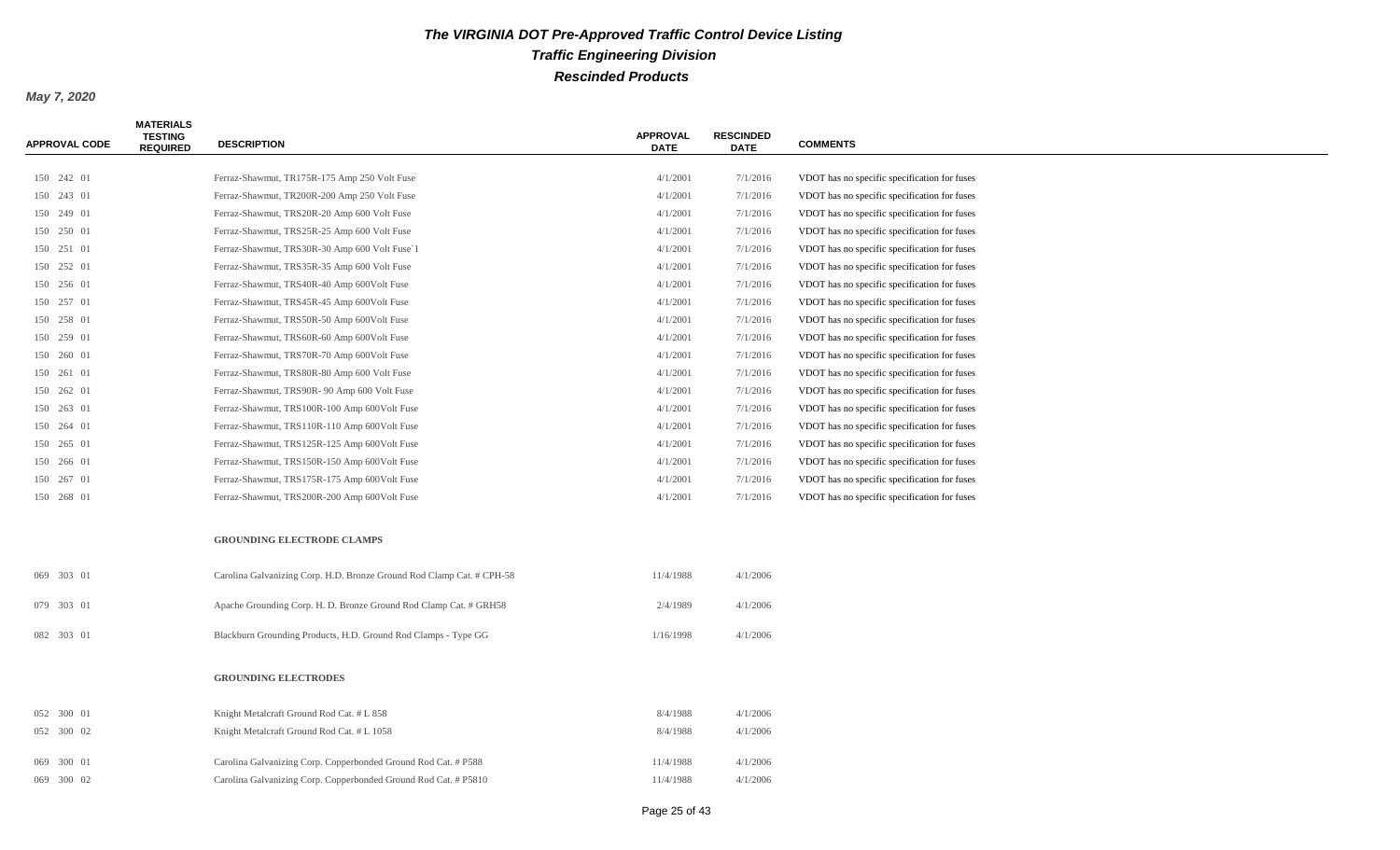| <b>APPROVAL CODE</b> | <b>MATERIALS</b><br><b>TESTING</b><br><b>REQUIRED</b> | <b>DESCRIPTION</b>                                                          | <b>APPROVAL</b><br><b>DATE</b> | <b>RESCINDED</b><br><b>DATE</b> | <b>COMMENTS</b>                                                                                                                                          |
|----------------------|-------------------------------------------------------|-----------------------------------------------------------------------------|--------------------------------|---------------------------------|----------------------------------------------------------------------------------------------------------------------------------------------------------|
|                      |                                                       |                                                                             |                                |                                 |                                                                                                                                                          |
| 079 300 01           |                                                       | Apache Grounding Corp. Galvanized Grounding Rod Cat. # G588                 | 5/4/1989                       | 4/1/2006                        |                                                                                                                                                          |
| 079 300 02           |                                                       | Apache Grounding Corp. Galvanized Grounding Rod Cat. # G5810                | 5/4/1989                       | 4/1/2006                        |                                                                                                                                                          |
| 082 300 01           |                                                       | Blackburn Grounding Products, Copperclad Grounding Rod Cat. # CC6258        | 5/4/1989                       | 4/1/2006                        |                                                                                                                                                          |
| 082 300 02           |                                                       | Blackburn Grounding Products, Galvanized Grounding Rod Cat. # GR6258        | 5/4/1989                       | 4/1/2006                        |                                                                                                                                                          |
| 082 300 03           |                                                       | Blackburn Grounding Products, Copperclad Grounding Rod Cat. # CC6260        | 5/4/1989                       | 4/1/2006                        |                                                                                                                                                          |
| 082 300 04           |                                                       | Blackburn Grounding Products, Galvanized Grounding Rod Cat. # GR6260        | 5/4/1989                       | 4/1/2006                        |                                                                                                                                                          |
| 125 300 01           |                                                       | Eritech Inc. Ground Rod Cat No.858                                          | 11/4/1994                      | 4/1/2006                        |                                                                                                                                                          |
| 125 300 02           |                                                       | Eritech Inc. Ground Rod Cat No.1058                                         | 11/4/1994                      | 4/1/2006                        |                                                                                                                                                          |
|                      |                                                       |                                                                             |                                |                                 |                                                                                                                                                          |
|                      |                                                       | <b>HANGER ASSEMBLIES (SIGN)</b>                                             |                                |                                 |                                                                                                                                                          |
| 015 195 01           |                                                       | Pelco Products, Inc. Span Wire Sign Bracket, Cat. # SE-5043 & SE-0321       | 11/4/1988                      | 4/2/2018                        | All ferrous components shall be galvanized.                                                                                                              |
| 015 195 02           |                                                       | Pelco Products, Inc. Span Wire Sign Bracket, Cat. # SE-5046 & SE-0321       | 11/4/1988                      | 4/2/2018                        | All ferrous components shall be galvanized.                                                                                                              |
| 015 195 03           |                                                       | Pelco Products, Inc. Span Wire Sign Bracket, Cat. # SE-5043 & SE-0338       | 5/4/1989                       | 4/2/2018                        | All ferrous components shall be galvanized.                                                                                                              |
| 015 195 04           |                                                       | Pelco Products, Inc. Span Wire Sign Bracket, Cat. # SE-5046 & SE-0338       | 5/4/1989                       | 4/2/2018                        | All ferrous components shall be galvanized.                                                                                                              |
| 015 196 01           |                                                       | Pelco Products, Inc. Mast Arm Sign Bracket, # AB-105                        | 11/4/1988                      | 11/3/2009                       | All ferrous components shall be galvanized.                                                                                                              |
| 015 196 02           |                                                       | Pelco Products, Inc. Mast Arm Sign Bracket, # AB-104                        | 5/4/1989                       | 11/3/2009                       | All ferrous components shall be galvanized.                                                                                                              |
| 015 196 03           |                                                       | Pelco Products, Inc. Mast Arm Sign Bracket, # AB-128                        | 5/21/1991                      | 11/3/2009                       | All ferrous components shall be galvanized.                                                                                                              |
| 015 196 04           |                                                       | Pelco Products, Inc. Mast Arm Sign Bracket, # SP-1012-VA                    | 6/30/2009                      | 7/12/2016                       | All Mast Arm Hanger Assembly Products (SM-3 and SMD-2) have been rescinded, see special provision (SP703-000100-00) for detai                            |
| 015 196 05           |                                                       | Pelco Products, Inc. Mast Arm Sign Bracket, # SP-1014-VA                    | 6/30/2009                      | 7/12/2016                       | All Mast Arm Hanger Assembly Products (SM-3 and SMD-2) have been rescinded, see special provision (SP703-000100-00) for detai                            |
| 016 195 01           |                                                       | TEECO Span Wire Sign Bracket MEC-100                                        | 11/1/1987                      | 7/1/2016                        | No longer manufacture traffic engineering products/All ferrous components shall be galvanized. Maximum horizontal and vertical sign<br>30" respectively. |
| 016 195 02           |                                                       | TEECO Span Wire Sign Bracket THM-18                                         | 2/5/1990                       | 7/1/2016                        | No longer manufacture traffic engineering products/All ferrous components shall be galvanized. Maximum horizontal and vertical sign<br>36" respectively. |
| 016 195 03           |                                                       | TEECO Span Wire Sign Bracket TXH-20                                         | 2/5/1990                       | 7/1/2016                        | No longer manufacture traffic engineering products/All ferrous components shall be galvanized. Maximum horizontal and vertical sign<br>36" respectively. |
| 030 195 01           |                                                       | Engineered Castings, Span Wire Sign Bracket TDL 2000-AF                     | 9/1/2003                       | 4/2/2018                        | All ferrous components shall be galvanized. Maximum horizontal and vertical sign size of 30" and 36" per bracket respectively.                           |
| 034 195 01           |                                                       | Signal Engineering, Span Wire Sign Bracket, Part #190-105-000 & 190-105-010 | 8/4/1989                       | 4/2/2018                        | All ferrous components shall be galvanized.                                                                                                              |
| 034 195 02           |                                                       | Signal Engineering, Span Wire Sign Bracket, Part #190-105-000 & 190-105-020 | 8/4/1989                       | 4/2/2018                        | All ferrous components shall be galvanized.                                                                                                              |
| 034 195 03           |                                                       | Signal Engineering, Span Wire Sign Bracket, Part #190-105-235 & 190-105-010 | 8/4/1989                       | 4/2/2018                        | All ferrous components shall be galvanized. Extension bar (Part #190-105-024) shall be used when required.                                               |
| 034 195 04           |                                                       | Signal Engineering, Span Wire Sign Bracket, Part #190-105-235 & 190-105-020 | 8/4/1989                       | 4/2/2018                        | All ferrous components shall be galvanized. Extension bar (Part #190-105-024) shall be used when required.                                               |
| 034 195 05           |                                                       | Signal Engineering, Span Wire Sign Bracket, Part # SSM-86                   | 8/4/1989                       | 4/2/2018                        | All ferrous components shall be galvanized.                                                                                                              |
|                      |                                                       |                                                                             |                                |                                 |                                                                                                                                                          |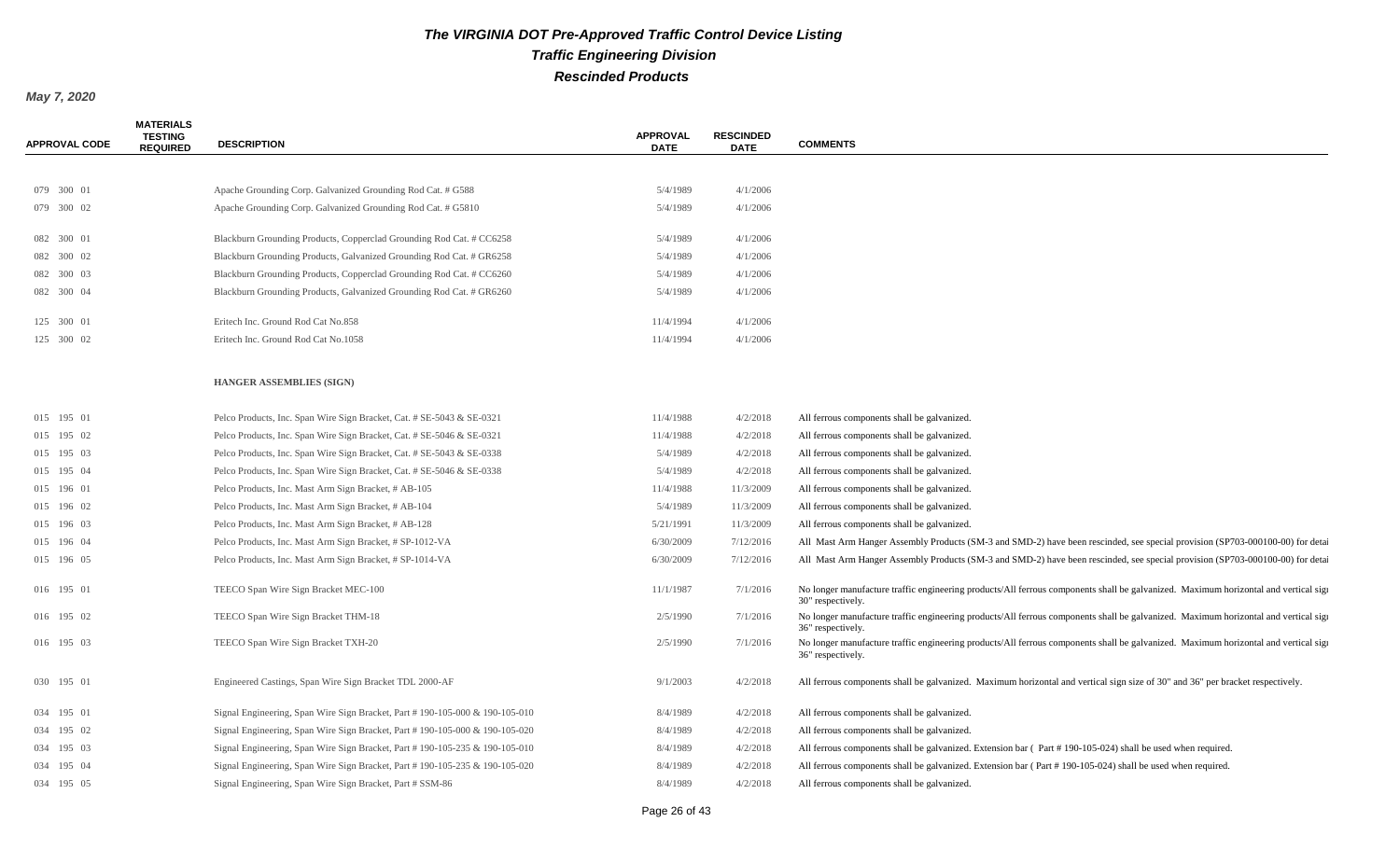| <b>APPROVAL CODE</b> | <b>MATERIALS</b><br><b>TESTING</b><br><b>REQUIRED</b> | <b>DESCRIPTION</b>                                                                                                                 | <b>APPROVAL</b><br><b>DATE</b> | <b>RESCINDED</b><br><b>DATE</b> | <b>COMMENTS</b>                                                                                                                                                                                                                             |
|----------------------|-------------------------------------------------------|------------------------------------------------------------------------------------------------------------------------------------|--------------------------------|---------------------------------|---------------------------------------------------------------------------------------------------------------------------------------------------------------------------------------------------------------------------------------------|
|                      |                                                       |                                                                                                                                    |                                |                                 |                                                                                                                                                                                                                                             |
| 135 196 01           |                                                       | Cost Cast, Inc., Mast Arm Sign Bracket, #1916                                                                                      | 1/3/1996                       | 11/3/2009                       | All ferrous components shall be galvanized.                                                                                                                                                                                                 |
| 202 450 01           |                                                       | Xcessories Squared Development & Mfg., Inc., Mast Arm/Luminaire Sign Mount<br>Bracket/Model #X2PC30                                | 9/18/2012                      | 7/12/2016                       | All Mast Arm Hanger Assembly Products (SM-3 and SMD-2) have been rescinded, see special provision (SP703-000100-00) for detain                                                                                                              |
|                      |                                                       | <b>HANGER ASSEMBLIES (SIGNAL)</b>                                                                                                  |                                |                                 |                                                                                                                                                                                                                                             |
| 001 166 01           |                                                       | TCT Hanger Assembly SW-1, One Way, Cat. # KL9507 & TL4179                                                                          | 5/4/1989                       | 7/1/2016                        | Set screws and miscellaneous hardware shall be galvanized or stainless steel.                                                                                                                                                               |
| 001 166 02           |                                                       | TCT Hanger Assembly SW-1, One Way, Cat. # KL9507, TL4179, TL6305 & 0700446                                                         | 11/3/1989                      | 7/1/2016                        | For use as a one way hanger assembly for 5 section cluster head assemblies. Set screws and miscellaneous hardware shall be galvanized                                                                                                       |
| 001 167 01           |                                                       | TCT Hanger Assembly SW-1, Two Way, Cat. # KL9507, TL4179, TL6305 & 0700446                                                         | 5/4/1989                       | 7/1/2016                        | Set screws and miscellaneous hardware shall be galvanized or stainless steel.                                                                                                                                                               |
| 001 175 01           |                                                       | TCT Hanger Assembly SMB-3, One Way, Cat. #TL4035, TL4036 & TL3301                                                                  | 8/4/1989                       | 11/3/2009                       | Set screws and miscllaneous hardware shall be galvanized or stainless steel.                                                                                                                                                                |
| 001 176 01           |                                                       | TCT Hanger Assembly SMB-3, Two Way, Cat. #TL4064, TL4065 & TL3301                                                                  | 8/4/1989                       | 7/1/2016                        | Set screws and miscllaneous hardware shall be galvanized or stainless steel.                                                                                                                                                                |
| 001 180 01           |                                                       | TCT Hanger Assembly SMB-1, One Way, Cat. #TL1282 & TL4179                                                                          | 8/4/1989                       | 7/1/2016                        | Set screws and miscellaneous hardware shall be galvanized or stainless steel.                                                                                                                                                               |
| 001 182 01           |                                                       | TCT Hanger Assembly SMB-2, Two Way, Cat. #TL5519, TL4056 & TL3387                                                                  | 8/4/1989                       | 7/1/2016                        | Beginning with projects advertised under the 1989 Road and Bridge Standards, a serrated locking ring and O ring on both the upper an<br>assembly is required. Set screws and miscellaneous hardware shall be galvanized or stainless steel. |
| 005 166 01           |                                                       | Trafcon Hanger Assembly SW-1, One Way, Part #190 101 154                                                                           | 11/1/1987                      | 1/3/1996                        | Span wire clamp assembly only.                                                                                                                                                                                                              |
| 015 166 01           |                                                       | Pelco Products, Inc. Hanger Assembly SW-1, One Way, Cat. # SE-3043                                                                 | 11/4/1988                      | 4/2/2018                        | All ferrous components shall be galvanized.                                                                                                                                                                                                 |
| 015 166 02           |                                                       | Pelco Products, Inc. Hanger Assembly SW-1, One Way, Cat. # SE-3033                                                                 | 5/4/1989                       | 1/3/1996                        | All ferrous components shall be galvanized. Beginning with March 89 advertisments, balance adjuster #3109SP shall be used in lieu of                                                                                                        |
| 015 166 03           |                                                       | Pelco Products, Inc. Hanger Assembly SW-1, One Way, Cat. # SE-3059                                                                 | 11/3/1989                      | 4/2/2018                        | For use only as a non-tethered one way hanger assembly for 5 section cluster head assemblies. All ferrous components shall be galveed                                                                                                       |
| 015 166 04           |                                                       | Pelco Products, Inc. Hanger Assemby SW-1, One Way, Cat. # SE-3020, SE-4010, and one of<br>the following; SE-3019, or SE-3070.      | 2/5/1990                       | 4/2/2018                        | For use as a tethered one way hanger assembly for 5 section cluster head assemblies. All ferrous components shall be galvanized.                                                                                                            |
| 015 167 01           |                                                       | Pelco Products, Inc. Hanger Assembly SW-1, Two Way, Cat. # SE-3059 & SE-3108                                                       | 11/4/1988                      | 11/3/1989                       | All ferrous components shall be galvanized. Beginning with March 89 advertisements, a locknut will be required on the vertical eyelet<br>adjuster.                                                                                          |
| 015 167 02           |                                                       | Pelco Products, Inc. Hanger Assembly SW-1, Two Way, Cat. # SE-3059                                                                 | 11/3/1989                      | 4/2/2018                        | Non tethered use only. All ferrous components shall be galvanized.                                                                                                                                                                          |
| 015 167 03           |                                                       | Pelco Products, Inc. Hanger Assembly SW-1, Two Way, Cat. # SE-3020, SE-4010 and one of<br>the following; SE-3019, SE-3069, SE-3070 | 2/5/1990                       | 4/2/2018                        | For tethered use. All ferrous components shall be galvanized.                                                                                                                                                                               |
| 015 168 01           |                                                       | Pelco Products, Inc. Hanger Assembly SW-2, One Way, Cat. # SE-5072                                                                 | 11/3/1989                      | 4/2/2018                        | All ferrous components shall be galvanized.                                                                                                                                                                                                 |
| 015 171 01           |                                                       | Pelco Products, Inc. Hanger Assembly SM-1, One Way, # AB-106                                                                       | 5/4/1989                       | 3/28/2013                       | All ferrous components shall be galvanized.                                                                                                                                                                                                 |
| 015 173 01           |                                                       | Pelco Products, Inc. Hanger Assembly SM-2, One Way, Astro-Brac                                                                     | 11/3/1989                      | 3/28/2013                       | All ferrous components shall be galvanized.                                                                                                                                                                                                 |
| 015 175 01           |                                                       | Pelco Products, Inc. Hanger Assembly SM-3, One Way, # AB-102                                                                       | 11/4/1988                      | 11/3/2009                       | All ferrous components shall be galvanized.                                                                                                                                                                                                 |
| 015 175 02           |                                                       | Pelco Products, Inc. Hanger Assembly SM-3, One Way, # AB-103                                                                       | 11/4/1988                      | 11/3/2009                       | All ferrous components shall be galvanized.                                                                                                                                                                                                 |
| 015 175 03           |                                                       | Pelco Products, Inc. Hanger Assembly SM-3, One Way, # AB-109                                                                       | 11/4/1988                      | 11/3/2009                       | All ferrous components shall be galvanized.                                                                                                                                                                                                 |
| 015 175 04           |                                                       | Pelco Products, Inc. Hanger Assembly SM-3, One Way, # AB-116                                                                       | 5/4/1989                       | 11/3/2009                       | All ferrous components shall be galvanized.                                                                                                                                                                                                 |
| 015 175 05           |                                                       | Pelco Products, Inc. Hanger Assembly SM-3, One Way, # SP-1010-VA                                                                   | 6/30/2009                      | 7/12/2016                       | All Mast Arm Hanger Assembly Products (SM-3 and SMD-2) have been rescinded, see special provision (SP703-000100-00) for detai                                                                                                               |
| 015 175 06           |                                                       | Pelco Products, Inc. Hanger Assembly SM-3, One Way, # SP-1011-VA                                                                   | 6/30/2009                      | 7/12/2016                       | All Mast Arm Hanger Assembly Products (SM-3 and SMD-2) have been rescinded, see special provision (SP703-000100-00) for detai                                                                                                               |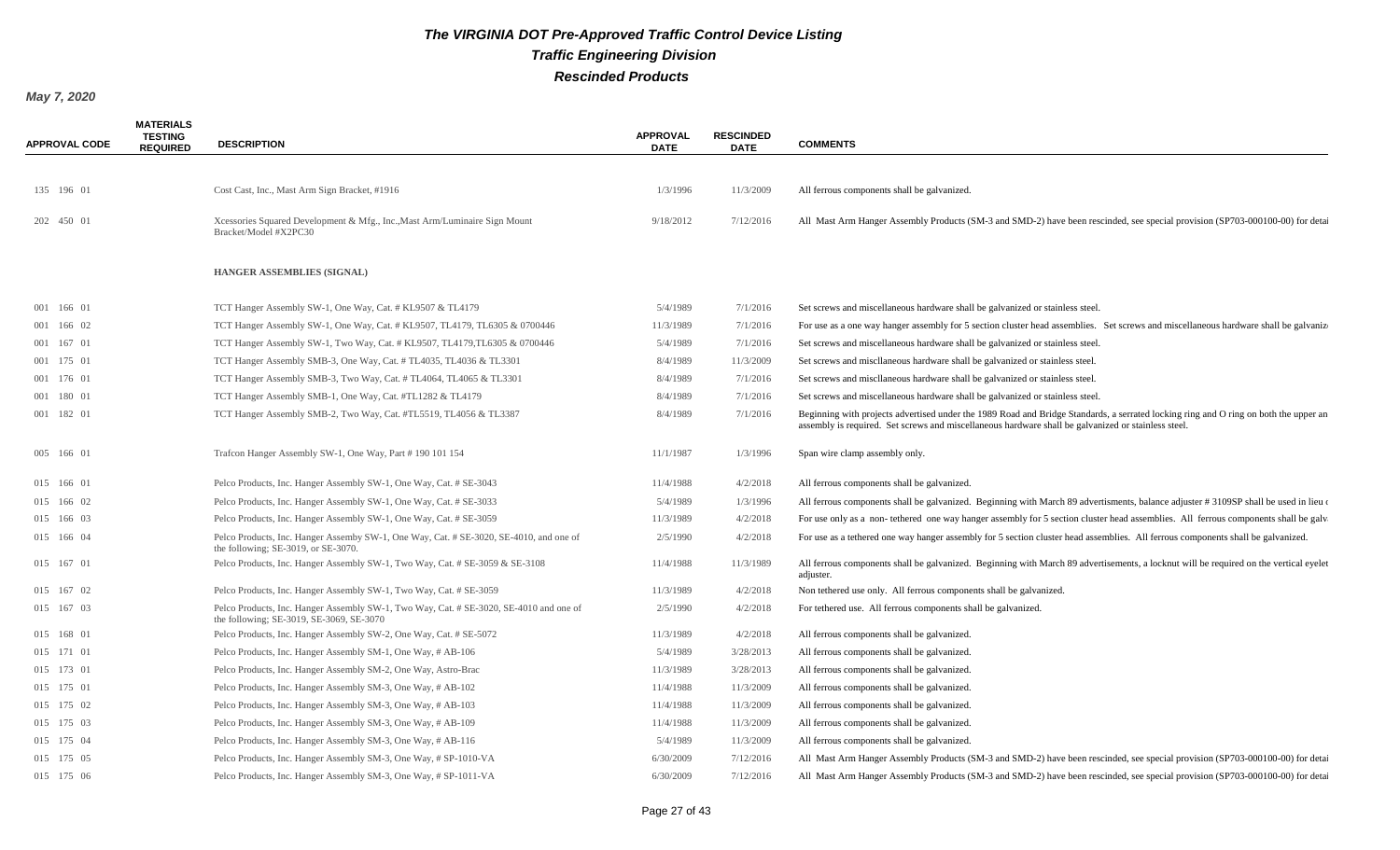| <b>APPROVAL CODE</b> | <b>MATERIALS</b><br><b>TESTING</b><br><b>REQUIRED</b> | <b>DESCRIPTION</b>                                                                   | <b>APPROVAL</b><br><b>DATE</b> | <b>RESCINDED</b><br><b>DATE</b> | <b>COMMENTS</b>                                                                                                                                                                                           |
|----------------------|-------------------------------------------------------|--------------------------------------------------------------------------------------|--------------------------------|---------------------------------|-----------------------------------------------------------------------------------------------------------------------------------------------------------------------------------------------------------|
| 015 176 01           |                                                       | Pelco Products, Inc. Hanger Assembly SM-3, Two Way, # AB-110                         | 11/4/1988                      | 3/28/2013                       | All ferrous components shall be galvanized.                                                                                                                                                               |
| 015 176 02           |                                                       | Pelco Products, Inc. Hanger Assembly SM-3, Two Way, # AB-111                         | 11/4/1988                      | 3/28/2013                       | All ferrous components shall be galvanized.                                                                                                                                                               |
| 015 180 01           |                                                       | Pelco Products, Inc. Hanger Assembly SMB-1, One Way, Cat. # SE-3106 & SE-3003        | 5/4/1989                       | 4/2/2018                        | All ferrous components shall be galvanized.                                                                                                                                                               |
| 015 181 01           |                                                       | Pelco Products, Inc. Hanger Assembly SMB-2, One Way, Cat. # SE-3002, SE-0333,        | 5/4/1989                       | 4/2/2018                        | All ferrous components shall be galvanized. Beginning with projects advertised                                                                                                                            |
| 015 181 01           |                                                       | SE-0325, SE-0312, SE-0301, SE-3042, SE-0330, SE-0304, SE-0300 & SE-0302              | 5/4/1989                       | 4/2/2018                        | Under the 1989 Road and Bridge Standards, Cat. # SE-0302 shall be replaced with Cat. # SE-3042.                                                                                                           |
| 015 182 01           |                                                       | Pelco Products, Inc. Hanger Assembly SMB-2, Two Way, Cat. # SE-3053                  | 5/4/1989                       | 4/2/2018                        | All ferrous components shall be galvanized. Beginning with projects advertised under the 1989 Road and Bridge Standards, Cat.# SE-<br>replaced with Cat. # SE-3042.                                       |
| 015 184 01           |                                                       | Pelco Products, Inc. Hanger Assembly SMB-3, One Way, Cat. # SE-3036 & SE-0357        | 5/4/1989                       | 4/2/2018                        | All ferrous components shall be galvanized. Beginning with projects advertised under the 1989 Road and Bridge Standards, Cat. SE-0<br>SE-3036) shall be replaced with Cat. # 3042.                        |
| 015 184 02           |                                                       | Pelco Products, Inc. Hanger Assembly SMB-3, Two Way, Cat. # SE-3075 & SE-0357        | 5/4/1989                       | 4/2/2018                        | All ferrous components shall be galvanized. Beginning with projects advertised under the 1989 Road and Bridge Standards, Cat. # SE<br># SE-3075) shall be replaced with Cat. # 3042.                      |
| 030 166 01           |                                                       | Engineered Castings, Inc. Hanger Assembly SW-1, One Way, Cat. # 2083-T & Cat. # 2076 | 5/4/1989                       | 11/3/1989                       | All ferrous components shall be galvanized. An approved span wire clamp and balance adjuster is required.                                                                                                 |
| 030 168 01           |                                                       | Engineered Castings, Inc. Hanger Assembly SW-2, One Way, Cat. # 2083-T & Cat. # 2076 | 11/3/1989                      | 4/2/2018                        | All ferrous components shall be galvanized. An approved span wire clamp is required.                                                                                                                      |
| 130 166 01           |                                                       | Traffic Parts, Inc., Hanger Assembly SW-1, One Way, Cat.# 1711                       | 3/1/2000                       | 4/2/2018                        |                                                                                                                                                                                                           |
| 130 175 01           |                                                       | Traffic Parts, Inc., Hanger Assembly SM-3, One Way, Cat.#EZBRAC-1-S.S.               | 3/1/2000                       | 11/3/2009                       |                                                                                                                                                                                                           |
| 130 175 02           |                                                       | Traffic Parts, Inc., Hanger Assembly SM-3, One Way #EZBRC-CL-SS                      | 4/1/2001                       | 11/3/2009                       |                                                                                                                                                                                                           |
| 130 176 02           |                                                       | Traffic Parts, Inc., Hanger Assembly SM-3, Two Way # EZBRC-2-SS                      | 4/1/2001                       | 7/12/2016                       | All Mast Arm Hanger Assembly Products (SM-3 and SMD-2) have been rescinded, see special provision (SP703-000100-00) for detai                                                                             |
| 130 180 01           |                                                       | Traffic Parts, Inc., Hanger Assembly SMB-1, One Way, Part #1049, 4290, 3759, & 2833  | 3/1/2000                       | 4/2/2018                        |                                                                                                                                                                                                           |
| 135 166 01           |                                                       | Cost Cast, Inc., Hanger Assembly SW-1                                                | 1/3/1996                       | 4/2/2018                        | Span wire clamp assembly only.                                                                                                                                                                            |
| 135 180 01           |                                                       | Cost Cast, Inc., Hanger Assembly SMB-1, One Way, Part #1910                          | 1/3/1996                       | 4/2/2018                        |                                                                                                                                                                                                           |
| 156 166 01           |                                                       | GTE Hanger Assembly SW-1, One Way, Model # SWHA-95SS                                 | 12/1/2003                      | 7/1/2016                        | All hardware shall be stainless steel.                                                                                                                                                                    |
| 156 180 01           |                                                       | GTE Hanger Assembly SMB-1, One Way, Model # PTS-110                                  | 12/1/2003                      | 7/1/2016                        | Assembly consisting of Model# CH-N-150 Aluminum Chase Nipple with neoprene gasket.                                                                                                                        |
|                      |                                                       | ILLUMINATED TRAFFIC CONTROL SIGN                                                     |                                |                                 |                                                                                                                                                                                                           |
| 098 190 01           |                                                       | Wells Signs & Manufacturing Illuminated Traffic Control Sign                         | 11/3/1989                      | 7/1/2016                        | Letters shall conform to the Federal Standard Highway Signs Booklet in size and arrangement, or an equivalent adaptation. Letters shall<br>height to provide a readable message at a minimum of 200 feet. |
|                      |                                                       | <b>JACKED PIPE SLEEVE</b>                                                            |                                |                                 |                                                                                                                                                                                                           |
| 027 156 01           |                                                       | Wheatland Tube Co. Jacked Pipe Sleeve 4" Rigid Metal                                 | 11/1/1987                      | 4/1/2006                        |                                                                                                                                                                                                           |
| 027 157 01           |                                                       | Wheatland Tube Co. Jacked Pipe Sleeve 5" Rigid Metal                                 | 11/1/1987                      | 4/1/2006                        |                                                                                                                                                                                                           |
| 027 158 01           |                                                       | Wheatland Tube Co. Jacked Pipe Sleeve 6" Rigid Metal                                 | 11/1/1987                      | 4/1/2006                        |                                                                                                                                                                                                           |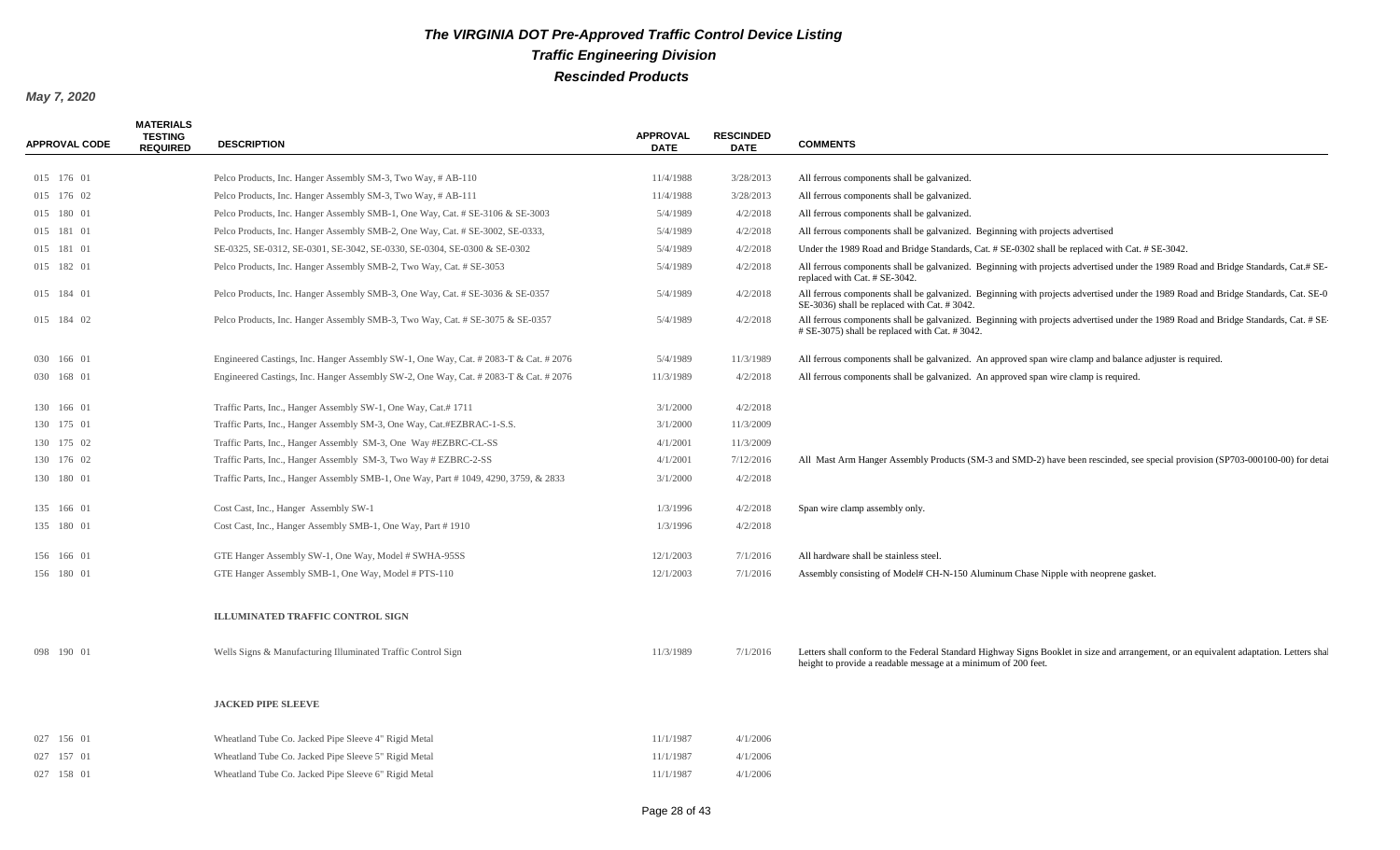| <b>APPROVAL CODE</b> | <b>MATERIALS</b><br><b>TESTING</b><br><b>REQUIRED</b> | <b>DESCRIPTION</b>                                                                  | <b>APPROVAL</b><br><b>DATE</b> | <b>RESCINDED</b><br><b>DATE</b> | <b>COMMENTS</b> |
|----------------------|-------------------------------------------------------|-------------------------------------------------------------------------------------|--------------------------------|---------------------------------|-----------------|
|                      |                                                       |                                                                                     |                                |                                 |                 |
| 028 160 01           |                                                       | Carlon Jacked Pipe Sleeve 4" PVC, Heavy Wall, Cat.# 49015                           | 2/4/1988                       | 4/1/2006                        |                 |
| 028 161 01           |                                                       | Carlon Jacked Pipe Sleeve 5" PVC, Heavy Wall, Cat.# 49016                           | 2/4/1988                       | 4/1/2006                        |                 |
| 028 162 01           |                                                       | Carlon Jacked Pipe Sleeve 6" PVC, Heavy Wall, Cat.# 49017                           | 2/4/1988                       | 4/1/2006                        |                 |
| 037 156 01           |                                                       | Allied Jacked Pipe Sleeve 4" Rigid Metal                                            | 2/4/1988                       | 4/1/2006                        |                 |
| 037 157 01           |                                                       | Allied Jacked Pipe Sleeve 5" Rigid Metal                                            | 2/4/1988                       | 4/1/2006                        |                 |
| 037 158 01           |                                                       | Allied Jacked Pipe Sleeve 6" Rigid Metal                                            | 2/4/1988                       | 4/1/2006                        |                 |
| 038 160 01           |                                                       | CertainTeed Jacked Pipe Sleeve 4" PVC, Heavy Wall, Cat.# 27913                      | 2/4/1988                       | 4/1/2006                        |                 |
| 038 160 01           |                                                       | CertainTeed Corporation, Conduit " schedule 40, 4" Jacked Pipe Sleeve, Part # 66703 | 7/1/2004                       | 4/1/2006                        |                 |
| 038 161 01           |                                                       | CertainTeed Corporation, Conduit " schedule 40, 5" Jacked Pipe Sleeve, Part # 66704 | 7/1/2004                       | 4/1/2006                        |                 |
| 038 161 01           |                                                       | CertainTeed Jacked Pipe Sleeve 5" PVC, Heavy Wall, Cat.# 28013                      | 2/4/1988                       | 4/1/2006                        |                 |
| 038 162 01           |                                                       | CertainTeed Corporation, Conduit " schedule 40, 6" Jacked Pipe Sleeve, Part # 66705 | 7/1/2004                       | 4/1/2006                        |                 |
| 038 162 01           |                                                       | CertainTeed Jacked Pipe Sleeve 6" PVC, Heavy Wall, Cat.# 28113                      | 2/4/1988                       | 4/1/2006                        |                 |
| 040 160 01           |                                                       | Queen City Plastics, Inc. Jacked Pipe Sleeve 4" PVC, Heavy Wall, Cat. # 1104031     | 5/4/1988                       | 4/1/2006                        |                 |
| 040 161 01           |                                                       | Queen City Plastics, Inc. Jacked Pipe Sleeve 5" PVC, Heavy Wall, Cat. #1105031      | 5/4/1988                       | 4/1/2006                        |                 |
| 040 162 01           |                                                       | Queen City Plastics, Inc. Jacked Pipe Sleeve 6" PVC, Heavy Wall, Cat. #1106031      | 5/4/1988                       | 4/1/2006                        |                 |
| 047 156 01           |                                                       | Southwire Co. Jacked Pipe Sleeve 4" Rigid Metal                                     | 8/4/1988                       | 4/1/2006                        |                 |
| 047 157 01           |                                                       | Southwire Co. Jacked Pipe Sleeve 5" Rigid Metal                                     | 8/4/1988                       | 4/1/2006                        |                 |
| 047 158 01           |                                                       | Southwire Co. Jacked Pipe Sleeve 6" Rigid Metal                                     | 8/4/1988                       | 4/1/2006                        |                 |
| 049 156 01           |                                                       | Omega Tube & Conduit Jacked Pipe Sleeve 4" Rigid Metal                              | 8/4/1988                       | 4/1/2006                        |                 |
| 049 157 01           |                                                       | Omega Tube & Conduit Jacked Pipe Sleeve 5" Rigid Metal                              | 8/4/1988                       | 4/1/2006                        |                 |
| 049 158 01           |                                                       | Omega Tube & Conduit Jacked Pipe Sleeve 6" Rigid Metal                              | 8/4/1988                       | 4/1/2006                        |                 |
| 050 160 01           |                                                       | LCP Chemicals & Plastics, Inc. Jacked Pipe Sleeve 4" PVC, Heavy Wall, Part # 08116  | 8/4/1988                       | 4/1/2006                        |                 |
| 050 161 01           |                                                       | LCP Chemicals & Plastics, Inc. Jacked Pipe Sleeve 5" PVC, Heavy Wall, Part # 08120  | 8/4/1988                       | 4/1/2006                        |                 |
| 050 162 01           |                                                       | LCP Chemicals & Plastics, Inc. Jacked Pipe Sleeve 6" PVC, Heavy Wall, Part # 08124  | 8/4/1988                       | 4/1/2006                        |                 |
| 059 160 01           |                                                       | Sedco Pipe Products Jacked Pipe Sleeve 4" PVC, Heavy Wall, Part # 25140             | 8/4/1988                       | 4/1/2006                        |                 |
| 059 161 01           |                                                       | Sedco Pipe Products Jacked Pipe Sleeve 5" PVC, Heavy Wall, Part # 25150             | 8/4/1988                       | 4/1/2006                        |                 |
| 059 162 01           |                                                       | Sedco Pipe Products Jacked Pipe Sleeve 6" PVC, Heavy Wall, Part # 25160             | 8/4/1988                       | 4/1/2006                        |                 |
| 073 156 01           |                                                       | Cyclops Jacked Pipe Sleeve 4" Rigid Metal                                           | 11/4/1988                      | 4/1/2006                        |                 |
| 073 157 01           |                                                       | Cyclops Jacked Pipe Sleeve 5" Rigid Metal                                           | 11/4/1988                      | 4/1/2006                        |                 |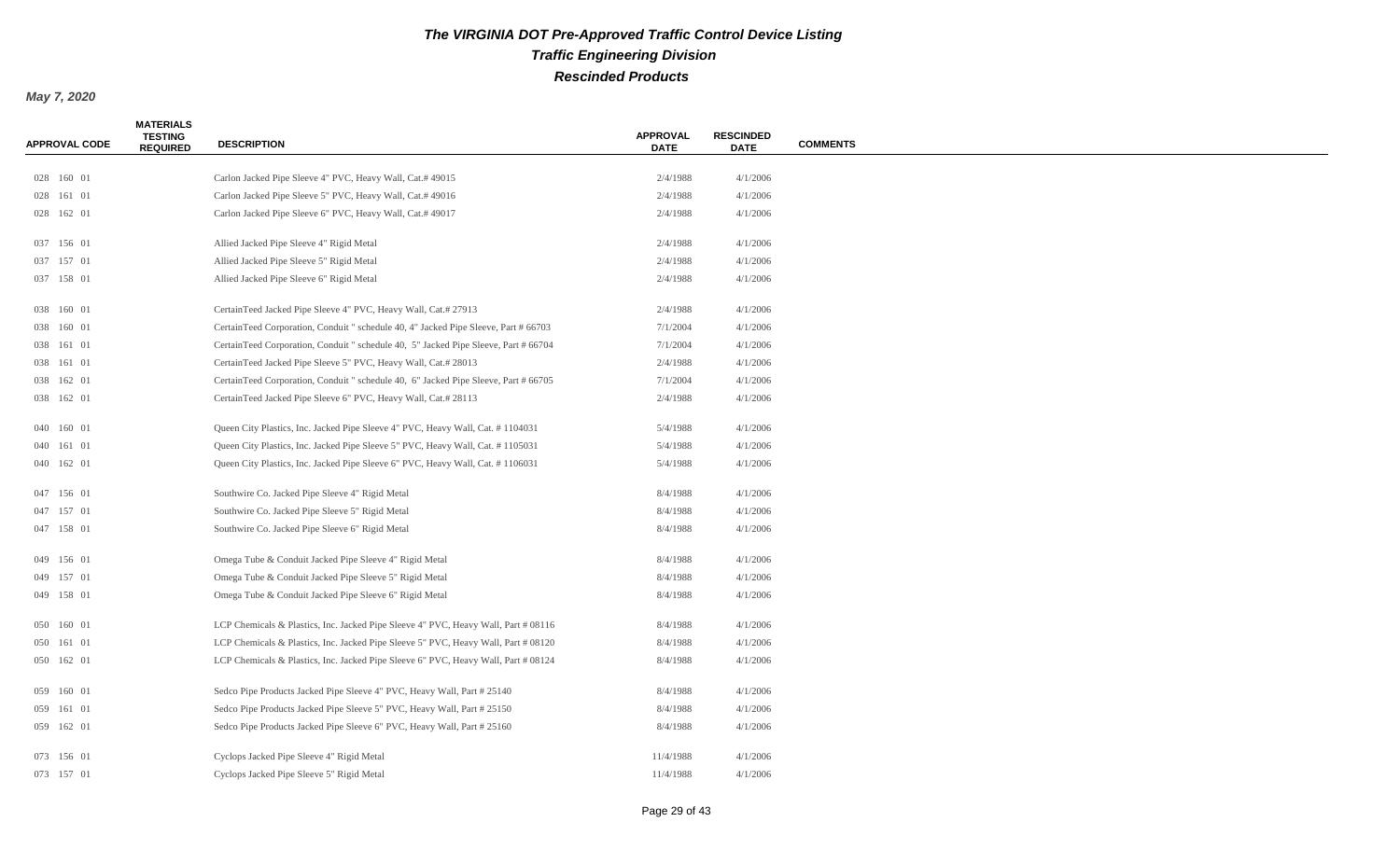| <b>APPROVAL CODE</b> | <b>MATERIALS</b><br><b>TESTING</b><br><b>REQUIRED</b> | <b>DESCRIPTION</b>                                                                                                 | <b>APPROVAL</b><br><b>DATE</b> | <b>RESCINDED</b><br><b>DATE</b> | <b>COMMENTS</b>         |
|----------------------|-------------------------------------------------------|--------------------------------------------------------------------------------------------------------------------|--------------------------------|---------------------------------|-------------------------|
|                      |                                                       |                                                                                                                    |                                |                                 |                         |
| 073 158 01           |                                                       | Cyclops Jacked Pipe Sleeve 6" Rigid Metal                                                                          | 11/4/1988                      | 4/1/2006                        |                         |
| 088 156 01           |                                                       | LTV Steel Tubular Products Jacked Pipe Sleeve 4" Rigid Metal                                                       | 5/4/1989                       | 4/1/2006                        |                         |
| 088 157 01           |                                                       | LTV Steel Tubular Products Jacked Pipe Sleeve 5" Rigid Metal                                                       | 5/4/1989                       | 4/1/2006                        |                         |
| 088 158 01           |                                                       | LTV Steel Tubular Products Jacked Pipe Sleeve 6" Rigid Metal                                                       | 5/4/1989                       | 4/1/2006                        |                         |
| 102 160 01           |                                                       | Condux Jacked Pipe Sleeve 4" PVC, Heavy Wall                                                                       | 11/4/1994                      | 4/1/2006                        | No longer in production |
| 102 160 02           |                                                       | Condux Jacked Pipe Sleeve 4" PVC, Heavy Wall with integral coupling end                                            | 11/4/1994                      | 4/1/2006                        | No longer in production |
| 102 161 01           |                                                       | Condux Jacked Pipe Sleeve 5" PVC, Heavy Wall                                                                       | 11/4/1994                      | 4/1/2006                        | No longer in production |
| 102 161 02           |                                                       | Condux Jacked Pipe Sleeve 5" PVC, Heavy Wall with integral coupling end                                            | 11/4/1994                      | 4/1/2006                        | No longer in production |
| 102 162 01           |                                                       | Condux Jacked Pipe Sleeve 6" PVC, Heavy Wall                                                                       | 11/4/1994                      | 4/1/2006                        | No longer in production |
| 102 162 02           |                                                       | Condux Jacked Pipe Sleeve 6" PVC, Heavy Wall with integral coupling end                                            | 11/4/1994                      | 4/1/2006                        | No longer in production |
| 103 160 01           |                                                       | Bay Plastics Jacked Pipe Sleeve 4" PVC, Heavy Wall                                                                 | 11/4/1994                      | 4/1/2006                        |                         |
| 103 161 01           |                                                       | Bay Plastics Jacked Pipe Sleeve 5" PVC, Heavy Wall                                                                 | 11/4/1994                      | 4/1/2006                        |                         |
| 103 162 01           |                                                       | Bay Plastics Jacked Pipe Sleeve 6" PVC, Heavy Wall                                                                 | 11/4/1994                      | 4/1/2006                        |                         |
| 112 160 01           |                                                       | Cantex Jacked Pipe Sleeve 4" PVC, Heavy Wall, Cat.# A52EA12                                                        | 11/4/1994                      | 4/1/2006                        |                         |
| 112 161 01           |                                                       | Cantex Jacked Pipe Sleeve 5" PVC, Heavy Wall, Cat.# A52FA12                                                        | 11/4/1994                      | 4/1/2006                        |                         |
| 112 162 01           |                                                       | Cantex Jacked Pipe Sleeve 6" PVC, Heavy Wall, Cat.# A52GA12                                                        | 11/4/1994                      | 4/1/2006                        |                         |
| 124 160 01           |                                                       | J-M Pipe Manufacturing Jacked Pipe Sleeve 4" PVC, Heavy Wall, Part #40400                                          | 11/4/1994                      | 4/1/2006                        |                         |
| 124 161 01           |                                                       | J-M Pipe Manufacturing Jacked Pipe Sleeve 5" PVC, Heavy Wall, Part #40500                                          | 11/4/1994                      | 4/1/2006                        |                         |
| 124 162 01           |                                                       | J-M Pipe Manufacturing Jacked Pipe Sleeve 6" PVC, Heavy Wall, Part #40600                                          | 11/4/1994                      | 4/1/2006                        |                         |
| 133 160 01           |                                                       | Georgia Pipe Co., Jacked Pipe Sleeve 4" PVC Heavy Wall                                                             | 1/3/1996                       | 4/1/2006                        |                         |
| 133 160 02           |                                                       | Georgia Pipe Co., Jacked Pipe Sleeve 4" PVC Heavy Wall with integral coupling end. Cat #<br>8116                   | 1/3/1996                       | 4/1/2006                        |                         |
| 133 161 01           |                                                       | Georgia Pipe Co., Jacked Pipe Sleeve 5" PVC Heavy Wall                                                             | 1/3/1996                       | 4/1/2006                        |                         |
| 133 161 02           |                                                       | Georgia Pipe Co., Jacked Pipe Sleeve 5" PVC Heavy Wall with integral coupling end, Cat #<br>8120                   | 1/3/1996                       | 4/1/2006                        |                         |
| 133 162 01           |                                                       | Georgia Pipe Co., Jacked Pipe Sleeve 6" PVC Heavy Wall                                                             | 1/3/1996                       | 4/1/2006                        |                         |
| 133 162 02           |                                                       | Georgia Pipe Co., Jacked Pipe Sleeve 6" PVC Heavy Wall with integral coupling end, Cat #<br>8124                   | 1/3/1996                       | 4/1/2006                        |                         |
| 145 160 01           |                                                       | National Pipe & Plastics, Inc., Jacked Pipe Sleeve 4" PVC Heavy Wall with integral coupling<br>end. Cat #333704010 | 1/16/1998                      | 4/1/2006                        |                         |
| 145 161 01           |                                                       | National Pipe & Plastics, Inc., Jacked Pipe Sleeve 5" PVC Heavy Wall with integral coupling<br>end. Cat #333705010 | 1/16/1998                      | 4/1/2006                        |                         |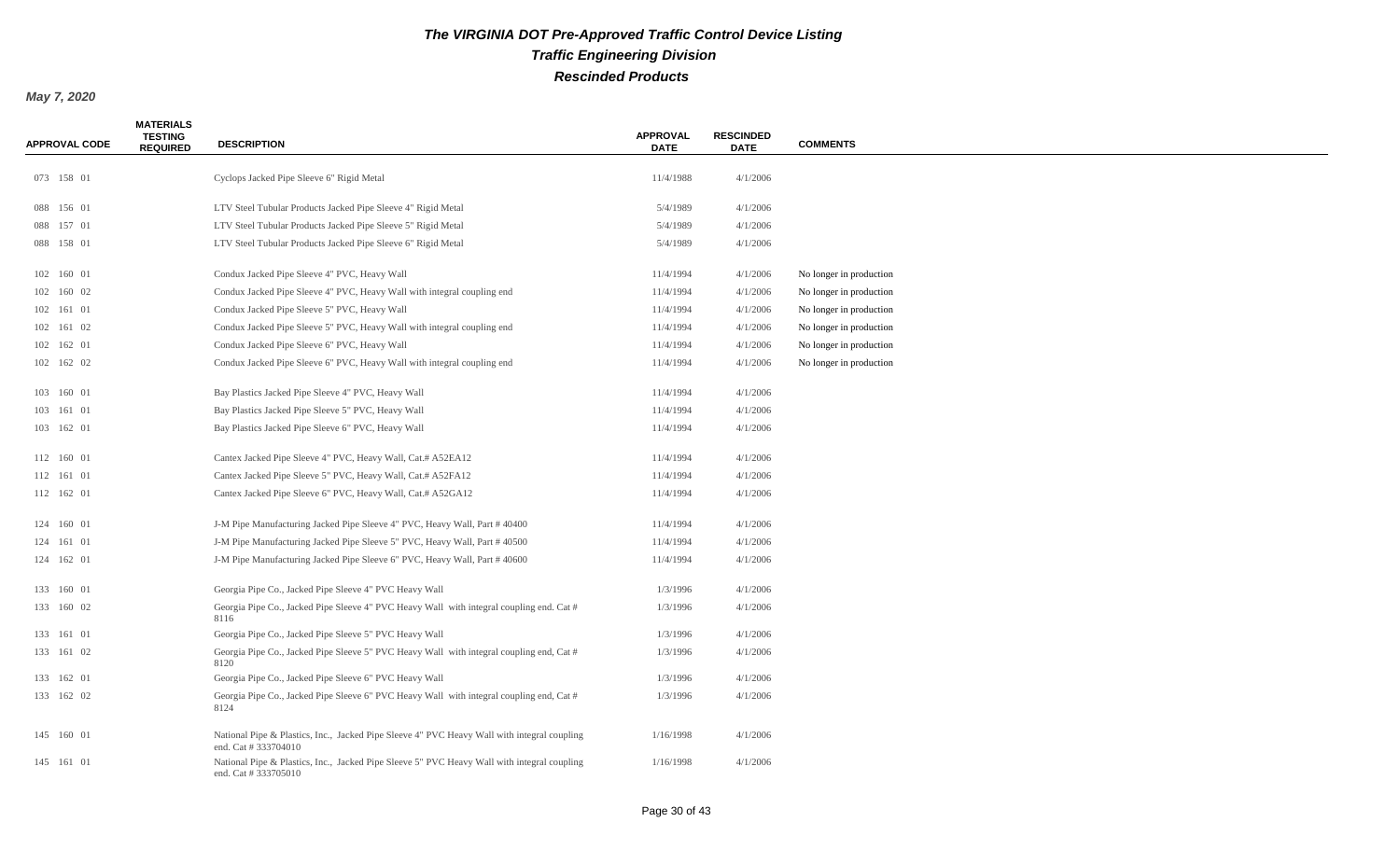| <b>APPROVAL CODE</b> | <b>MATERIALS</b><br><b>TESTING</b><br><b>REQUIRED</b> | <b>DESCRIPTION</b>                                                                                                 | <b>APPROVAL</b><br><b>DATE</b> | <b>RESCINDED</b><br><b>DATE</b> | <b>COMMENTS</b> |
|----------------------|-------------------------------------------------------|--------------------------------------------------------------------------------------------------------------------|--------------------------------|---------------------------------|-----------------|
|                      |                                                       |                                                                                                                    |                                |                                 |                 |
| 145 162 01           |                                                       | National Pipe & Plastics, Inc., Jacked Pipe Sleeve 6" PVC Heavy Wall with integral coupling<br>end. Cat #333706010 | 1/16/1998                      | 4/1/2006                        |                 |
| 147 160 01           |                                                       | Southern Pipe Inc., Jacked Pipe Sleeve 4" PVC, Heavy Wall, Part # 51540                                            | 3/1/2000                       | 4/1/2006                        |                 |
| 147 160 02           |                                                       | Southern Pipe Inc., Jacked Pipe Sleeve 4" PVC, Heavy Wall, Part # 52540                                            | 3/1/2000                       | 4/1/2006                        |                 |
| 147 161 01           |                                                       | Southern Pipe Inc., Jacked Pipe Sleeve 5" PVC, Heavy Wall, Part # 51550                                            | 3/1/2000                       | 4/1/2006                        |                 |
| 147 161 02           |                                                       | Southern Pipe Inc., Jacked Pipe Sleeve 5" PVC, Heavy Wall, Part # 52550                                            | 3/1/2000                       | 4/1/2006                        |                 |
| 147 162 01           |                                                       | Southern Pipe Inc., Jacked Pipe Sleeve 6" PVC, Heavy Wall, Part # 51560                                            | 3/1/2000                       | 4/1/2006                        |                 |
| 147 162 02           |                                                       | Southern Pipe Inc., Jacked Pipe Sleeve 6" PVC, Heavy Wall, Part # 52560                                            | 3/1/2000                       | 4/1/2006                        |                 |
| 157 338 02           |                                                       | Flying "W" Plastics, Conduit 4" schedule 80 HDPE                                                                   | 12/1/2002                      | 4/1/2006                        |                 |
|                      |                                                       | JACKED PIPE SLEEVE COUPLINGS                                                                                       |                                |                                 |                 |
| 027 312 01           |                                                       | Wheatland Tube Co. Jacked Pipe Sleeve Couplings, 4" Rigid Metal                                                    | 5/4/1989                       | 4/1/2006                        |                 |
| 027 313 01           |                                                       | Wheatland Tube Co. Jacked Pipe Sleeve Couplings, 5" Rigid Metal                                                    | 5/4/1989                       | 4/1/2006                        |                 |
| 027 314 01           |                                                       | Wheatland Tube Co. Jacked Pipe Sleeve Couplings, 6" Rigid Metal                                                    | 5/4/1989                       | 4/1/2006                        |                 |
| 028 308 01           |                                                       | Carlon Jacked Pipe Sleeve Couplings 4" PVC Heavy Wall                                                              | 8/4/1988                       | 4/1/2006                        |                 |
| 028 309 01           |                                                       | Carlon Jacked Pipe Sleeve Couplings 5" PVC Heavy Wall                                                              | 8/4/1988                       | 4/1/2006                        |                 |
| 028 310 01           |                                                       | Carlon Jacked Pipe Sleeve Couplings 6" PVC Heavy Wall                                                              | 8/4/1988                       | 4/1/2006                        |                 |
| 038 308 01           |                                                       | Certainteed Jacked Pipe Sleeve Couplings 4" PVC Heavy wall                                                         | 11/4/1994                      | 4/1/2006                        |                 |
| 038 309 01           |                                                       | Certainteed Jacked Pipe Sleeve Couplings 5" PVC Heavy wall                                                         | 11/4/1994                      | 4/1/2006                        |                 |
| 038 310 01           |                                                       | Certainteed Jacked Pipe Sleeve Couplings 6" PVC Heavy wall                                                         | 11/4/1994                      | 4/1/2006                        |                 |
| 050 308 01           |                                                       | LCP Chemicals & Plastics, Inc. Jacked Pipe Sleeve Couplings 4" PVC Heavy Wall                                      | 8/4/1988                       | 4/1/2006                        |                 |
| 050 309 01           |                                                       | LCP Chemicals & Plastics, Inc. Jacked Pipe Sleeve Couplings 5" PVC Heavy Wall                                      | 8/4/1988                       | 4/1/2006                        |                 |
| 050 310 01           |                                                       | LCP Chemicals & Plastics, Inc. Jacked Pipe Sleeve Couplings 6" PVC Heavy Wall                                      | 8/4/1988                       | 4/1/2006                        |                 |
| 059 312 01           |                                                       | Sedco Jacked Pipe Sleeve Couplings, 4" PVC Heavy Wall                                                              | 5/4/1989                       | 4/1/2006                        |                 |
| 059 313 01           |                                                       | Sedco Jacked Pipe Sleeve Couplings, 5" PVC Heavy Wall                                                              | 5/4/1989                       | 4/1/2006                        |                 |
| 059 314 01           |                                                       | Sedco Jacked Pipe Sleeve Couplings, 6" PVC Heavy Wall                                                              | 5/4/1989                       | 4/1/2006                        |                 |
| 070 312 01           |                                                       | Shamrock Conduit Products, Inc. Jacked Pipe Sleeve Couplings, 4" Rigid Metal                                       | 11/4/1988                      | 4/1/2006                        |                 |
| 070 313 01           |                                                       | Shamrock Conduit Products, Inc. Jacked Pipe Sleeve Couplings, 5" Rigid Metal                                       | 11/4/1988                      | 4/1/2006                        |                 |
| 070 314 01           |                                                       | Shamrock Conduit Products, Inc. Jacked Pipe Sleeve Couplings, 6" Rigid Metal                                       | 11/4/1988                      | 4/1/2006                        |                 |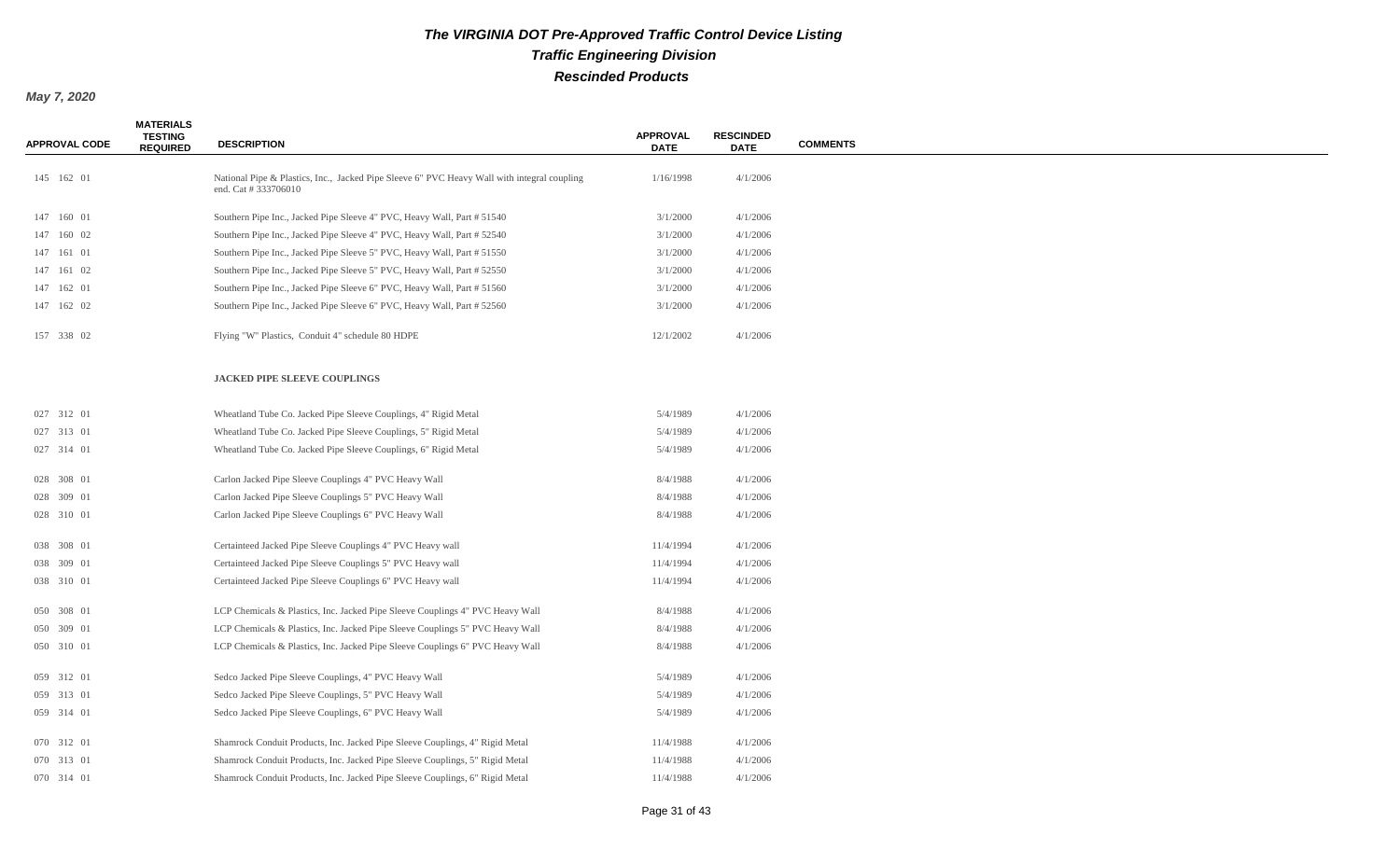| <b>APPROVAL CODE</b> | <b>MATERIALS</b><br><b>TESTING</b><br><b>REQUIRED</b> | <b>DESCRIPTION</b>                                                 | <b>APPROVAL</b><br><b>DATE</b> | <b>RESCINDED</b><br><b>DATE</b> | <b>COMMENTS</b>                                      |
|----------------------|-------------------------------------------------------|--------------------------------------------------------------------|--------------------------------|---------------------------------|------------------------------------------------------|
|                      |                                                       |                                                                    |                                |                                 |                                                      |
| 102 308 01           |                                                       | Condux Jacked Pipe Sleeve Couplings 4" PVC Heavy Wall              | 10/4/1990                      | 4/1/2006                        | No longer in production                              |
| 102 309 01           |                                                       | Condux Jacked Pipe Sleeve Couplings 5" PVC Heavy Wall              | 10/4/1990                      | 4/1/2006                        | No longer in production                              |
| 102 310 01           |                                                       | Condux Jacked Pipe Sleeve Couplings 6" PVC Heavy Wall              | 10/4/1990                      | 4/1/2006                        | No longer in production                              |
| 109 312 01           |                                                       | Picoma Industries, Inc. Jacked Pipe Sleeve Coupling 4" Rigid Metal | 10/4/1990                      | 4/1/2006                        |                                                      |
| 109 313 01           |                                                       | Picoma Industries, Inc. Jacked Pipe Sleeve Coupling 5" Rigid Metal | 10/4/1990                      | 4/1/2006                        |                                                      |
| 109 314 01           |                                                       | Picoma Industries, Inc. Jacked Pipe Sleeve Coupling 6" Rigid Metal | 10/4/1990                      | 4/1/2006                        |                                                      |
| 112 308 01           |                                                       | Can Tex Jacked Pipe Sleeve Couplings 4" PVC Heavy Wall             | 10/4/1990                      | 4/1/2006                        |                                                      |
| 112 309 01           |                                                       | Can Tex Jacked Pipe Sleeve Couplings 5" PVC Heavy Wall             | 10/4/1990                      | 4/1/2006                        |                                                      |
| 112 310 01           |                                                       | Can Tex Jacked Pipe Sleeve Couplings 6" PVC Heavy Wall             | 10/4/1990                      | 4/1/2006                        |                                                      |
| 126 308 01           |                                                       | Kraloy Jacked Pipe Sleeve Couplings 4" PVC Heavy Wall              | 11/4/1994                      | 4/1/2006                        | Product description not correct                      |
| 126 309 01           |                                                       | Kraloy Jacked Pipe Sleeve Couplings 5" PVC Heavy Wall              | 11/4/1994                      | 4/1/2006                        | Product description not correct                      |
| 126 310 01           |                                                       | Kraloy Jacked Pipe Sleeve Couplings 6" PVC Heavy Wall              | 11/4/1994                      | 4/1/2006                        | Product description not correct                      |
| 127 312 01           |                                                       | Robroy Jacked Pipe Sleeve Couplings 4" Rigid Metal                 | 11/4/1994                      | 4/1/2006                        |                                                      |
| 127 313 01           |                                                       | Robroy Jacked Pipe Sleeve Couplings 5" Rigid Metal                 | 11/4/1994                      | 4/1/2006                        |                                                      |
| 127 314 01           |                                                       | Robroy Jacked Pipe Sleeve Couplings 6" Rigid Metal                 | 11/4/1994                      | 4/1/2006                        |                                                      |
|                      |                                                       | <b>JUNCTION BOX FRAME &amp; COVERS</b>                             |                                |                                 |                                                      |
| 021 058 01           | Yes                                                   | Dewey Bros. of Va Inc. Frame & Cover Casting Design # JB-1A        | 11/1/1987                      | 7/10/1990                       | Steel rod may be used in lieu of brass lifting ring. |
| 021 058 02           | Yes                                                   | Dewey Bros. of Va. Inc. Frame & Cover JB-1A                        | 5/21/1991                      | 1/1/2004                        |                                                      |
| 021 064 01           | Yes                                                   | Dewey Bros. of Va Inc. Frame & Cover Casting Design # JB-3A        | 11/1/1987                      | 7/10/1990                       | Steel rod may be used in lieu of brass lifting ring. |
| 021 064 02           | Yes                                                   | Dewey Bros. of Va. Inc. Frame & Cover JB-3A                        | 5/21/1991                      | 1/1/2004                        |                                                      |
| 021 070 01           | Yes                                                   | Dewey Bros. of Va Inc. Frame & Cover Casting Design # JB-5A        | 11/1/1987                      | 7/10/1990                       | Steel rod may be used in lieu of brass lifting ring. |
| 021 070 02           | Yes                                                   | Dewey Bros. of Va. Inc. Frame & Cover JB-5A                        | 5/21/1991                      | 1/1/2004                        |                                                      |
| 035 058 01           | Yes                                                   | Capital Foundry Frame And Cover, Design # JB-1A                    | 8/4/1988                       | 7/10/1990                       |                                                      |
| 035 058 02           | Yes                                                   | Capitol Foundry of Va. Inc. Frame & Cover JB-1A                    | 5/21/1991                      | 11/3/2009                       |                                                      |
| 035 061 01           | Yes                                                   | Capital Foundry Frame And Cover, Design # JB-2A                    | 8/4/1988                       | 7/10/1990                       |                                                      |
| 035 061 02           | Yes                                                   | Capitol Foundry of Va. Inc. Frame & Cover JB-2A                    | 5/21/1991                      | 11/3/2009                       |                                                      |
| 035 064 01           | Yes                                                   | Capital Foundry Frame And Cover, Design # JB-3A                    | 8/4/1988                       | 7/10/1990                       |                                                      |
| 035 064 02           | Yes                                                   | Capitol Foundry of Va. Inc. Frame & Cover JB-3A                    | 5/21/1991                      | 11/3/2009                       |                                                      |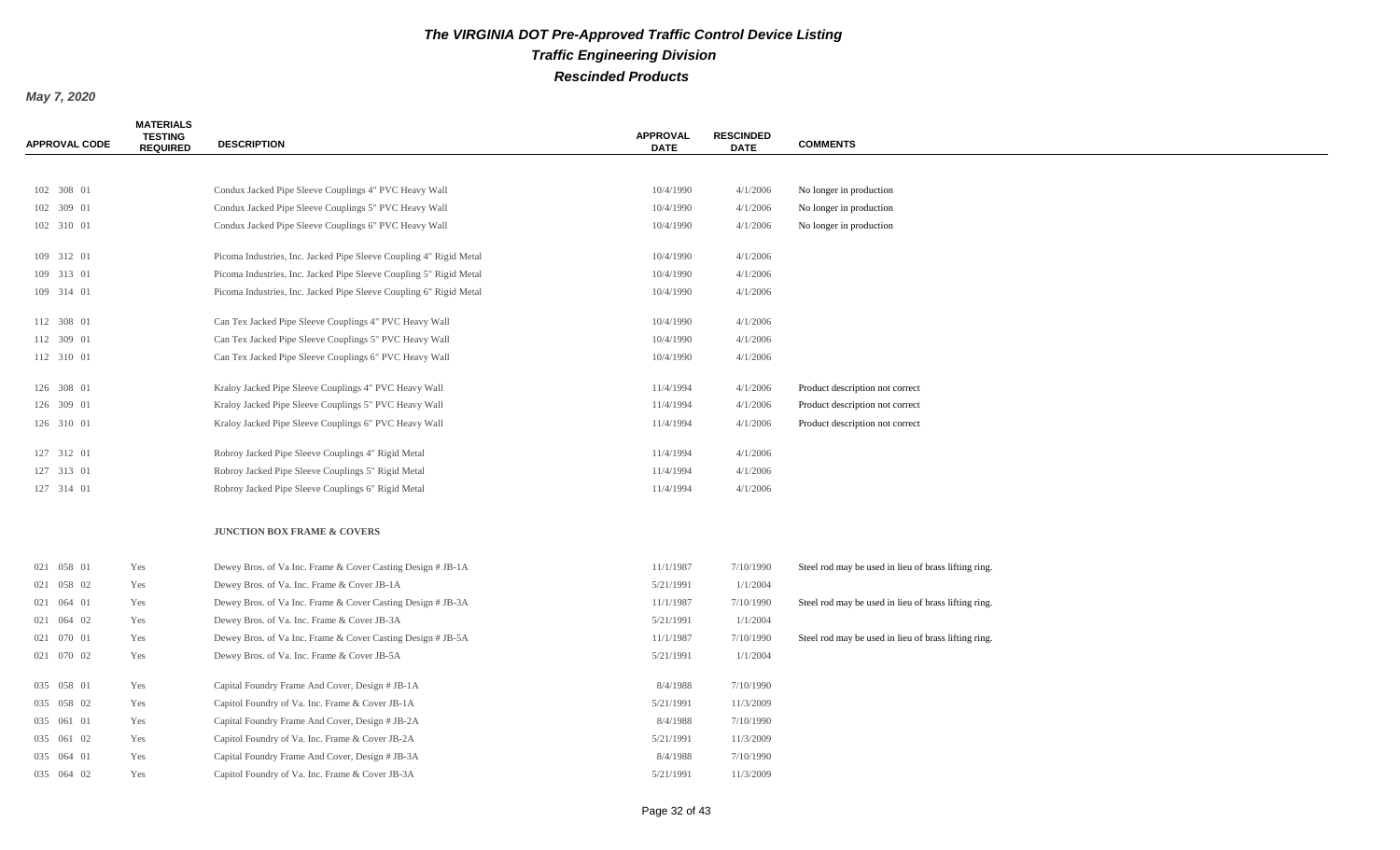#### *May 7, 2020*

**MATERIALS** 

| <b>APPROVAL CODE</b> | .<br><b>TESTING</b><br><b>REQUIRED</b> | <b>DESCRIPTION</b>                                                                            | <b>APPROVAL</b><br><b>DATE</b> | <b>RESCINDED</b><br><b>DATE</b> | <b>COMMENTS</b>                                                            |
|----------------------|----------------------------------------|-----------------------------------------------------------------------------------------------|--------------------------------|---------------------------------|----------------------------------------------------------------------------|
| 035 066 01           | Yes                                    | Capitol Foundry of Va. Inc. Frame & Cover JB-4A                                               | 5/21/1991                      | 11/3/2009                       |                                                                            |
| 035 070 01           | Yes                                    | Capital Foundry Frame And Cover, Design # JB-5A                                               | 8/4/1988                       | 7/10/1990                       |                                                                            |
| 035 070 02           | Yes                                    | Capitol Foundry of Va. Inc. Frame & Cover JB-5A                                               | 5/21/1991                      | 11/3/2009                       |                                                                            |
|                      |                                        |                                                                                               |                                |                                 |                                                                            |
| 064 058 01           |                                        | East Jordan Iron Works, Junction Box Frame & Cover, JB-1A 12"x12"                             | 12/3/2001                      | 11/3/2009                       |                                                                            |
| 064 058 01           | Yes                                    | East Jordan Iron Works, Inc. Frame & Cover JB-1A Catalog # 8301                               | 8/4/1988                       | 7/10/1990                       |                                                                            |
| 064 064 01           | Yes                                    | East Jordan Iron Works, Inc. Frame & Cover JB-3A Catalog #8304                                | 8/4/1988                       | 7/10/1990                       |                                                                            |
| 064 064 02           |                                        | East Jordan Iron Works, Junction Box Frame & Cover, JB-1A 18"x18"                             | 12/3/2001                      | 11/3/2009                       |                                                                            |
| 064 070 01           | Yes                                    | East Jordan Iron Works, Inc. Frame & Cover JB-5A Catalog # 8308                               | 8/4/1988                       | 7/10/1990                       |                                                                            |
| 064 070 03           |                                        | East Jordan Iron Works, Junction Box Frame & Cover, JB-1A 24"x24"                             | 12/3/2001                      | 11/3/2009                       |                                                                            |
| 095 042 02           |                                        | Armorcast Junction Box JB-1C 12"x12" Part # A6001212TAX24                                     | 12/1/2003                      | 11/3/2009                       | Junction Box Frame & Cover w/Flared out design                             |
| 100 058 01           | Yes                                    | Neenah Foundry Company Frame & Cover JB-1A Design # R-6665-2BP                                | 2/5/1990                       | 7/10/1990                       |                                                                            |
| 100 058 02           | Yes                                    | Neenah Foundry Company Frame & Cover JB-1A Design # NF-T432                                   | 1/1/1992                       | 11/3/2009                       |                                                                            |
| 100 061 01           | Yes                                    | Neenah Foundry Company Frame & Cover JB-2A Design # R-6665-3AP                                | 2/5/1990                       | 7/10/1990                       |                                                                            |
| 100 061 02           | Yes                                    | Neenah Foundry Company Frame & Cover JB-2A Design # NF-T433                                   | 1/1/1992                       | 11/3/2009                       |                                                                            |
| 100 064 01           | Yes                                    | Neenah Foundry Company Frame & Cover JB-3A Design # R-6665-2EP                                | 2/5/1990                       | 7/10/1990                       |                                                                            |
| 100 064 02           | Yes                                    | Neenah Foundry Company Frame & Cover JB-3A Design # NF-T434                                   | 1/1/1992                       | 11/3/2009                       |                                                                            |
| 100 066 01           | Yes                                    | Neenah Foundry Company Frame & Cover JB-4A Design # R-6665-3CP                                | 2/5/1990                       | 7/10/1990                       |                                                                            |
| 100 066 02           | Yes                                    | Neenah Foundry Company Frame & Cover JB-4A Design # NF-T435                                   | 1/1/1992                       | 11/3/2009                       |                                                                            |
| 100 070 01           | Yes                                    | Neenah Foundry Company Frame & Cover JB-5A Design # R-6665-2MP                                | 2/5/1990                       | 7/10/1990                       |                                                                            |
| 100 070 02           | Yes                                    | Neenah Foundry Company Frame & Cover JB-5A Design # NF-T436                                   | 1/1/1992                       | 11/3/2009                       |                                                                            |
|                      |                                        | <b>JUNCTION BOXES (FOR NON-TRAFFIC USE)</b>                                                   |                                |                                 |                                                                            |
| 155 402 01           |                                        | SYNERTECH JB-S1 Junction Box, Polymer Concrete, Catalog No. S1324B24FA, Lid No.<br>S1324HCBOA | 9/1/2010                       | 12/27/2019                      | Rescinded as company information updated. Not an known issue with product. |
| 155 403 01           |                                        | SYNERTECH JB-S2 Junction Box, Polymer Concrete, Catalog No. S1730B24FA, Lid No.<br>S1730HCBOA | 9/1/2010                       | 12/27/2019                      | Rescinded as company information updated. Not an known issue with product. |
| 155 404 01           |                                        | SYNERTECH JB-S3 Junction Box, Polymer Concrete, Catalog No. S2436B24FA, Lid No.<br>S2436HCBOA | 9/1/2010                       | 12/27/2019                      | Rescinded as company information updated. Not an known issue with product. |
| 196 402 01           |                                        | Highline Products, JB-S1 Polymer Junction Box, with Cover, Catalog No. PHA132424HO2           | 12/13/2010                     | 10/27/2017                      | Item still meet spec; rescinded due to updated description                 |
| 196 403 01           |                                        | Highline Products, JB-S2 Polymer Junction Box, with Cover, Catalog No. PHA173024HO2           | 12/13/2010                     | 10/27/2017                      | Item still meet spec; rescinded due to updated description                 |
| 196 404 01           |                                        | Highline Products, JB-S3 Polymer Junction Box, with Cover, Catalog No. PHA243624HO2           | 1/8/2014                       | 10/27/2017                      | Item still meet spec; rescinded due to information update                  |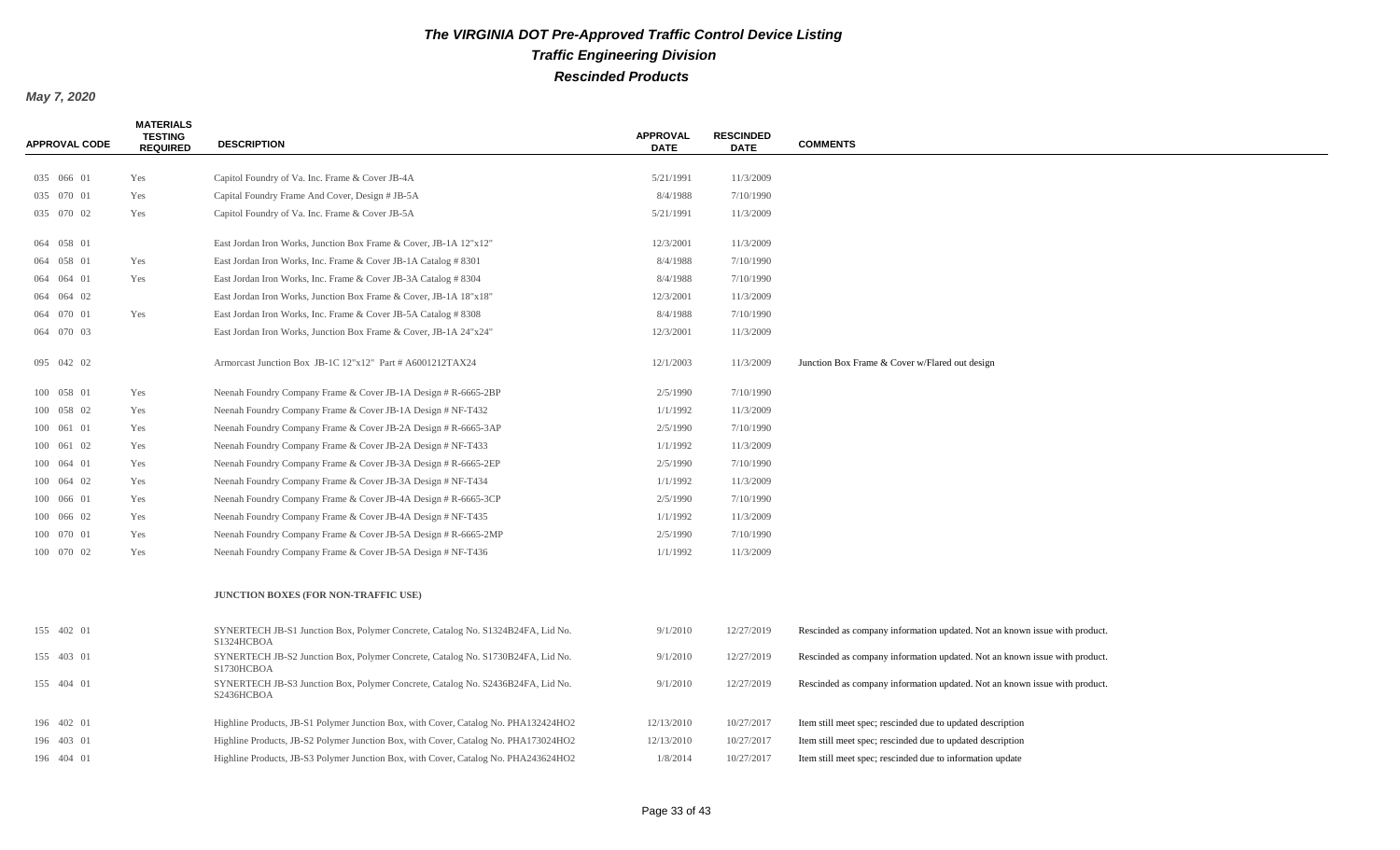| <b>APPROVAL CODE</b> | <b>MATERIALS</b><br><b>TESTING</b><br><b>REQUIRED</b> | <b>DESCRIPTION</b>                                                                                                      | <b>APPROVAL</b><br><b>DATE</b> | <b>RESCINDED</b><br><b>DATE</b> | <b>COMMENTS</b>                                                              |
|----------------------|-------------------------------------------------------|-------------------------------------------------------------------------------------------------------------------------|--------------------------------|---------------------------------|------------------------------------------------------------------------------|
| 209 402 01           |                                                       | Oldcastle Enclosure Solutions, JB-S1 with Cover, Polymer Concrete, Box Model # H1324-18<br>Cover Model # H1324-P1       | 2/18/2015                      | 3/26/2018                       | Cover shall have non-skid surface with letters cast in the depression on top |
| 209 403 01           |                                                       | Oldcastle Enclosure Solutions, JB-S2 with Cover, Polymer Concrete, Box Model # H1730-18<br>Cover Model # H1730-P1       | 2/18/2015                      | 3/26/2018                       | Cover shall have non-skid surface with letters cast in the depression on top |
| 209 403 02           |                                                       | Oldcastle Enclosure Solutions, JB-S2 with Cover, Polymer Concrete, Box Model # H1730-24<br>Cover Model # H1730-P1       | 2/18/2015                      | 3/26/2018                       | Cover shall have non-skid surface with letters cast in the depression on top |
| 209 404 01           |                                                       | Oldcastle Enclosure Solutions, JB-S3 with Cover, Polymer Concrete, Box Model # H2436-18<br>Cover Model # H2436-P1       | 2/18/2015                      | 3/26/2018                       | Cover shall have non-skid surface with letters cast in the depression on top |
| 209 404 02           |                                                       | Oldcastle Enclosure Solutions, JB-S3 with Cover, Polymer Concrete, Box Model # H2436-24<br>Cover Model # H2436-P1       | 2/18/2015                      | 3/26/2018                       | Cover shall have non-skid surface with letters cast in the depression on top |
| 225 402 01           |                                                       | Oldcastle Polymer; JUNCTION BOXES (FOR NON-TRAFFIC USE); JB-S2 with cover, Box<br>Model #1730-18                        | 2/18/2015                      | 8/29/2019                       | Rescinded due to an 18 inch depth; VDOT requires 24 inch depth.              |
| 225 402 02           |                                                       | Oldcastle Polymer; JUNCTION BOXES (FOR NON-TRAFFIC USE); JB-S3 with cover, Box<br>Model #2436-18                        | 2/18/2015                      | 8/29/2019                       | Rescinded due to an 18 inch depth; VDOT requires 24 inch depth.              |
| 242 402 01           |                                                       | Oldcastle Enclosure Solutions, Synertech; JUNCTION BOXES (FOR NON-TRAFFIC USE);<br>FG1730-24 SW                         | 9/10/2019                      | 4/27/2020                       | Computer name changed to "Oldcastle Infrastructure"                          |
| 242 402 02           |                                                       | Oldcastle Enclosure Solutions, Synertech; JUNCTION BOXES (FOR NON-TRAFFIC USE);<br>FG1324-24 SW                         | 9/10/2019                      | 4/27/2020                       | Computer name changed to "Oldcastle Infrastructure"                          |
| 242 402 03           |                                                       | Oldcastle Enclosure Solutions, Synertech; JUNCTION BOXES (FOR NON-TRAFFIC USE);<br>FG2436-24 SW                         | 9/10/2019                      | 4/27/2020                       | Computer name changed to "Oldcastle Infrastructure"                          |
| 243 402 01           |                                                       | Oldcastle Enclosure Solutions, Duralite; JUNCTION BOXES (FOR NON-TRAFFIC USE); JB-<br>S3 with cover, Box Model #2436-24 | 3/26/2018                      | 4/27/2020                       | Computer name changed to "Oldcastle Infrastructure"                          |
| 243 402 02           |                                                       | Oldcastle Enclosure Solutions, Duralite; JUNCTION BOXES (FOR NON-TRAFFIC USE); JB-<br>S2 with cover, Box Model #1730-24 | 1/9/2020                       | 4/27/2020                       | Computer name changed to "Oldcastle Infrastructure"                          |
| 244 402 01           |                                                       | Oldcastle Enclosure Solutions, Polymer; JUNCTION BOXES (FOR NON-TRAFFIC USE);<br>SB-S1 with cover, Box Model #1324-24   | 2/18/2015                      | 3/6/2020                        | Company name updated to "Oldcastle Enclosure Solutions, Carson Polymer"      |
| 244 402 02           |                                                       | Oldcastle Enclosure Solutions, Polymer; JUNCTION BOXES (FOR NON-TRAFFIC USE);<br>JB-S2 with cover, Box Model #1730-24   | 2/18/2015                      | 3/6/2020                        | Company name updated to "Oldcastle Enclosure Solutions, Carson Polymer"      |
| 244 402 03           |                                                       | Oldcastle Enclosure Solutions, Polymer; JUNCTION BOXES (FOR NON-TRAFFIC USE);<br>JB-S3 with cover, Box Model #2436-24   | 2/18/2015                      | 3/6/2020                        | Company name updated to "Oldcastle Enclosure Solutions, Carson Polymer"      |
| 244 402 04           |                                                       | Oldcastle Enclosure Solutions, Polymer; JUNCTION BOXES (FOR NON-TRAFFIC USE);<br>JB-S4 with cover, Box Model #4848-36   | 3/26/2018                      | 3/6/2020                        | Company name updated to "Oldcastle Enclosure Solutions, Carson Polymer"      |
| 244 402 05           |                                                       | Oldcastle Enclosure Solutions, Polymer; JUNCTION BOXES (FOR NON-TRAFFIC USE);<br>JB-S4 with cover, Box Model #4848-48   | 3/26/2018                      | 3/6/2020                        | Company name updated to "Oldcastle Enclosure Solutions, Carson Polymer"      |
| 245 402 01           |                                                       | Oldcastle Enclosure Solutions, FRP; JUNCTION BOXES (FOR NON-TRAFFIC USE); JB-S1<br>with cover, Model #1324-24           | 3/6/2020                       | 4/27/2020                       | Computer name changed to "Oldcastle Infrastructure"                          |
| 245 402 02           |                                                       | Oldcastle Enclosure Solutions, FRP; JUNCTION BOXES (FOR NON-TRAFFIC USE); JB-S2<br>with cover, Model #1730-24           | 3/6/2020                       | 4/27/2020                       | Computer name changed to "Oldcastle Infrastructure"                          |
| 245 402 03           |                                                       | Oldcastle Enclosure Solutions, FRP; JUNCTION BOXES (FOR NON-TRAFFIC USE); JB-S3<br>with cover, Model #2436-24           | 3/6/2020                       | 4/27/2020                       | Computer name changed to "Oldcastle Infrastructure"                          |
| 245 402 04           |                                                       | Oldcastle Enclosure Solutions, FRP; JUNCTION BOXES (FOR NON-TRAFFIC USE); JB-S3<br>with cover, Model #2436-36           | 3/6/2020                       | 4/27/2020                       | Computer name changed to "Oldcastle Infrastructure"                          |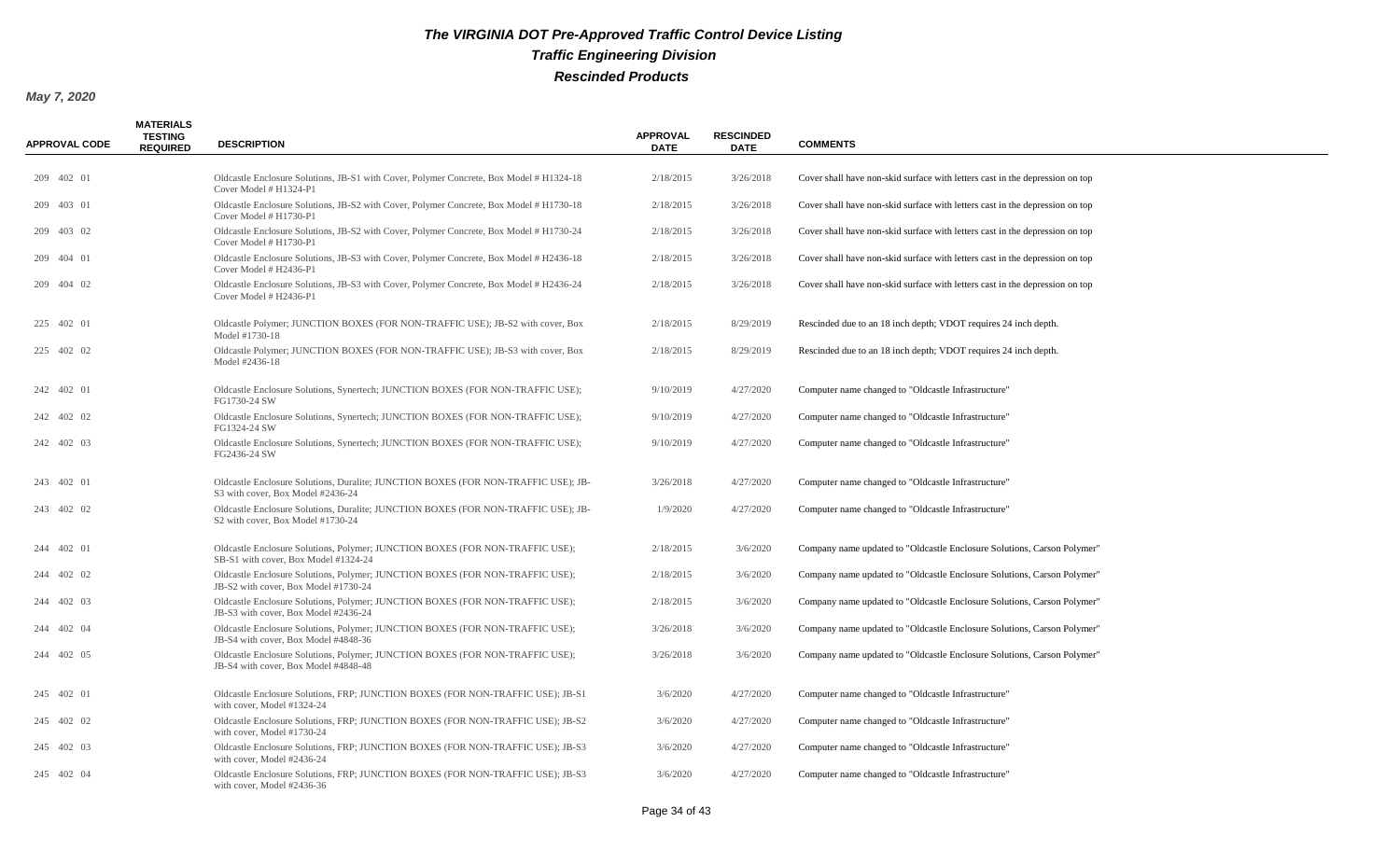#### *May 7, 2020*

| <b>APPROVAL CODE</b> | <b>MATERIALS</b><br><b>TESTING</b><br><b>REQUIRED</b> | <b>DESCRIPTION</b>                                                                                                           | <b>APPROVAL</b><br><b>DATE</b> | <b>RESCINDED</b><br><b>DATE</b> | <b>COMMENTS</b>                                                                                                                                                                                        |
|----------------------|-------------------------------------------------------|------------------------------------------------------------------------------------------------------------------------------|--------------------------------|---------------------------------|--------------------------------------------------------------------------------------------------------------------------------------------------------------------------------------------------------|
|                      |                                                       |                                                                                                                              |                                |                                 |                                                                                                                                                                                                        |
| 246 402 01           |                                                       | Oldcastle Enclosure Solutions, Carson Polymer; JUNCTION BOXES (FOR NON-TRAFFIC<br>USE); JB-S1 with cover, Box Model #1324-24 | 2/18/2015                      | 4/27/2020                       | Computer name changed to "Oldcastle Infrastructure"                                                                                                                                                    |
| 246 402 02           |                                                       | Oldcastle Enclosure Solutions, Carson Polymer; JUNCTION BOXES (FOR NON-TRAFFIC<br>USE); JB-S2 with cover, Box Model #1730-24 | 2/18/2015                      | 4/27/2020                       | Computer name changed to "Oldcastle Infrastructure"                                                                                                                                                    |
| 246 402 03           |                                                       | Oldcastle Enclosure Solutions, Carson Polymer; JUNCTION BOXES (FOR NON-TRAFFIC<br>USE); JB-S3 with cover, Box Model #2436-24 | 2/18/2015                      | 4/27/2020                       | Computer name changed to "Oldcastle Infrastructure"                                                                                                                                                    |
| 246 402 04           |                                                       | Oldcastle Enclosure Solutions, Carson Polymer; JUNCTION BOXES (FOR NON-TRAFFIC<br>USE); JB-S4 with cover, Box Model #4848-36 | 3/26/2018                      | 4/27/2020                       | Computer name changed to "Oldcastle Infrastructure"                                                                                                                                                    |
| 246 402 05           |                                                       | Oldcastle Enclosure Solutions, Carson Polymer; JUNCTION BOXES (FOR NON-TRAFFIC<br>USE); JB-S4 with cover, Box Model #4848-48 | 3/26/2018                      | 4/27/2020                       | Computer name changed to "Oldcastle Infrastructure"                                                                                                                                                    |
|                      |                                                       | <b>JUNCTION BOXES (FOR TRAFFIC USE)</b>                                                                                      |                                |                                 |                                                                                                                                                                                                        |
| 197 400 01           |                                                       | Concrete Pipe & Precast - Junction Box JB-R1 (20"X20"), UID # 20160623JSY01                                                  | 6/15/2011                      | 10/26/2017                      | Product still meets VDOT specifications; removed due to updated description                                                                                                                            |
| 197 401 01           |                                                       | Concrete Pipe & Precast - Junction Box JB-R2 $(27"X27")$ , UID # 20160623JSY01                                               | 6/15/2011                      | 10/26/2017                      | Product still meets VDOT specifications; removed due to updated description                                                                                                                            |
|                      |                                                       | <b>LIGHTING POLES</b>                                                                                                        |                                |                                 |                                                                                                                                                                                                        |
| 229 514 01           |                                                       | Hapco; LIGHTING POLES; 30' Breakaway Embed Light Pole                                                                        | 1/28/2019                      | 2/4/2020                        |                                                                                                                                                                                                        |
| 229 514 02           |                                                       | Hapco; LIGHTING POLES; 35' Breakaway Embed Lighting Pole                                                                     | 1/28/2019                      | 2/4/2020                        |                                                                                                                                                                                                        |
| 229 514 03           |                                                       | Hapco; LIGHTING POLES; 40' Breakaway Embed Lighting Pole                                                                     | 1/28/2019                      | 2/4/2020                        |                                                                                                                                                                                                        |
| 229 514 04           |                                                       | Hapco; LIGHTING POLES; 14' Breakaway Arlen Lighting Pole                                                                     | 1/28/2019                      | 2/4/2020                        |                                                                                                                                                                                                        |
|                      |                                                       | <b>LOAD SWITCHES</b>                                                                                                         |                                |                                 |                                                                                                                                                                                                        |
| 043 009 01           |                                                       | Traffic Sensor Corp. Model #2225-OI Cube                                                                                     | 5/4/1989                       | 7/1/2016                        | Requires the same solid state relay modules $\&$ circuit components as in model 300-OI.                                                                                                                |
| 043 009 02           |                                                       | Traffic Sensor Corp. Model # 200-OI                                                                                          | 10/4/1990                      | 7/1/2016                        | Requires the optional version having standard LEDs.                                                                                                                                                    |
| 055 009 01           |                                                       | Solid State Devices Load Switch Model DVLS                                                                                   | 8/4/1988                       | 7/1/2016                        | Beginning with March 89 advertisement projects a 15 amp rating is required. Beginning with August 89 advertisements equipment requ<br>laboratory test certification submitted with preapproval number. |
| 075 009 01           |                                                       | PDC Load Switch Model # SSS-87 I/O                                                                                           | 11/4/1988                      | 7/1/2016                        |                                                                                                                                                                                                        |
| 075 009 02           |                                                       | PDC Load Switch Model # SSS-86 I/O                                                                                           | 5/21/1991                      | 7/1/2016                        |                                                                                                                                                                                                        |
|                      |                                                       |                                                                                                                              |                                |                                 |                                                                                                                                                                                                        |

**LOCATOR TAPE**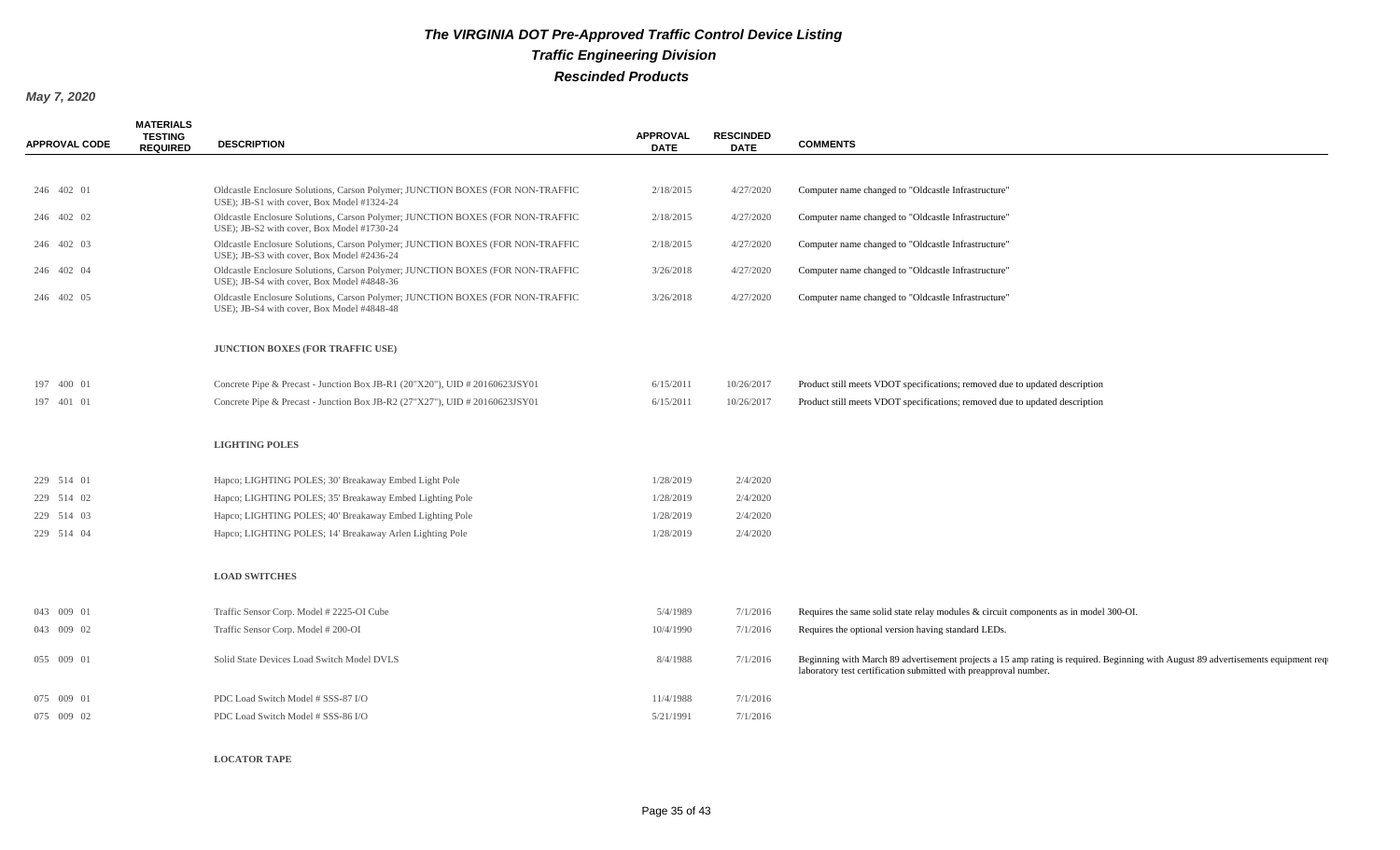| <b>APPROVAL CODE</b> | <b>MATERIALS</b><br><b>TESTING</b><br><b>REQUIRED</b> | <b>DESCRIPTION</b>                                             | <b>APPROVAL</b><br><b>DATE</b> | <b>RESCINDED</b><br><b>DATE</b> | <b>COMMENTS</b>                                                                                                 |
|----------------------|-------------------------------------------------------|----------------------------------------------------------------|--------------------------------|---------------------------------|-----------------------------------------------------------------------------------------------------------------|
|                      |                                                       |                                                                |                                |                                 |                                                                                                                 |
| 061 304 01           |                                                       | Allen Systems Locator Tape, 6" Yellow                          | 8/4/1988                       | 9/10/2018                       | Legend: Caution Electrical Line Buried Below                                                                    |
| 108 304 01           |                                                       | LineTec Locator Tape, 3" Non-Detectable                        | 10/4/1990                      | 9/10/2018                       |                                                                                                                 |
| 108 304 02           |                                                       | LineTec Locator Tape, 3" Detectable                            | 10/4/1990                      | 9/10/2018                       |                                                                                                                 |
| 115 304 01           |                                                       | Stranco Products, Inc. Locator Tape, 6" Yellow Non-Dectectable | 1/1/1992                       | 9/10/2018                       |                                                                                                                 |
| 115 304 02           |                                                       | Stranco Products, Inc. Locator Tape, 6" Red Non-Dectectable    | 1/1/1992                       | 9/10/2018                       |                                                                                                                 |
|                      |                                                       |                                                                |                                |                                 |                                                                                                                 |
|                      |                                                       | <b>LOOP SEALANT</b>                                            |                                |                                 |                                                                                                                 |
|                      |                                                       |                                                                |                                |                                 |                                                                                                                 |
| 014 188 01           |                                                       | 3M Detector Loop Sealant                                       | 4/1/1993                       | 10/10/1995                      |                                                                                                                 |
| 014 188 02           | Yes                                                   | 3M Detector Loop Sealant, Black 5000                           | 1/3/1996                       | 9/1/2008                        | Refer to Materials Division SPEL for one-part loop sealants                                                     |
| 031 188 01           | Yes                                                   | Dynatron/Bondo Corp. P-606 Loop Sealant                        | 11/1/1987                      | 10/10/1995                      |                                                                                                                 |
|                      |                                                       |                                                                |                                |                                 |                                                                                                                 |
| 032 188 01           | Yes                                                   | W. R. Meadows Inc. Sealex Loop Sealant                         | 11/1/1987                      | 1/16/1998                       | Installation requires overlayment of "MEL-DEK" directly over the saw cut when loop is installed in base coarse. |
| 071 188 01           | Yes                                                   | Preco Industries, Ltd. Gold Label Flex II Loop Sealant         | 11/4/1988                      | 10/10/1995                      |                                                                                                                 |
|                      |                                                       |                                                                |                                |                                 |                                                                                                                 |
| 077 188 01           | Yes                                                   | Traconnex Ltd. PolyBond Loop Sealant                           | 2/4/1989                       | 10/10/1995                      |                                                                                                                 |
| 160 188 01           |                                                       | Chemque, Loop Sealant, Q-Seal 290S                             | 7/1/2003                       | 9/1/2008                        | Refer to Materials Division SPEL for one-part loop sealants                                                     |
|                      |                                                       |                                                                |                                |                                 |                                                                                                                 |
|                      |                                                       | <b>MAGNETIC DETECTORS</b>                                      |                                |                                 |                                                                                                                 |
|                      |                                                       |                                                                |                                |                                 |                                                                                                                 |
| 001 036 01           |                                                       | TCT Magnetic Detector Sensor Element MN1A                      | 11/1/1987                      | 7/1/2016                        |                                                                                                                 |
|                      |                                                       |                                                                |                                |                                 |                                                                                                                 |
| 016 036 01           |                                                       | TEECO Magnetic Detector Sensor Element Model 311M              | 11/1/1987                      | 7/1/2016                        | No longer manufacture traffic engineering products                                                              |
|                      |                                                       |                                                                |                                |                                 |                                                                                                                 |
|                      |                                                       | PEDESTRIAN PUSHBUTTON SIGNS                                    |                                |                                 |                                                                                                                 |
| 001 164 01           |                                                       | TCT Ped. Pushbutton Sign Model # 0990045                       | 8/4/1989                       | 7/1/2016                        |                                                                                                                 |
| 001 164 02           |                                                       | TCT Ped. Pushbutton Sign Model # 0990041                       | 8/4/1989                       | 7/1/2016                        |                                                                                                                 |
| 001 164 03           |                                                       | TCT Ped. Pushbutton Sign Model # 0990024                       | 8/4/1989                       | 7/1/2016                        |                                                                                                                 |
| 001 164 04           |                                                       | TCT Ped. Pushbutton Sign Model # 0990025                       | 8/4/1989                       | 7/1/2016                        |                                                                                                                 |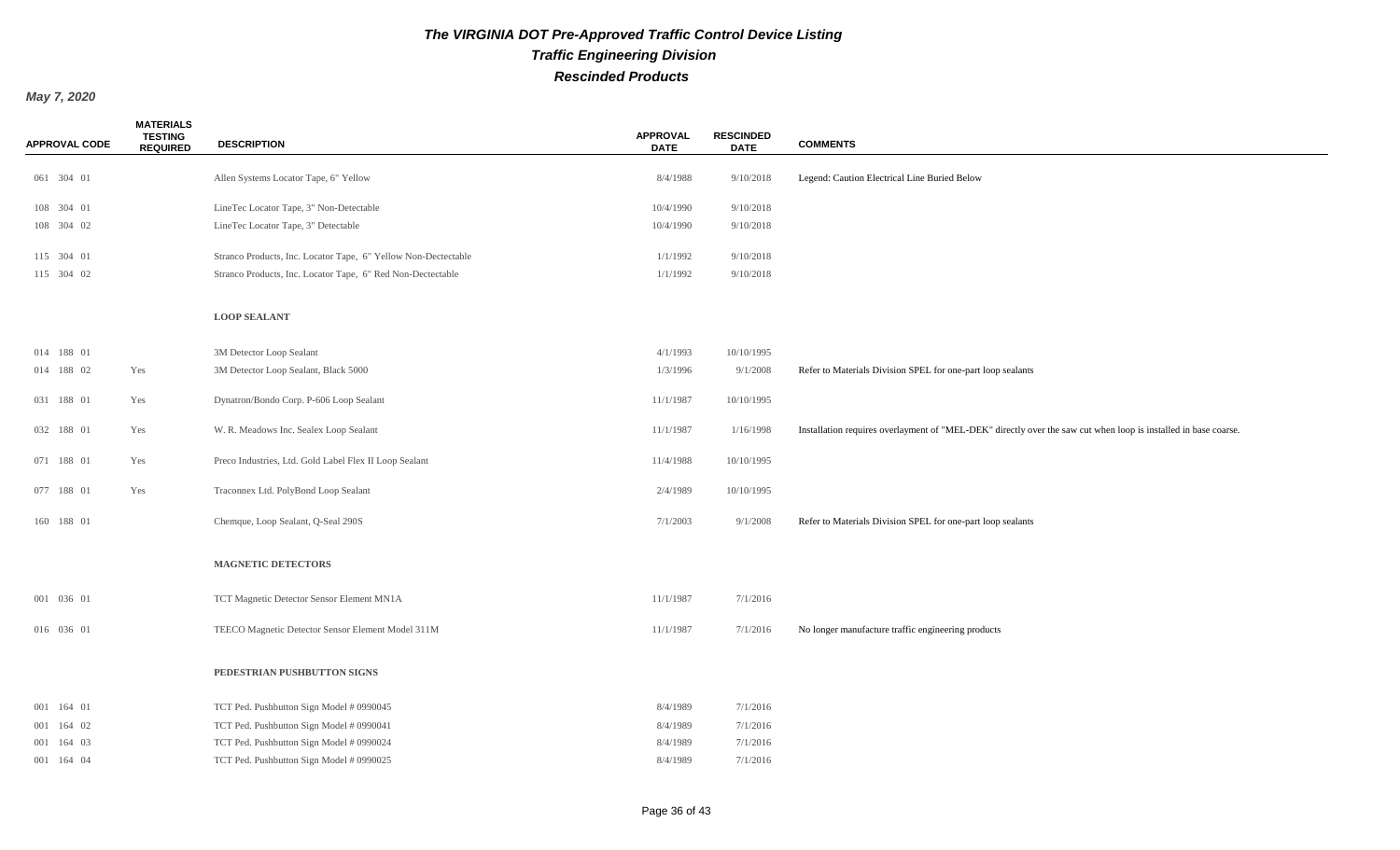| APPROVAL CODE | <b>MATERIALS</b><br><b>TESTING</b><br><b>REQUIRED</b> | <b>DESCRIPTION</b>                                                                  | <b>APPROVAL</b><br><b>DATE</b> | <b>RESCINDED</b><br><b>DATE</b> | <b>COMMENTS</b>                           |
|---------------|-------------------------------------------------------|-------------------------------------------------------------------------------------|--------------------------------|---------------------------------|-------------------------------------------|
|               |                                                       |                                                                                     |                                |                                 |                                           |
| 003 164 01    |                                                       | Eagle Signal Controls Ped. Pushbutton Sign Cat. # PGS-64                            | 5/4/1989                       | 7/1/2016                        |                                           |
| 003 164 02    |                                                       | Eagle Signal Controls Ped. Pushbutton Sign Cat. # PGS-2001                          | 5/4/1989                       | 7/1/2016                        |                                           |
| 003 164 03    |                                                       | Eagle Signal Controls Ped. Pushbutton Sign Cat. # PGS-2002                          | 5/4/1989                       | 7/1/2016                        |                                           |
| 003 164 04    |                                                       | Eagle Signal Controls Ped. Pushbutton Sign Cat. # PGS-2003                          | 5/4/1989                       | 7/1/2016                        |                                           |
| 015 164 01    |                                                       | Pelco Products, Inc. Ped. Pushbutton Sign Cat. # SE-0223                            | 5/4/1989                       | 7/1/2016                        |                                           |
| 015 164 02    |                                                       | Pelco Products, Inc. Ped. Pushbutton Sign Cat. # SE-0225                            | 5/4/1989                       | 7/1/2016                        |                                           |
| 015 164 03    |                                                       | Pelco Products, Inc. Ped. Pushbutton Sign Cat. # SE-0227                            | 5/4/1989                       | 7/1/2016                        |                                           |
| 015 164 04    |                                                       | Pelco Products, Inc. Ped. Pushbutton Sign Cat. # SE-0221                            | 2/5/1990                       | 7/1/2016                        |                                           |
|               |                                                       | PEDESTRIAN SIGNAL HEADS (HOUSING)                                                   |                                |                                 |                                           |
| 001 027 01    |                                                       | TCT Pedestrian Signal Head SP-1, 12" Alum., Glass Lens                              | 5/4/1989                       | 9/30/2002                       | St'd. SP-1 & SP-2 voided by 2000 MUTCD    |
| 001 027 02    |                                                       | TCT Pedestrian Signal Head SP-1, 12" Alum., Poly Lens                               | 5/4/1989                       | 9/30/2002                       | St'd. SP-1 & SP-2 voided by 2000 MUTCD    |
| 001 028 01    |                                                       | TCT Pedestrian Signal Head SP-1, 12" Polycarbonate, Glass Lens                      | 8/4/1989                       | 9/30/2002                       | St'd. SP-1 & SP-2 voided by 2000 MUTCD    |
| 001 028 02    |                                                       | TCT Pedestrian Signal Head SP-1, 12" Polycarbonate, Poly Lens                       | 8/4/1989                       | 9/30/2002                       | St'd. SP-1 & SP-2 voided by 2000 MUTCD    |
| 001 031 01    |                                                       | TCT Pedestrian Signal Head SP-3, 12" Alum., Glass Lens                              | 5/4/1989                       | 6/21/2006                       |                                           |
| 001 031 02    |                                                       | TCT Pedestrian Signal Head SP-3, 12" Aluminum, Poly Lens                            | 5/4/1989                       | 6/21/2006                       |                                           |
| 001 032 01    |                                                       | TCT Pedestrian Signal Head SP-3, 12" Polycarbonate, Glass Lens                      | 8/4/1989                       | 6/21/2006                       |                                           |
| 001 032 02    |                                                       | TCT Pedestrian Signal Head SP-3, 12" Polycarbonate, Poly Lens                       | 8/4/1989                       | 6/21/2006                       |                                           |
| 003 028 01    |                                                       | Eagle Signal Controls Pedestrian Signal Head SP-1, 12" Polycarbonate, Poly Lens     | 5/4/1989                       | 9/30/2002                       | St'd. SP-1 & SP-2 voided by 2000 MUTCD    |
| 005 028 01    |                                                       | Trafcon Pedestrian Signal Head SP-1, 12" Polycarbonate                              | 11/1/1987                      | 9/30/2002                       | St'd. SP-1 & SP-2 voided by 2000 MUTCD    |
| 008 031 01    |                                                       | Winko-Matic/Multisonics Corp. Ped. Signal Head SP-4, Alum. Model # VI-NS, Poly Lens | 5/4/1989                       | 6/21/2006                       |                                           |
| 039 027 01    |                                                       | Econolite Pedestrian Signal Head SP-1, 12" Alum., Cat.# 54365G1Y                    | 2/4/1988                       | 9/30/2002                       | St'd. SP-1 & SP-2 voided by 2000 MUTCD    |
| 039 027 02    |                                                       | Econolite Pedestrian Signal Head SP-1, 12" Alum., Cat.# 54365G11Y                   | 2/4/1988                       | 9/30/2002                       | St'd. SP-1 & SP-2 voided by 2000 MUTCD    |
| 039 027 03    |                                                       | Econolite Pedestrian Signal Head SP-1, 8" Alum., Cat.# 54230G1Y                     | 2/4/1988                       | 5/4/1988                        | St'd. SP-1 allows 12" head sections only. |
| 039 027 04    |                                                       | Econolite Pedestrian Signal Head SP-1, 8" Alum., Cat.# 54230G2Y                     | 2/4/1988                       | 5/4/1988                        | St'd. SP-1 allows 12" head sections only. |
| 039 027 05    |                                                       | Econolite Pedestrian Signal Head SP-1, 8" Alum., Cat.# 54230G11Y                    | 2/4/1988                       | 5/4/1988                        | St'd. SP-1 allows 12" head sections only. |
| 039 027 06    |                                                       | Econolite Pedestrian Signal Head SP-1, 8" Alum., Cat.# 54230G12Y                    | 2/4/1988                       | 5/4/1988                        | St'd. SP-1 allows 12" head sections only. |
| 039 031 01    |                                                       | Econolite Pedestrian Signal Head SP-3, 12" Aluminum, Poly Lens                      | 2/4/1988                       | 6/21/2006                       |                                           |
| 039 031 02    |                                                       | Econolite Pedestrian Signal Head SP-3, 12" Aluminum, Glass Lens                     | 2/4/1988                       | 6/21/2006                       |                                           |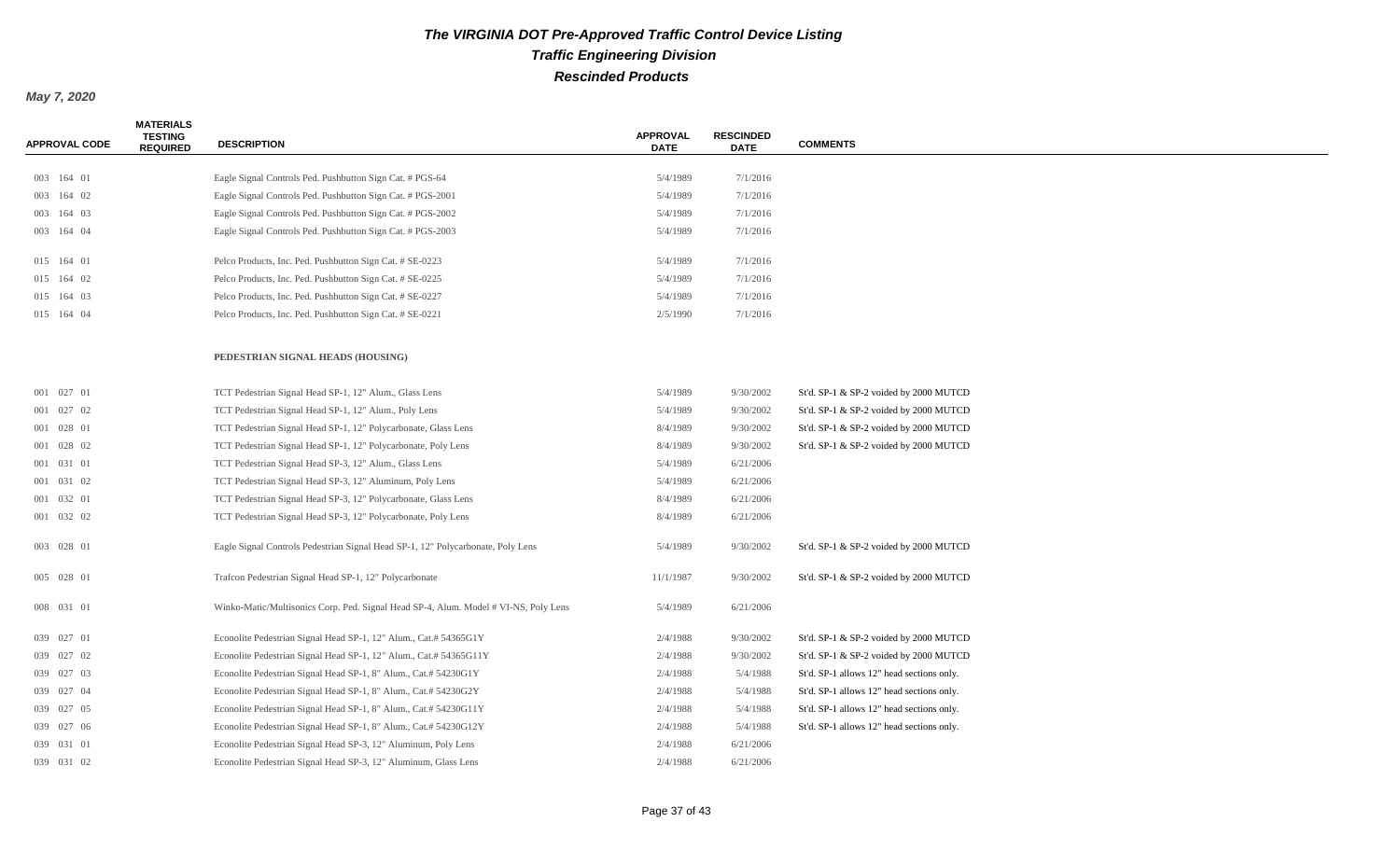| <b>APPROVAL CODE</b> | <b>MATERIALS</b><br><b>TESTING</b><br><b>REQUIRED</b> | <b>DESCRIPTION</b>                                                                 | <b>APPROVAL</b><br><b>DATE</b> | <b>RESCINDED</b><br><b>DATE</b> | <b>COMMENTS</b>                                                                                    |
|----------------------|-------------------------------------------------------|------------------------------------------------------------------------------------|--------------------------------|---------------------------------|----------------------------------------------------------------------------------------------------|
| 074 028 01           |                                                       | McCain Traffic Supply Pedestrain Signal Head SP-1, 12" Poly., Glass Lens           | 10/4/1990                      | 9/30/2002                       | St'd. SP-1 & SP-2 voided by 2000 MUTCD                                                             |
| 074 028 02           |                                                       | McCain Traffic Supply Pedestrain Signal Head SP-1, 12" Poly., Poly. Lens           | 10/4/1990                      | 9/30/2002                       | St'd. SP-1 & SP-2 voided by 2000 MUTCD                                                             |
| 074 031 01           |                                                       | McCain Traffic Supply, Pedestrian Signal, SP-3. 12" Aluminum - Poly Lens           | 12/3/2001                      | 6/21/2006                       |                                                                                                    |
| 074 031 02           |                                                       | McCain Traffic Supply, Pedestrian Signal, SP-3. 12" Polycarbon - Poly Lens         | 12/3/2001                      | 6/21/2006                       |                                                                                                    |
| 074 033 01           |                                                       | McCain Traffic Supply Pedestrain Signal Head SP-4, Aluminum, Poly. Lens            | 1/1/1992                       | 6/21/2006                       |                                                                                                    |
| 074 033 02           |                                                       | McCain Traffic Supply Pedestrain Signal Head SP-4, Aluminum, Glass Lens            | 1/1/1992                       | 6/21/2006                       |                                                                                                    |
| 076 029 01           |                                                       | I C C Pedestrian Signal Head SP-2 Type A, Alum., Model # 7037-12, Glass Lens       | 2/4/1989                       | 9/30/2002                       | St'd. SP-1 & SP-2 voided by 2000 MUTCD                                                             |
| 076 029 02           |                                                       | I C C Pedestrian Signal Head SP-2 Type A, Alum., Model # 7037-12, Poly Lens        | 2/4/1989                       | 9/30/2002                       | St'd. SP-1 & SP-2 voided by 2000 MUTCD                                                             |
| 076 029 03           |                                                       | I C C Pedestrian Signal Head SP-2 Type B, Alum., Model #4037-12, Glass Lens        | 2/4/1989                       | 9/30/2002                       | St'd. SP-1 & SP-2 voided by 2000 MUTCD                                                             |
| 076 029 04           |                                                       | I C C Pedestrian Signal Head SP-2 Type B, Alum., Model #4037-12, Poly Lens         | 2/4/1989                       | 9/30/2002                       | St'd. SP-1 & SP-2 voided by 2000 MUTCD                                                             |
| 076 033 01           |                                                       | I C C Pedestrian Signal Head SP-4, Alum., Model # 7090, Glass Lens                 | 2/4/1989                       | 6/21/2006                       |                                                                                                    |
| 076 033 02           |                                                       | I C C Pedestrian Signal Head SP-4, Alum., Model # 7090, Poly Lens                  | 2/4/1989                       | 6/21/2006                       |                                                                                                    |
| 076 033 03           |                                                       | I C C Pedestrian Signal Head SP-4, Alum., Model # 4090-12, Glass Lens              | 2/4/1989                       | 6/21/2006                       |                                                                                                    |
| 076 033 04           |                                                       | I C C Pedestrian Signal Head SP-4, Alum., Model # 4090-12, Poly Lens               | 2/4/1989                       | 6/21/2006                       |                                                                                                    |
| 099 029 01           |                                                       | Judal Pedestrian Signal Head SP-2 Type A, Alum., Model P-7, Glass Lens             | 11/3/1989                      | 9/30/2002                       | St'd. SP-1 & SP-2 voided by 2000 MUTCD                                                             |
| 099 029 02           |                                                       | Judal Pedestrian Signal Head SP-2 Type A, Alum., Model P-7, Poly Lens              | 11/3/1989                      | 9/30/2002                       | St'd. SP-1 & SP-2 voided by 2000 MUTCD                                                             |
| 148 027 01           |                                                       | Chapel Hill Mfg., Pedestrian Signal Head SP-1,12" Aluminum                         | 3/1/2000                       | 9/30/2002                       | Lens shall be glass. Reflector shall be glass or aluminum (St'd. SP-1 & SP-2 voided by 2000 MUTCD) |
| 148 028 02           |                                                       | Chapel Hill Mfg., Pedestrian Signal Head SP-2, 12" Polycarbon                      | 3/1/2000                       | 9/30/2002                       | Lens shall be glass. Reflector shall be glass or aluminum (St'd. SP-1 & SP-2 voided by 2000 MUTCD) |
| 164 031 01           |                                                       | NAI/deMco Technologies, Pedestrian Signal Head SP-3. 12" Aluminum, Glass Lens      | 7/1/2004                       | 6/21/2006                       |                                                                                                    |
| 164 031 02           |                                                       | NAI/deMco Technologies, Pedestrian Signal Head SP-3. 12" Aluminum, Poly Lens       | 7/1/2004                       | 6/21/2006                       |                                                                                                    |
| 164 032 01           |                                                       | NAI/deMco Technologies, Pedestrian Signal Head SP-3. 12" Polycarbonate, Glass Lens | 7/1/2004                       | 6/21/2006                       |                                                                                                    |
| 164 032 02           |                                                       | NAI/deMco Technologies, Pedestrian Signal Head SP-3. 12" Polycarbonate, Poly Lens  | 7/1/2004                       | 6/21/2006                       |                                                                                                    |
|                      |                                                       | PEDESTRIAN SIGNALS (LED)                                                           |                                |                                 |                                                                                                    |
| 172 488 01           |                                                       | Leotek, 12"x12" LED Pedestrian Signal Module, Model #TP12H-HM (SP-5)               | 2/9/2015                       | 7/1/2016                        | Symbol not filled                                                                                  |
| 172 492 01           |                                                       | Leotek, 12"x12" LED Pedestrian Signal Module, Model #TP12N-CD (CD Only)            | 2/9/2015                       | 7/1/2016                        | Symbol not filled; Count down series shall be used in conjuction with Hand/Person display          |
|                      |                                                       | PHOTOELECTRIC CONTROLS                                                             |                                |                                 |                                                                                                    |
| 132 322 01           |                                                       | DARK to LIGHT, Inc. Photoelectric Controls, Model D120-1.5-STM                     | 11/4/1994                      | 7/1/2016                        |                                                                                                    |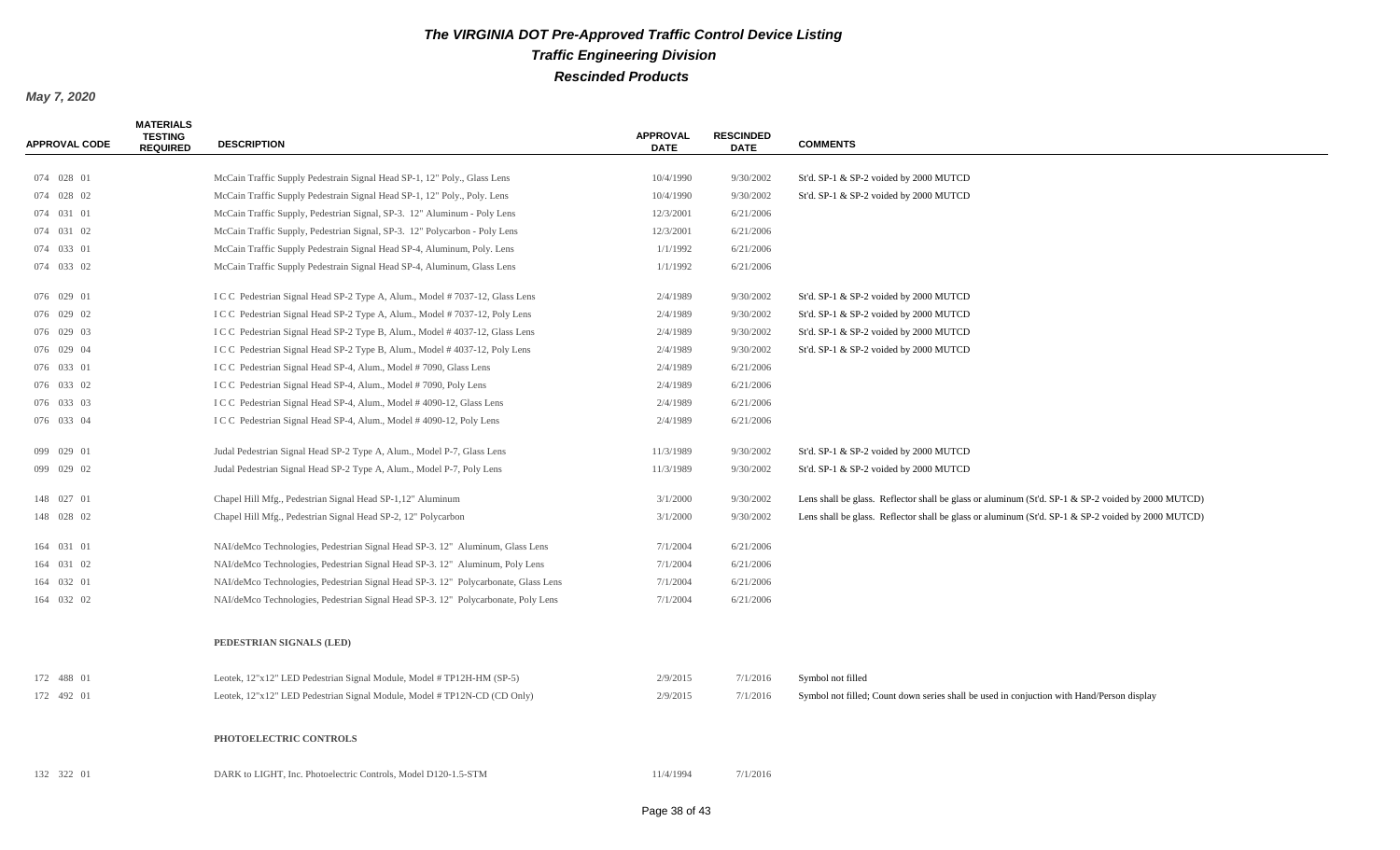*May 7, 2020*

| <b>APPROVAL CODE</b> | <b>MATERIALS</b><br><b>TESTING</b><br><b>REQUIRED</b> | <b>DESCRIPTION</b>                                           | <b>APPROVAL</b><br><b>DATE</b> | <b>RESCINDED</b><br><b>DATE</b> | <b>COMMENTS</b>                                                  |
|----------------------|-------------------------------------------------------|--------------------------------------------------------------|--------------------------------|---------------------------------|------------------------------------------------------------------|
|                      |                                                       |                                                              |                                |                                 |                                                                  |
|                      |                                                       | <b>PUSHBUTTONS</b>                                           |                                |                                 |                                                                  |
| 001 163 01           |                                                       | TCT Pushbutton Model # PPB3                                  | 8/4/1989                       | 7/1/2016                        |                                                                  |
| 003 163 01           |                                                       | Eagle Signal Controls Pushbutton Model EJ9                   | 5/4/1989                       | 7/1/2016                        |                                                                  |
| 015 163 01           |                                                       | Pelco Products, Inc. Pushbutton Cat. # SE-2000 (see Comment) | 5/4/1989                       | 7/1/2016                        | Micro Switch Part Number SE-0640 shall be used with this product |
| 015 163 02           |                                                       | Pelco Products, Inc. Pushbutton Cat. # SE-2013 (see Comment) | 5/4/1989                       | 7/1/2016                        | Micro Switch Part Number SE-0640 shall be used with this product |
| 015 163 03           |                                                       | Pelco Products, Inc. Pushbutton Cat. # SE-2002 (see Comment) | 2/5/1990                       | 7/1/2016                        | Micro Switch Part Number SE-0640 shall be used with this product |
| 015 163 04           |                                                       | Pelco Products, Inc. Pushbutton Cat. # SE-2014 (see Comment) | 2/5/1990                       | 7/1/2016                        | Micro Switch Part Number SE-0640 shall be used with this product |
| 016 163 01           |                                                       | TEECO Pushbutton, Cat. #T-1080                               | 5/4/1989                       | 7/1/2016                        | No longer manufacture traffic engineering products               |
| 016 163 02           |                                                       | TEECO Pushbutton, Cat. #T-1162                               | 5/4/1989                       | 7/1/2016                        | No longer manufacture traffic engineering products               |
| 077 163 01           |                                                       | Traconex Lt'd. Pushbutton Cat. # 141                         | 5/4/1989                       | 7/1/2016                        |                                                                  |
| 080 163 01           |                                                       | Signal Control Products Pushbutton Model # PBA-1             | 5/4/1989                       | 7/1/2016                        |                                                                  |
| 117 163 01           |                                                       | General Highway Products, Inc. Pushbutton Model # GHP-PB1    | 1/1/1992                       | 7/1/2016                        | As per manufacturer, no longer in production                     |
| 130 163 01           |                                                       | Traffic Parts Pushbutton Cat. # TP420                        | 11/4/1994                      | 7/1/2016                        |                                                                  |
| 130 163 02           |                                                       | Traffic Parts Pushbutton Cat. #TP4301                        | 11/4/1994                      | 7/1/2016                        |                                                                  |
| 130 163 03           |                                                       | Traffic Parts Pushbutton Cat. #TP4289                        | 11/4/1994                      | 7/1/2016                        |                                                                  |
| 130 163 04           |                                                       | Traffic Parts Pushbutton Cat. #TP3082                        | 11/4/1994                      | 7/1/2016                        |                                                                  |
| 130 163 05           |                                                       | Traffic Parts Pushbutton Cat. #TP5254                        | 11/4/1994                      | 11/6/2015                       |                                                                  |
| 156 163 01           |                                                       | GTE Pushbutton Model # PB-3-1000                             | 12/1/2003                      | 7/1/2016                        |                                                                  |
|                      |                                                       | PVC SOLVENT CEMENT                                           |                                |                                 |                                                                  |
| 059 315 01           |                                                       | Sedco Pipe Products, PVC Solvent Cement                      | 5/4/1989                       | 7/1/2016                        |                                                                  |
| 126 315 01           |                                                       | Kraloy, PVC Solvent Cement                                   | 11/4/1994                      | 7/1/2016                        |                                                                  |
|                      |                                                       |                                                              |                                |                                 |                                                                  |

**SPAN WIRE**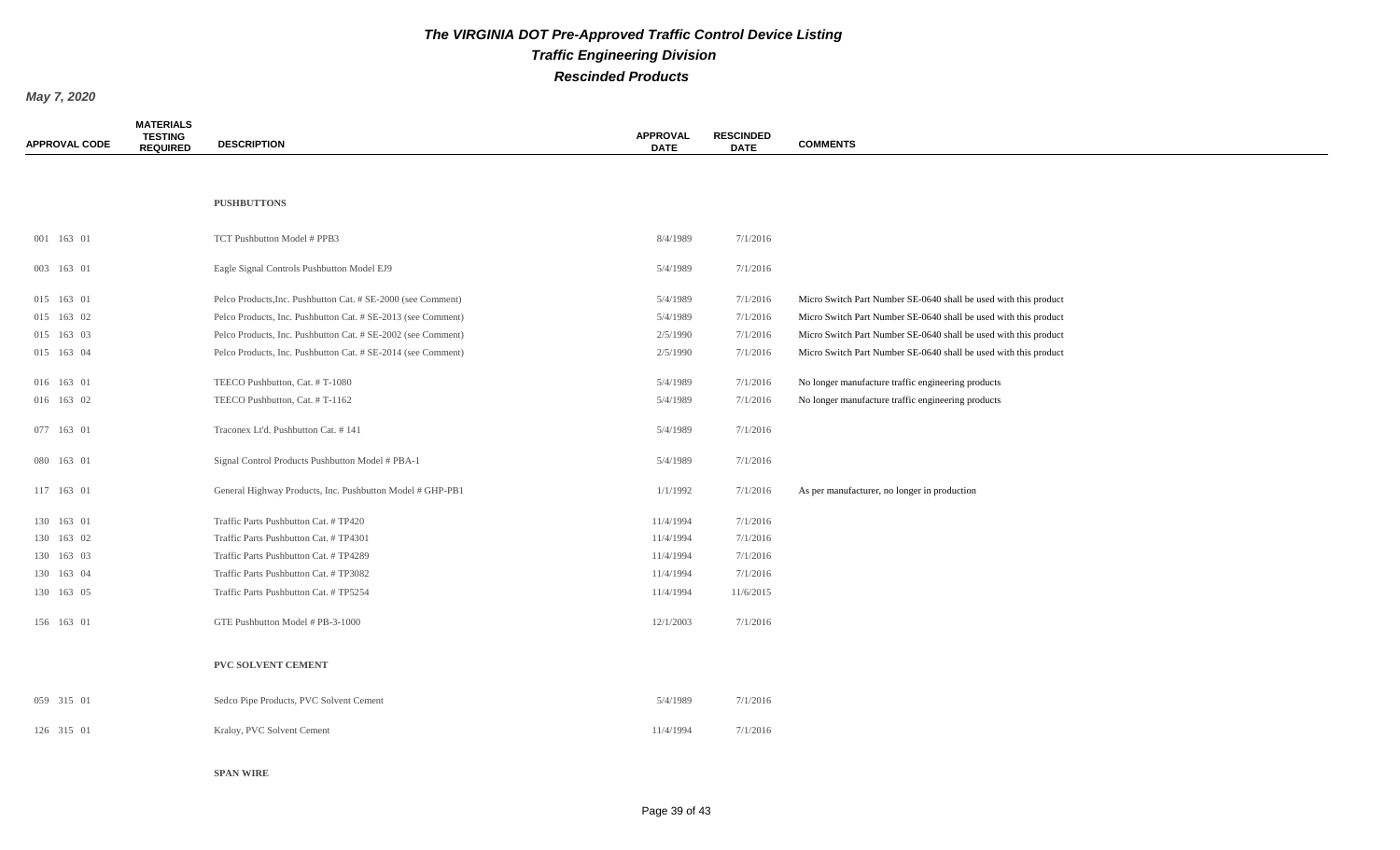| <b>APPROVAL CODE</b> | <b>MATERIALS</b><br><b>TESTING</b><br><b>REQUIRED</b> | <b>DESCRIPTION</b>                                                      | <b>APPROVAL</b><br><b>DATE</b> | <b>RESCINDED</b><br><b>DATE</b> | <b>COMMENTS</b>                                                    |
|----------------------|-------------------------------------------------------|-------------------------------------------------------------------------|--------------------------------|---------------------------------|--------------------------------------------------------------------|
|                      |                                                       |                                                                         |                                |                                 |                                                                    |
| 025 120 01           | Yes                                                   | Clifford Inc. Span Wire 1/2" High Strength, 7 Strand                    | 11/1/1987                      | 7/1/2016                        |                                                                    |
| 025 120 02           | Yes                                                   | Clifford Inc. Span Wire 1/2" Extra High Strength, 7 Strand              | 11/1/1987                      | 7/1/2016                        |                                                                    |
|                      |                                                       | <b>SPLICE KITS</b>                                                      |                                |                                 |                                                                    |
|                      |                                                       |                                                                         |                                |                                 |                                                                    |
| 181 390 01           |                                                       | TYCO ELECTRONICS /SPLICE KITS Model # CPGI-GELWRAP-18/4-200             | 4/1/2009                       | 11/9/2017                       | Silicone molded body; spec requires it to be plastic               |
|                      |                                                       | <b>SQUARE TUBE SIGN POSTS</b>                                           |                                |                                 |                                                                    |
|                      |                                                       |                                                                         |                                |                                 |                                                                    |
| 192 422 01           |                                                       | Telespar, Square Tube Sign Post - 2" 12 ga.                             | 10/29/2009                     | 8/13/2015                       |                                                                    |
| 192 422 06           |                                                       | Telespar, Square Tube Sign Post - 2-1/4" 12 ga.                         | 8/2/2012                       | 8/13/2015                       |                                                                    |
| 194 422 01           |                                                       | Northwest Pipe - Square Tube Sign Post - 2" 12 ga.                      | 3/1/2010                       | 8/13/2015                       |                                                                    |
| 194 422 02           |                                                       | Northwest Pipe; Square Tube Sign Post - 2-1/2" 10 GA                    | 3/1/2010                       | 7/1/2016                        |                                                                    |
|                      |                                                       |                                                                         |                                |                                 |                                                                    |
|                      |                                                       | <b>TETHER WIRE</b>                                                      |                                |                                 |                                                                    |
| 025 130 01           | Yes                                                   | Clifford Inc. Tether Wire 1/4" Common Grade, 7 Strand                   | 11/1/1987                      | 7/1/2016                        |                                                                    |
|                      |                                                       |                                                                         |                                |                                 |                                                                    |
|                      |                                                       | TIME BASE COORDINATION UNITS                                            |                                |                                 |                                                                    |
| 008 012 01           |                                                       | Winko-Matic/Multisonics Corp. Model TC-75                               | 5/4/1989                       | 7/1/2016                        |                                                                    |
|                      |                                                       |                                                                         |                                |                                 |                                                                    |
|                      |                                                       | TRAFFIC SIGNAL HEADS (HOUSING)                                          |                                |                                 |                                                                    |
| 001 020 01           |                                                       | TCT Traf. Sig. Hd. Sec. 12" Standard Aluminum                           | 5/4/1989                       | 7/1/2016                        | Lens shall be glass.                                               |
| 001 021 01           |                                                       | TCT Traf. Sig. Hd. Sec. 12" Standard Polycarbonate                      | 5/4/1989                       | 7/1/2016                        | Lens shall be glass.                                               |
| 001 023 01           |                                                       | TCT Traf. Sig. Hd. Sec. 8" Standard Aluminum                            | 5/4/1989                       | 7/1/2016                        | Lens shall be glass.                                               |
| 003 021 01           |                                                       | Eagle Signal Controls Traf. Sig. Hd. Sec. 12" Polycarbonate, Glass Lens | 5/21/1991                      | 7/1/2016                        | Lens shall be glass. Reflector shall be glass or aluminum.         |
| 005 020 01           |                                                       | Trafcon Traf. Sig. Hd. Sec. 12" Standard Aluminum                       | 11/1/1987                      | 7/1/2016                        | As per manufacturer, no longer in production/ Lens shall be glass. |
| 005 021 01           |                                                       | Trafcon Traf. Sig. Hd. Sec. 12" Standard Polycarbonate                  | 8/4/1988                       | 7/1/2016                        | As per manufacturer, no longer in production/ Lens shall be glass. |
|                      |                                                       |                                                                         |                                |                                 |                                                                    |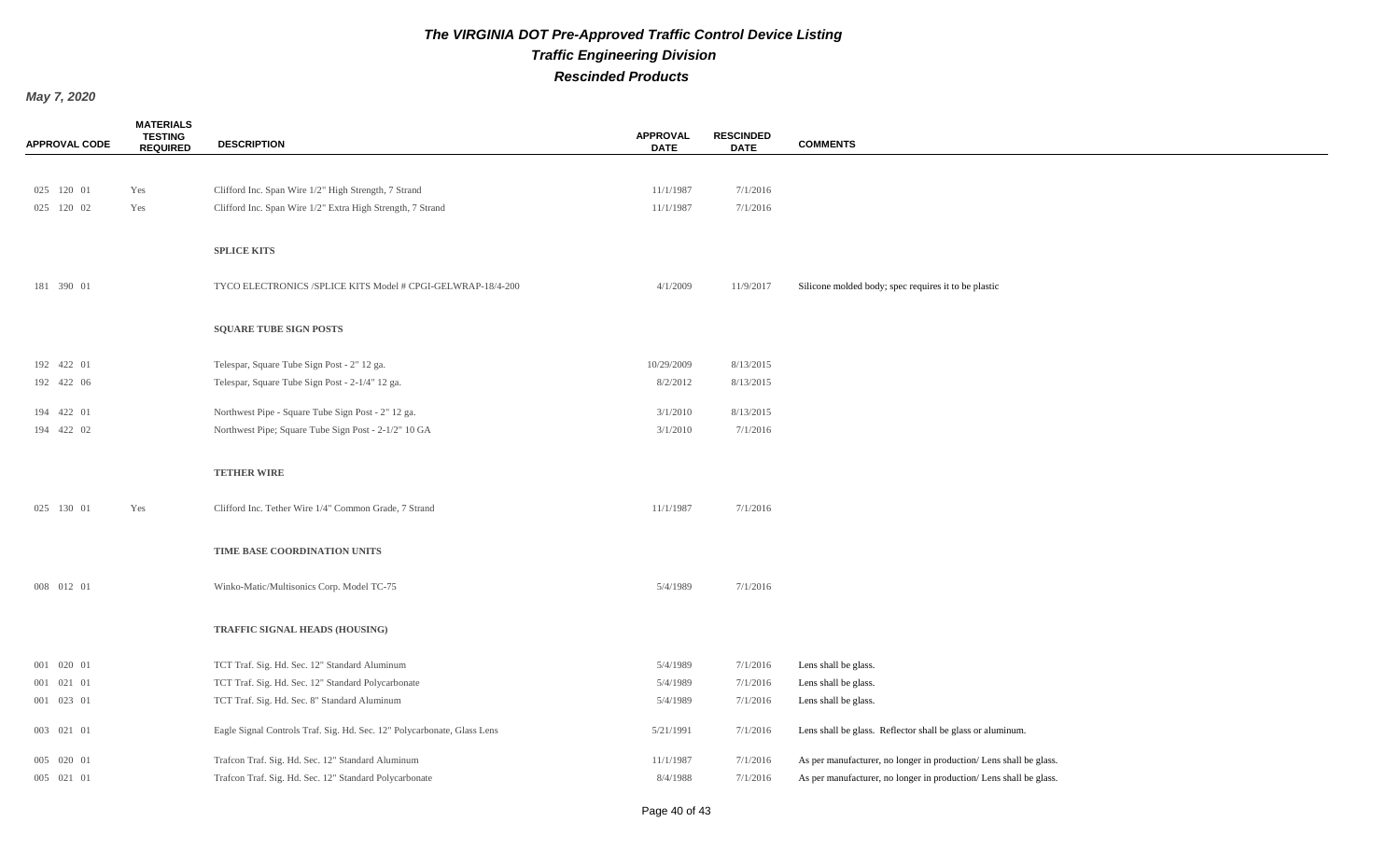| <b>APPROVAL CODE</b> | <b>MATERIALS</b><br><b>TESTING</b><br><b>REQUIRED</b> | <b>DESCRIPTION</b>                                                      | <b>APPROVAL</b><br><b>DATE</b> | <b>RESCINDED</b><br><b>DATE</b> | <b>COMMENTS</b>                                                |
|----------------------|-------------------------------------------------------|-------------------------------------------------------------------------|--------------------------------|---------------------------------|----------------------------------------------------------------|
|                      |                                                       |                                                                         |                                |                                 |                                                                |
| 008 020 01           |                                                       | Winko-Matic/Multisonics Corp. Traf Sig. Hd. Sec. 12" Standard Aluminum  | 5/4/1989                       | 7/1/2016                        | Lens shall be glass.                                           |
| 008 023 01           |                                                       | Winko-Matic/Multisonics Traf. Sig. Hd. Sec. 8" Standard Aluminum        | 5/4/1989                       | 7/1/2016                        | Lens shall be glass.                                           |
| 013 020 01           |                                                       | LFE Corporation Traf. Sig. Hd. Sec. 12" Standard Aluminum               | 11/4/1988                      | 7/1/2016                        | Lens shall be glass.                                           |
| 014 022 01           |                                                       | 3M Company Traf. Sig. Hd. Sec. 12" Selective View                       | 11/1/1987                      | 7/1/2016                        |                                                                |
| 039 020 01           |                                                       | Econolite, Traffic Signal Head Housing, 12" Standard Aluminum           | 11/1/1996                      | 7/1/2016                        |                                                                |
| 039 023 01           |                                                       | Econolite Traf. Sig. Hd. 8" Standard Aluminum. Glass Lens               | 11/1/1996                      | 7/1/2016                        | No longer approved 8" signal head/Lens shall be glass.         |
| 074 022 01           |                                                       | McCain Traffic Supply Inc., Signal Head Section 12" Selective View      | 1/3/1996                       | 7/1/2016                        | Not compliance with current Specification                      |
| 074 023 01           |                                                       | McCain Traffic Supply Traf. Sig. Hd. Sec. 8" Standard Aluminum          | 5/4/1989                       | 7/1/2016                        | Not compliance with current Specification/Lens shall be glass. |
| 089 020 01           |                                                       | Automatic Signal/Eagle Signal Traf. Sig. Hd. Sec. 12" Standard Aluminum | 5/4/1989                       | 7/1/2016                        | Lens shall be glass.                                           |
| 089 023 01           |                                                       | Automatic Signal/Eagle Signal Traf. Sig. Hd. Sec. 8" Standard Aluminum  | 5/4/1989                       | 7/1/2016                        | Lens shall be glass.                                           |
| 090 020 01           |                                                       | Safetran Traffic Systems 12" Standard Aluminum                          | 8/4/1989                       | 7/1/2016                        |                                                                |
| 090 021 01           |                                                       | Safetran Traffic Systems 12" Standard Polycarbonate                     | 8/4/1989                       | 7/1/2016                        |                                                                |
| 090 023 01           |                                                       | Safetran Traffic Systems 8" Standard Aluminum                           | 8/4/1989                       | 7/1/2016                        |                                                                |
|                      |                                                       |                                                                         |                                |                                 |                                                                |
| 129 020 01           |                                                       | IDC Indicator Controls Traf. Sig. Hd.12" Standard Aluminum              | 11/4/1994                      | 7/1/2016                        | Lens shall be glass. Reflector shall be glass or aluminum.     |
| 129 023 01           |                                                       | IDC Indicator Controls Traf. Sig. Hd. 8" Standard Aluminum              | 11/4/1994                      | 7/1/2016                        | Lens Shall Be Glass.                                           |
| 131 020 01           |                                                       | deMco Manufacturing Traf. Sig. Hd. 12" Standand Aluminum                | 11/4/1994                      | 7/1/2016                        | Lens Shall Be Glass.                                           |
| 148 023 02           |                                                       | Chapel Hill Mfg., Signal Hd.Sec., 8"Standard Aluminum                   | 3/1/2000                       | 7/1/2016                        |                                                                |
| 164 020 01           |                                                       | NAI/deMco Technologies, Traf. Sig. Hd. Sec. 12" Standard Aluminum       | 7/1/2004                       | 7/1/2016                        | Lens shall be glass                                            |
| 164 021 01           |                                                       | NAI/deMco Technologies, Traf. Sig. Hd. Sec. 12" Standard Polycarbonate  | 7/1/2004                       | 7/1/2016                        | Lens shall be glass                                            |
| 164 023 01           |                                                       | NAI/deMco Technologies, Traf. Sig. Hd. Sec. 8" Standard Aluminum        | 7/1/2004                       | 7/1/2016                        | Lens shall be glass                                            |
|                      |                                                       | <b>TRAFFIC SIGNAL LAMP</b>                                              |                                |                                 |                                                                |
| 091 316 01           |                                                       | Hytron Electric Products, Standard Traffic Signal Lamps, 60 Watts       | 8/4/1989                       | 11/4/1994                       | 8" Amber Flasher Section.                                      |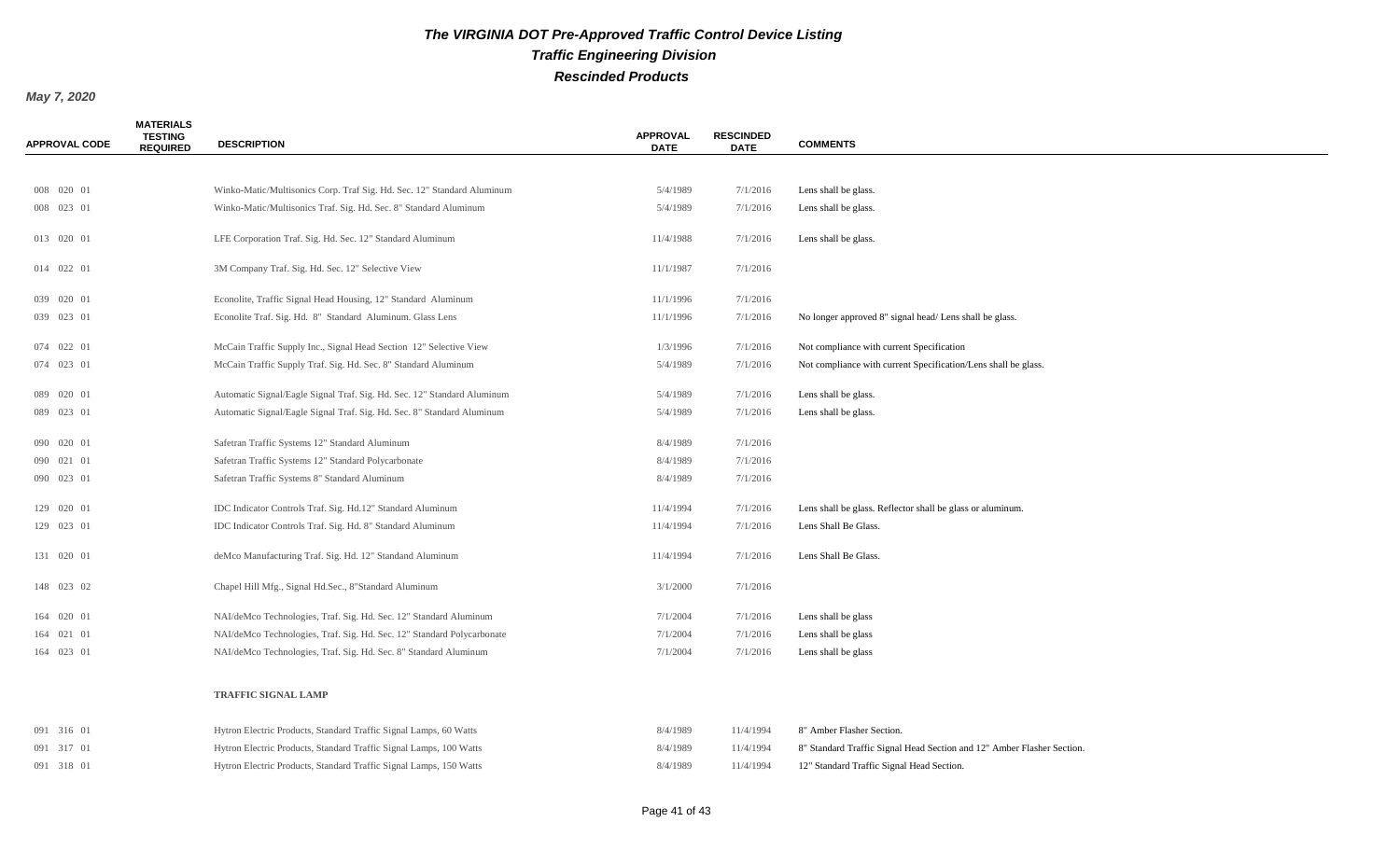| <b>APPROVAL CODE</b> | <b>MATERIALS</b><br><b>TESTING</b><br><b>REQUIRED</b> | <b>DESCRIPTION</b>                                                                           | <b>APPROVAL</b><br><b>DATE</b> | <b>RESCINDED</b><br><b>DATE</b> | <b>COMMENTS</b>                                                                                |
|----------------------|-------------------------------------------------------|----------------------------------------------------------------------------------------------|--------------------------------|---------------------------------|------------------------------------------------------------------------------------------------|
|                      |                                                       |                                                                                              |                                |                                 |                                                                                                |
|                      |                                                       |                                                                                              |                                |                                 |                                                                                                |
|                      |                                                       | TRAFFIC SIGNAL LAMP-KRYPTON GAS                                                              |                                |                                 |                                                                                                |
| 158 318 01           |                                                       | Premium Quality Lighting (PQI), Traffic Lamp w/ Krypton Filled Gas                           | 12/1/2002                      | 7/1/2016                        |                                                                                                |
|                      |                                                       |                                                                                              |                                |                                 |                                                                                                |
| 162 318 01           |                                                       | H&H Industries, Traffic Lamp w/ Krypton Filled Gas                                           | 4/1/2004                       | 7/1/2016                        |                                                                                                |
|                      |                                                       | TRAFFIC SIGNALS (LED)                                                                        |                                |                                 |                                                                                                |
| 168 340 01           |                                                       | GELCORE, 12" LED CIRCULAR TRAFFIC SIGNAL YELLOW - MODEL # DR6 - YCFB-<br>17A                 | 2/28/2007                      | 11/18/2013                      |                                                                                                |
| 168 340 02           |                                                       | GELCORE, 12" LED CIRCULAR TRAFFIC SIGNAL GREEN - MODEL # DR6 - GCFB-17A                      | 2/28/2007                      | 11/18/2013                      |                                                                                                |
| 168 340 03           |                                                       | GELCORE, 12" LED CIRCULAR TRAFFIC SIGNAL RED - MODEL # DR6 - RCFB-17A                        | 2/28/2007                      | 11/18/2013                      |                                                                                                |
| 168 340 04           |                                                       | GELCORE, 12" LED CIRCULAR TRAFFIC SIGNAL YELLOW - MODEL # DR6 - YTFB-<br>17A                 | 8/16/2007                      | 11/18/2013                      |                                                                                                |
| 168 340 05           |                                                       | GELCORE, 12" LED CIRCULAR TRAFFIC SIGNAL GREEN - MODEL # DR6 - GTFB-17A                      | 8/16/2007                      | 11/18/2013                      |                                                                                                |
| 168 340 06           |                                                       | GELCORE, 12" LED CIRCULAR TRAFFIC SIGNAL RED - MODEL # DR6 - RTFB-17A                        | 8/16/2007                      | 11/18/2013                      |                                                                                                |
| 168 348 06           |                                                       | GE, Omni Directional 12" LED Green Arrow Traffic Signal (Clear) - MODEL # DR6 -<br>GCAAN-17A | 8/5/2008                       | 11/22/2019                      | 'GE LUMINATION' IS PREVIOUSELY KNOWN AS 'GELCORE'. New Model Number replaced this model.       |
| 168 352 01           |                                                       | GE, 12" LED Green Ball Traffic Signal (Clear), Model # DR6-GCFB-77A                          | 4/10/2012                      | 11/22/2019                      | 'GE LUMINATION' IS PREVIOUSELY KNOWN AS 'GELCORE'. New Model Number replacing existing number. |
| 169 340 02           |                                                       | DIALIGHT, 12" LED CIRCULAR TRAFFIC SIGNAL YELLOW - MODEL #433-3230-<br>$001\text{XL}$        | 1/30/2007                      | 1/21/2014                       |                                                                                                |
| 169 348 02           |                                                       | DIALIGHT, 12" LED ARROW TRAFFIC SIGNAL YELLOW - MODEL #431-3334-<br>001XOD                   | 6/3/2008                       | 1/21/2014                       |                                                                                                |
| 170 340 01           |                                                       | SWARCO 12" LED CIRCULAR TRAFFIC SIGNAL GREEN - MODEL # FL-12G-S2                             | 3/29/2007                      | 7/1/2016                        |                                                                                                |
| 170 340 02           |                                                       | SWARCO 12" LED CIRCULAR TRAFFIC SIGNAL YELLOW - MODEL # FL-12A-S2                            | 3/29/2007                      | 7/1/2016                        |                                                                                                |
| 170 340 03           |                                                       | SWARCO 12" LED CIRCULAR TRAFFIC SIGNAL RED - MODEL # FL-12R-S2                               | 3/29/2007                      | 7/1/2016                        |                                                                                                |
| 170 348 01           |                                                       | SWARCO 12" LED ARROW TRAFFIC SIGNAL RED - MODEL # FL-12R-S2-A                                | 4/14/2008                      | 7/1/2016                        |                                                                                                |
| 170 348 02           |                                                       | SWARCO 12" LED ARROW TRAFFIC SIGNAL GREEN - MODEL # FL-12G-S2-A                              | 4/14/2008                      | 7/1/2016                        |                                                                                                |
| 170 348 03           |                                                       | SWARCO 12" LED ARROW TRAFFIC SIGNAL YELLOW - MODEL # FL-12A-S2-A                             | 4/14/2008                      | 7/1/2016                        |                                                                                                |
| 172 340 01           |                                                       | LEOTEK, 12" LED YELLOW BALL (TINTED), MODEL # TSL-12Y-LX-IL6-A1                              | 7/11/2011                      | 9/18/2012                       |                                                                                                |
| 172 340 02           |                                                       | LEOTEK, 12" LED GREEN BALL (TINTED), MODEL # TSL-12G-LX-IL6-A1                               | 7/11/2011                      | 9/18/2012                       |                                                                                                |
| 172 340 03           |                                                       | LEOTEK, 12" LED RED BALL (TINTED), MODEL # TSL-12R-LX-IL6-A1                                 | 7/11/2011                      | 9/18/2012                       |                                                                                                |
| 172 340 04           |                                                       | LEOTEK, 12" LED YELLOW BALL (CLEAR), MODEL # TSL-12Y-LX-IL6-A1-CLR                           | 7/11/2011                      | 9/18/2012                       |                                                                                                |
| 172 340 05           |                                                       | LEOTEK, 12" LED GREEN BALL (CLEAR), MODEL #TSL-12G-LX-IL6-A1-CLR                             | 7/11/2011                      | 9/18/2012                       |                                                                                                |